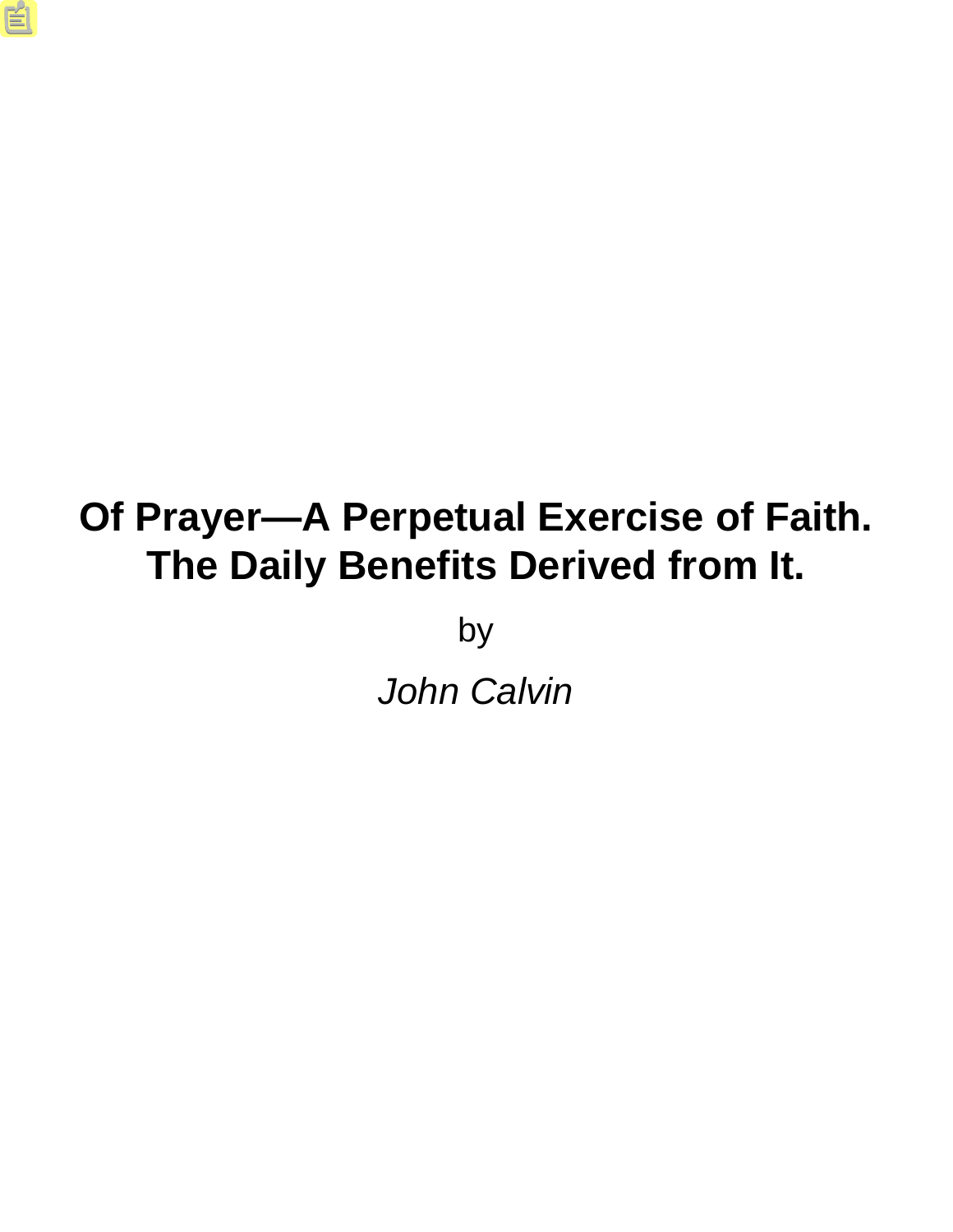# <span id="page-1-0"></span>About *Of Prayer—A Perpetual Exercise of Faith. The Daily Benefits Derived from It.* by John Calvin

| Title:                | Of Prayer—A Perpetual Exercise of Faith. The Daily Benefits Derived<br>from It.                                    |
|-----------------------|--------------------------------------------------------------------------------------------------------------------|
| URL:<br>Author(s):    | http://www.ccel.org/ccel/calvin/prayer.html<br>Calvin, John                                                        |
|                       | Henry Beveridge (1845) (Translator)                                                                                |
| <b>Publisher:</b>     | Christian Classics Ethereal Library, Grand Rapids, MI                                                              |
| <b>Rights:</b>        | <b>Public Domain</b>                                                                                               |
| <b>CCEL Subjects:</b> | All; Christian Life; Classic                                                                                       |
| <b>LC Call no:</b>    | <b>BV260</b>                                                                                                       |
| <b>LC Subjects:</b>   | <b>Practical theology</b>                                                                                          |
|                       | Worship (Public and Private) Including the church year, Christian<br>symbols, liturgy, prayer, hymnology<br>Prayer |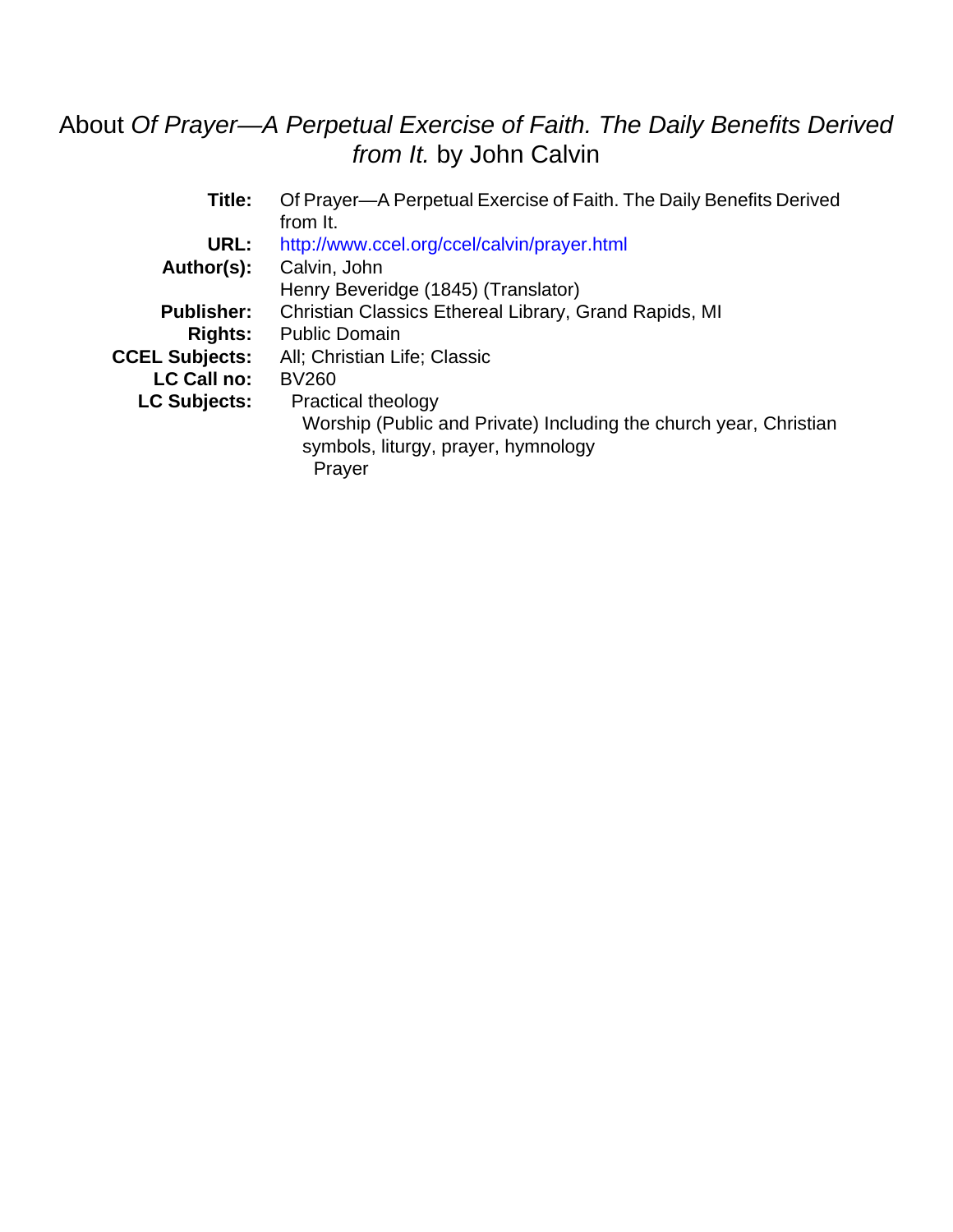# **Table of Contents**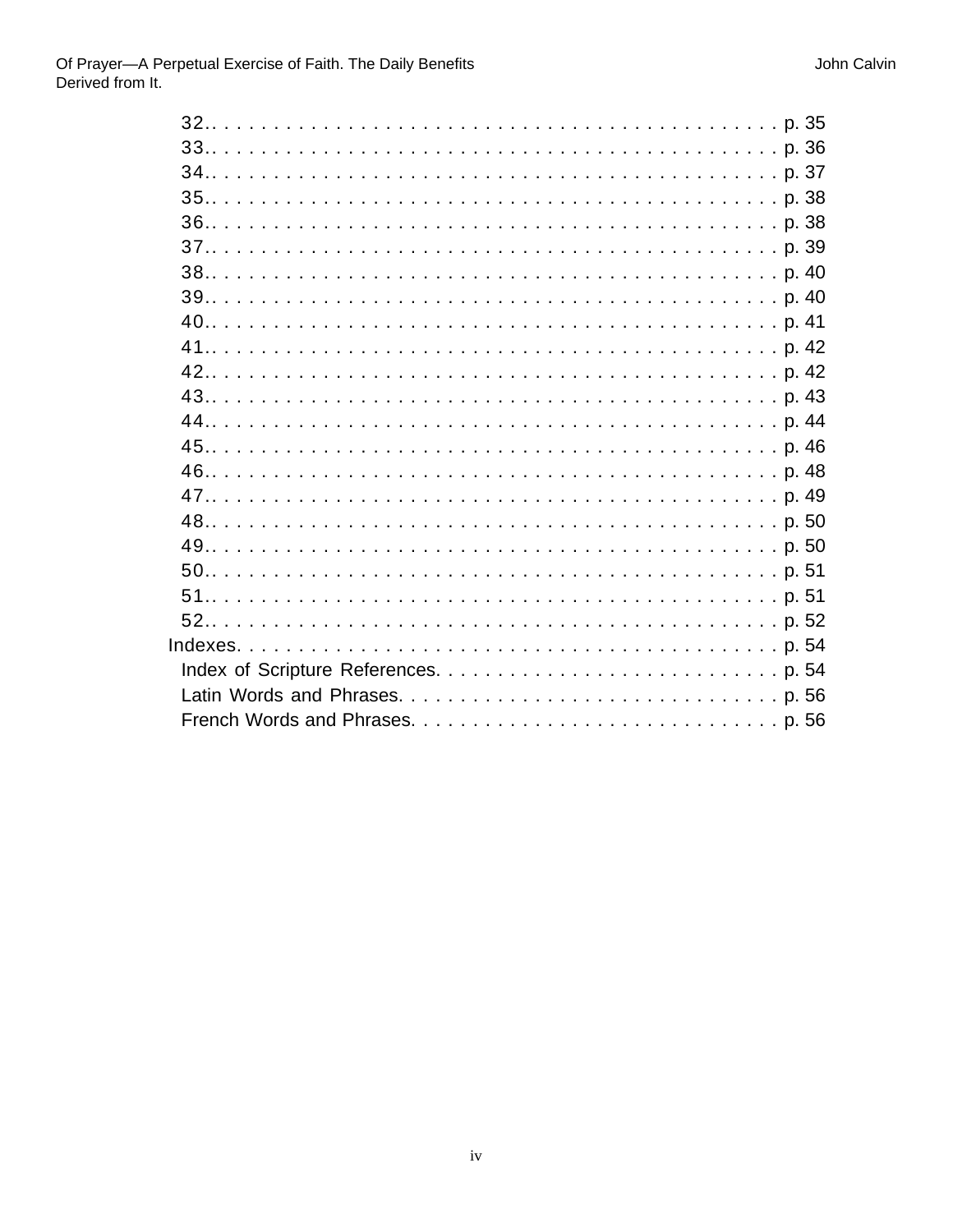## <span id="page-4-0"></span>**INSTITUTES OF THE CHRISTIAN RELIGION**

### **John Calvin**

# **OF PRAYER**

 $\pmb{\times}$ 

**Translated by Henry Beveridge**

**1845**

### **BOOK III.**

### **CHAPTER XX.**

# **OF PRAYER — A PERPETUAL EXERCISE OF FAITH. THE DAILY BENEFITS DERIVED FROM IT.**

The principal divisions of this chapter are, —

I. Connection of the subject of prayer with the previous chapters. The nature of prayer, and its necessity as a Christian exercise, sec. 1, 2.

II. To whom prayer is to be offered. Refutation of an objection which is too apt to present itself to the mind, sec. 3.

III. Rules to be observed in prayer, sec. 4–16.

IV. Through whom prayer is to be made, sec. 17–19.

V. Refutation of an error as to the doctrine of our Mediator and Intercessor, with answers to the leading arguments urged in support of the intercession of saints, sec. 20–27.

VI. The nature of prayer, and some of its accidents, sec. 28–33.

VII. A perfect form of invocation, or an exposition of the Lord's Prayer, sec. 34–50.

VIII. Some rules to be observed with regard to prayer, as time, perseverance, the feeling of the mind, and the assurance of faith, sec. 50–52.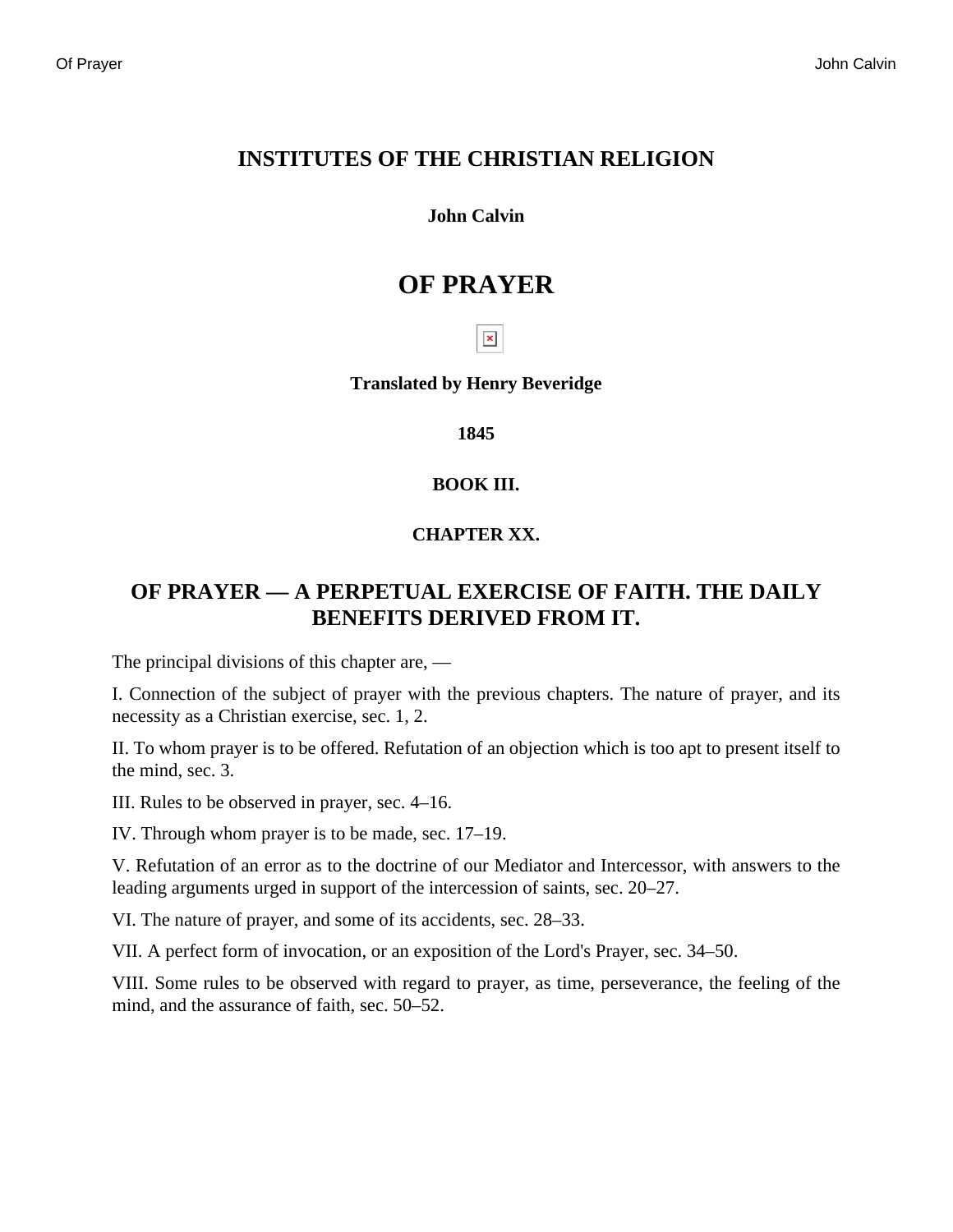# **Of Prayer**

## **John Calvin**

# **Outline**

<span id="page-5-0"></span>1. A general summary of what is contained in the previous part of the work. A transition to the doctrine of prayer. Its connection with the subject of faith.

2. Prayer defined. Its necessity and use.

3. Objection, that prayer seems useless, because God already knows our wants. Answer, from the institution and end of prayer. Confirmation by example. Its necessity and propriety. Perpetually reminds us of our duty, and leads to meditation on divine providence. Conclusion. Prayer a most useful exercise. This proved by three passages of Scripture.

4. Rules to be observed in prayer. First, reverence to God. How the mind ought to be composed.

5. All giddiness of mind must be excluded, and all our feelings seriously engaged. This confirmed by the form of lifting the hand in prayer. We must ask only in so far as God permits. To help our weakness, God gives the Spirit to be our guide in prayer. What the office of the Spirit in this respect. We must still pray both with the heart and the lips.

6. Second rule of prayer, a sense of our want. This rule violated, 1. By perfunctory and formal prayer 2. By hypocrites who have no sense of their sins. 3. By giddiness in prayer. Remedies.

7. Objection, that we are not always under the same necessity of praying. Answer, we must pray always. This answer confirmed by an examination of the dangers by which both our life and our salvation are every moment threatened. Confirmed farther by the command and permission of God, by the nature of true repentance, and a consideration of impenitence. Conclusion.

8. Third rule, the suppression of all pride. Examples. Daniel, David, Isaiah, Jeremiah, Baruch.

9. Advantage of thus suppressing pride. It leads to earnest entreaty for pardon, accompanied with humble confession and sure confidence in the Divine mercy. This may not always be expressed in words. It is peculiar to pious penitents. A general introduction to procure favour to our prayers never to be omitted.

10. Objection to the third rule of prayer. Of the glorying of the saints. Answer. Confirmation of the answer.

11. Fourth rule of prayer, — a sure confidence of being heard animating us to prayer. The kind of confidence required, viz., a serious conviction of our misery, joined with sure hope. From these true prayer springs. How diffidence impairs prayer. In general, faith is required.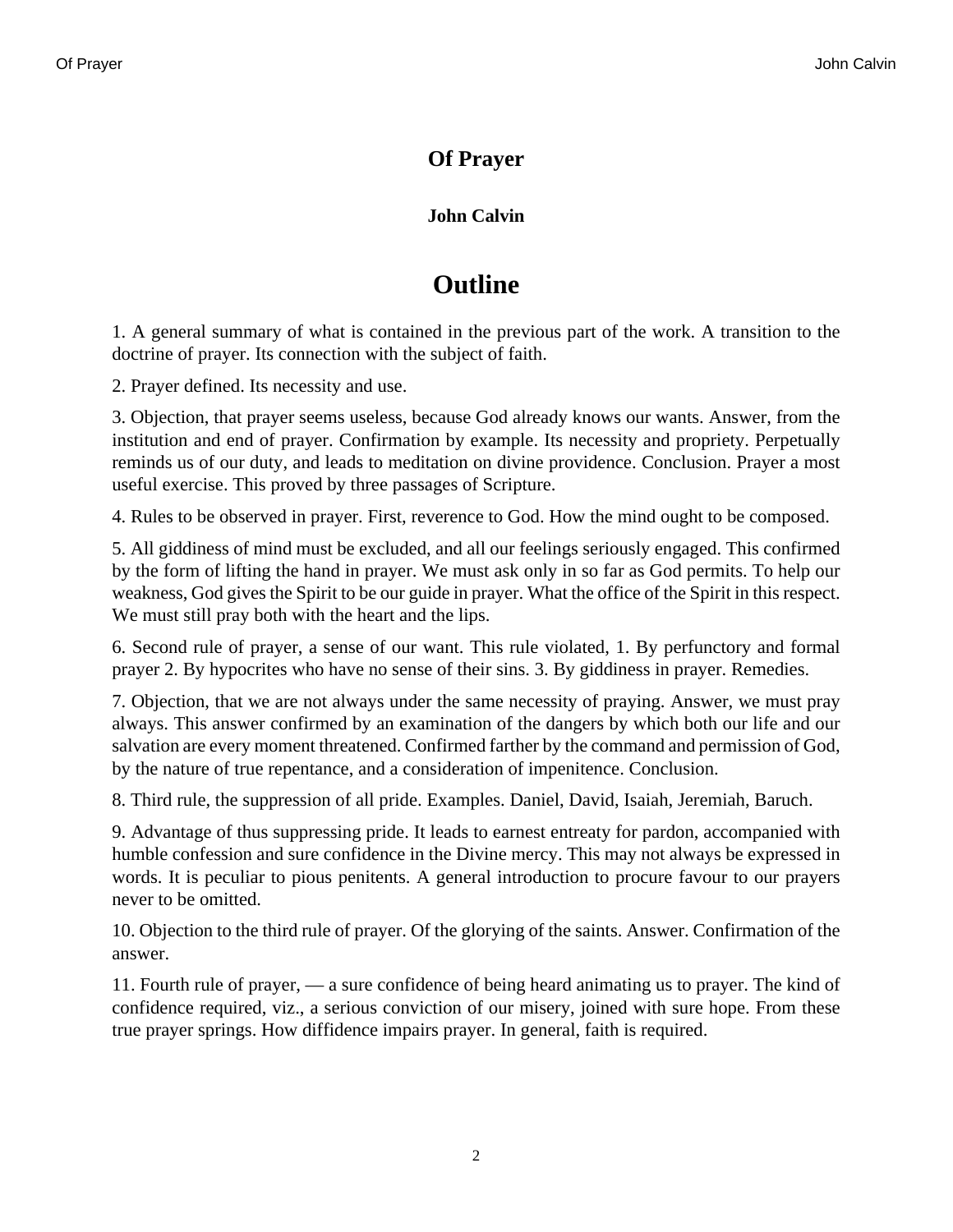12. This faith and sure hope regarded by our opponents as most absurd. Their error described and refuted by various passages of Scripture, which show that acceptable prayer is accompanied with these qualities. No repugnance between this certainty and an acknowledgment of our destitution.

13. To our unworthiness we oppose, 1. The command of God. 2. The promise. Rebels and hypocrites completely condemned. Passages of Scripture confirming the command to pray.

14. Other passages respecting the promises which belong to the pious when they invoke God. These realised though we are not possessed of the same holiness as other distinguished servants of God, provided we indulge no vain confidence, and sincerely betake ourselves to the mercy of God. Those who do not invoke God under urgent necessity are no better than idolaters. This concurrence of fear and confidence reconciles the different passages of Scripture, as to humbling ourselves in prayer, and causing our prayers to ascend.

15. Objection founded on some examples, viz., that prayers have proved effectual, though not according to the form prescribed. Answer. Such examples, though not given for our imitation, are of the greatest use. Objection, the prayers of the faithful sometimes not effectual. Answer confirmed by a noble passage of Augustine. Rule for right prayer.

16. The above four rules of prayer not so rigidly exacted, as that every prayer deficient in them in any respect is rejected by God. This shown by examples. Conclusion, or summary of this section.

17. Through whom God is to be invoked, viz., Jesus Christ. This founded on a consideration of the divine majesty, and the precept and promise of God himself. God therefore to be invoked only in the name of Christ.

18. From the first all believers were heard through him only: yet this specially restricted to the period subsequent to his ascension. The ground of this restriction.

19. The wrath of God lies on those who reject Christ as a Mediator. This excludes not the mutual intercession of saints on the earth.

20. Refutation of errors interfering with the intercession of Christ. 1. Christ the Mediator of redemption; the saints mediators of intercession. Answer confirmed by the clear testimony of Scripture, and by a passage from Augustine. The nature of Christ's intercession.

21. Of the intercession of saints living with Christ in heaven. Fiction of the Papists in regard to it. Refuted. 1. Its absurdity. 2. It is nowhere mentioned by Scripture. 3. Appeal to the conscience of the superstitious. 4. Its blasphemy. Exception. Answers.

22. Monstrous errors resulting from this fiction. Refutation. Exception by the advocates of this fiction. Answer.

23. Arguments of the Papists for the intercession of saints. 1. From the duty and office of angels. Answer. 2. From an expression of Jeremiah respecting Moses and Samuel. Answer, retorting the argument. 3. The meaning of the prophet confirmed by a similar passage in Ezekiel, and the testimony of an apostle.

24. 4. Fourth papistical argument from the nature of charity, which is more perfect in the saints in glory. Answer.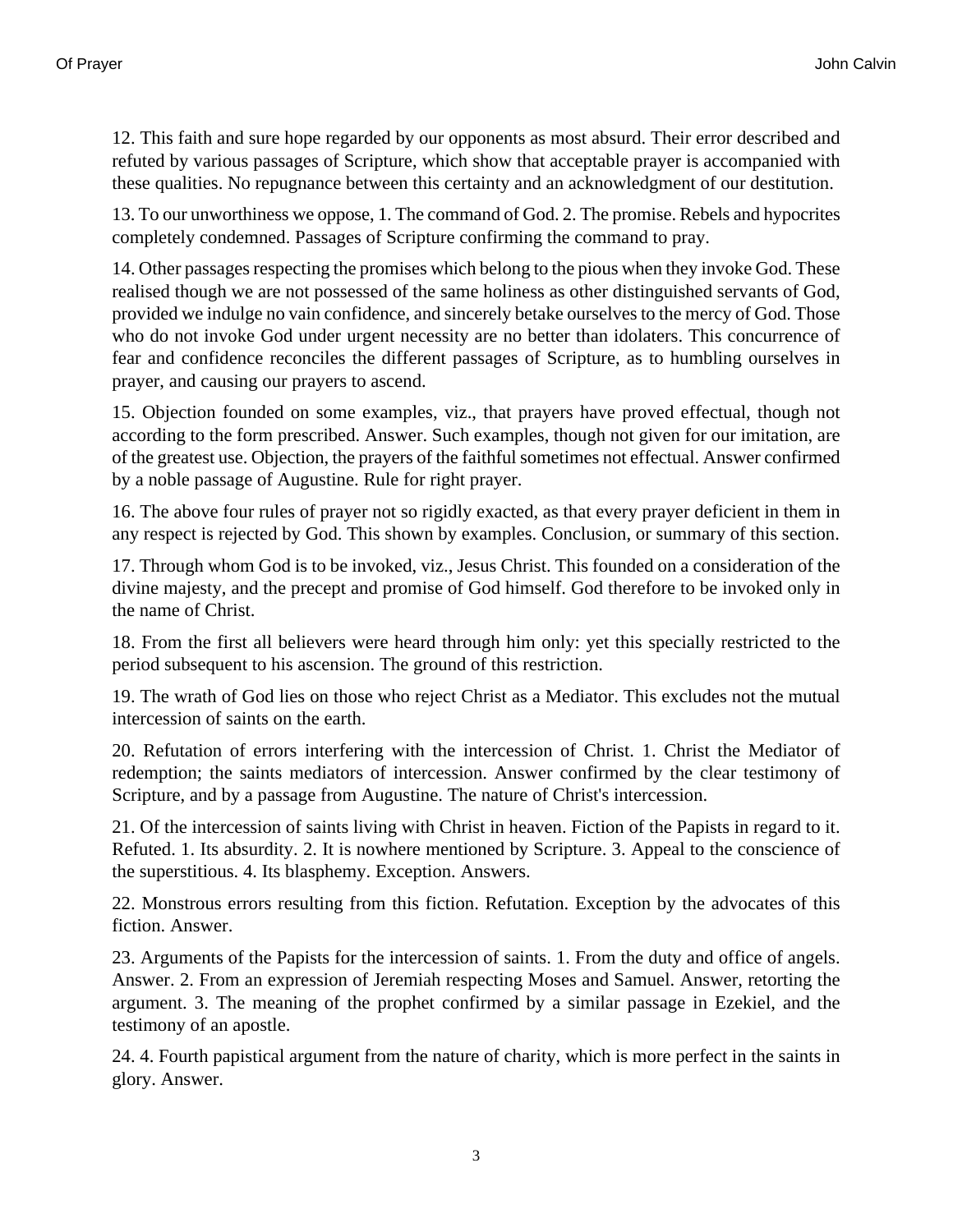25. Argument founded on a passage in Moses. Answer.

26. Argument from its being said that the prayers of saints are heard. Answer, confirmed by Scripture, and illustrated by examples.

27. Conclusion, that the saints cannot be invoked without impiety. 1. It robs God of his glory. 2. Destroys the intercession of Christ. 3. Is repugnant to the word of God. 4. Is opposed to the due method of prayer. 5. Is without approved example. 6. Springs from distrust. Last objection. Answer.

28. Kinds of prayer. Vows. Supplications. Petitions. Thanksgiving. Connection of these, their constant use and necessity. Particular explanation confirmed by reason, Scripture, and example. Rule as to supplication and thanksgiving.

29. The accidents of prayer, viz., private and public, constant, at stated seasons, &c. Exception in time of necessity. Prayer without ceasing. Its nature. Garrulity of Papists and hypocrites refuted. The scope and parts of prayer. Secret prayer. Prayer at all places. Private and public prayer.

30. Of public places or churches in which common prayers are offered up. Right use of churches. Abuse.

31. Of utterance and singing. These of no avail if not from the heart. The use of the voice refers more to public than private prayer.

32. Singing of the greatest antiquity, but not universal. How to be performed.

33. Public prayers should be in the vulgar, not in a foreign tongue. Reason, 1. The nature of the Church. 2. Authority of an apostle. Sincere affection always necessary. The tongue not always necessary. Bending of the knee, and uncovering of the head.

34. The form of prayer delivered by Christ displays the boundless goodness of our heavenly Father. The great comfort thereby afforded.

35. Lord's Prayer divided into six petitions. Subdivision into two principal parts, the former referring to the glory of God, the latter to our salvation.

36. The use of the term Father implies, 1. That we pray to God in the name of Christ alone. 2. That we lay aside all distrust. 3. That we expect everything that is for our good.

37. Objection, that our sins exclude us from the presence of him whom we have made a Judge, not a Father. Answer, from the nature of God, as described by an apostle, the parable of the prodigal son, and from the expression, *Our* Father. Christ the earnest, the Holy Spirit the witness, of our adoption.

38. Why God is called generally, Our Father.

39. We may pray specially for ourselves and certain others, provided we have in our mind a general reference to all.

40. In what sense God is said to be *in heaven*. A threefold use of this doctrine for our consolation. Three cautions. Summary of the preface to the Lord's Prayer.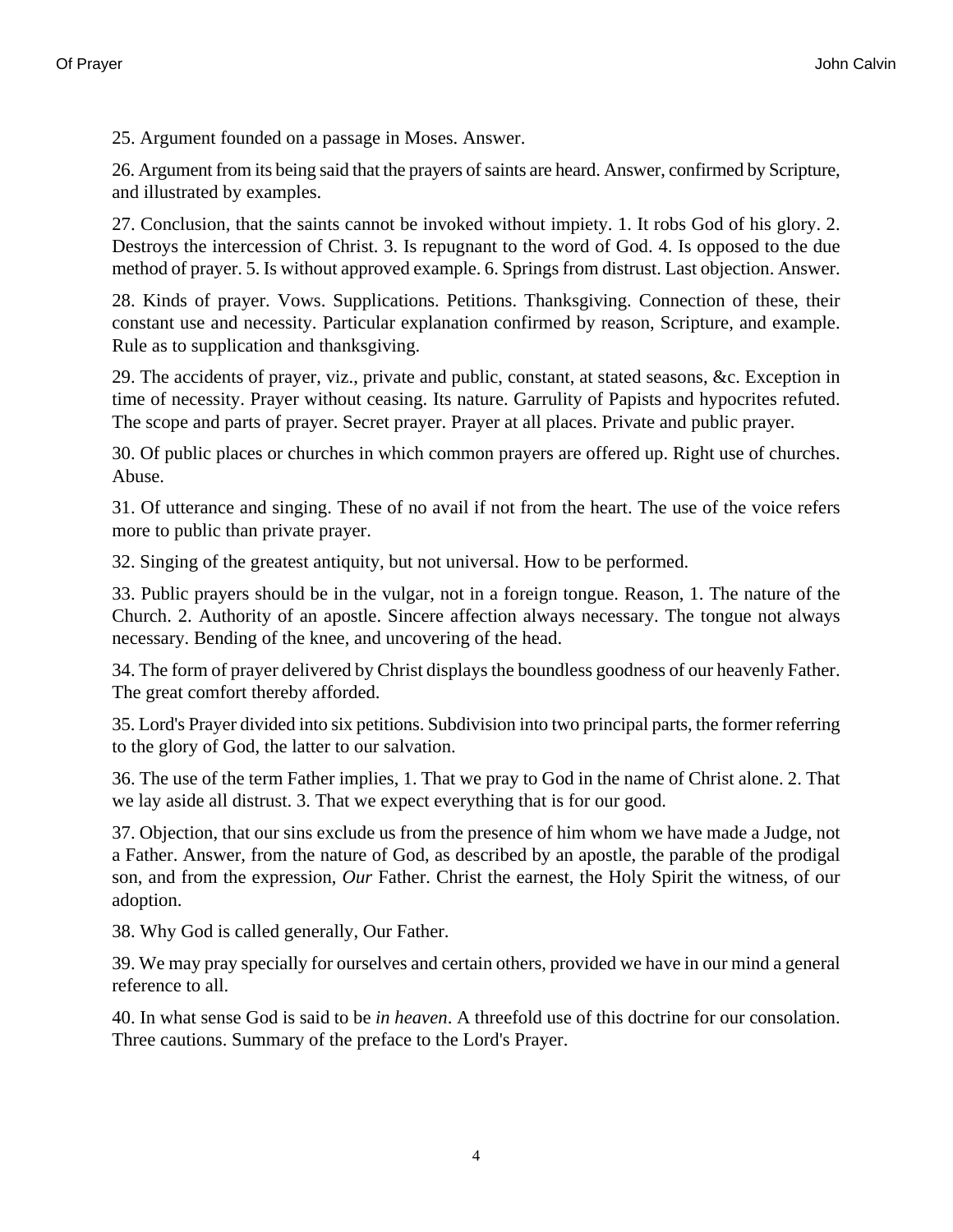41. The necessity of the first petition a proof of our unrighteousness. What meant by the name of God. How it is hallowed. Parts of this hallowing. A deprecation of the sins by which the name of God is profaned.

42. Distinction between the first and second petitions. The kingdom of God, what. How said to come. Special exposition of this petition. It reminds us of three things. Advent of the kingdom of God in the world.

43. Distinction between the second and third petitions. The will here meant not the secret will or good pleasure of God, but that manifested in the word. Conclusion of the three first petitions.

44. A summary of the second part of the Lord's Prayer. Three petitions. What contained in the first. Declares the exceeding kindness of God, and our distrust. What meant by *bread*. Why the petition for bread precedes that for the forgiveness of sins. Why it is called ours. Why to be sought *this day*, or *daily*. The doctrine resulting from this petition, illustrated by an example. Two classes of men sin in regard to this petition. In what sense it is called, our bread. Why we ask God to give it to us.

45. Close connection between this and the subsequent petition. Why our sins are called debts. This petition violated, 1. By those who think they can satisfy God by their own merits, or those of others. 2. By those who dream of a perfection which makes pardon unnecessary. Why the elect cannot attain perfection in this life. Refutation of the libertine dreamers of perfection. Objection refuted. In what sense we are said to forgive those who have sinned against us. How the condition is to be understood.

46. The sixth petition reduced to three heads. 1. The various forms of temptation. The depraved conceptions of our minds. The wiles of Satan, on the right hand and on the left. 2. What it is to be led into temptation. We do not ask not to be tempted of God. What meant by evil, or the evil one. Summary of this petition. How necessary it is. Condemns the pride of the superstitious. Includes many excellent properties. In what sense God may be said to lead us into temptation.

47. The three last petitions show that the prayers of Christians ought to be public. The conclusion of the Lord's Prayer. Why the word Amen is added.

48. The Lord's Prayer contains everything that we can or ought to ask of God. Those who go beyond it sin in three ways.

49. We may, after the example of the saints, frame our prayers in different words, provided there is no difference in meaning.

50. Some circumstances to be observed. Of appointing special hours of prayer. What to be aimed at, what avoided. The will of God, the rule of our prayers.

51. Perseverance in prayer especially recommended, both by precept and example. Condemnatory of those who assign to God a time and mode of hearing.

52. Of the dignity of faith, through which we always obtain, in answer to prayer, whatever is most expedient for us. The knowledge of this most necessary.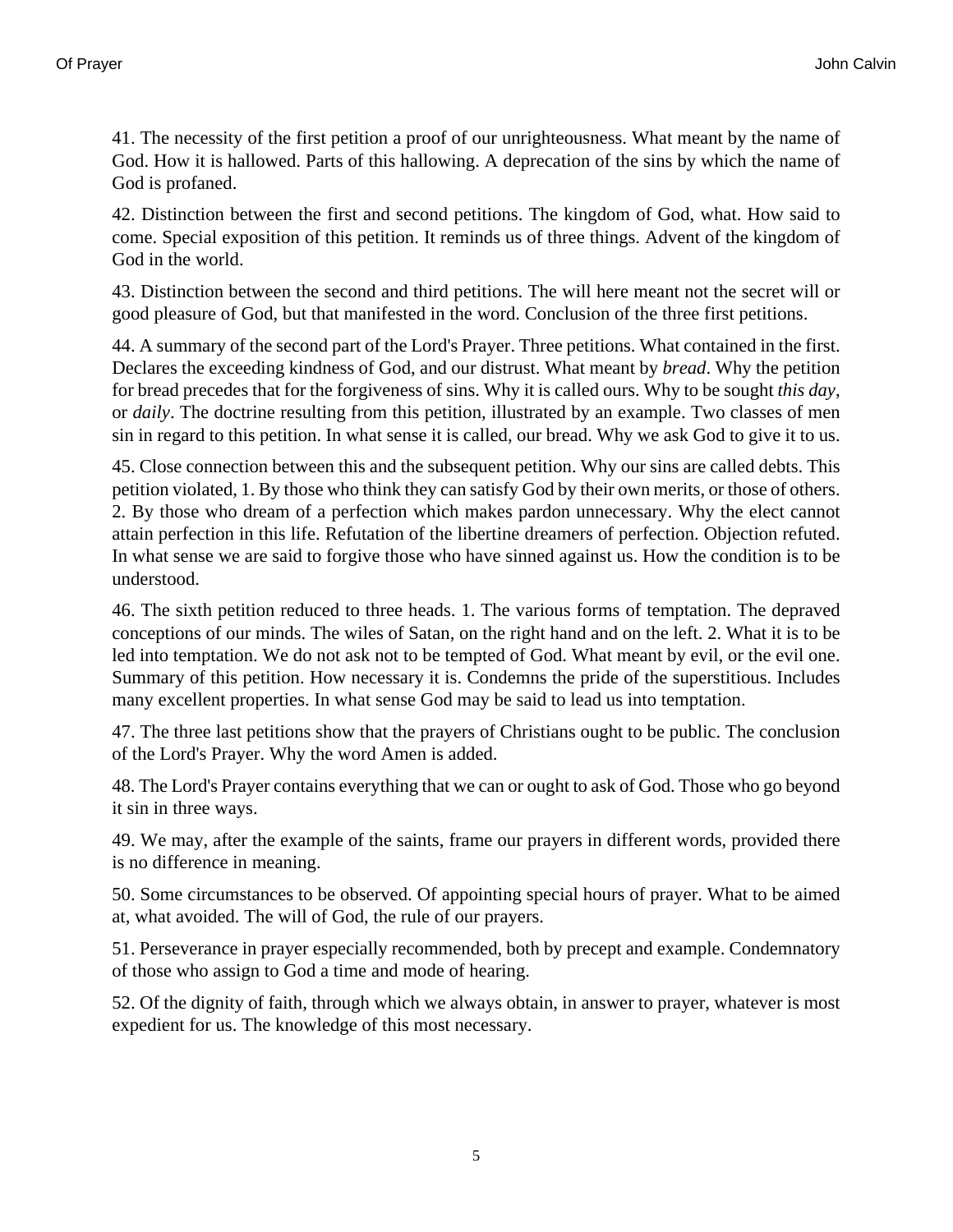# **Of Prayer**

### **John Calvin**

#### **1.**

<span id="page-9-0"></span>FROM the previous part of the work we clearly see how completely destitute man is of all good, how devoid of every means of procuring his own salvation. Hence, if he would obtain succour in his necessity, he must go beyond himself, and procure it in some other quarter. It has farther been shown that the Lord kindly and spontaneously manifests himself in Christ, in whom he offers all happiness for our misery, all abundance for our want, opening up the treasures of heaven to us, so that we may turn with full faith to his beloved Son, depend upon him with full expectation, rest in him, and cleave to him with full hope. This, indeed, is that secret and hidden philosophy which cannot be learned by syllogisms: a philosophy thoroughly understood by those whose eyes God has so opened as to see light in his light [\(Ps. 36:9\)](http://www.ccel.org/b/bible/asv/xml/asv.Ps.36.xml#Ps.36.9). But after we have learned by faith to know that whatever is necessary for us or defective in us is supplied in God and in our Lord Jesus Christ, in whom it hath pleased the Father that all fulness should dwell, that we may thence draw as from an inexhaustible fountain, it remains for us to seek and in prayer implore of him what we have learned to be in him. To know God as the sovereign disposer of all good, inviting us to present our requests, and yet not to approach or ask of him, were so far from availing us, that it were just as if one told of a treasure were to allow it to remain buried in the ground. Hence the Apostle, to show that a faith unaccompanied with prayer to God cannot be genuine, states this to be the order: As faith springs from the Gospel, so by faith our hearts are framed to call upon the name of God ([Rom.](http://www.ccel.org/b/bible/asv/xml/asv.Rom.10.xml#Rom.10.14) [10:14](http://www.ccel.org/b/bible/asv/xml/asv.Rom.10.xml#Rom.10.14)). And this is the very thing which he had expressed some time before, viz., that the *Spirit of adoption*, which seals the testimony of the Gospel on our hearts, gives us courage to make our requests known unto God, calls forth groanings which cannot be uttered, and enables us to cry, Abba, Father ([Rom. 8:26](http://www.ccel.org/b/bible/asv/xml/asv.Rom.8.xml#Rom.8.26)). This last point, as we have hitherto only touched upon it slightly in passing, must now be treated more fully.

**2.**

<span id="page-9-1"></span>To *prayer*, then, are we indebted for penetrating to those riches which are treasured up for us with our heavenly Father. For there is a kind of intercourse between God and men, by which, having entered the upper sanctuary, they appear before Him and appeal to his promises, that when necessity requires they may learn by experiences that what they believed merely on the authority of his word was not in vain. Accordingly, we see that nothing is set before us as an object of expectation from the Lord which we are not enjoined to ask of Him in prayer, so true it is that prayer digs up those treasures which the Gospel of our Lord discovers to the eye of faith. The necessity and utility of this exercise of prayer no words can sufficiently express. Assuredly it is not without cause our heavenly Father declares that our only safety is in calling upon his name, since by it we invoke the presence of his providence to watch over our interests, of his power to sustain us when weak and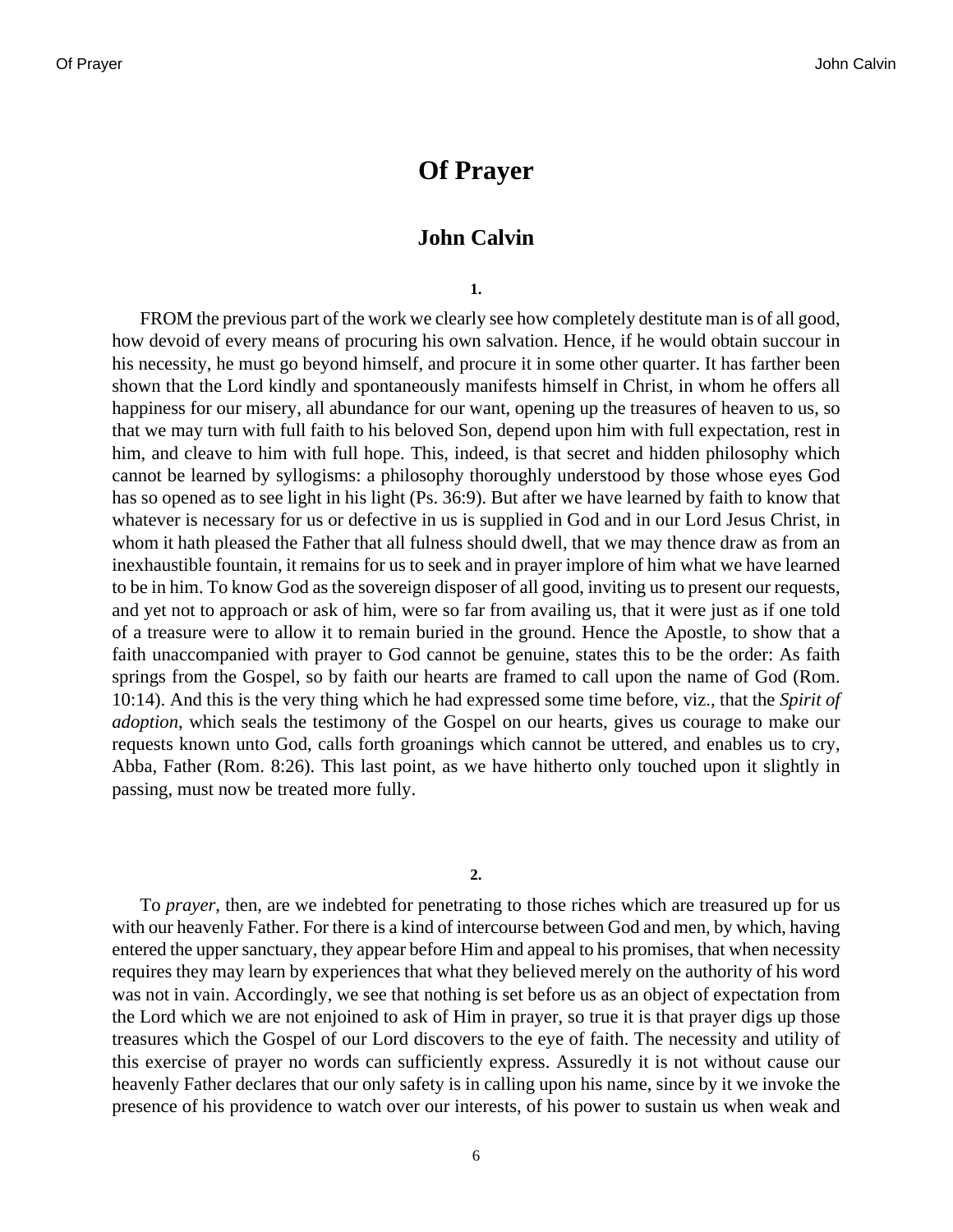almost fainting, of his goodness to receive us into favour, though miserably loaded with sin; in fine, call upon him to manifest himself to us in all his perfections. Hence, admirable peace and tranquillity are given to our consciences; for the straits by which we were pressed being laid before the Lord, we rest fully satisfied with the assurance that none of our evils are unknown to him, and that he is both able and willing to make the best provision for us.

**3.**

<span id="page-10-0"></span>But some one will say, Does he not know without a monitor both what our difficulties are, and what is meet for our interest, so that it seems in some measure superfluous to solicit him by our prayers, as if he were winking, or even sleeping, until aroused by the sound of our voice?<sup>1</sup> Those who argue thus attend not to the end for which the Lord taught us to pray. It was not so much for his sake as for ours. He wills indeed, as is just, that due honour be paid him by acknowledging that all which men desire or feel to be useful, and pray to obtain, is derived from him. But even the benefit of the homage which we thus pay him redounds to ourselves. Hence the holy patriarchs, the more confidently they proclaimed the mercies of God to themselves and others felt the stronger incitement to prayer. It will be sufficient to refer to the example of Elijah, who being assured of the purpose of God had good ground for the promise of rain which he gives to Ahab, and yet prays anxiously upon his knees, and sends his servant seven times to inquire ([1 Kings 18:42\)](http://www.ccel.org/b/bible/asv/xml/asv.iKgs.18.xml#iKgs.18.42); not that he discredits the oracle, but because he knows it to be his duty to lay his desires before God, lest his faith should become drowsy or torpid. Wherefore, although it is true that while we are listless or insensible to our wretchedness, he wakes and watches for use and sometimes even assists us unasked; it is very much for our interest to be constantly supplicating him; first, that our heart may always be inflamed with a serious and ardent desire of seeking, loving and serving him, while we accustom ourselves to have recourse to him as a sacred anchor in every necessity; secondly, that no desires, no longing whatever, of which we are ashamed to make him the witness, may enter our minds, while we learn to place all our wishes in his sight, and thus pour out our heart before him; and, lastly, that we may be prepared to receive all his benefits with true gratitude and thanksgiving, while our prayers remind us that they proceed from his hand. Moreover, having obtained what we asked, being persuaded that he has answered our prayers, we are led to long more earnestly for his favour, and at the same time have greater pleasure in welcoming the blessings which we perceive to have been obtained by our prayers. Lastly, use and experience confirm the thought of his providence in our minds in a manner adapted to our weakness, when we understand that he not only promises that he will never fail us, and spontaneously gives us access to approach him in every time of need, but has his hand always stretched out to assist his people, not amusing them with words, but proving himself to be a present aid. For these reasons, though our most merciful Father never slumbers nor sleeps, he very often seems to do so, that thus he may exercise us, when we might otherwise be listless and slothful, in asking, entreating, and earnestly beseeching him to our great good. It is very absurd, therefore, to dissuade men from prayer, by pretending that Divine

<span id="page-10-1"></span><sup>&</sup>lt;sup>1</sup> French, "Dont il sembleroit que ce fust chose supeflue de le soliciter par prieres; veu que nous avons accoustumé de soliciter ceux qui ne pensent à nostre affaire, et qui sont endormis."—Whence it would seem that it was a superfluous matter to solicit him by prayer; seeing we are accustomed to solicit those who think not of our business and who are slumbering.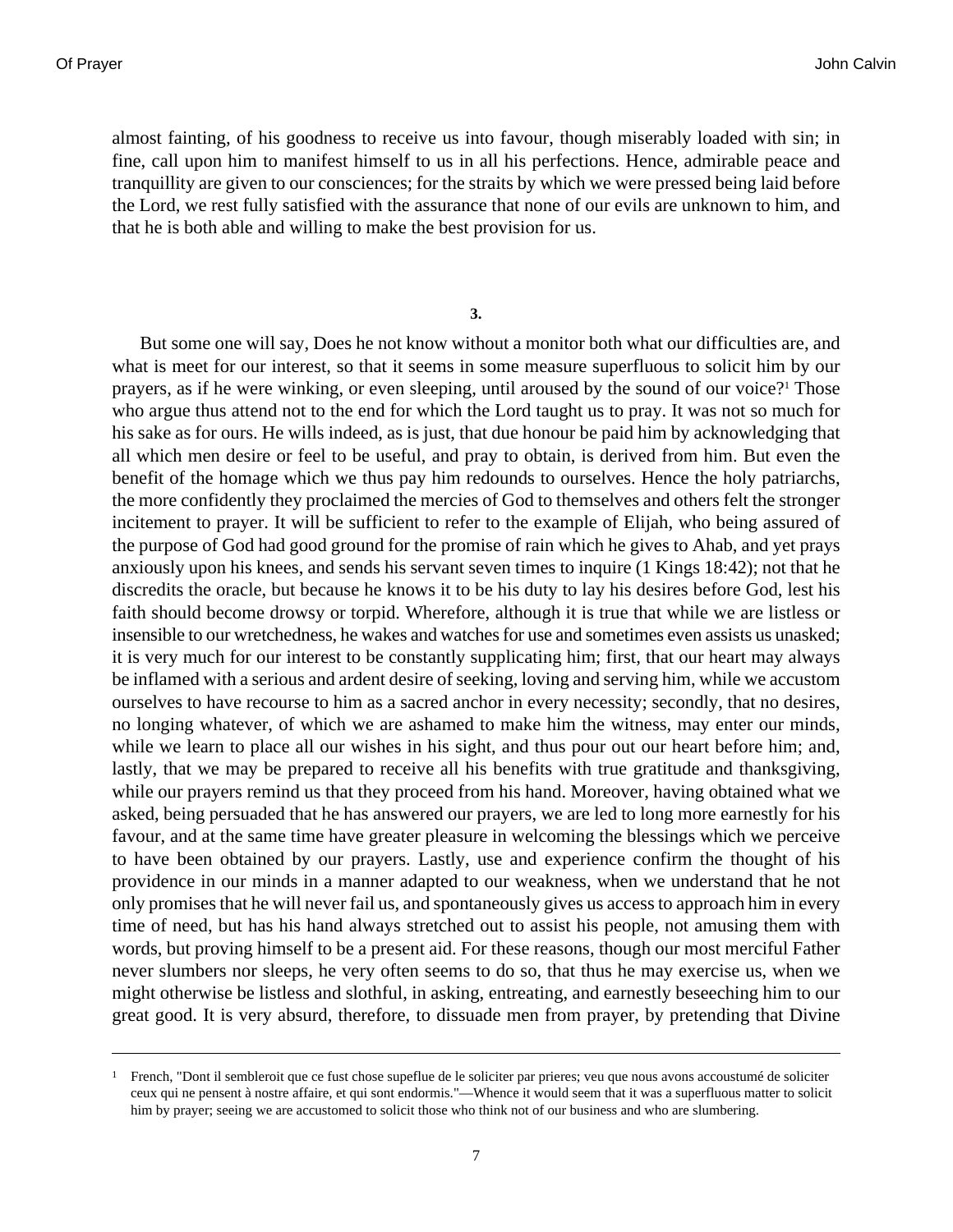Providence, which is always watching over the government of the universes is in vain importuned by our supplications, when, on the contrary, the Lord himself declares, that he is "nigh unto all that call upon him, to all that call upon him in truth ([Ps. 145:18\)](http://www.ccel.org/b/bible/asv/xml/asv.Ps.145.xml#Ps.145.18). No better is the frivolous allegation of others, that it is superfluous to pray for things which the Lord is ready of his own accord to bestow; since it is his pleasure that those very things which flow from his spontaneous liberality should be acknowledged as conceded to our prayers. This is testified by that memorable sentence in the psalms to which many others corresponds: "The eyes of the Lord are upon the righteous, and his ears are open unto their cry" ([Ps. 34:15\)](http://www.ccel.org/b/bible/asv/xml/asv.Ps.34.xml#Ps.34.15). This passage, while extolling the care which Divine Providence spontaneously exercises over the safety of believers, omits not the exercise of faith by which the mind is aroused from sloth. The eyes of God are awake to assist the blind in their necessity, but he is likewise pleased to listen to our groans, that he may give us the better proof of his love. And thus both things are true, "He that keepeth Israel shall neither slumber nor sleep" [\(Ps. 121:4\)](http://www.ccel.org/b/bible/asv/xml/asv.Ps.121.xml#Ps.121.4); and yet whenever he sees us dumb and torpid, he withdraws as if he had forgotten us.

#### **4.**

<span id="page-11-0"></span>Let the first rule of right prayer then be, to have our heart and mind framed as becomes those who are entering into converse with God. This we shall accomplish in regard to the mind, if, laying aside carnal thoughts and cares which might interfere with the direct and pure contemplation of God, it not only be wholly intent on prayer, but also, as far as possible, be borne and raised above itself. I do not here insist on a mind so disengaged as to feel none of the gnawings of anxiety; on the contrary, it is by much anxiety that the fervour of prayer is inflamed. Thus we see that the holy servants of God betray great anguish, not to say solicitude, when they cause the voice of complaint to ascend to the Lord from the deep abyss and the jaws of death. What I say is, that all foreign and extraneous cares must be dispelled by which the mind might be driven to and fro in vague suspense, be drawn down from heaven, and kept grovelling on the earth. When I say it must be raised above itself, I mean that it must not bring into the presence of God any of those things which our blind and stupid reason is wont to devise, nor keep itself confined within the little measure of its own vanity, but rise to a purity worthy of God.

#### **5.**

<span id="page-11-1"></span>Both things are specially worthy of notice. First, let every one in professing to pray turn thither all his thoughts and feelings, and be not (as is usual) distracted by wandering thoughts; because nothing is more contrary to the reverence due to God than that levity which bespeaks a mind too much given to license and devoid of fear. In this matter we ought to labour the more earnestly the more difficult we experience it to be; for no man is so intent on prayer as not to feel many thoughts creeping in, and either breaking off the tenor of his prayer, or retarding it by some turning or digression. Here let us consider how unbecoming it is when God admits us to familiar intercourse to abuse his great condescension by mingling things sacred and profane, reverence for him not keeping our minds under restraint; but just as if in prayer we were conversing with one like ourselves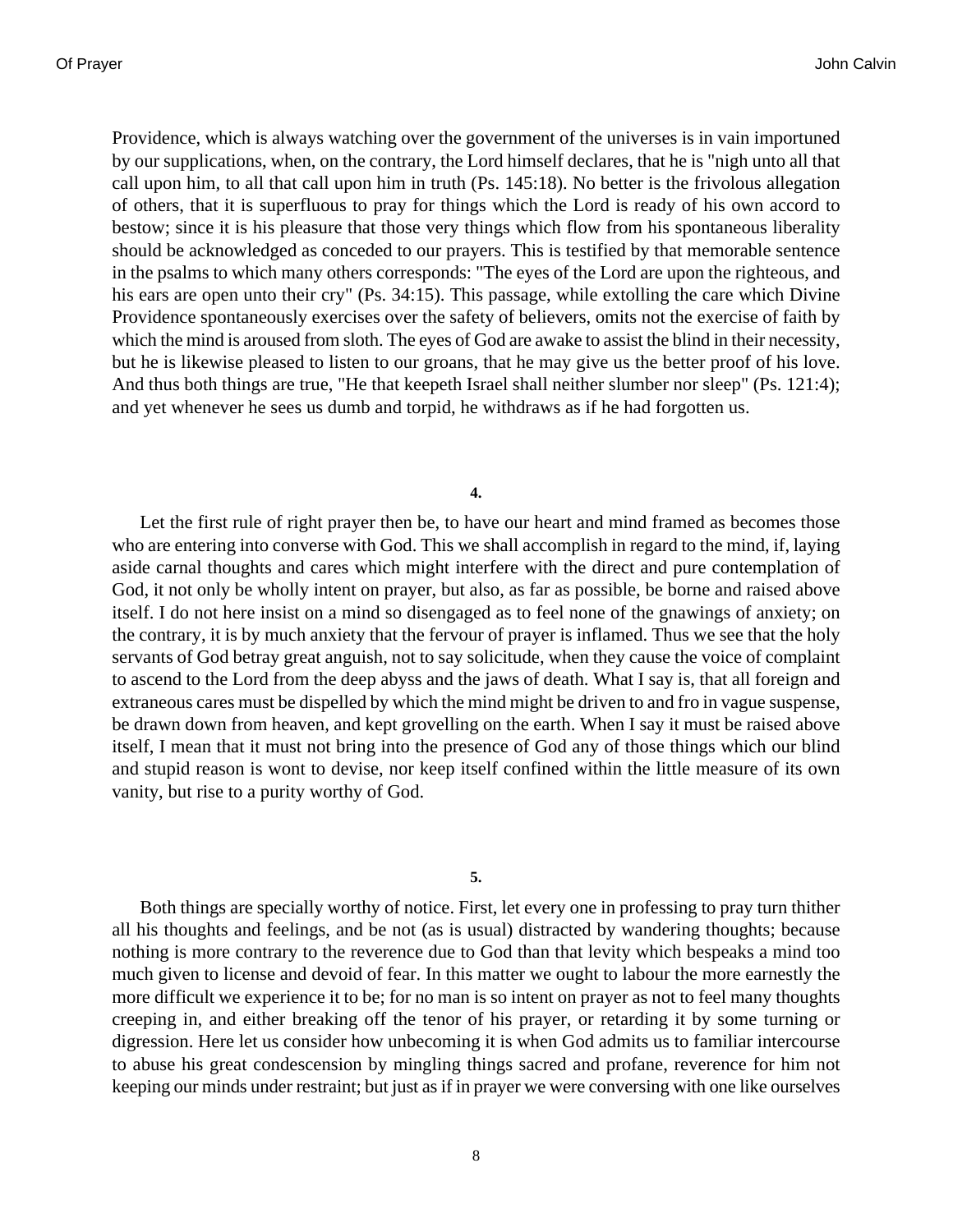forgetting him, and allowing our thoughts to run to and fro. Let us know, then, that none duly prepare themselves for prayer but those who are so impressed with the majesty of God that they engage in it free from all earthly cares and affections. The ceremony of lifting up our hands in prayer is designed to remind us that we are far removed from God, unless our thoughts rise upward: as it is said in the psalm, "Unto thee, O Lord, do I lift up my soul" [\(Psalm 25:1Psalm 25:1](http://www.ccel.org/b/bible/asv/xml/asv.Ps.25.xml#Ps.25.1)). And Scripture repeatedly uses the expression to *raise our prayers* meaning that those who would be heard by God must not grovel in the mire. The sum is, that the more liberally God deals with us, condescendingly inviting us to disburden our cares into his bosom, the less excusable we are if this admirable and incomparable blessing does not in our estimation outweigh all other things, and win our affection, that prayer may seriously engage our every thought and feeling. This cannot be unless our mind, strenuously exerting itself against all impediments, rise upward.

Our second proposition was, that we are to ask only in so far as God permits. For though he bids us pour out our hearts [\(Ps. 62:8\)](http://www.ccel.org/b/bible/asv/xml/asv.Ps.62.xml#Ps.62.8), he does not indiscriminately give loose reins to foolish and depraved affections; and when he promises that he will grant believers their wish, his indulgence does not proceed so far as to submit to their caprice. In both matters grievous delinquencies are everywhere committed. For not only do many without modesty, without reverence, presume to invoke God concerning their frivolities, but impudently bring forward their dreams, whatever they may be, before the tribunal of God. Such is the folly or stupidity under which they labour, that they have the hardihood to obtrude upon God desires so vile, that they would blush exceedingly to impart them to their fellow men. Profane writers have derided and even expressed their detestation of this presumption, and yet the vice has always prevailed. Hence, as the ambitious adopted Jupiter as their patron; the avaricious, Mercury; the literary aspirants, Apollo and Minerva; the warlike, Mars; the licentious, Venus: so in the present day, as I lately observed, men in prayer give greater license to their unlawful desires than if they were telling jocular tales among their equals. God does not suffer his condescension to be thus mocked, but vindicating his own light, places our wishes under the restraint of his authority. We must, therefore, attend to the observation of John: "This is the confidence that we have in him, that if we ask anything according to his will, he heareth us" ([1](http://www.ccel.org/b/bible/asv/xml/asv.iJohn.5.xml#iJohn.5.14) [John 5:14](http://www.ccel.org/b/bible/asv/xml/asv.iJohn.5.xml#iJohn.5.14)).

But as our faculties are far from being able to attain to such high perfection, we must seek for some means to assist them. As the eye of our mind should be intent upon God, so the affection of our heart ought to follow in the same course. But both fall far beneath this, or rather, they faint and fail, and are carried in a contrary direction. To assist this weakness, God gives us the guidance of the Spirit in our prayers to dictate what is right, and regulate our affections. For seeing "we know not what we should pray for as we ought," "the Spirit itself maketh intercession for us with groanings which cannot be uttered" ([Rom. 8:26](http://www.ccel.org/b/bible/asv/xml/asv.Rom.8.xml#Rom.8.26)) not that he actually prays or groans, but he excites in us sighs, and wishes, and confidence, which our natural powers are not at all able to conceive. Nor is it without cause Paul gives the name of *groanings which cannot be uttered* to the prayers which believers send forth under the guidance of the Spirit. For those who are truly exercised in prayer are not unaware that blind anxieties so restrain and perplex them, that they can scarcely find what it becomes them to utter; nay, in attempting to lisp they halt and hesitate. Hence it appears that to pray aright is a special gift. We do not speak thus in indulgence to our sloths as if we were to leave the office of prayer to the Holy Spirit, and give way to that carelessness to which we are too prone. Thus we sometimes hear the impious expression, that we are to wait in suspense until he take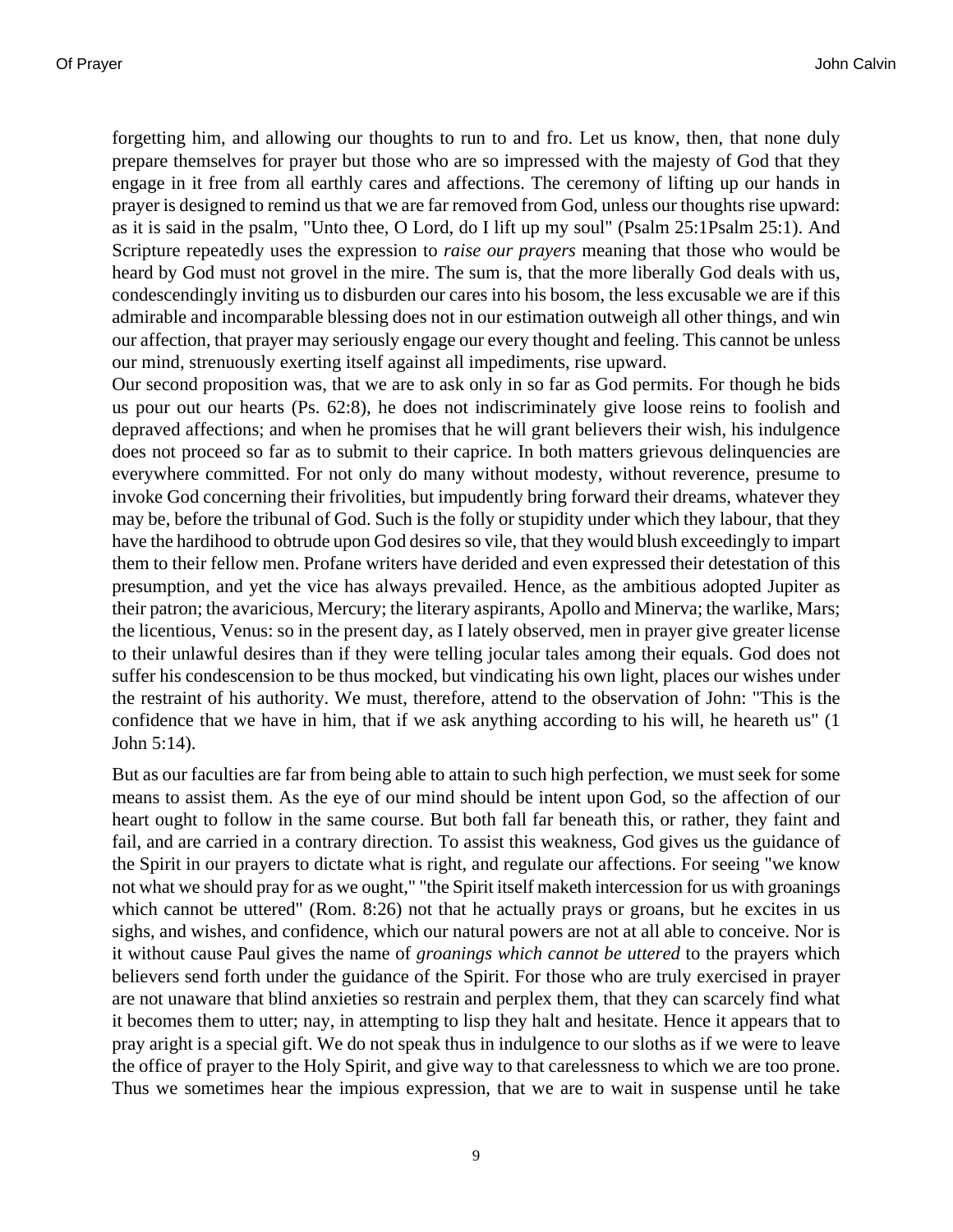possession of our minds while otherwise occupied. Our meaning is, that, weary of our own heartlessness and sloth, we are to long for the aid of the Spirit. Nor, indeed, does Paul, when he enjoins us to pray *in the Spirit* ([1 Cor. 14:15](http://www.ccel.org/b/bible/asv/xml/asv.iCor.14.xml#iCor.14.15)), cease to exhort us to vigilance, intimating, that while the inspiration of the Spirit is effectual to the formation of prayer, it by no means impedes or retards our own endeavours; since in this matter God is pleased to try how efficiently faith influences our hearts.

#### **6.**

<span id="page-13-0"></span>Another rule of prayer is, that in asking we must always truly feel our wants, and seriously considering that we need all the things which we ask, accompany the prayer with a sincere, nay, ardent desire of obtaining them. Many repeat prayers in a perfunctory manner from a set form, as if they were performing a task to God, and though they confess that this is a necessary remedy for the evils of their condition, because it were fatal to be left without the divine aid which they implore, it still appears that they perform the duty from custom, because their minds are meanwhile cold, and they ponder not what they ask. A general and confused feeling of their necessity leads them to pray, but it does not make them solicitous as in a matter of present consequence, that they may obtain the supply of their need. Moreover, can we suppose anything more hateful or even more execrable to God than this fiction of asking the pardon of sins, while he who asks at the very time either thinks that he is not a sinner, or, at least, is not thinking that he is a sinner; in other words, a fiction by which God is plainly held in derision? But mankind, as I have lately said, are full of depravity, so that in the way of perfunctory service they often ask many things of God which they think come to them without his beneficence, or from some other quarter, or are already certainly in their possession. There is another fault which seems less heinous, but is not to be tolerated. Some murmur out prayers without meditation, their only principle being that God is to be propitiated by prayer. Believers ought to be specially on their guard never to appear in the presence of God with the intention of presenting a request unless they are under some serious impression, and are, at the same time, desirous to obtain it. Nay, although in these things which we ask only for the glory of God, we seem not at first sight to consult for our necessity, yet we ought not to ask with less fervour and vehemency of desire. For instance, when we pray that his name be hallowed — that hallowing must, so to speak, be earnestly hungered and thirsted after.

#### **7.**

<span id="page-13-1"></span>If it is objected, that the necessity which urges us to pray is not always equal, I admit it, and this distinction is profitably taught us by James: " Is any among you afflicted? let him pray. Is any merry? let him sing psalms" ([James 5:13\)](http://www.ccel.org/b/bible/asv/xml/asv.Jas.5.xml#Jas.5.13). Therefore, common sense itself dictates, that as we are too sluggish, we must be stimulated by God to pray earnestly whenever the occasion requires. This David calls a time when God "may be found" (a seasonable time); because, as he declares in several other passages, that the more hardly grievances, annoyances, fears, and other kinds of trial press us, the freer is our access to God, as if he were inviting us to himself. Still not less true is the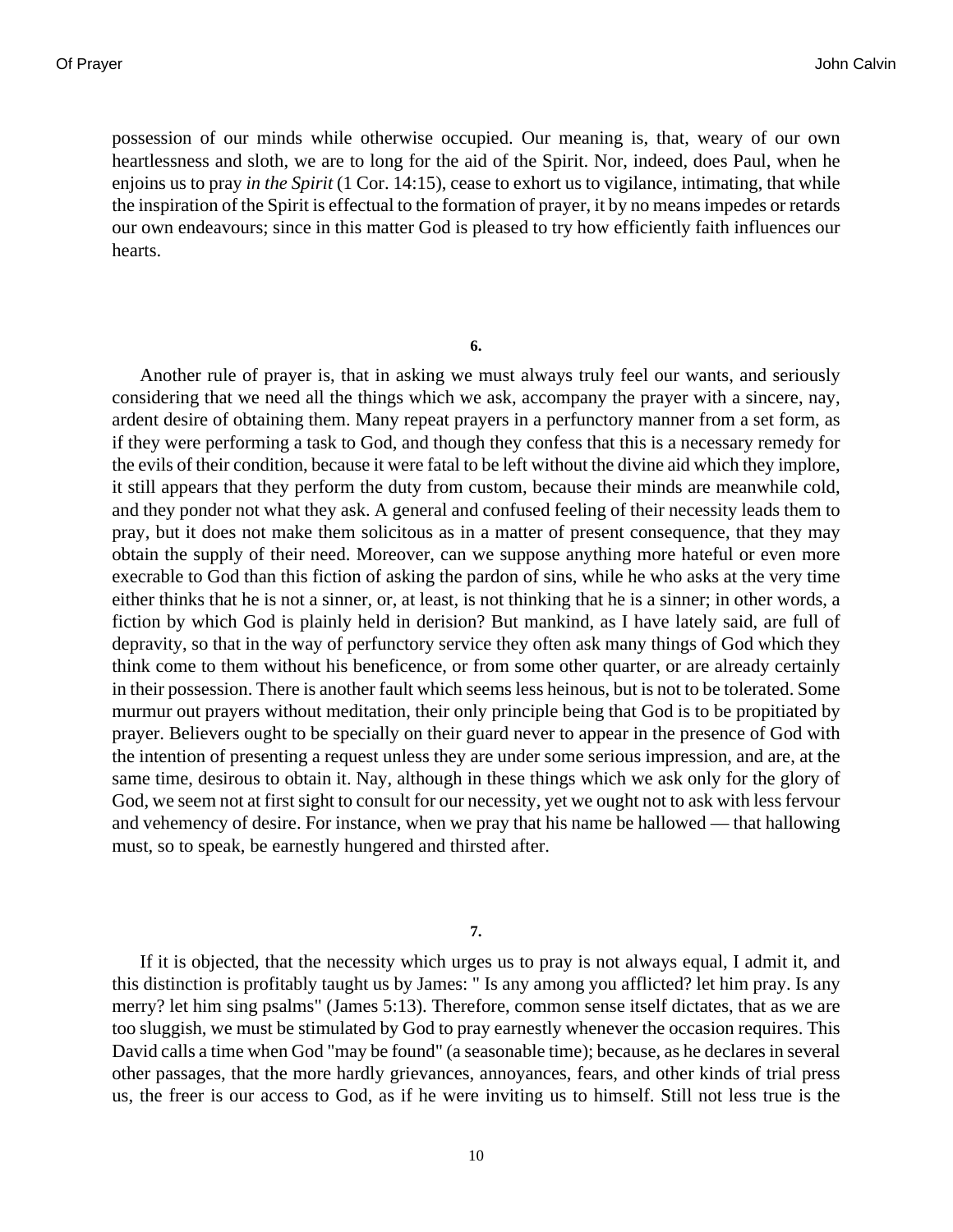injunction of Paul to pray "always" [\(Eph. 6:18](http://www.ccel.org/b/bible/asv/xml/asv.Eph.6.xml#Eph.6.18)); because, however prosperously according to our view, things proceed, and however we may be surrounded on all sides with grounds of joy, there is not an instant of time during which our want does not exhort us to prayer. A man abounds in wheat and wine; but as he cannot enjoy a morsel of bread, unless by the continual bounty of God, his granaries or cellars will not prevent him from asking for daily bread. Then, if we consider how many dangers impend every moment, fear itself will teach us that no time ought to be without prayer. This, however, may be better known in spiritual matters. For when will the many sins of which we are conscious allow us to sit secure without suppliantly entreating freedom from guilt and punishment? When will temptation give us a truce, making it unnecessary to hasten for help? Moreover, zeal for the kingdom and glory of God ought not to seize us by starts, but urge us without intermission, so that every time should appear seasonable. It is not without cause, therefore, that assiduity in prayer is so often enjoined. I am not now speaking of perseverance, which shall afterwards be considered; but Scripture, by reminding us of the necessity of constant prayer, charges us with sloth, because we feel not how much we stand in need of this care and assiduity. By this rule hypocrisy and the device of lying to God are restrained, nay, altogether banished from prayer. God promises that he will be near to those who call upon him in truth, and declares that those who seek him with their whole heart will find him: those, therefore, who delight in their own pollution cannot surely aspire to him.

One of the requisites of legitimate prayer is repentance. Hence the common declaration of Scripture, that God does not listen to the wicked; that their prayers, as well as their sacrifices, are an abomination to him. For it is right that those who seal up their hearts should find the ears of God closed against them, that those who, by their hardheartedness, provoke his severity should find him inflexible. In Isaiah he thus threatens: "When ye make many prayers, I will not hear: your hands are full of blood" [\(Isaiah 1:15\)](http://www.ccel.org/b/bible/asv/xml/asv.Isa.1.xml#Isa.1.15). In like manner, in Jeremiah, "Though they shall cry unto me, I will not hearken unto them" ([Jer. 11:7, 8, 11Jer. 11:7, 8, 11\)](http://www.ccel.org/b/bible/asv/xml/asv.Jer.11.xml#Jer.11.7 Bible:Jer.11.8 Bible:Jer.11.11); because he regards it as the highest insult for the wicked to boast of his covenant while profaning his sacred name by their whole lives. Hence he complains in Isaiah: "This people draw near to me with their mouth, and with their lips do honour me; but have removed their heart far from men" ([Isaiah 29:13](http://www.ccel.org/b/bible/asv/xml/asv.Isa.29.xml#Isa.29.13)). Indeed, he does not confine this to prayers alone, but declares that he abominates pretense in every part of his service. Hence the words of James, "Ye ask and receive not, because ye ask amiss, that ye may consume it upon your lusts" ([James 4:3\)](http://www.ccel.org/b/bible/asv/xml/asv.Jas.4.xml#Jas.4.3). It is true, indeed (as we shall again see in a little), that the pious, in the prayers which they utter, trust not to their own worth; still the admonition of John is not superfluous: "Whatsoever we ask, we receive of him, because we keep his commandments" ([1 John 3:22\)](http://www.ccel.org/b/bible/asv/xml/asv.iJohn.3.xml#iJohn.3.22); an evil conscience shuts the door against us. Hence it follows, that none but the sincere worshippers of God pray aright, or are listened to. Let every one, therefore, who prepares to pray feel dissatisfied with what is wrong in his condition, and assume, which he cannot do without repentance, the character and feelings of a poor suppliant.

**8.**

<span id="page-14-0"></span>The third rule to be added is: that he who comes into the presence of God to pray must divest himself of all vainglorious thoughts, lay aside all idea of worth; in short, discard all self-confidence,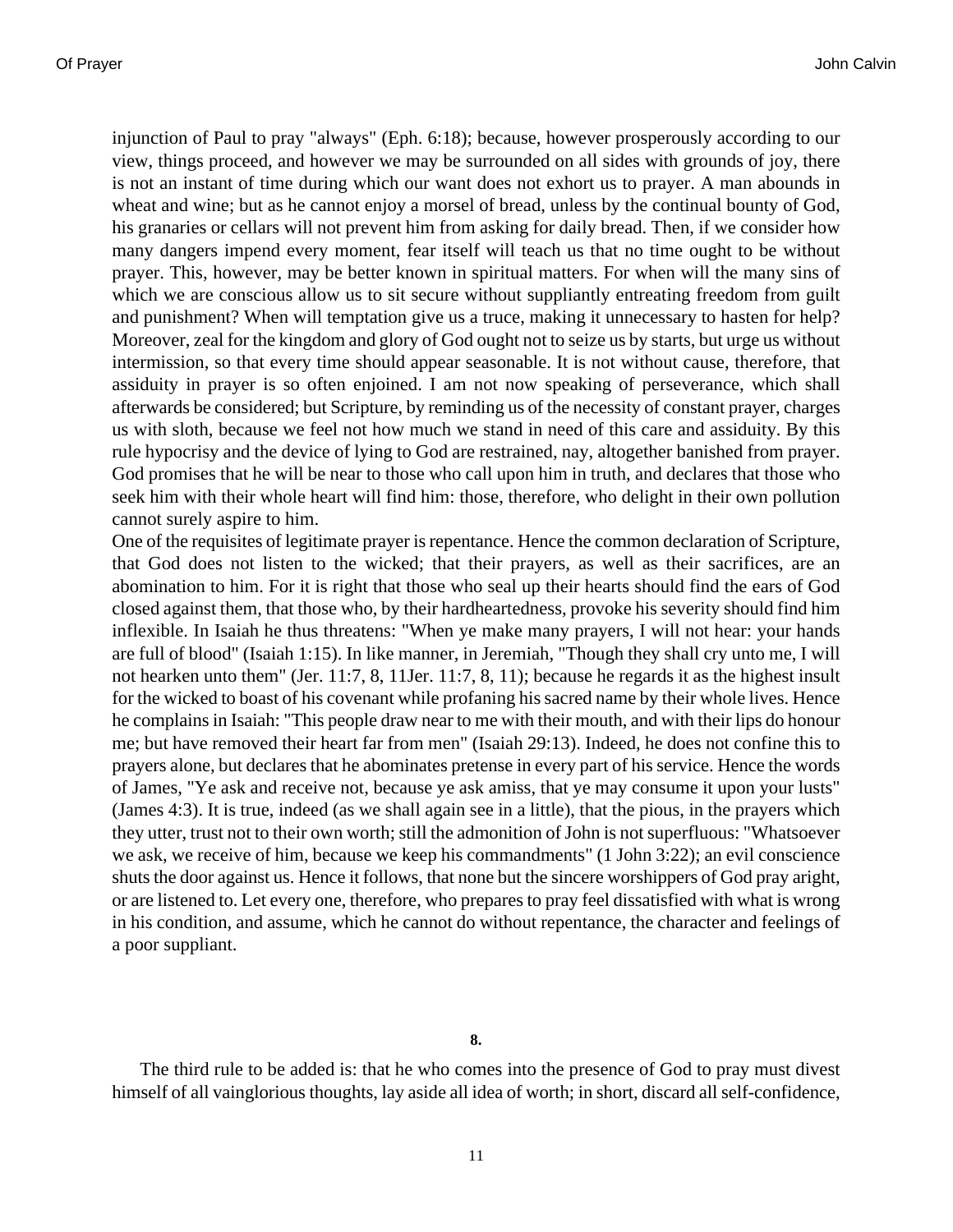humbly giving God the whole glory, lest by arrogating anything, however little, to himself, vain pride cause him to turn away his face. Of this submission, which casts down all haughtiness, we have numerous examples in the servants of God. The holier they are, the more humbly they prostrate themselves when they come into the presence of the Lord. Thus Daniel, on whom the Lord himself bestowed such high commendation, says, "We do not present our supplications before thee for our righteousness but for thy great mercies. O Lord, hear; O Lord, forgive; O Lord, hearken and do; defer not, for thine own sake, O my God: for thy city and thy people are called by thy name." This he does not indirectly in the usual manner, as if he were one of the individuals in a crowd: he rather confesses his guilt apart, and as a suppliant betaking himself to the asylum of pardon, he distinctly declares that he was confessing his own sin, and the sin of his people Israel ([Dan. 9:18–20\)](http://www.ccel.org/b/bible/asv/xml/asv.Dan.9.xml#Dan.9.18). David also sets us an example of this humility: " Enter not into judgment with thy servant: for in thy sight shall no man living be justified" ([Psalm 143:2\)](http://www.ccel.org/b/bible/asv/xml/asv.Ps.143.xml#Ps.143.2). In like manner, Isaiah prays, "Behold, thou art wroth; for we have sinned: in those is continuance, and we shall be saved. But we are all as an unclean thing, and all our righteousnesses are as filthy rags; and we all do fade as a leaf; and our iniquities, like the wind, have taken us away. And there is none that calleth upon thy name, that stirreth up himself to take hold of thee: for thou hast hid thy face from us, and hast consumed us, because of our iniquities. But now, O Lord, thou art our Father; we are the clay, and thou our potter; and we all are the work of thy hand. Be not wroth very sore, O Lord, neither remember iniquity for ever: Behold, see, we beseech thee, we are all thy people." ([Isa. 64:5–9\)](http://www.ccel.org/b/bible/asv/xml/asv.Isa.64.xml#Isa.64.5). You see how they put no confidence in anything but this: considering that they are the Lord's, they despair not of being the objects of his care. In the same way, Jeremiah says, "O Lord, though our iniquities testify against us, do thou it for thy name's sake" ([Jer. 14:7](http://www.ccel.org/b/bible/asv/xml/asv.Jer.14.xml#Jer.14.7)). For it was most truly and piously written by the uncertain author (whoever he may have been) that wrote the book which is attributed to the prophet Baruch,<sup>2</sup> "But the soul that is greatly vexed, which goeth stooping and feeble, and the eyes that fail, and the hungry soul, will give thee praise and righteousness, O Lord. Therefore, we do not make our humble supplication before thee, O Lord our God, for the righteousness of our fathers, and of our kings." "Hear, O Lord, and have mercy; for thou art merciful: and have pity upon us, because we have sinned before thee" [\(Baruch 2:18, 19;](http://www.ccel.org/b/bible/asv/xml/asv.Bar.2.xml#Bar.2.18 Bible:Bar.2.19) [3:2](http://www.ccel.org/b/bible/asv/xml/asv.Bar.3.xml#Bar.3.2)).

**9.**

<span id="page-15-0"></span>In fine, supplication for pardon, with humble and ingenuous confession of guilt, forms both the preparation and commencement of right prayer. For the holiest of men cannot hope to obtain anything from God until he has been freely reconciled to him. God cannot be propitious to any but those whom he pardons. Hence it is not strange that this is the key by which believers open the door of prayer, as we learn from several passages in The Psalms. David, when presenting a request on a different subject, says, "Remember not the sins of my youth, nor my transgressions; according to thy mercy remember me, for thy goodness sake, O Lord" [\(Psalm 25:7](http://www.ccel.org/b/bible/asv/xml/asv.Ps.25.xml#Ps.25.7)). Again, "Look upon my affliction and my pain, and forgive my sins" ([Psalm 25:18\)](http://www.ccel.org/b/bible/asv/xml/asv.Ps.25.xml#Ps.25.18). Here also we see that it is not sufficient to call ourselves to account for the sins of each passing day; we must also call to mind those which

<span id="page-15-1"></span><sup>2</sup> French, "Pourtant ce qui est escrit en la prophetie qu'on attribue à Baruch, combien que l'autheur soit incertain, est tres sainctement dit;"—However, what is written in the prophecy which is attributed to Baruch, though the author is uncertain, is very holily said.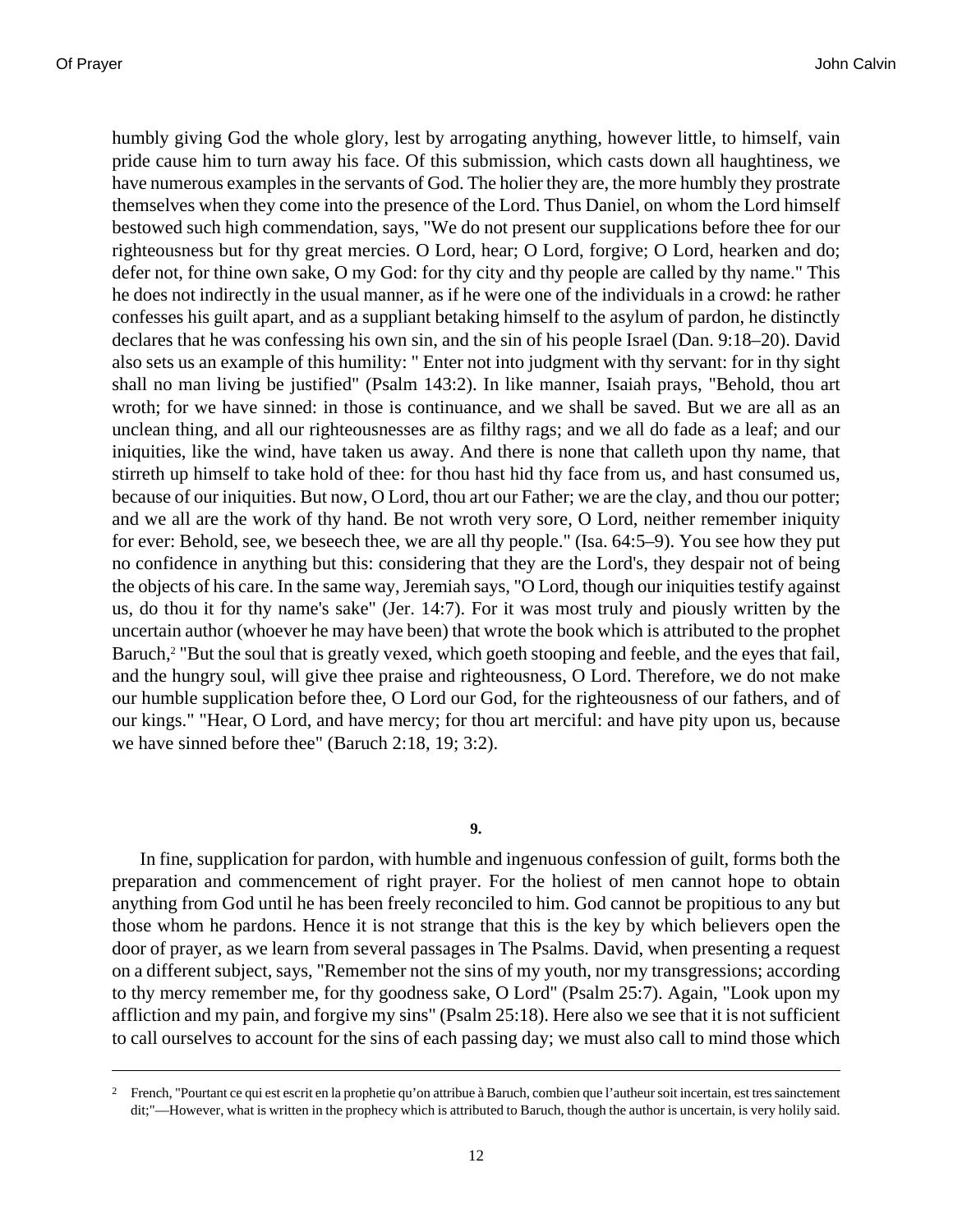might seem to have been long before buried in oblivion. For in another passage the same prophet, confessing one grievous crime, takes occasion to go back to his very birth, "I was shapen in iniquity, and in sin did my mother conceive me" [\(Psalm 51:5](http://www.ccel.org/b/bible/asv/xml/asv.Ps.51.xml#Ps.51.5)); not to extenuate the fault by the corruption of his nature, but as it were to accumulate the sins of his whole life, that the stricter he was in condemning himself, the more placable God might be. But although the saints do not always in express terms ask forgiveness of sins, yet if we carefully ponder those prayers as given in Scripture, the truth of what I say will readily appear; namely, that their courage to pray was derived solely from the mercy of God, and that they always began with appeasing him. For when a man interrogates his conscience, so far is he from presuming to lay his cares familiarly before God, that if he did not trust to mercy and pardon, he would tremble at the very thought of approaching him. There is, indeed, another special confession. When believers long for deliverance from punishment, they at the same time pray that their sins may be pardoned;<sup>3</sup> for it were absurd to wish that the effect should be taken away while the cause remains. For we must beware of imitating foolish patients who, anxious only about curing accidental symptoms, neglect the root of the disease.<sup>4</sup> Nay, our endeavour must be to have God propitious even before he attests his favour by external signs, both because this is the order which he himself chooses, and it were of little avail to experience his kindness, did not conscience feel that he is appeased, and thus enable us to regard him as altogether lovely. Of this we are even reminded by our Saviour's reply. Having determined to cure the paralytic, he says, "Thy sins are forgiven thee;" in other words, he raises our thoughts to the object which is especially to be desired, viz. admission into the favour of God, and then gives the fruit of reconciliation by bringing assistance to us. But besides that special confession of present guilt which believers employ, in supplicating for pardon of every fault and punishment, that general introduction which procures favour for our prayers must never be omitted, because prayers will never reach God unless they are founded on free mercy. To this we may refer the words of John, "If we confess our sins, he is faithful and just to forgive us our sins and to cleanse us from all unrighteousness" ([1 John 1:9](http://www.ccel.org/b/bible/asv/xml/asv.iJohn.1.xml#iJohn.1.9)). Hence, under the law it was necessary to consecrate prayers by the expiation of blood, both that they might be accepted, and that the people might be warned that they were unworthy of the high privilege until, being purged from their defilements, they founded their confidence in prayer entirely on the mercy of God.

#### **10.**

<span id="page-16-2"></span><span id="page-16-0"></span>Sometimes, however, the saints in supplicating God, seem to appeal to their own righteousness, as when David says, "Preserve my soul; for I am holy" ([Ps. 86:2\)](http://www.ccel.org/b/bible/asv/xml/asv.Ps.86.xml#Ps.86.2). Also Hezekiah, "Remember now, O Lord, I beseech thee how I have walked before thee in truth, and with a perfect heart, and have done that which is good in thy sight" ([Is. 38:2\)](http://www.ccel.org/b/bible/asv/xml/asv.Isa.38.xml#Isa.38.2). All they mean by such expressions is, that regeneration declares them to be among the servants and children to whom God engages that he will show favour. We have already seen how he declares by the Psalmist that his eyes "are upon the righteous, and his ears are open unto their cry" ([Ps. 34:16Ps. 34:16\)](http://www.ccel.org/b/bible/asv/xml/asv.Ps.34.xml#Ps.34.16) and again by the apostle,

<span id="page-16-1"></span><sup>3</sup> French, "il reconoissent le chastisement qu'ils ont merité;"—they acknowledge the punishment which they have deserved.

<sup>4</sup> The French adds, "Ils voudront qu'on leur oste le mal de tests et des reins, et seront contens qu'on ne touche point a la

fievre;"—They would wish to get quit of the pain in the head and the loins, and would be contented to leave the fever untouched.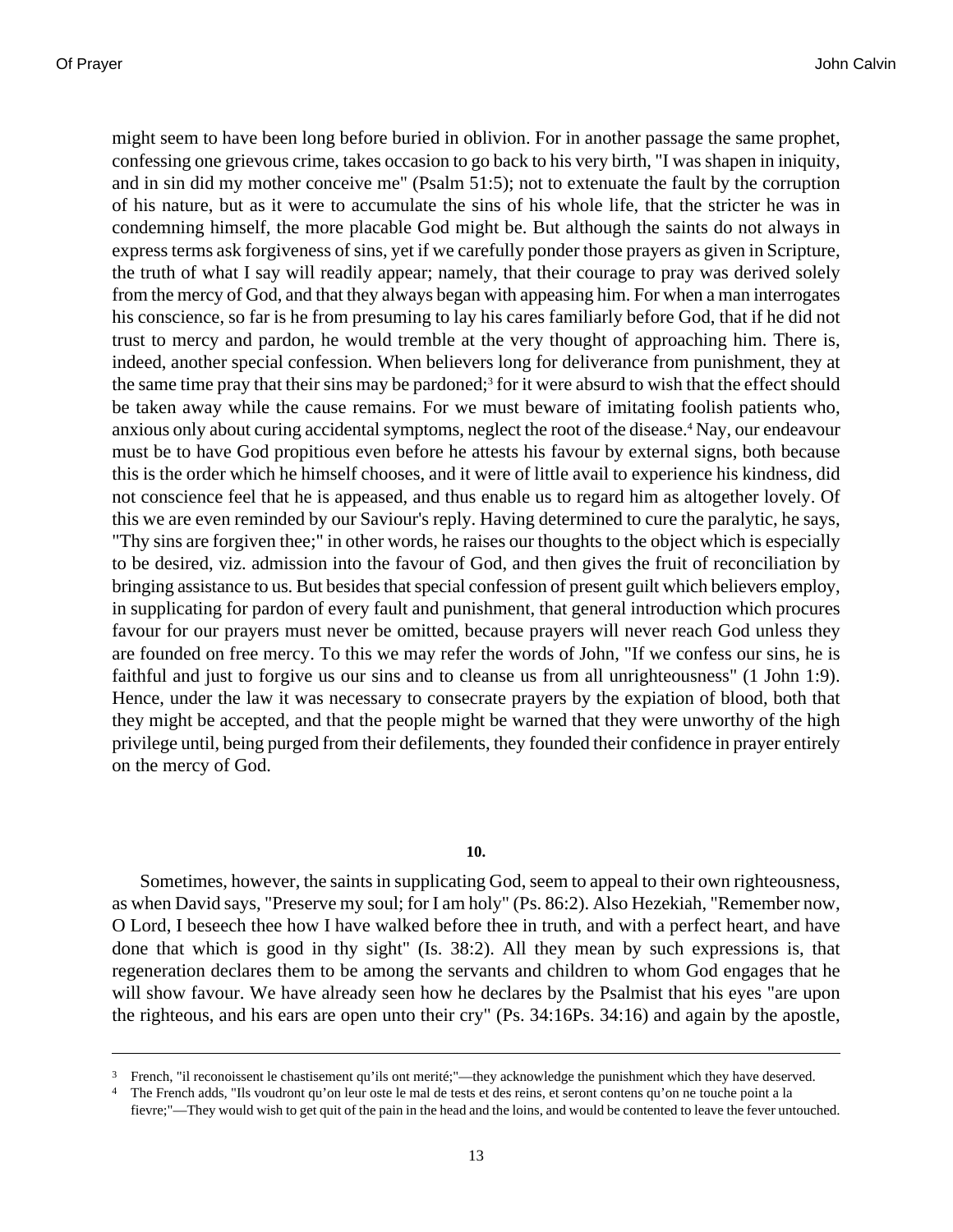that "whatsoever we ask of him we obtain, because we keep his commandments" [\(John 3:22\)](http://www.ccel.org/b/bible/asv/xml/asv.John.3.xml#John.3.22). In these passages he does not fix a value on prayer as a meritorious work, but designs to establish the confidence of those who are conscious of an unfeigned integrity and innocence, such as all believers should possess. For the saying of the blind man who had received his sight is in perfect accordance with divine truth, And God heareth not sinners ([John 9:31\)](http://www.ccel.org/b/bible/asv/xml/asv.John.9.xml#John.9.31); provided we take the term sinners in the sense commonly used by Scripture to mean those who, without any desire for righteousness, are sleeping secure in their sins; since no heart will ever rise to genuine prayer that does not at the same time long for holiness. Those supplications in which the saints allude to their purity and integrity correspond to such promises, that they may thus have, in their own experience, a manifestation of that which all the servants of God are made to expect. Thus they almost always use this mode of prayer when before God they compare themselves with their enemies, from whose injustice they long to be delivered by his hand. When making such comparisons, there is no wonder that they bring forward their integrity and simplicity of heart, that thus, by the justice of their cause, the Lord may be the more disposed to give them succour. We rob not the pious breast of the privilege of enjoying a consciousness of purity before the Lord, and thus feeling assured of the promises with which he comforts and supports his true worshippers, but we would have them to lay aside all thought of their own merits and found their confidence of success in prayer solely on the divine mercy.

#### **11.**

<span id="page-17-0"></span>The fourth rule of prayer is, that notwithstanding of our being thus abased and truly humbled, we should be animated to pray with the sure hope of succeeding. There is, indeed, an appearance of contradiction between the two things, between a sense of the just vengeance of God and firm confidence in his favour, and yet they are perfectly accordant, if it is the mere goodness of God that raises up those who are overwhelmed by their own sins. For, as we have formerly shown (chap. iii. sec. 1, 2) that repentance and faith go hand in hand, being united by an indissoluble tie, the one causing terror, the other joy, so in prayer they must both be present. This concurrence David expresses in a few words: "But as for me, I will come into thy house in the multitude of thy mercy, and in thy fear will I worship toward thy holy temple" [\(Ps. 5:7\)](http://www.ccel.org/b/bible/asv/xml/asv.Ps.5.xml#Ps.5.7). Under the goodness of God he comprehends faith, at the same time not excluding fear; for not only does his majesty compel our reverence, but our own unworthiness also divests us of all pride and confidence, and keeps us in fear. The confidence of which I speak is not one which frees the mind from all anxiety, and soothes it with sweet and perfect rest; such rest is peculiar to those who, while all their affairs are flowing to a wish are annoyed by no care, stung with no regret, agitated by no fear. But the best stimulus which the saints have to prayer is when, in consequence of their own necessities, they feel the greatest disquietude, and are all but driven to despair, until faith seasonably comes to their aid; because in such straits the goodness of God so shines upon them, that while they groan, burdened by the weight of present calamities, and tormented with the fear of greater, they yet trust to this goodness, and in this way both lighten the difficulty of endurance, and take comfort in the hope of final deliverance. It is necessary therefore, that the prayer of the believer should be the result of both feelings, and exhibit the influence of both; namely, that while he groans under present and anxiously dreads new evils, he should, at the same times have recourse to God, not at all doubting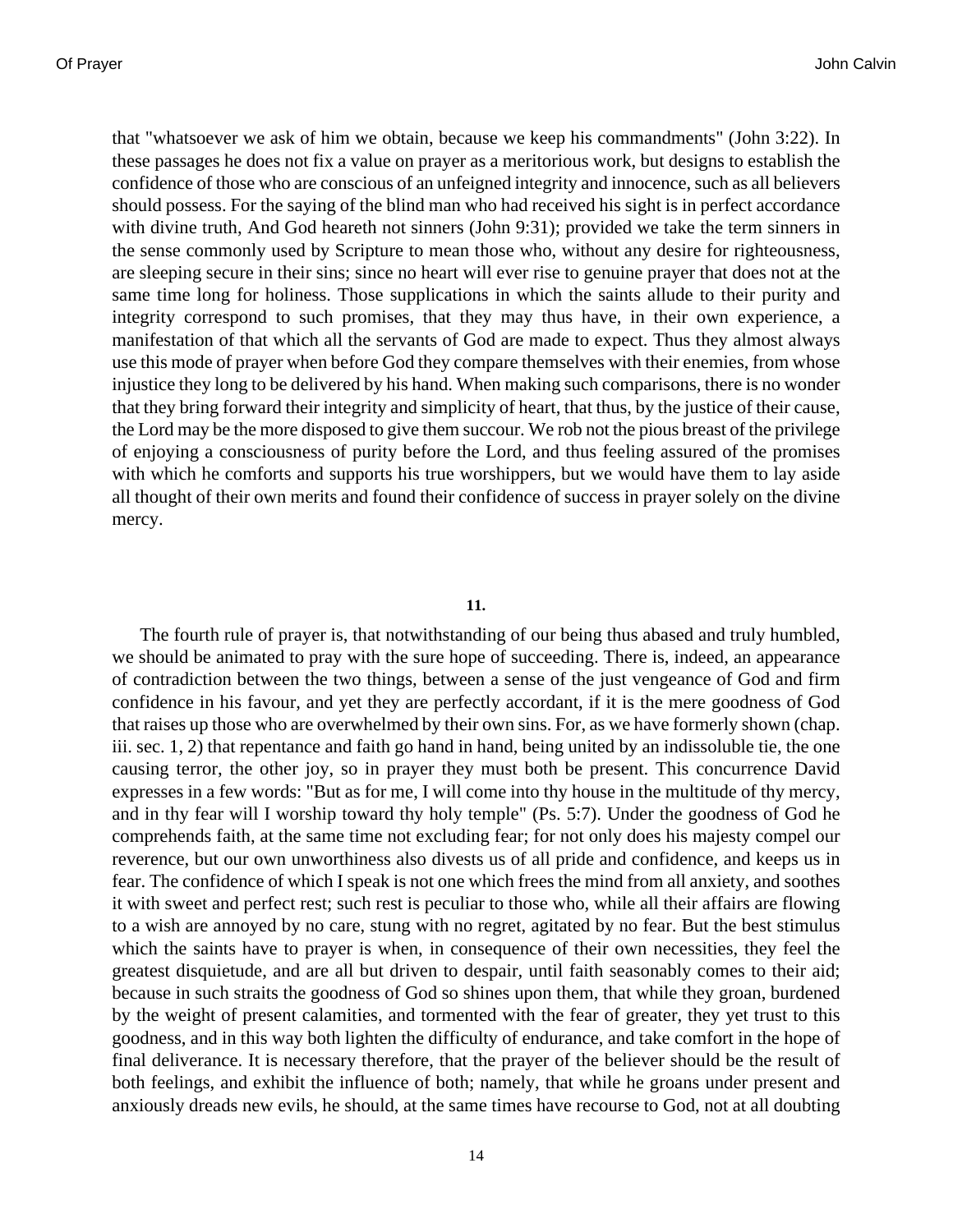that God is ready to stretch out a helping hand to him. For it is not easy to say how much God is irritated by our distrust, when we ask what we expect not of his goodness. Hence, nothing is more accordant to the nature of prayer than to lay it down as a fixed rule, that it is not to come forth at random, but is to follow in the footsteps of faith. To this principle Christ directs all of us in these words, " Therefore, I say unto you, What things soever ye desire, when ye pray, believe that ye receive them, and ye shall have them" ([Mark 11:24](http://www.ccel.org/b/bible/asv/xml/asv.Mark.11.xml#Mark.11.24)). The same thing he declares in another passage, "All things, whatsoever ye shall ask in prayer, believing, ye shall receive" [\(Matth. 21:22](http://www.ccel.org/b/bible/asv/xml/asv.Matt.21.xml#Matt.21.22)). In accordance with this are the words of James, "If any of you lack wisdom, let him ask of God, that giveth to all men liberally, and upbraideth not, and it shall be given him. But let him ask in faith, nothing wavering" ([James 1:5\)](http://www.ccel.org/b/bible/asv/xml/asv.Jas.1.xml#Jas.1.5). He most aptly expresses the power of faith by opposing it to wavering. No less worthy of notice is his additional statement, that those who approach God with a doubting, hesitating mind, without feeling assured whether they are to be heard or not, gain nothing by their prayers. Such persons he compares to a wave of the sea, driven with the wind and tossed. Hence, in another passage he terms genuine prayer "the prayer of faith" ([James 5:15\)](http://www.ccel.org/b/bible/asv/xml/asv.Jas.5.xml#Jas.5.15). Again, since God so often declares that he will give to every man according to his faith he intimates that we cannot obtain anything without faith. In short, it is faith which obtains everything that is granted to prayer. This is the meaning of Paul in the well known passage to which dull men give too little heed, "How then shall they call upon him in whom they have not believed? and how shall they believe in him of whom they have not heard?" "So then faith cometh by hearing, and hearing by the word of God" ([Rom. 10:14, 17](http://www.ccel.org/b/bible/asv/xml/asv.Rom.10.xml#Rom.10.14 Bible:Rom.10.17)). Gradually deducing the origin of prayer from faith, he distinctly maintains that God cannot be invoked sincerely except by those to whom, by the preaching of the Gospel, his mercy and willingness have been made known, nay, familiarly explained.

#### **12.**

<span id="page-18-0"></span>This necessity our opponents do not at all consider. Therefore, when we say that believers ought to feel firmly assured, they think we are saying the absurdest thing in the world. But if they had any experience in true prayer, they would assuredly understand that God cannot be duly invoked without this firm sense of the Divine benevolence. But as no man can well perceive the power of faith, without at the same time feeling it in his heart, what profit is there in disputing with men of this character, who plainly show that they have never had more than a vain imagination? The value and necessity of that assurance for which we contend is learned chiefly from prayer. Every one who does not see this gives proof of a very stupid conscience. Therefore, leaving those who are thus blinded, let us fix our thoughts on the words of Paul, that God can only be invoked by such as have obtained a knowledge of his mercy from the Gospel, and feel firmly assured that that mercy is ready to be bestowed upon them. What kind of prayer would this be? "O Lord, I am indeed doubtful whether or not thou art inclined to hear me; but being oppressed with anxiety I fly to thee that if I am worthy, thou mayest assist me." None of the saints whose prayers are given in Scripture thus supplicated. Nor are we thus taught by the Holy Spirit, who tells us to "come boldly unto the throne of grace, that we may obtain mercy, and find grace to help in time of need" ([Heb. 4:16\)](http://www.ccel.org/b/bible/asv/xml/asv.Heb.4.xml#Heb.4.16); and elsewhere teaches us to "have boldness and access with confidence by the faith of Christ" ([Eph.](http://www.ccel.org/b/bible/asv/xml/asv.Eph.3.xml#Eph.3.12) [3:12](http://www.ccel.org/b/bible/asv/xml/asv.Eph.3.xml#Eph.3.12)). This confidence of obtaining what we ask, a confidence which the Lord commands, and all the saints teach by their example, we must therefore hold fast with both hands, if we would pray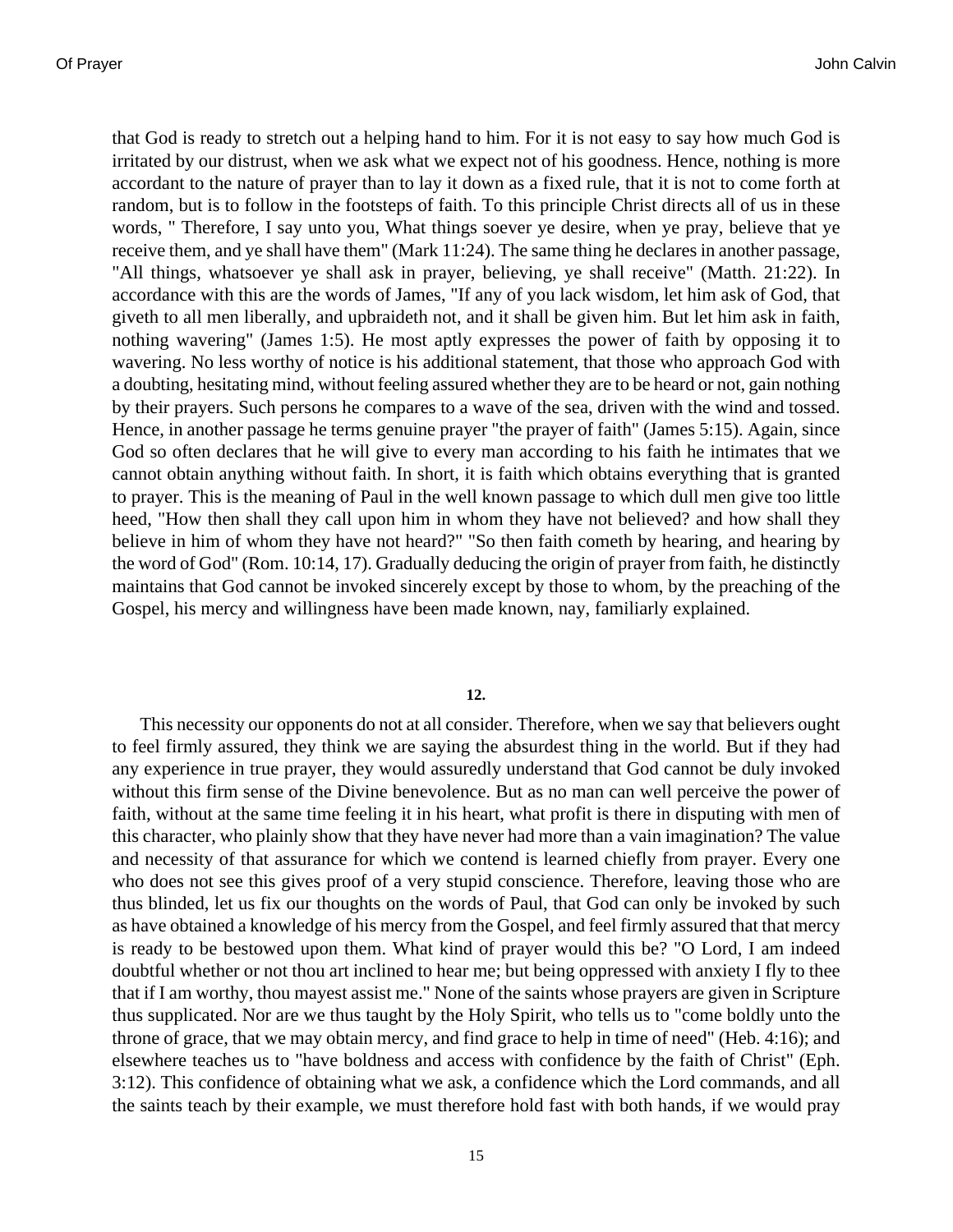to any advantage. The only prayer acceptable to God is that which springs (if I may so express it) from this presumption of faith, and is founded on the full assurance of hope. He might have been contented to use the simple name of faith, but he adds not only confidence, but liberty or boldness, that by this mark he might distinguish us from unbelievers, who indeed like us pray to God, but pray at random. Hence, the whole Church thus prays "Let thy mercy O Lord, be upon us, according as we hope in thee" ([Ps. 33:22\)](http://www.ccel.org/b/bible/asv/xml/asv.Ps.33.xml#Ps.33.22). The same condition is set down by the Psalmist in another passage, "When I cry unto thee, then shall mine enemies turn back: this I know, for God is for me" ([Ps.](http://www.ccel.org/b/bible/asv/xml/asv.Ps.56.xml#Ps.56.9) [56:9](http://www.ccel.org/b/bible/asv/xml/asv.Ps.56.xml#Ps.56.9)). Again, "In the morning will I direct my prayer unto thee, and will look up" [\(Ps. 5:3\)](http://www.ccel.org/b/bible/asv/xml/asv.Ps.5.xml#Ps.5.3). From these words we gather, that prayers are vainly poured out into the air unless accompanied with faith, in which, as from a watchtower, we may quietly wait for God. With this agrees the order of Paul's exhortation. For before urging believers to pray in the Spirit always, with vigilance and assiduity, he enjoins them to take "the shield of faith," " the helmet of salvation, and the sword of the Spirit, which is the word of God" [\(Eph. 6:16–18](http://www.ccel.org/b/bible/asv/xml/asv.Eph.6.xml#Eph.6.16)).

Let the reader here call to mind what I formerly observed, that faith by no means fails though accompanied with a recognition of our wretchedness, poverty, and pollution. How much soever believers may feel that they are oppressed by a heavy load of iniquity, and are not only devoid of everything which can procure the favour of God for them, but justly burdened with many sins which make him an object of dread, yet they cease not to present themselves, this feeling not deterring them from appearing in his presence, because there is no other access to him. Genuine prayer is not that by which we arrogantly extol ourselves before God, or set a great value on anything of our own, but that by which, while confessing our guilt, we utter our sorrows before God, just as children familiarly lay their complaints before their parents. Nay, the immense accumulation of our sins should rather spur us on and incite us to prayer. Of this the Psalmist gives us an example, "Heal my soul: for I have sinned against thee" [\(Ps. 41:4\)](http://www.ccel.org/b/bible/asv/xml/asv.Ps.41.xml#Ps.41.4). I confess, indeed, that these stings would prove mortal darts, did not God give succour; but our heavenly Father has, in ineffable kindness, added a remedy, by which, calming all perturbation, soothing our cares, and dispelling our fears he condescendingly allures us to himself; nay, removing all doubts, not to say obstacles, makes the way smooth before us.

#### **13.**

<span id="page-19-0"></span>And first, indeed in enjoining us to pray, he by the very injunction convicts us of impious contumacy if we obey not. He could not give a more precise command than that which is contained in the psalms: "Call upon me in the day of trouble" ([Ps. 50:15\)](http://www.ccel.org/b/bible/asv/xml/asv.Ps.50.xml#Ps.50.15). But as there is no office of piety more frequently enjoined by Scripture, there is no occasion for here dwelling longer upon it. "Ask," says our Divine Master, "and it shall be given you; seek, and ye shall find; knock, and it shall be opened unto you" [\(Matth. 7:7\)](http://www.ccel.org/b/bible/asv/xml/asv.Matt.7.xml#Matt.7.7). Here, indeed, a promise is added to the precept, and this is necessary. For though all confess that we must obey the precept, yet the greater part would shun the invitation of God, did he not promise that he would listen and be ready to answer. These two positions being laid down, it is certain that all who cavillingly allege that they are not to come to God directly, are not only rebellious and disobedient but are also convicted of unbelief, inasmuch as they distrust the promises. There is the more occasion to attend to this, because hypocrites, under a pretense of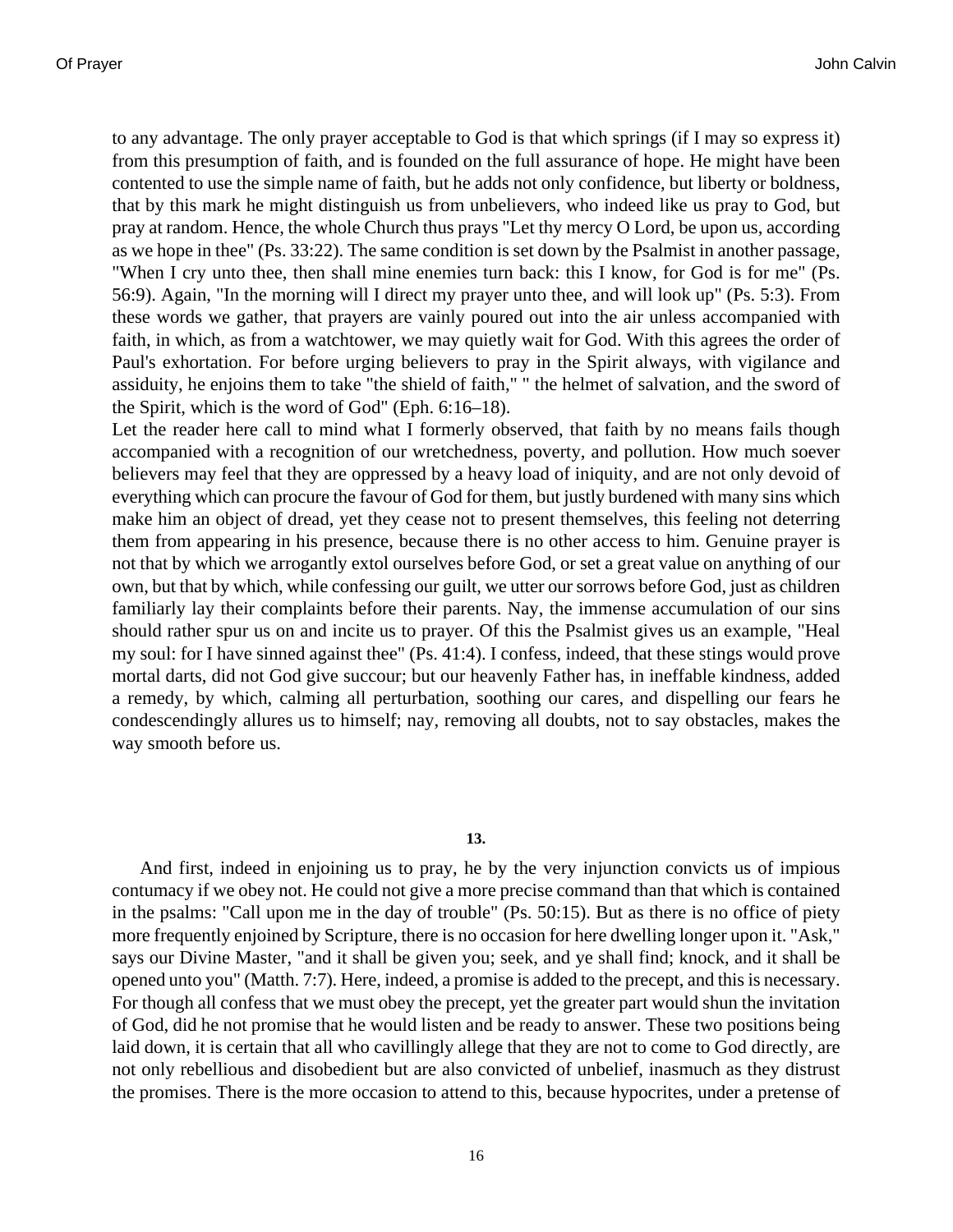humility and modesty, proudly contemn the precept, as well as deny all credit to the gracious invitation of God; nay, rob him of a principal part of his worship. For when he rejected sacrifices, in which all holiness seemed then to consist, he declared that the chief thing, that which above all others is precious in his sight, is to be invoked in the day of necessity. Therefore, when he demands that which is his own, and urges us to alacrity in obeying, no pretexts for doubt, how specious soever they may be, can excuse us. Hence, all the passages throughout Scripture in which we are commanded to pray, are set up before our eyes as so many banners, to inspire us with confidence. It were presumption to go forward into the presence of God, did he not anticipate us by his invitation. Accordingly, he opens up the way for us by his own voice, "I will say, It is my people: and they shall say, The Lord is my God" [\(Zech. 13:9](http://www.ccel.org/b/bible/asv/xml/asv.Zech.13.xml#Zech.13.9)). We see how he anticipates his worshippers, and desires them to follow, and therefore we cannot fear that the melody which he himself dictates will prove unpleasing. Especially let us call to mind that noble description of the divine character, by trusting to which we shall easily overcome every obstacle: O thou that hearest prayer, unto thee shall all flesh come" [\(Ps. 65:2](http://www.ccel.org/b/bible/asv/xml/asv.Ps.65.xml#Ps.65.2)). What can be more lovely or soothing than to see God invested with a title which assures us that nothing is more proper to his nature than to listen to the prayers of suppliants? Hence the Psalmist infers, that free access is given not to a few individuals, but to all men, since God addresses all in these terms, "Call upon me in the day of trouble: I will deliver thee, and thou shalt glorify me" ([Ps. 50:15](http://www.ccel.org/b/bible/asv/xml/asv.Ps.50.xml#Ps.50.15)). David, accordingly, appeals to the promise thus given in order to obtain what he asks: "Thou, O Lord of hosts, God of Israel, hast revealed to thy servant, saying, I will build thee an house: therefore hath thy servant found in his heart to pray this prayer unto thee" ([2 Sam. 7:27](http://www.ccel.org/b/bible/asv/xml/asv.iiSam.7.xml#iiSam.7.27)). Here we infer, that he would have been afraid but for the promise which emboldened him. So in another passage he fortifies himself with the general doctrine, "He will fulfil the desire of them that fear him" [\(Ps. 145:19](http://www.ccel.org/b/bible/asv/xml/asv.Ps.145.xml#Ps.145.19)). Nay, we may observe in The Psalms how the continuity of prayer is broken, and a transition is made at one time to the power of God, at another to his goodness, at another to the faithfulness of his promises. It might seem that David, by introducing these sentiments, unseasonably mutilates his prayers; but believers well know by experience, that their ardour grows languid unless new fuel be added, and, therefore, that meditation as well on the nature as on the word of God during prayer, is by no means superfluous. Let us not decline to imitate the example of David, and introduce thoughts which may reanimate our languid minds with new vigour.

#### **14.**

<span id="page-20-0"></span>It is strange that these delightful promises affect us coldly, or scarcely at all, so that the generality of men prefer to wander up and down, forsaking the fountain of living waters, and hewing out to themselves broken cisterns, rather than embrace the divine liberality voluntarily offered to them ([Jer. 2:13\)](http://www.ccel.org/b/bible/asv/xml/asv.Jer.2.xml#Jer.2.13). "The name of the Lord," says Solomon, "is a strong tower; the righteous runneth into it, and is safe." ([Pr. 18:10](http://www.ccel.org/b/bible/asv/xml/asv.Prov.18.xml#Prov.18.10)) Joel, after predicting the fearful disaster which was at hand, subjoins the following memorable sentence: " And it shall come to pass, that whosoever shall call on the name of the Lord shall be delivered." ([Joel 2:32\)](http://www.ccel.org/b/bible/asv/xml/asv.Joel.2.xml#Joel.2.32) This we know properly refers to the course of the Gospel. Scarcely one in a hundred is moved to come into the presence of God, though he himself exclaims by Isaiah, "And it shall come to pass, that before they call, I will answer; and while they are yet speaking, I will hear." [\(Is. 65:24\)](http://www.ccel.org/b/bible/asv/xml/asv.Isa.65.xml#Isa.65.24) This honour he elsewhere bestows upon the whole Church in general, as belonging to all the members of Christ: "He shall call upon me, and I will answer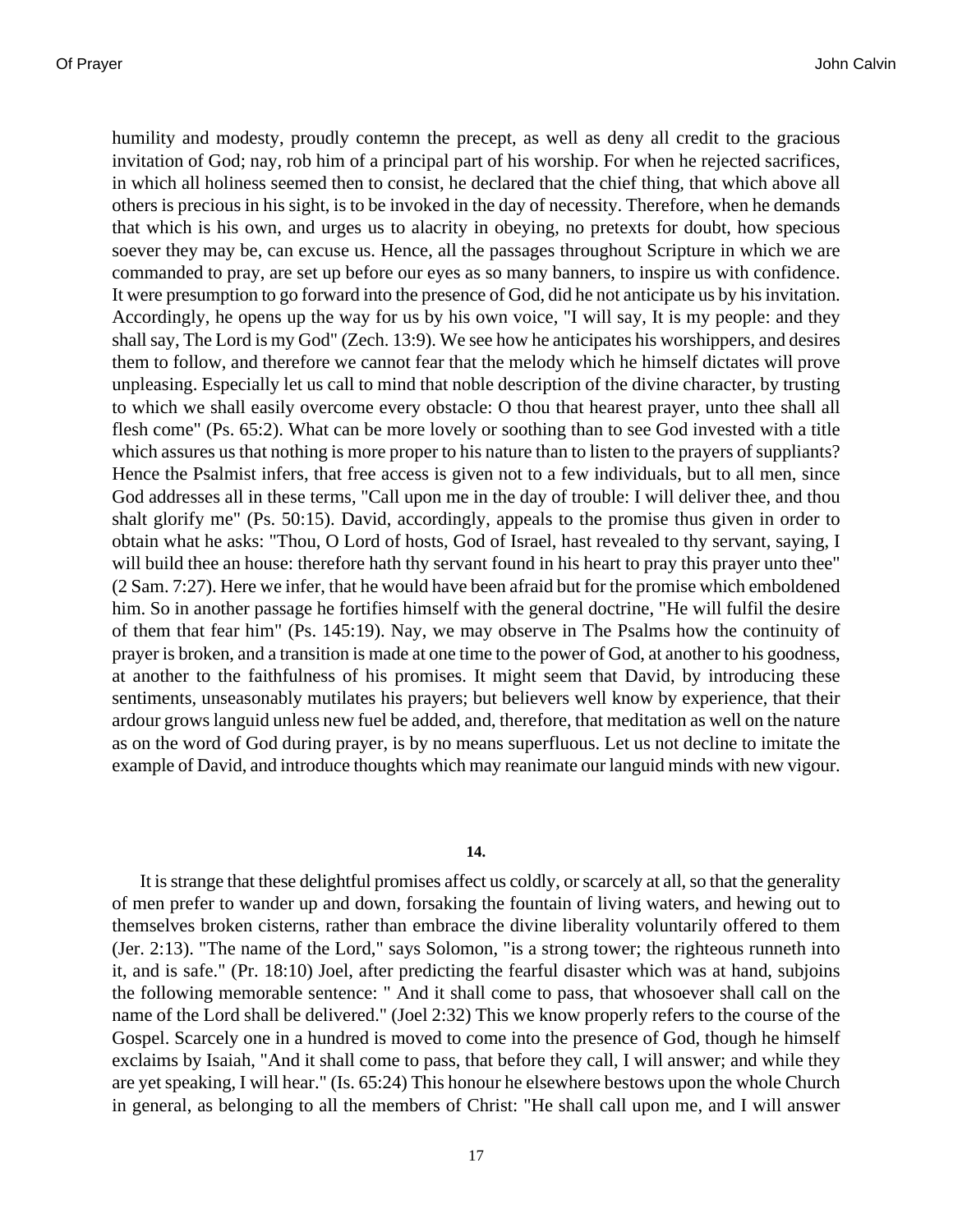him: I will be with him in trouble; I will deliver him, and honour him." [\(Ps. 91:15](http://www.ccel.org/b/bible/asv/xml/asv.Ps.91.xml#Ps.91.15)) My intention, however, as I already observed, is not to enumerate all, but only select some admirable passages as a specimen how kindly God allures us to himself, and how extreme our ingratitude must be when with such powerful motives our sluggishness still retards us. Wherefore, let these words always resound in our ears: "The Lord is nigh unto all them that call upon him, to all that call upon him in truth" [\(Ps. 145:18\)](http://www.ccel.org/b/bible/asv/xml/asv.Ps.145.xml#Ps.145.18). Likewise those passages which we have quoted from Isaiah and Joel, in which God declares that his ear is open to our prayers, and that he is delighted as with a sacrifice of sweet savour when we cast our cares upon him. The special benefit of these promises we receive when we frame our prayer, not timorously or doubtingly, but when trusting to his word whose majesty might otherwise deter us, we are bold to call him Father, he himself deigning to suggest this most delightful name. Fortified by such invitations it remains for us to know that we have therein sufficient materials for prayer, since our prayers depend on no merit of our own, but all their worth and hope of success are founded and depend on the promises of God, so that they need no other support, and require not to look up and down on this hand and on that. It must therefore be fixed in our minds, that though we equal not the lauded sanctity of patriarchs, prophets, and apostles, yet as the command to pray is common to us as well as them, and faith is common, so if we lean on the word of God, we are in respect of this privilege their associates. For God declaring, as has already been seen, that he will listen and be favourable to all, encourages the most wretched to hope that they shall obtain what they ask; and, accordingly, we should attend to the general forms of expression, which, as it is commonly expressed, exclude none from first to last; only let there be sincerity of heart, self-dissatisfaction, humility, and faith, that we may not, by the hypocrisy of a deceitful prayer, profane the name of God. Our most merciful Father will not reject those whom he not only encourages to come, but urges in every possible way. Hence David's method of prayer to which I lately referred: "And now, O Lord God, thou art that God, and thy words be true, and thou hast promised this goodness unto thy servant, that it may continue for ever before thee" [\(2 Sam. 7:28](http://www.ccel.org/b/bible/asv/xml/asv.iiSam.7.xml#iiSam.7.28)). So also, in another passage, "Let, I pray thee, thy merciful kindness be for my comfort, according to thy word unto thy servant" [\(Psalm 119:76](http://www.ccel.org/b/bible/asv/xml/asv.Ps.119.xml#Ps.119.76)). And the whole body of the Israelites, whenever they fortify themselves with the remembrance of the covenant, plainly declare, that since God thus prescribes they are not to pray timorously [\(Gen. 32:13\)](http://www.ccel.org/b/bible/asv/xml/asv.Gen.32.xml#Gen.32.13). In this they imitated the example of the patriarchs, particularly Jacob, who, after confessing that he was unworthy of the many mercies which he had received of the Lord's hand, says, that he is encouraged to make still larger requests, because God had promised that he would grant them. But whatever be the pretexts which unbelievers employ, when they do not flee to God as often as necessity urges, nor seek after him, nor implore his aid, they defraud him of his due honour just as much as if they were fabricating to themselves new gods and idols, since in this way they deny that God is the author of all their blessings. On the contrary, nothing more effectually frees pious minds from every doubt, than to be armed with the thought that no obstacle should impede them while they are obeying the command of God, who declares that nothing is more grateful to him than obedience. Hence, again, what I have previously said becomes still more clear, namely, that a bold spirit in prayer well accords with fear, reverence, and anxiety, and that there is no inconsistency when God raises up those who had fallen prostrate. In this way forms of expression apparently inconsistent admirably harmonize. Jeremiah and David speak of humbly laying their supplications<sup>5</sup> before God ([Jer. 42:9;](http://www.ccel.org/b/bible/asv/xml/asv.Jer.42.xml#Jer.42.9) [Dan. 9:18](http://www.ccel.org/b/bible/asv/xml/asv.Dan.9.xml#Dan.9.18)). In another passage

<span id="page-21-0"></span><sup>5</sup> Latin, "prosternere preces." French, "mettent bas leurs prieres;" —lay low their prayers.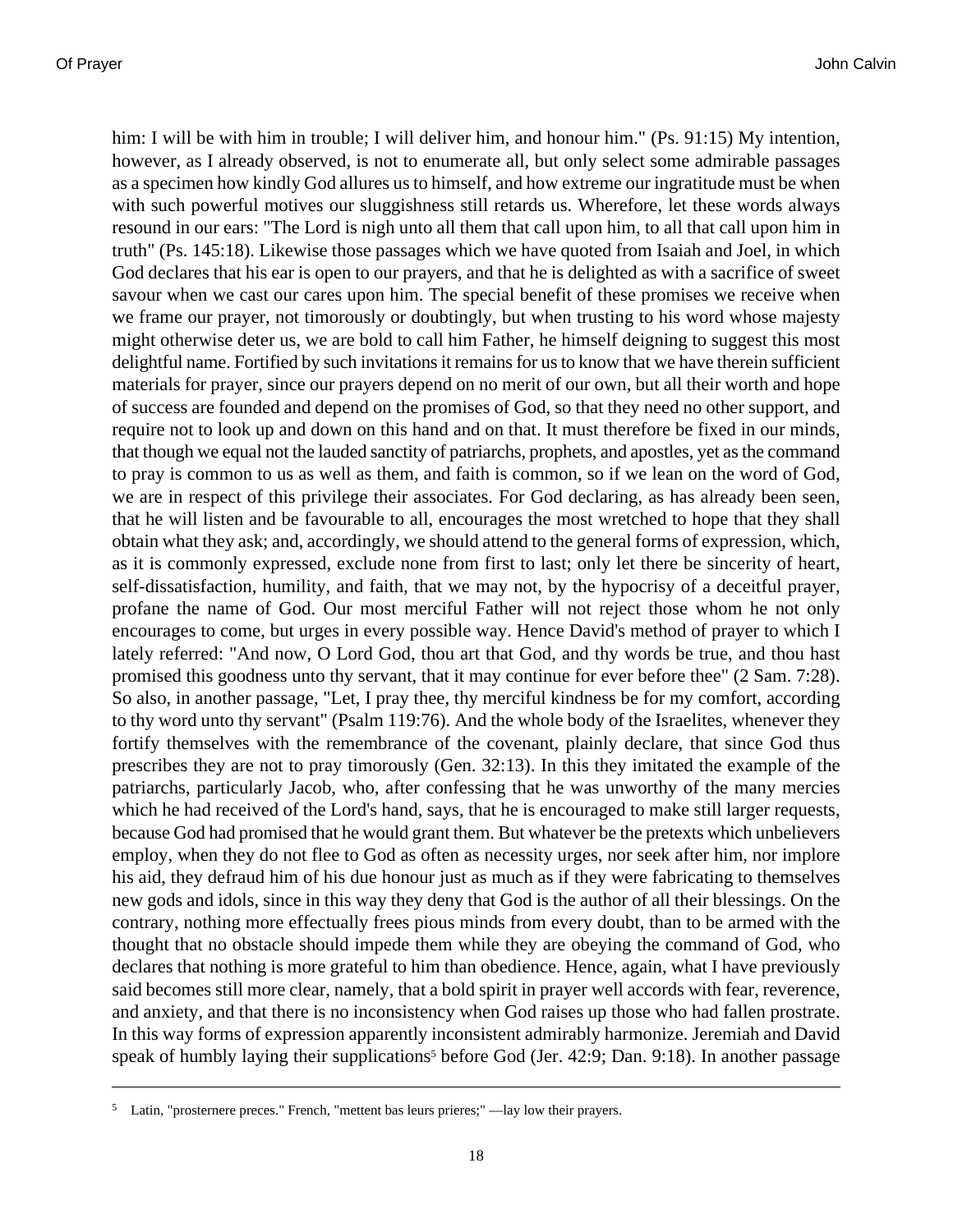Jeremiah says "Let, we beseech thee, our supplication be accepted before thee, and pray for us unto the Lord thy God, even for all this remnant" ([Jer. 42:2\)](http://www.ccel.org/b/bible/asv/xml/asv.Jer.42.xml#Jer.42.2). On the other hand, believers are often said to *lift up prayer*. Thus Hezekiah speaks, when asking the prophet to undertake the office of interceding ([2 Kings 19:4\)](http://www.ccel.org/b/bible/asv/xml/asv.iiKgs.19.xml#iiKgs.19.4). And David says, "Let my prayer be set forth before thee as incense; and the lifting up of my hands as the evening sacrifice" ([Ps. 141:2](http://www.ccel.org/b/bible/asv/xml/asv.Ps.141.xml#Ps.141.2)). The explanation is, that though believers, persuaded of the paternal love of God, cheerfully rely on his faithfulness, and have no hesitation in imploring the aid which he voluntarily offers, they are not elated with supine or presumptuous security; but climbing up by the ladder of the promises, still remain humble and abased suppliants.

**15.**

<span id="page-22-0"></span>Here, by way of objection, several questions are raised. Scripture relates that God sometimes complied with certain prayers which had been dictated by minds not duly calmed or regulated. It is true, that the cause for which Jotham imprecated on the inhabitants of Shechem the disaster which afterwards befell them was well founded; but still he was inflamed with anger and revenge [\(Judges](http://www.ccel.org/b/bible/asv/xml/asv.Judg.9.xml#Judg.9.20) [9:20](http://www.ccel.org/b/bible/asv/xml/asv.Judg.9.xml#Judg.9.20)); and hence God, by complying with the execration, seems to approve of passionate impulses. Similar fervour also seized Samson, when he prayed, " Strengthen me, I pray thee, only this once, O God, that I may be at once avenged of the Philistines for my two eyes" [\(Judges 16:28](http://www.ccel.org/b/bible/asv/xml/asv.Judg.16.xml#Judg.16.28)). For although there was some mixture of good zeal, yet his ruling feeling was a fervid, and therefore vicious longing for vengeance. God assents, and hence apparently it might be inferred that prayers are effectual, though not framed in conformity to the rule of the word. But I answer, *first*, that a perpetual law is not abrogated by singular examples; and, *secondly*, that special suggestions have sometimes been made to a few individuals, whose case thus becomes different from that of the generality of men. For we should attend to the answer which our Saviour gave to his disciples when they inconsiderately wished to imitate the example of Elias, "Ye know not what manner of spirit ye are of" [\(Luke 9:55\)](http://www.ccel.org/b/bible/asv/xml/asv.Luke.9.xml#Luke.9.55). We must, however, go farther and say, that the wishes to which God assents are not always pleasing to him; but he assents, because it is necessary, by way of example, to give clear evidence of the doctrine of Scripture, viz., that he assists the miserable, and hears the groans of those who unjustly afflicted implore his aid: and, accordingly, he executes his judgments when the complaints of the needy, though in themselves unworthy of attention, ascend to him. For how often, in inflicting punishment on the ungodly for cruelty, rapine, violence, lust, and other crimes, in curbing audacity and fury, and also in overthrowing tyrannical power, has he declared that he gives assistance to those who are unworthily oppressed though they by addressing an unknown deity only beat the air? There is one psalm which clearly teaches that prayers are not without effect, though they do not penetrate to heaven by faith ([Ps. 107:6, 13, 19\)](http://www.ccel.org/b/bible/asv/xml/asv.Ps.107.xml#Ps.107.6 Bible:Ps.107.13 Bible:Ps.107.19). For it enumerates the prayers which, by natural instinct, necessity extorts from unbelievers not less than from believers, and to which it shows by the event, that God is, notwithstanding, propitious. Is it to testify by such readiness to hear that their prayers are agreeable to him? Nay; it is, first, to magnify or display his mercy by the circumstance, that even the wishes of unbelievers are not denied; and, secondly, to stimulate his true worshippers to more urgent prayer, when they see that sometimes even the wailings of the ungodly are not without avail. This, however, is no reason why believers should deviate from the law divinely imposed upon them, or envy unbelievers, as if they gained much in obtaining what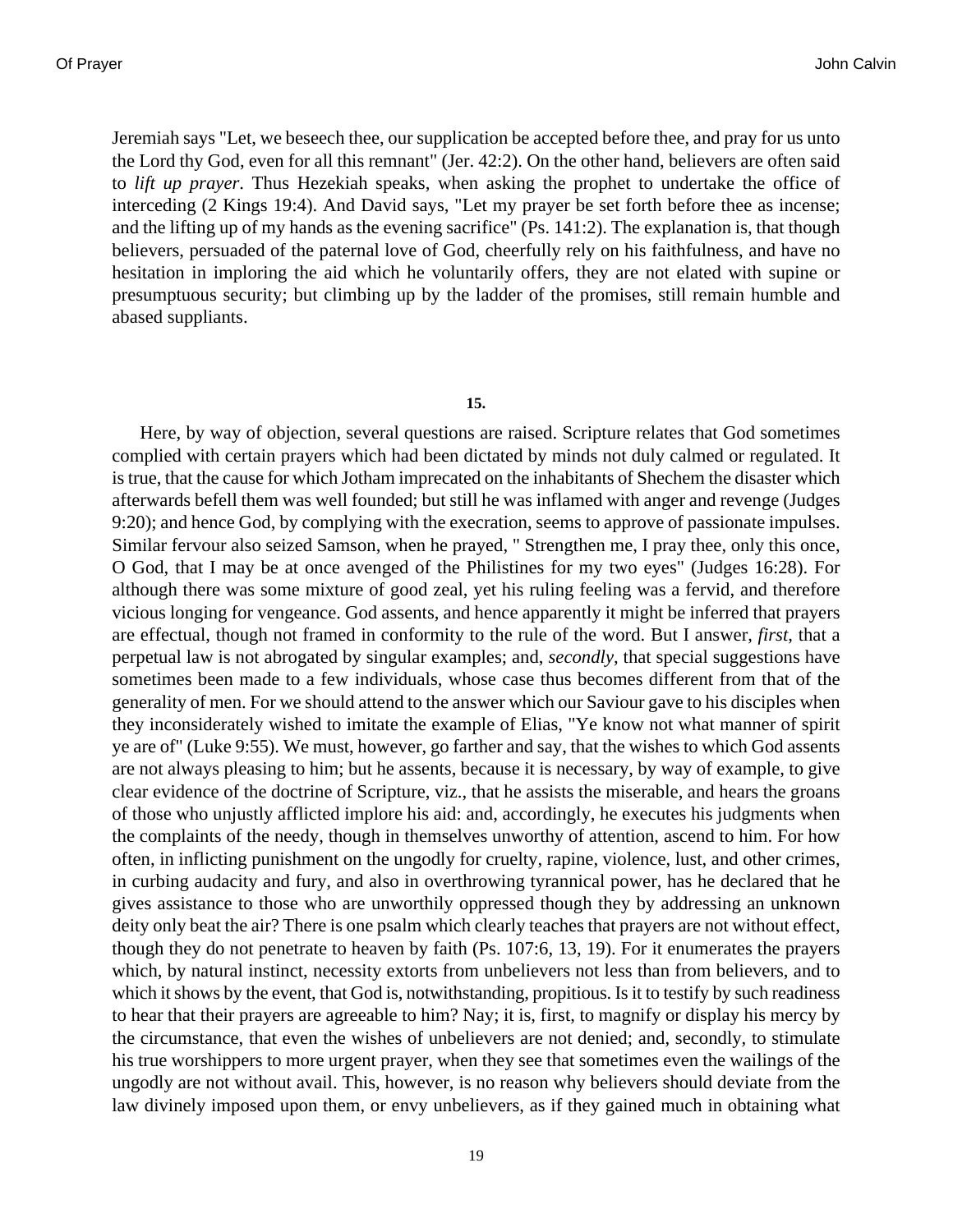they wished. We have observed (chap. iii. sec. 25), that in this way God yielded to the feigned repentance of Ahab, that he might show how ready he is to listen to his elect when, with true contrition, they seek his favour. Accordingly, he upbraids the Jews, that shortly after experiencing his readiness to listen to their prayers, they returned to their own perverse inclinations. It is also plain from the Book of Judges that, whenever they wept, though their tears were deceitful, they were delivered from the hands of their enemies. Therefore, as God sends his sun indiscriminately on the evil and on the good, so he despises not the tears of those who have a good cause, and whose sorrows are deserving of relief. Meanwhile, though he hears them, it has no more to do with salvation than the supply of food which he gives to other despisers of his goodness.

There seems to be a more difficult question concerning Abraham and Samuel, the one of whom, without any instruction from the word of God, prayed in behalf of the people of Sodom, and the other, contrary to an express prohibition, prayed in behalf of Saul [\(Gen. 18:23;](http://www.ccel.org/b/bible/asv/xml/asv.Gen.18.xml#Gen.18.23) [1 Sam. 15:11](http://www.ccel.org/b/bible/asv/xml/asv.iSam.15.xml#iSam.15.11)). Similar is the case of Jeremiah, who prayed that the city might not be destroyed ([Jer. 32:16 ff](http://www.ccel.org/b/bible/asv/xml/asv.Jer.32.xml#Jer.32.16)). It is true their prayers were refused, but it seems harsh to affirm that they prayed without faith. Modest readers will, I hope, be satisfied with this solution, viz., that leaning to the general principle on which God enjoins us to be merciful even to the unworthy, they were not altogether devoid of faith, though in this particular instance their wish was disappointed. Augustine shrewdly remarks, "How do the saints pray in faith when they ask from God contrary to what he has decreed? Namely, because they pray according to his will, not his hidden and immutable will, but that which he suggests to them, that he may hear them in another manner; as he wisely distinguishes" (August. de Civit. Dei, Lib. xxii. c. 2). This is truly said: for, in his incomprehensible counsel, he so regulates events, that the prayers of the saints, though involving a mixture of faith and error, are not in vain. And yet this no more sanctions imitation than it excuses the saints themselves, who I deny not exceeded due bounds. Wherefore, whenever no certain promise exists, our request to God must have a condition annexed to it. Here we may refer to the prayer of David, "Awake for me to the judgment that thou hast commanded" ([Ps. 7:6\)](http://www.ccel.org/b/bible/asv/xml/asv.Ps.7.xml#Ps.7.6); for he reminds us that he had received special instruction to pray for a temporal blessing.<sup>6</sup>

#### **16.**

<span id="page-23-0"></span>It is also of importance to observe, that the four laws of prayer of which I have treated are not so rigorously enforced, as that God rejects the prayers in which he does not find perfect faith or repentance, accompanied with fervent zeal and wishes duly framed. We have said (sec. 4), that though prayer is the familiar intercourse of believers with God, yet reverence and modesty must be observed: we must not give loose reins to our wishes, nor long for anything farther than God permits; and, moreover, lest the majesty of God should be despised, our minds must be elevated to pure and chaste veneration. This no man ever performed with due perfection. For, not to speak of the generality of men, how often do David's complaints savour of intemperance? Not that he actually means to expostulate with God, or murmur at his judgments, but failing, through infirmity, he finds no better solace than to pour his griefs into the bosom of his heavenly Father. Nay, even

<span id="page-23-1"></span><sup>6</sup> The French adds, "duquel id n'eust pas autrement esté asseuré;"—of which he would not otherwise have felt assured.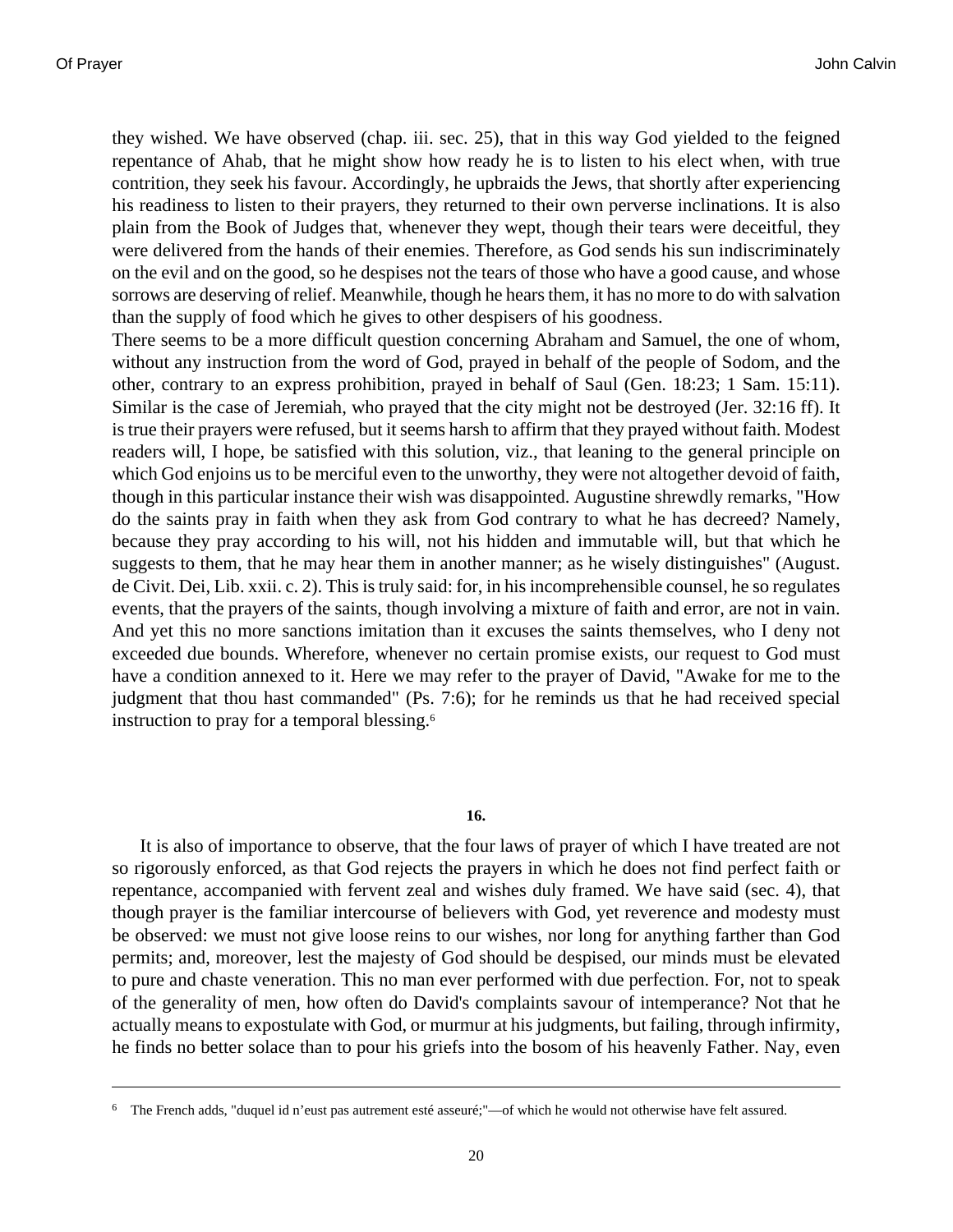our stammering is tolerated by God, and pardon is granted to our ignorance as often as anything rashly escapes us: indeed, without this indulgence, we should have no freedom to pray. But although it was David's intention to submit himself entirely to the will of God, and he prayed with no less patience than fervour, yet irregular emotions appear, nay, sometimes burst forth, — emotions not a little at variance with the first law which we laid down. In particular, we may see in a clause of the thirty-ninth Psalm, how this saint was carried away by the vehemence of his grief, and unable to keep within bounds. "O spare me,<sup>7</sup> that I may recover strength, before I go hence, and be no more" ([Ps. 39:13\)](http://www.ccel.org/b/bible/asv/xml/asv.Ps.39.xml#Ps.39.13). You would call this the language of a desperate man, who had no other desire than that God should withdraw and leave him to relish in his distresses. Not that his devout mind rushes into such intemperance, or that, as the reprobate are wont, he wishes to have done with God; he only complains that the divine anger is more than he can bear. During those trials, wishes often escape which are not in accordance with the rule of the word, and in which the saints do not duly consider what is lawful and expedient. Prayers contaminated by such faults, indeed, deserve to be rejected; yet provided the saints lament, administer self-correction and return to themselves, God pardons.

Similar faults are committed in regard to the second law (as to which, see sec. 6), for the saints have often to struggle with their own coldness, their want and misery not urging them sufficiently to serious prayer. It often happens, also, that their minds wander, and are almost lost; hence in this matter also there is need of pardon, lest their prayers, from being languid or mutilated, or interrupted and wandering, should meet with a refusal. One of the natural feelings which God has imprinted on our mind is, that prayer is not genuine unless the thoughts are turned upward. Hence the ceremony of raising the hands, to which we have adverted, a ceremony known to all ages and nations, and still in common use. But who, in lifting up his hands, is not conscious of sluggishness, the heart cleaving to the earth? In regard to the petition for remission of sins (sec. 8), though no believer omits it, yet all who are truly exercised in prayer feel that they bring scarcely a tenth of the sacrifice of which David speaks, "The sacrifices of God are a broken spirit: a broken and a contrite heart, O God, thou wilt not despise" ([Ps. 51:17](http://www.ccel.org/b/bible/asv/xml/asv.Ps.51.xml#Ps.51.17)). Thus a twofold pardon is always to be asked; first, because they are conscious of many faults the sense of which, however, does not touch them so as to make them feel dissatisfied with themselves as they ought; and, secondly, in so far as they have been enabled to profit in repentance and the fear of God, they are humbled with just sorrow for their offenses, and pray for the remission of punishment by the judge. The thing which most of all vitiates prayer, did not God indulgently interpose, is weakness or imperfection of faith; but it is not wonderful that this defect is pardoned by God, who often exercises his people with severe trials, as if he actually wished to extinguish their faith. The hardest of such trials is when believers are forced to exclaim, "O Lord God of hosts, how long wilt thou be angry against the prayer of thy people?" ([Ps.](http://www.ccel.org/b/bible/asv/xml/asv.Ps.80.xml#Ps.80.4) [80:4](http://www.ccel.org/b/bible/asv/xml/asv.Ps.80.xml#Ps.80.4)), as if their very prayers offended him. In like manner, when Jeremiah says "Also when I cry and shout, he shutteth out my prayers [\(Lam. 3:8](http://www.ccel.org/b/bible/asv/xml/asv.Lam.3.xml#Lam.3.8)), there cannot be a doubt that he was in the greatest perturbation. Innumerable examples of the same kind occur in the Scriptures, from which it is manifest that the faith of the saints was often mingled with doubts and fears, so that while believing and hoping, they, however, betrayed some degree of unbelief. But because they do not come so far as were to be wished, that is only an additional reason for their exerting themselves to correct their

<span id="page-24-0"></span><sup>7</sup> Latin, "Desine a me." French, "Retire-toy;"—Withdraw from me.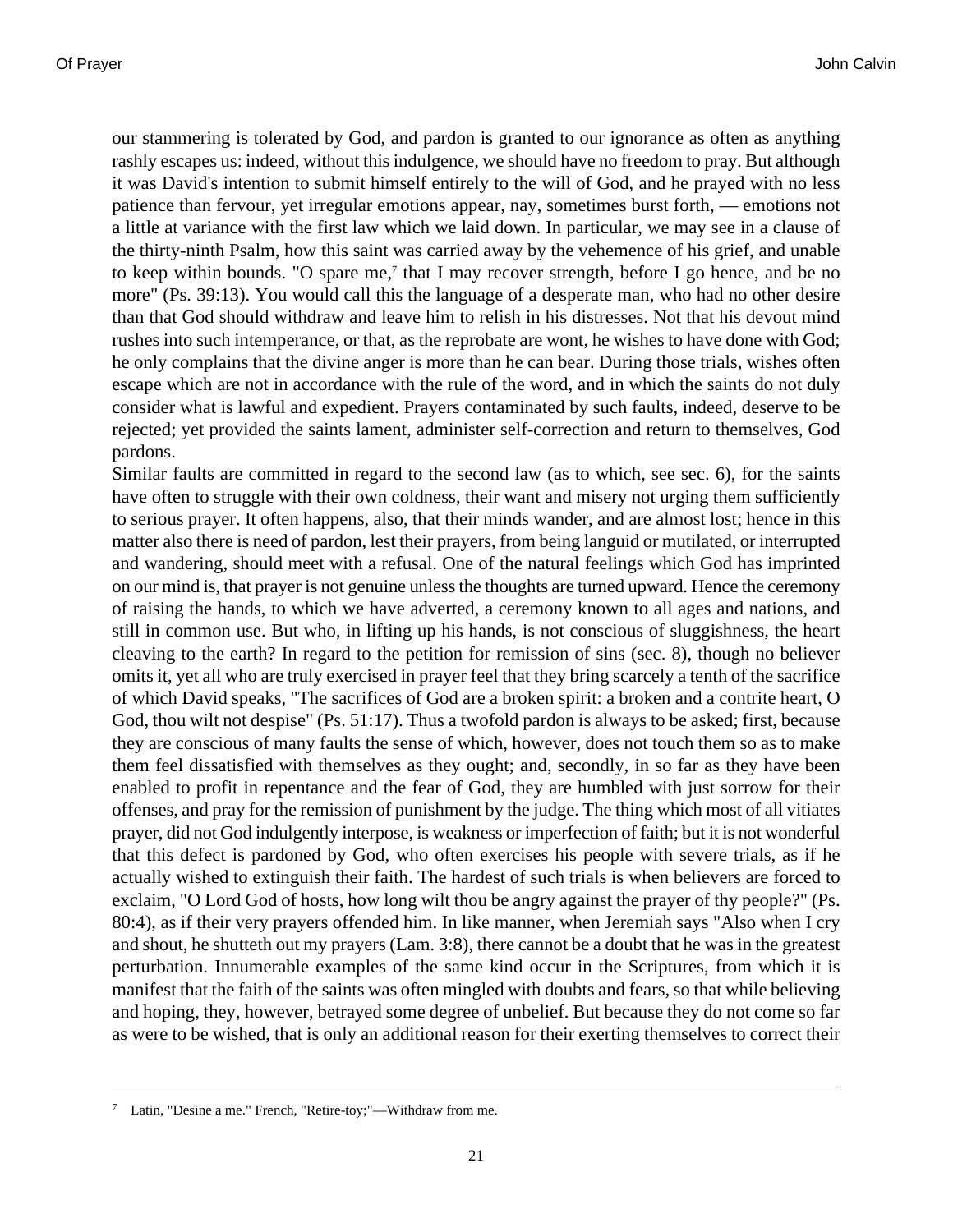faults, that they may daily approach nearer to the perfect law of prayer, and at the same time feel into what an abyss of evils those are plunged, who, in the very cures they use, bring new diseases upon themselves: since there is no prayer which God would not deservedly disdain, did he not overlook the blemishes with which all of them are polluted. I do not mention these things that believers may securely pardon themselves in any faults which they commit, but that they may call themselves to strict account, and thereby endeavour to surmount these obstacles; and though Satan endeavours to block up all the paths in order to prevent them from praying, they may, nevertheless, break through, being firmly persuaded that though not disencumbered of all hinderances, their attempts are pleasing to God, and their wishes are approved, provided they hasten on and keep their aim, though without immediately reaching it.

#### **17.**

<span id="page-25-0"></span>But since no man is worthy to come forward in his own name, and appear in the presence of God, our heavenly Father, to relieve us at once from fear and shame, with which all must feel oppressed,<sup>8</sup> has given us his Son, Jesus Christ our Lord, to be our Advocate and Mediator, that under his guidance we may approach securely, confiding that with him for our Intercessor nothing which we ask in his name will be denied to us, as there is nothing which the Father can deny to him [\(1 Tim. 2:5](http://www.ccel.org/b/bible/asv/xml/asv.iTim.2.xml#iTim.2.5); [1 John 2:1;](http://www.ccel.org/b/bible/asv/xml/asv.iJohn.2.xml#iJohn.2.1) see sec. 36, 37). To this it is necessary to refer all that we have previously taught concerning faith; because, as the promise gives us Christ as our Mediator, so, unless our hope of obtaining what we ask is founded on him, it deprives us of the privilege of prayer. For it is impossible to think of the dread majesty of God without being filled with alarm; and hence the sense of our own unworthiness must keep us far away, until Christ interpose, and convert a throne of dreadful glory into a throne of grace, as the Apostle teaches that thus we can "come boldly unto the throne of grace, that we may obtain mercy, and find grace to help in time of need" [\(Heb. 4:16\)](http://www.ccel.org/b/bible/asv/xml/asv.Heb.4.xml#Heb.4.16). And as a rule has been laid down as to prayer, as a promise has been given that those who pray will be heard, so we are specially enjoined to pray in the name of Christ, the promise being that we shall obtain what we ask in his name. "Whatsoever ye shall ask in my name," says our Saviour, "that will I do; that the Father may be glorified in the Son;" " Hitherto ye have asked nothing in my name; ask, and ye shall receive, that your joy may be full" ([John 14:13](http://www.ccel.org/b/bible/asv/xml/asv.John.14.xml#John.14.13); [16:24](http://www.ccel.org/b/bible/asv/xml/asv.John.16.xml#John.16.24)). Hence it is incontrovertibly clear that those who pray to God in any other name than that of Christ contumaciously falsify his orders, and regard his will as nothing, while they have no promise that they shall obtain. For, as Paul says "All the promises of God in him are yea, and in him amen;" [\(2](http://www.ccel.org/b/bible/asv/xml/asv.iiCor.1.xml#iiCor.1.20) [Cor. 1:20](http://www.ccel.org/b/bible/asv/xml/asv.iiCor.1.xml#iiCor.1.20)), that is, are confirmed and fulfilled in him.

#### **18.**

<span id="page-25-2"></span><span id="page-25-1"></span>And we must carefully attend to the circumstance of time. Christ enjoins his disciples to have recourse to his intercession after he shall have ascended to heaven: "At that day ye shall ask in my

<sup>8</sup> French, "Confusion que nous avons, ou devons avoir en nousmesmes;"—confusion which we have, or ought to have, in ourselves.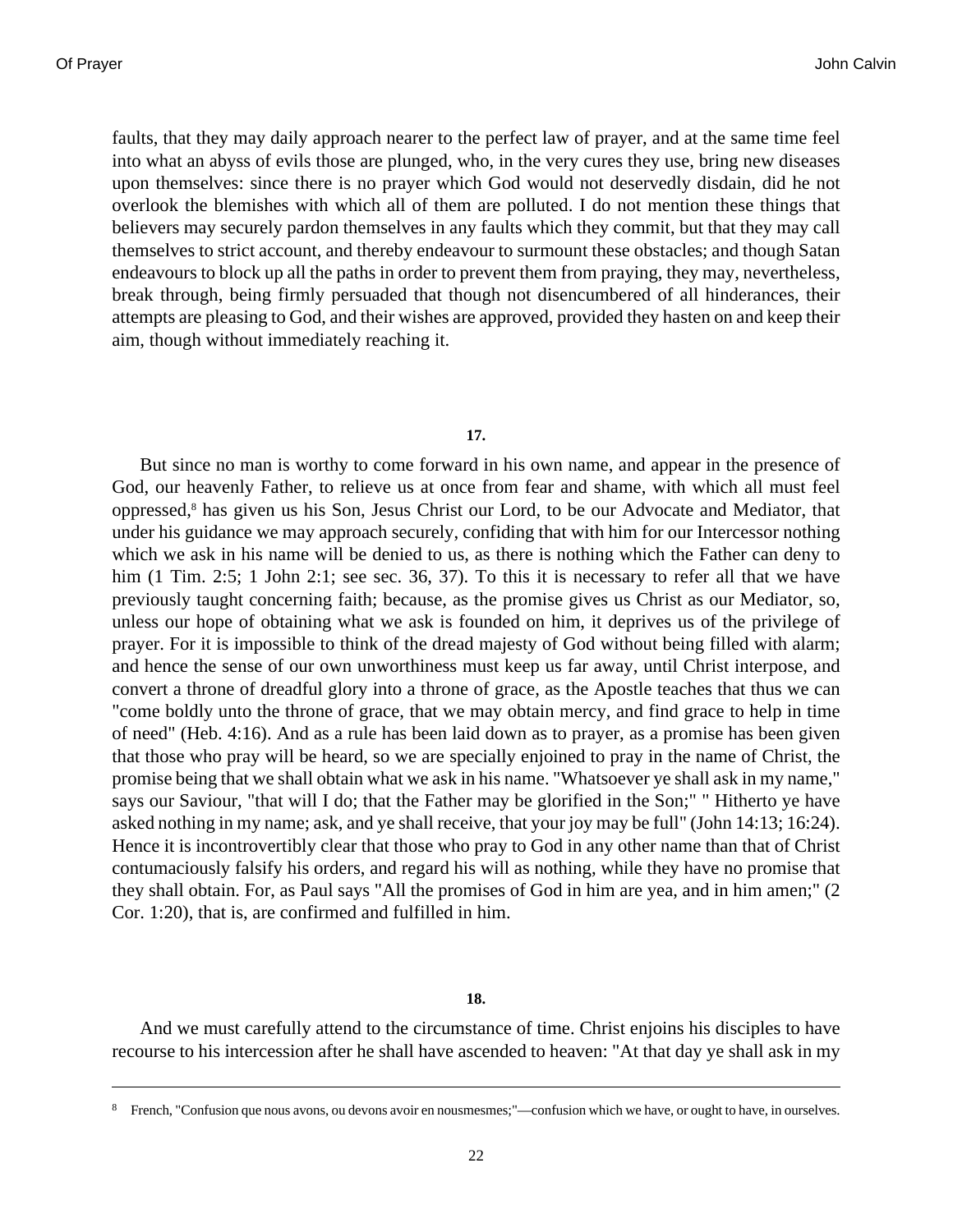name" [\(John 16:26\)](http://www.ccel.org/b/bible/asv/xml/asv.John.16.xml#John.16.26). It is certain, indeed, that from the very first all who ever prayed were heard only for the sake of the Mediator. For this reason God had commanded in the Law, that the priest alone should enter the sanctuary, bearing the names of the twelve tribes of Israel on his shoulders, and as many precious stones on his breast, while the people were to stand at a distance in the outer court, and thereafter unite their prayers with the priest. Nay, the sacrifice had even the effect of ratifying and confirming their prayers. That shadowy ceremony of the Law therefore taught, first, that we are all excluded from the face of God, and, therefore, that there is need of a Mediator to appear in our name, and carry us on his shoulders and keep us bound upon his breast, that we may be heard in his person; And secondly, that our prayers, which, as has been said, would otherwise never be free from impurity, are cleansed by the sprinkling of his blood. And we see that the saints, when they desired to obtain anything, founded their hopes on sacrifices, because they knew that by sacrifice all prayers were ratified: " Remember all thy offerings," says David, "and accept thy burnt sacrifice" [\(Ps. 20:3\)](http://www.ccel.org/b/bible/asv/xml/asv.Ps.20.xml#Ps.20.3). Hence we infer, that in receiving the prayers of his people, God was from the very first appeased by the intercession of Christ. Why then does Christ speak of a new period ("at that day") when the disciples were to begin to pray in his name, unless it be that this grace, being now more brightly displayed, ought also to be in higher estimation with us? In this sense he had said a little before, "Hitherto ye have asked nothing in my name; ask." Not that they were altogether ignorant of the office of Mediator (all the Jews were instructed in these first rudiments), but they did not clearly understand that Christ by his ascent to heaven would be more the advocate of the Church than before. Therefore, to solace their grief for his absence by some more than ordinary result, he asserts his office of advocate, and says, that hitherto they had been without the special benefit which it would be their privilege to enjoy, when aided by his intercession they should invoke God with greater freedom. In this sense the Apostle says that we have "boldness to enter into the holiest by the blood of Jesus, by a new and living way, which he hath consecrated for us" [\(Heb. 10:19, 20](http://www.ccel.org/b/bible/asv/xml/asv.Heb.10.xml#Heb.10.19 Bible:Heb.10.20)). Therefore, the more inexcusable we are, if we do not with both hands (as it is said) embrace the inestimable gift which is properly destined for us.

#### **19.**

<span id="page-26-0"></span>Moreover since he himself is the only way and the only access by which we can draw near to God, those who deviate from this way, and decline this access, have no other remaining; his throne presents nothing but wrath, judgment, and terror. In short, as the Father has consecrated him our guide and head, those who abandon or turn aside from him in any way endeavour, as much as in them lies, to sully and efface the stamp which God has impressed. Christ, therefore, is the only Mediator by whose intercession the Father is rendered propitious and exorable [\(1 Tim. 2:5\)](http://www.ccel.org/b/bible/asv/xml/asv.iTim.2.xml#iTim.2.5). For though the saints are still permitted to use intercessions, by which they mutually beseech God in behalf of each other's salvation, and of which the Apostle makes mention [\(Eph. 6:18, 19;](http://www.ccel.org/b/bible/asv/xml/asv.Eph.6.xml#Eph.6.18 Bible:Eph.6.19) [1 Tim.](http://www.ccel.org/b/bible/asv/xml/asv.iTim.2.xml#iTim.2.1) [2:1](http://www.ccel.org/b/bible/asv/xml/asv.iTim.2.xml#iTim.2.1)); yet these depend on that one intercession, so far are they from derogating from it. For as the intercessions which, as members of one body we offer up for each other, spring from the feeling of love, so they have reference to this one head. Being thus also made in the name of Christ, what more do they than declare that no man can derive the least benefit from any prayers without the intercession of Christ? As there is nothing in the intercession of Christ to prevent the different members of the Church from offering up prayers for each other, so let it be held as a fixed principle,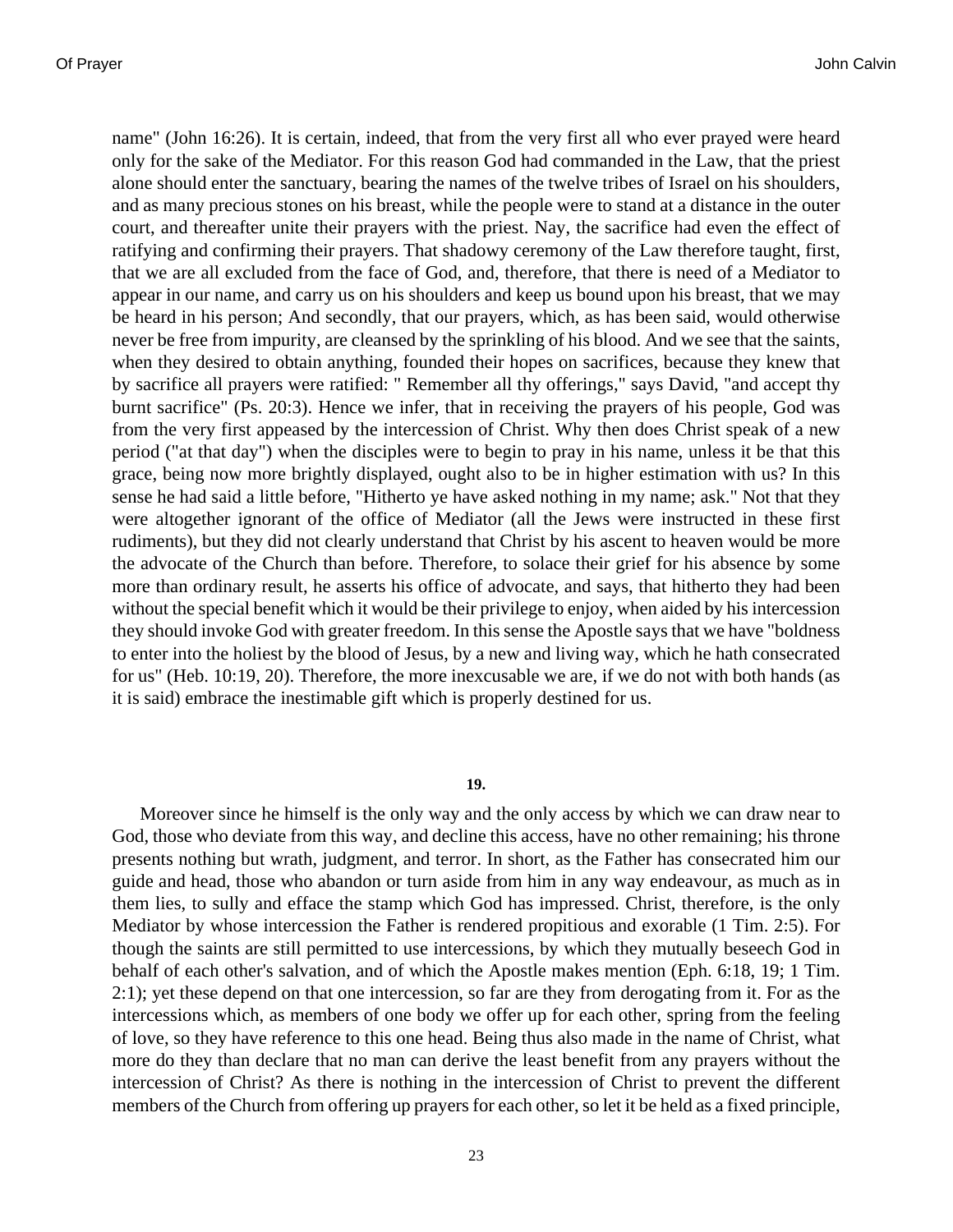that all the intercessions thus used in the Church must have reference to that one intercession. Nay, we must be specially careful to show our gratitude on this very account, that God pardoning our unworthiness, not only allows each individual to pray for himself, but allows all to intercede mutually for each other. God having given a place in his Church to intercessors who would deserve to be rejected when praying privately on their own account, how presumptuous were it to abuse this kindness by employing it to obscure the honour of Christ?

**20.**

<span id="page-27-0"></span>Moreover, the Sophists are guilty of the merest trifling when they allege that Christ is the Mediator of *redemption*, but that believers are mediators of *intercession*; as if Christ had only performed a temporary mediation, and left an eternal and imperishable mediation to his servants. Such, forsooth, is the treatment which he receives from those who pretend only to take from him a minute portion of honour. Very different is the language of Scripture, with whose simplicity every pious man will be satisfied, without paying any regard to those importers. For when John says, "If any man sin, we have an advocate with the Father, Jesus Christ the righteous" ([1 John 2:1\)](http://www.ccel.org/b/bible/asv/xml/asv.iJohn.2.xml#iJohn.2.1), does he mean merely that we once had an advocate; does he not rather ascribe to him a perpetual intercession? What does Paul mean when he declares that he "is even at the right hand of God, who also maketh intercession for us"? [\(Rom. 8:32\)](http://www.ccel.org/b/bible/asv/xml/asv.Rom.8.xml#Rom.8.32). But when in another passage he declares that he is the only Mediator between God and man [\(1 Tim. 2:5](http://www.ccel.org/b/bible/asv/xml/asv.iTim.2.xml#iTim.2.5)), is he not referring to the supplications which he had mentioned a little before? Having previously said that prayers were to be offered up for all men, he immediately adds, in confirmation of that statement, that there is one God, and one Mediator between God and man. Nor does Augustine give a different interpretation when he says, "Christian men mutually recommend each other in their prayers. But he for whom none intercedes, while he himself intercedes for all, is the only true Mediator. Though the Apostle Paul was under the head a principal member, yet because he was a member of the body of Christ, and knew that the most true and High Priest of the Church had entered not by figure into the inner veil to the holy of holies, but by firm and express truth into the inner sanctuary of heaven to holiness, holiness not imaginary, but eternal [\(Heb. 9:11, 24\)](http://www.ccel.org/b/bible/asv/xml/asv.Heb.9.xml#Heb.9.11 Bible:Heb.9.24), he also commends himself to the prayers of the faithful ([Rom. 15:30;](http://www.ccel.org/b/bible/asv/xml/asv.Rom.15.xml#Rom.15.30) [Eph. 6:19;](http://www.ccel.org/b/bible/asv/xml/asv.Eph.6.xml#Eph.6.19) [Col. 4:3](http://www.ccel.org/b/bible/asv/xml/asv.Col.4.xml#Col.4.3)). He does not make himself a mediator between God and the people, but asks that all the members of the body of Christ should pray mutually for each other, since the members are mutually sympathetic: if one member suffers, the others suffer with it [\(1 Cor. 12:26\)](http://www.ccel.org/b/bible/asv/xml/asv.iCor.12.xml#iCor.12.26). And thus the mutual prayers of all the members still labouring on the earth ascend to the Head, who has gone before into heaven, and in whom there is propitiation for our sins. For if Paul were a mediator, so would also the other apostles, and thus there would be many mediators, and Paul's statement could not stand, 'There is one God, and one Mediator between God and men, the man Christ Jesus;' ([1](http://www.ccel.org/b/bible/asv/xml/asv.iTim.2.xml#iTim.2.5) [Tim. 2:5](http://www.ccel.org/b/bible/asv/xml/asv.iTim.2.xml#iTim.2.5)) in whom we also are one [\(Rom. 12:5\)](http://www.ccel.org/b/bible/asv/xml/asv.Rom.12.xml#Rom.12.5) if we keep the unity of the faith in the bond of peace ([Eph. 4:3\)](http://www.ccel.org/b/bible/asv/xml/asv.Eph.4.xml#Eph.4.3)," (August. Contra Parmenian, Lib. ii. cap. 8). Likewise in another passage Augustine says, "If thou requirest a priest, he is above the heavens, where he intercedes for those who on earth died for thee" (August. in [Ps. 94](http://www.ccel.org/b/bible/asv/xml/asv.Ps..xml#Ps..)). We imagine not that he throws himself before his Father's knees, and suppliantly intercedes for us; but we understand with the Apostle, that he appears in the presence of God, and that the power of his death has the effect of a perpetual intercession for us; that having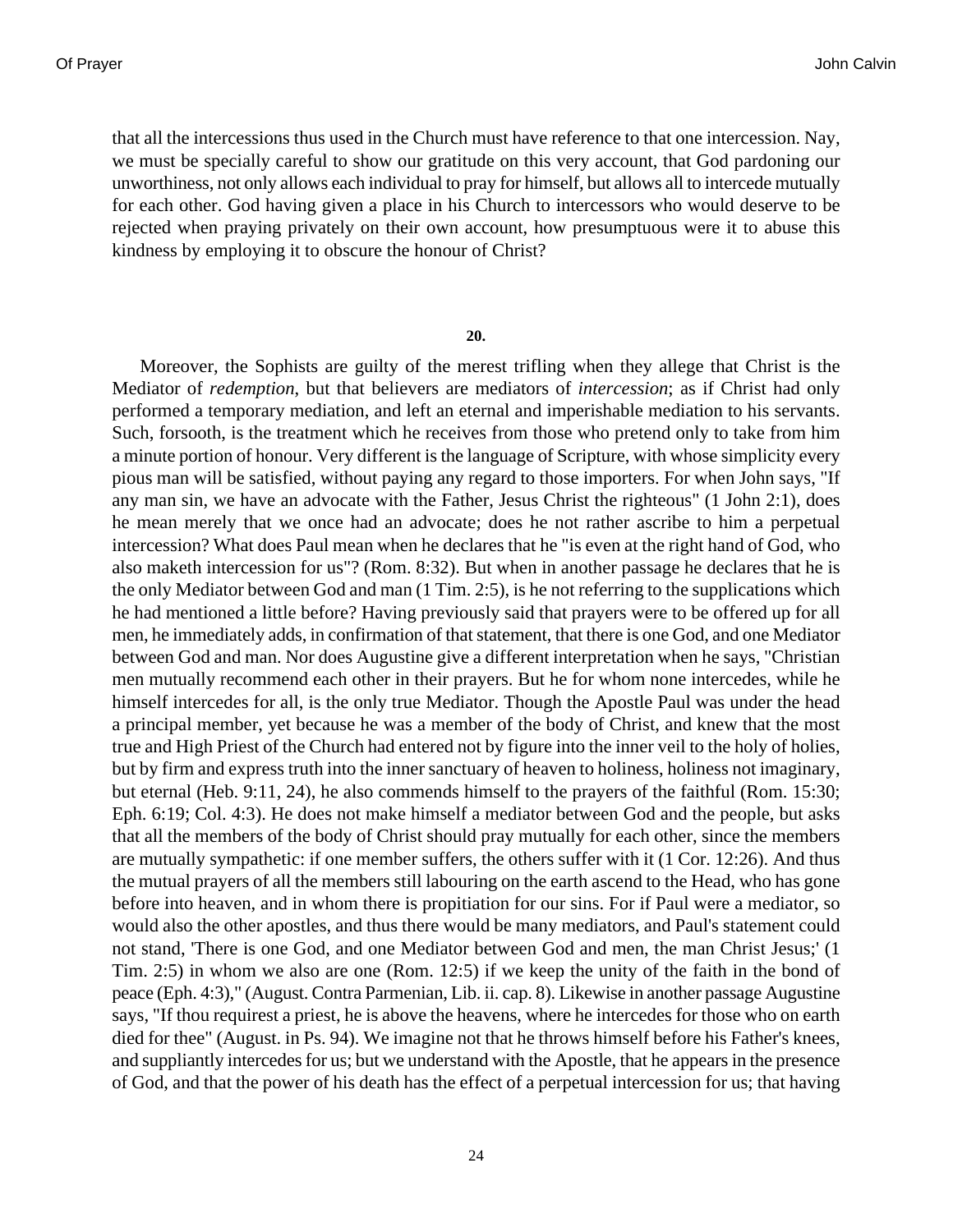entered into the upper sanctuary, he alone continues to the end of the world to present the prayers of his people, who are standing far off in the outer court.

#### **21.**

<span id="page-28-1"></span><span id="page-28-0"></span>In regard to the saints who having died in the body live in Christ, if we attribute prayer to them, let us not imagine that they have any other way of supplicating God than through Christ who alone is the way, or that their prayers are accepted by God in any other name. Wherefore, since the Scripture calls us away from all others to Christ alone, since our heavenly Father is pleased to gather together all things in him, it were the extreme of stupidity, not to say madness, to attempt to obtain access by means of others, so as to be drawn away from him without whom access cannot be obtained. But who can deny that this was the practice for several ages, and is still the practice, wherever Popery prevails? To procure the favour of God, human merits are ever and anon obtruded, and very frequently while Christ is passed by, God is supplicated in their name. I ask if this is not to transfer to them that office of sole intercession which we have above claimed for Christ? Then what angel or devil ever announced one syllable to any human being concerning that fancied intercession of theirs? There is not a word on the subject in Scripture. What ground then was there for the fiction? Certainly, while the human mind thus seeks help for itself in which it is not sanctioned by the word of God, it plainly manifests its distrust (see s. 27). But if we appeal to the consciences of all who take pleasure in the intercession of saints, we shall find that their only reason for it is, that they are filled with anxiety, as if they supposed that Christ were insufficient or too rigorous. By this anxiety they dishonour Christ, and rob him of his title of sole Mediator, a title which being given him by the Father as his special privilege, ought not to be transferred to any other. By so doing they obscure the glory of his nativity and make void his cross; in short, divest and defraud of due praise everything which he did or suffered, since all which he did and suffered goes to show that he is and ought to be deemed sole Mediator. At the same time, they reject the kindness of God in manifesting himself to them as a Father, for he is not their Father if they do not recognize Christ as their brother. This they plainly refuse to do if they think not that he feels for them a brother's affection; affection than which none can be more gentle or tender. Wherefore Scripture offers him alone, sends us to him, and establishes us in him. "He," says Ambrose, "is our mouth by which we speak to the Father; our eye by which we see the Father; our right hand by which we offer ourselves to the Father. Save by his intercession neither we nor any saints have any intercourse with God" (Ambros. Lib. de Isaac et Anima). If they object that the public prayers which are offered up in churches conclude with the words, *through Jesus Christ our Lord*, it is a frivolous evasion; because no less insult is offered to the intercession of Christ by confounding it with the prayers and merits of the dead, than by omitting it altogether, and making mention only of the dead. Then, in all their litanies, hymns, and proses where every kind of honour is paid to dead saints, there is no mention of Christ.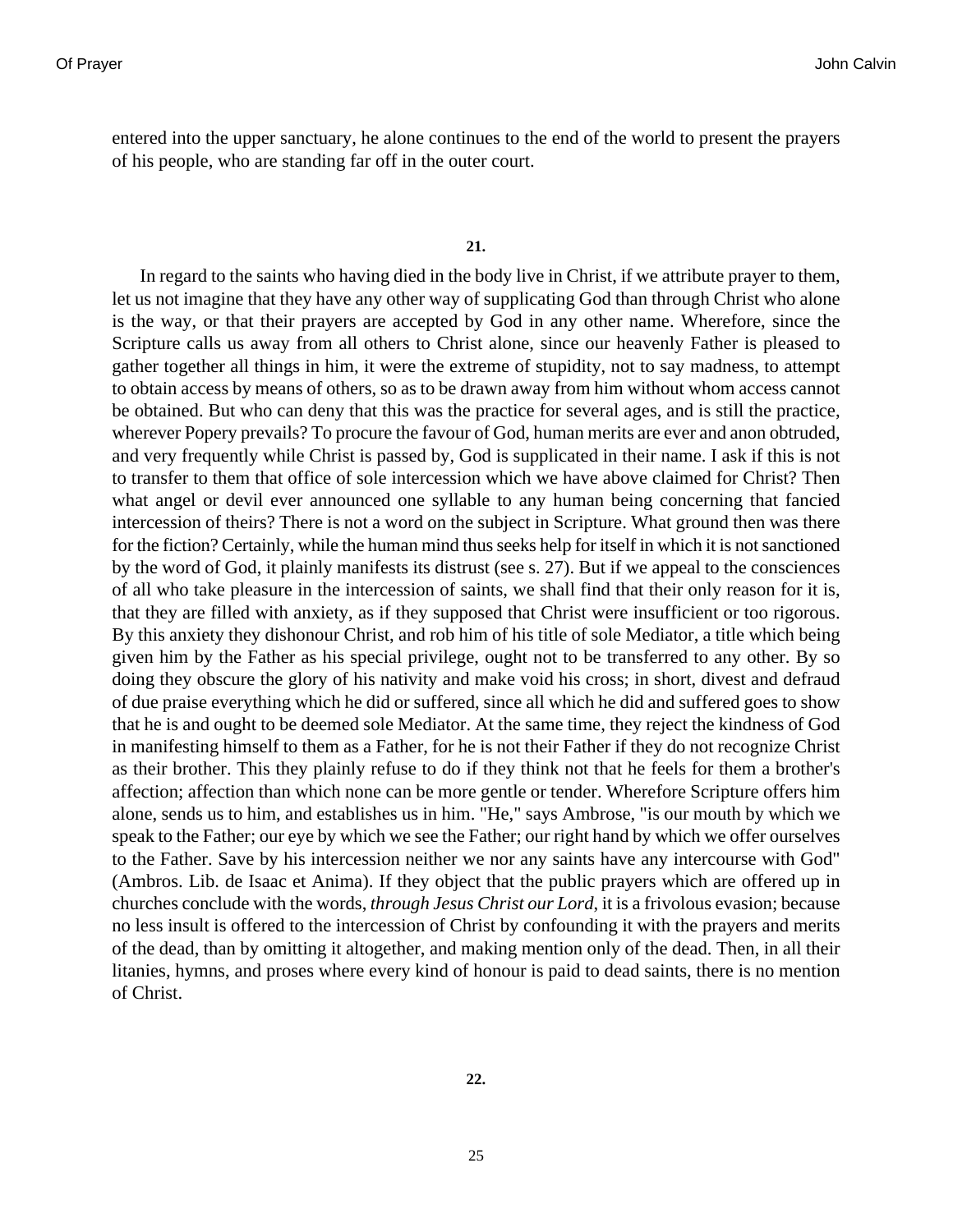But here stupidity has proceeded to such a length as to give a manifestation of the genius of superstition, which, when once it has shaken off the rein, is wont to wanton without limit. After men began to look to the intercession of saints, a peculiar administration was gradually assigned to each, so that, according to diversity of business, now one, now another, intercessor was invoked. Then individuals adopted particular saints, and put their faith in them, just as if they had been tutelar deities. And thus not only were gods set up according to the number of the cities (the charge which the prophet brought against Israel of old, [Jer. 2:28](http://www.ccel.org/b/bible/asv/xml/asv.Jer.2.xml#Jer.2.28); 11:13), but according to the number of individuals. But while the saints in all their desires refer to the will of God alone, look to it, and acquiesce in it, yet to assign to them any other prayer than that of longing for the arrival of the kingdom of God, is to think of them stupidly, carnally, and even insultingly. Nothing can be farther from such a view than to imagine that each, under the influence of private feeling, is disposed to be most favourable to his own worshippers. At length vast numbers have fallen into the horrid blasphemy of invoking them not merely as helping but presiding over their salvation. See the depth to which miserable men fall when they forsake their proper station, that is, the word of God. I say nothing of the more monstrous specimens of impiety in which, though detestable to God, angels, and men, they themselves feel no pain or shame. Prostrated at a statue or picture of Barbara or Catherine, and the like, they mutter a *Pater Noster*;<sup>9</sup> and so far are their pastors<sup>10</sup> from curing or curbing this frantic course, that, allured by the scent of gain, they approve and applaud it. But while seeking to relieve themselves of the odium of this vile and criminal procedure, with what pretext can they defend the practice of calling upon Eloy (Eligius) or Medard to look upon their servants, and send them help from heaven, or the Holy Virgin to order her Son to do what they ask?11 The Council of Carthage forbade direct prayer to be made at the altar to saints. It is probable that these holy men, unable entirely to suppress the force of depraved custom, had recourse to this check, that public prayers might not be vitiated with such forms of expression as *Sancte Petre, ora pro nobis — St Peter, pray for us.* But how much farther has this devilish extravagance proceeded when men hesitate not to transfer to the dead the peculiar attributes of Christ and God?

**23.**

<span id="page-29-3"></span><span id="page-29-2"></span><span id="page-29-1"></span><span id="page-29-0"></span><sup>9</sup> Erasmus, though stumbling and walking blindfold in clear light, ventures to write thus in a letter to Sadolet, 1530: "Primum, constat nullum esse locum in divinis voluminibus, qui permittat invocare divos nisi fortasse detorquere huc placet, quod dives in Evangelica parabola implorat opem Abrahae. Quanquam autem in re tanta novare quicquam praeter auctoritatem Scripturae, merito periculosum videri possit, tamen invocationem divorum nusquam improbo," &c.—First, it is clear that there is no passage in the Sacred Volume which permits the invocation of saints, unless we are pleased to wrest to this purpose what is said in the parable as to the rich man imploring the help of Abraham. But though in so weighty a matter it may justly seem dangerous to introduce anything without the authority of Scripture, I by no means condemn the invocation of saints, &c.

<sup>10</sup> Latin, "Pastores;"—French, "ceux qui se disent prelats, curés, ou precheurs;"—those who call themselves prelates, curates, or preachers.

<sup>&</sup>lt;sup>11</sup> French, "Mais encore qu'ils taschent de laver leur mains d'un si vilain sacrilege, d'autant qu'il ne se commet point en leurs messes ni en leurs vespres; sous quelle couleur defendront ils ces blasphemes qu'il lisent a pleine gorge, où ils prient St Eloy ou St Medard, de regarder du ciel leurs serviteurs pour les aider? mesmes ou ils supplient la vierge Marie de commander a son fils qu'il leur ottroye leur requestes?"—But although they endeavour to wash their hands of the vile sacrilege, inasmuch as it is not committed in their masses or vespers, under what pretext will they defend those blasphemies which they repeat with full throat, in which they pray St Eloy or St Medard to look from heaven upon their servants and assist them; even supplicate the Virgin Mary to command her Son to grant their requests?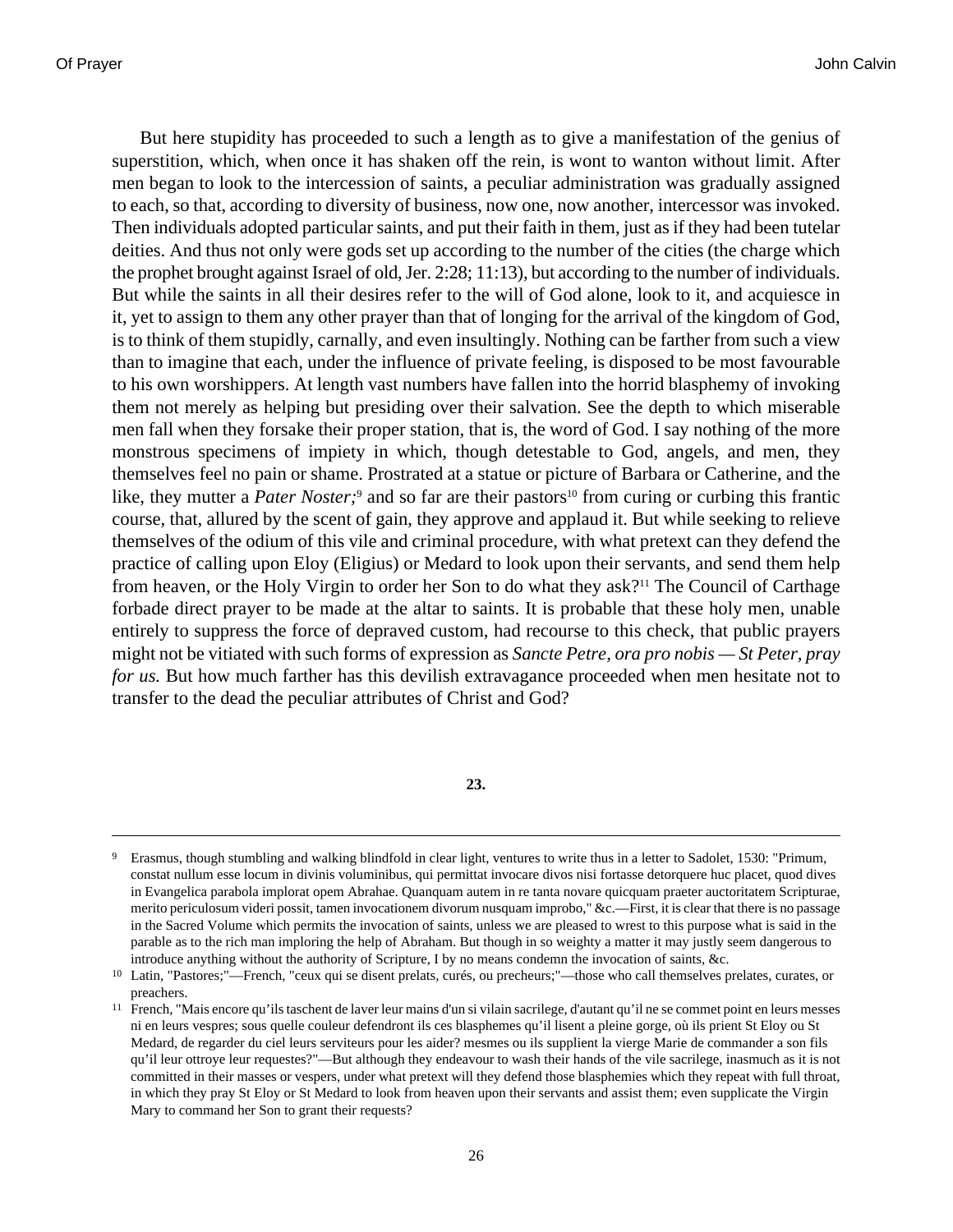In endeavouring to prove that such intercession derives some support from Scripture they labour in vain. We frequently read (they say) of the prayers of angels, and not only so, but the prayers of believers are said to be carried into the presence of God by their hands. But if they would compare saints who have departed this life with angels, it will be necessary to prove that saints are ministering spirits, to whom has been delegated the office of superintending our salvation, to whom has been assigned the province of guiding us in all our ways, of encompassing, admonishing, and comforting us, of keeping watch over us. All these are assigned to angels, but none of them to saints. How preposterously they confound departed saints with angels is sufficiently apparent from the many different offices by which Scripture distinguishes the one from the other. No one unless admitted will presume to perform the office of pleader before an earthly judge; whence then have worms such license as to obtrude themselves on God as intercessors, while no such office has been assigned them? God has been pleased to give angels the charge of our safety. Hence they attend our sacred meetings, and the Church is to them a theatre in which they behold the manifold wisdom of God ([Eph. 3:10](http://www.ccel.org/b/bible/asv/xml/asv.Eph.3.xml#Eph.3.10)). Those who transfer to others this office which is peculiar to them, certainly pervert and confound the order which has been established by God and ought to be inviolable. With similar dexterity they proceed to quote other passages. God said to Jeremiah, "Though Moses and Samuel stood before me, yet my mind could not be toward this people" [\(Jer. 15:1\)](http://www.ccel.org/b/bible/asv/xml/asv.Jer.15.xml#Jer.15.1). How (they ask) could he have spoken thus of the dead but because he knew that they interceded for the living? My inference, on the contrary, is this: since it thus appears that neither Moses nor Samuel interceded for the people of Israel, there was then no intercession for the dead. For who of the saints can be supposed to labour for the salvation of the peoples while Moses who, when in life, far surpassed all others in this matter, does nothing? Therefore, if they persist in the paltry quibble, that the dead intercede for the living, because the Lord said, "*If they stood before me*," (*intercesserint*), I will argue far more speciously in this way: Moses, of whom it is said, "*if he interceded*," did not intercede for the people in their extreme necessity: it is probable, therefore, that no other saint intercedes, all being far behind Moses in humanity, goodness, and paternal solicitude. Thus all they gain by their cavilling is to be wounded by the very arms with which they deem themselves admirably protected. But it is very ridiculous to wrest this simple sentence in this manner; for the Lord only declares that he would not spare the iniquities of the people, though some Moses or Samuel, to whose prayers he had shown himself so indulgent, should intercede for them. This meaning is most clearly elicited from a similar passage in Ezekiel: "Though these three men, Noah, Daniel, and Job, were in it, they should deliver but their own souls by their righteousness, saith the Lord God" ([Ezek. 14:14\)](http://www.ccel.org/b/bible/asv/xml/asv.Ezek.14.xml#Ezek.14.14). Here there can be no doubt that we are to understand the words as if it had been said, If two of the persons named were again to come alive; for the third was still living, namely, Daniel, who it is well known had then in the bloom of youth given an incomparable display of piety. Let us therefore leave out those whom Scripture declares to have completed their course. Accordingly, when Paul speaks of David, he says not that by his prayers he assisted posterity, but only that he "served his own generation" [\(Acts 13:36\)](http://www.ccel.org/b/bible/asv/xml/asv.Acts.13.xml#Acts.13.36).

#### **24.**

<span id="page-30-0"></span>They again object, Are those, then, to be deprived of every pious wish, who, during the whole course of their lives, breathed nothing but piety and mercy? I have no wish curiously to pry into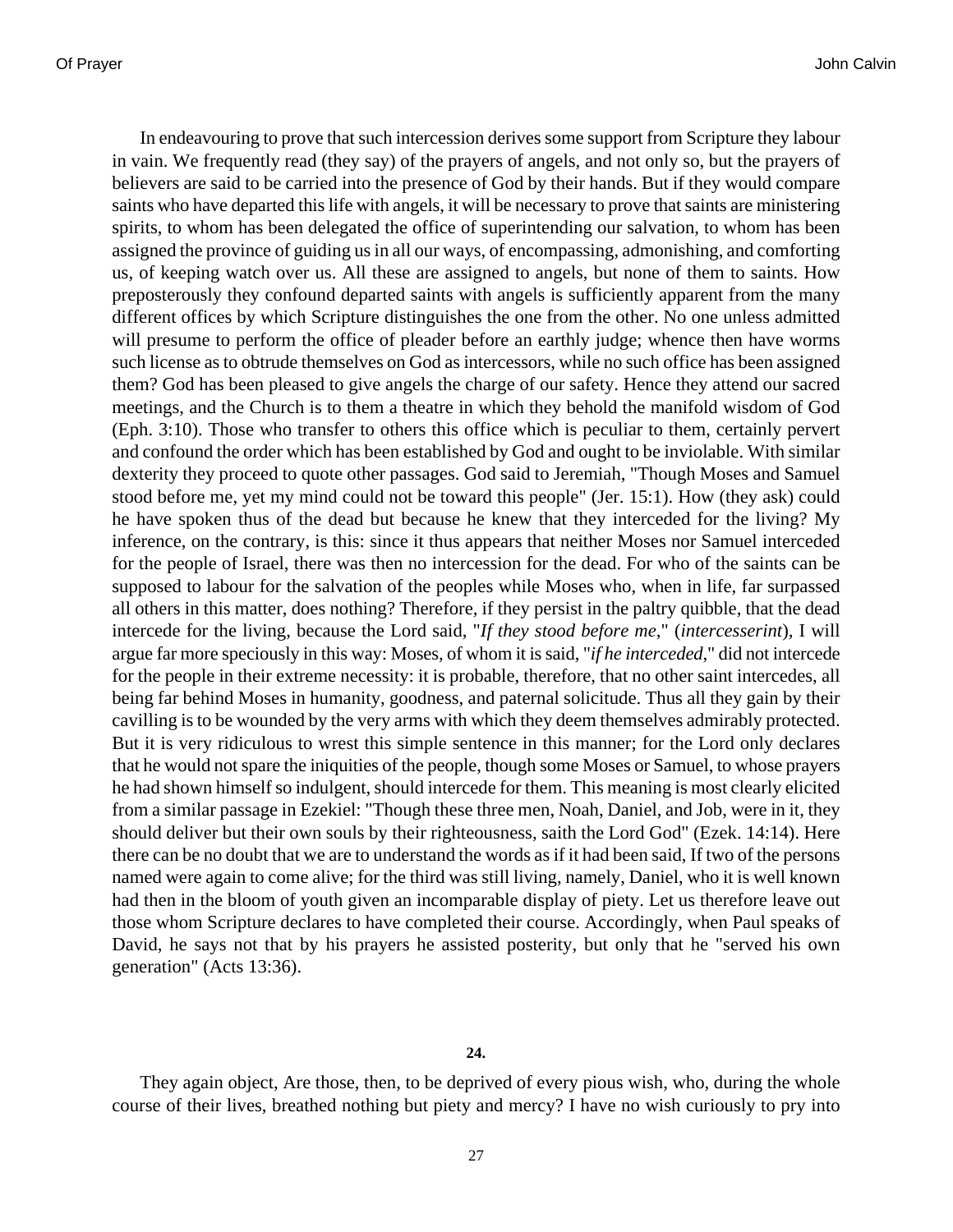what they do or meditate; but the probability is, that instead of being subject to the impulse of various and particular desires, they, with one fixed and immoveable will, long for the kingdom of God, which consists not less in the destruction of the ungodly than in the salvation of believers. If this be so, there cannot be a doubt that their charity is confined to the communion of Christ's body, and extends no farther than is compatible with the nature of that communion. But though I grant that in this way they pray for us, they do not, however, lose their quiescence so as to be distracted with earthly cares: far less are they, therefore, to be invoked by us. Nor does it follow that such invocation is to be used because, while men are alive upon the earth, they can mutually commend themselves to each other's prayers. It serves to keep alive a feeling of charity when they, as it were, share each other's wants, and bear each other's burdens. This they do by the command of the Lord, and not without a promise, the two things of primary importance in prayer. But all such reasons are inapplicable to the dead, with whom the Lord, in withdrawing them from our society, has left us no means of intercourse ([Eccles. 9:5, 6\)](http://www.ccel.org/b/bible/asv/xml/asv.Eccl.9.xml#Eccl.9.5 Bible:Eccl.9.6), and to whom, so far as we can conjecture, he has left no means of intercourse with us. But if any one allege that they certainly must retain the same charity for us, as they are united with us in one faith, who has revealed to us that they have ears capable of listening to the sounds of our voice, or eyes clear enough to discern our necessities? Our opponents, indeed, talk in the shade of their schools of some kind of light which beams upon departed saints from the divine countenance, and in which, as in a mirror, they, from their lofty abode, behold the affairs of men; but to affirm this with the confidence which these men presume to use, is just to desire, by means of the extravagant dreams of our own brain, and without any authority, to pry and penetrate into the hidden judgments of God, and trample upon Scripture, which so often declares that the wisdom of our flesh is at enmity with the wisdom of God, utterly condemns the vanity of our mind, and humbling our reason, bids us look only to the will of God.

#### **25.**

<span id="page-31-0"></span>The other passages of Scripture which they employ to defend their error are miserably wrested. Jacob (they say) asks for the sons of Joseph, "Let my name be named on them, and the name of my fathers, Abraham and Isaac" ([Gen. 48:16\)](http://www.ccel.org/b/bible/asv/xml/asv.Gen.48.xml#Gen.48.16). First, let us see what the nature of this invocation was among the Israelites. They do not implore their fathers to bring succour to them, but they beseech God to remember his servants, Abraham, Isaac, and Jacob. Their example, therefore, gives no countenance to those who use addresses to the saints themselves. But such being the dulness of these blocks, that they comprehend not what it is to invoke the name of Jacob, nor why it is to be invoked, it is not strange that they blunder thus childishly as to the mode of doing it. The expression repeatedly occurs in Scripture. Isaiah speaks of women being called by the name of men, when they have them for husbands and live under their protection ([Isa. 4:1](http://www.ccel.org/b/bible/asv/xml/asv.Isa.4.xml#Isa.4.1)). The calling of the name of Abraham over the Israelites consists in referring the origin of their race to him, and holding him in distinguished remembrance as their author and parent. Jacob does not do so from any anxiety to extend the celebrity of his name, but because he knows that all the happiness of his posterity consisted in the inheritance of the covenant which God had made with them. Seeing that this would give them the sum of all blessings, he prays that they may be regarded as of his race, this being nothing else than to transmit the succession of the covenant to them. They again, when they make mention of this subject in their prayers, do not betake themselves to the intercession of the dead,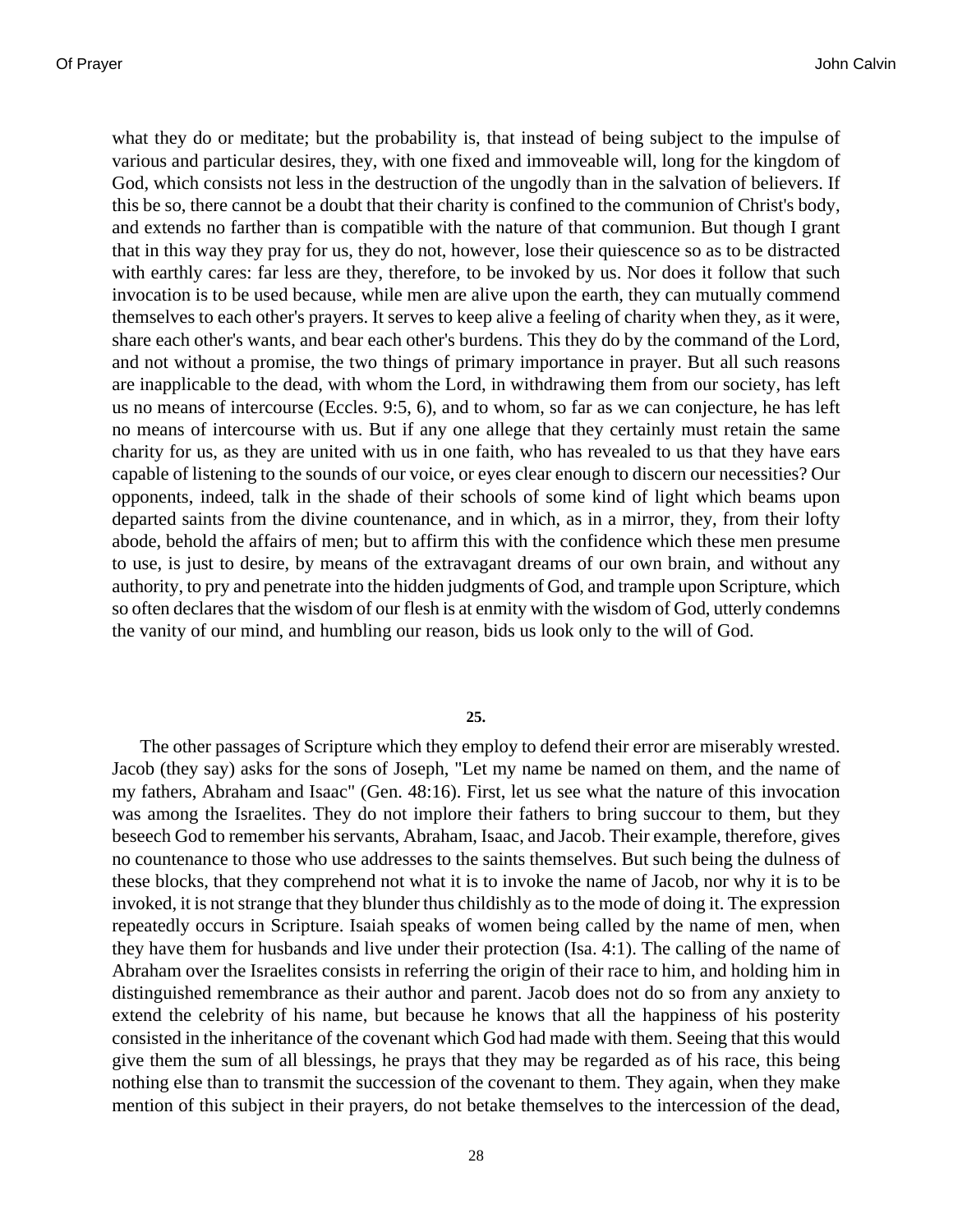but call to remembrance that covenant in which their most merciful Father undertakes to be kind and propitious to them for the sake of Abraham, Isaac, and Jacob. How little, in other respects, the saints trusted to the merits of their fathers, the public voice of the Church declares in the prophets "Doubtless thou art our Father, though Abraham be ignorant of us, and Israel acknowledge us not; thou, O Lord, art our Father, our Redeemer" ([Isa. 63:16](http://www.ccel.org/b/bible/asv/xml/asv.Isa.63.xml#Isa.63.16)). And while the Church thus speaks, she at the same time adds, " Return for thy servants' sake," not thinking of anything like intercession, but adverting only to the benefit of the covenant. Now, indeed, when we have the Lord Jesus, in whose hand the eternal covenant of mercy was not only made but confirmed, what better name can we bear before us in our prayers? And since those good Doctors would make out by these words that the Patriarchs are intercessors, I should like them to tell me why, in so great a multitude, $12$  no place whatever is given to Abraham, the father of the Church? We know well from what a crew they select their intercessors.13 Let them then tell me what consistency there is in neglecting and rejecting Abraham, whom God preferred to all others, and raised to the highest degree of honour. The only reason is, that as it was plain there was no such practice in the ancient Church, they thought proper to conceal the novelty of the practice by saying nothing of the Patriarchs: as if by a mere diversity of names they could excuse a practice at once novel and impure. They sometimes, also, object that God is entreated to have mercy on his people "for David's sake" [\(Ps. 132:10;](http://www.ccel.org/b/bible/asv/xml/asv.Ps.132.xml#Ps.132.10) see Calv. Com.). This is so far from supporting their error, that it is the strongest refutation of it. We must consider the character which David bore. He is set apart from the whole body of the faithful to establish the covenant which God made in his hand. Thus regard is had to the covenant rather than to the individual. Under him as a type the sole intercession of Christ is asserted. But what was peculiar to David as a type of Christ is certainly inapplicable to others.

#### **26.**

<span id="page-32-0"></span>But some seem to be moved by the fact, that the prayers of saints are often said to have been heard. Why? Because they prayed. "They cried unto thee" (says the Psalmist), "and were delivered: they trusted in thee, and were not confounded" [\(Ps. 22:5\)](http://www.ccel.org/b/bible/asv/xml/asv.Ps.22.xml#Ps.22.5). Let us also pray after their example, that like them we too may be heard. Those men, on the contrary, absurdly argue that none will be heard but those who have been heard already. How much better does James argue, "Elias was a man subject to like passions as we are, and he prayed earnestly that it might not rain: and it rained not on the earth by the space of three years and six months. And he prayed again and the heaven gave rain, and the earth brought forth her fruit" ([James 5:17, 18](http://www.ccel.org/b/bible/asv/xml/asv.Jas.5.xml#Jas.5.17 Bible:Jas.5.18)). What? Does he infer that Elias possessed some peculiar privilege, and that we must have recourse to him for the use of it? By no means. He shows the perpetual efficacy of a pure and pious prayer, that we may be induced in like manner to pray. For the kindness and readiness of God to hear others is malignantly interpreted, if their example does not inspire us with stronger confidence in his promise, since his declaration is not that he will incline his ear to one or two, or a few individuals, but to all who call upon his name. In this ignorance they are the less excusable, because they seem as it were avowedly to contemn the many admonitions

<span id="page-32-2"></span><span id="page-32-1"></span><sup>12</sup> The French adds, "et quasi en une fourmiliere de saincts;"—and as it were a swarm of saints.

<sup>13</sup> French, "C'est chose trop notoire de quel bourbieu ou de quelle racaille ils tirent leur saincts."—It is too notorious out of what mire or rubbish they draw their saints.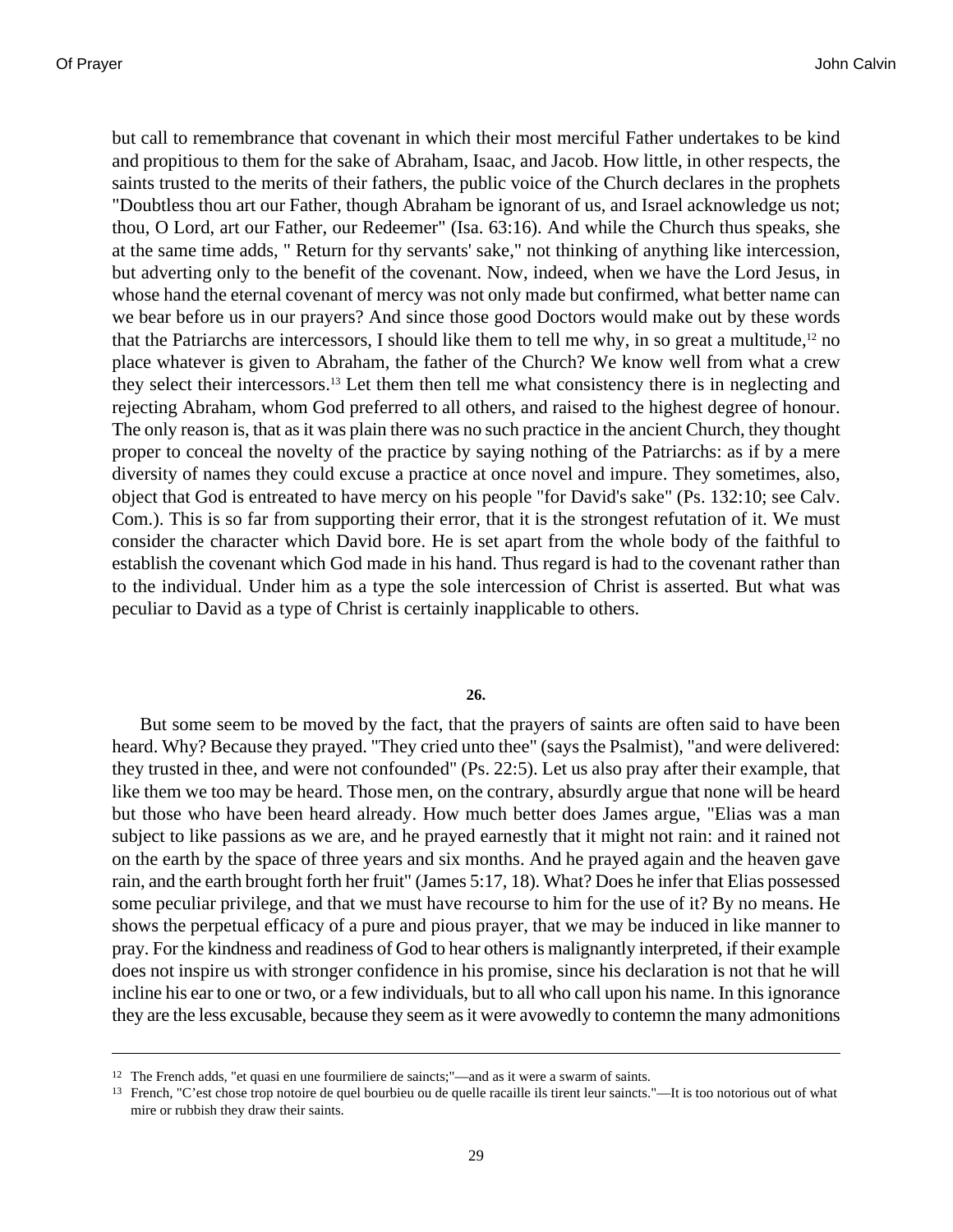of Scripture. David was repeatedly delivered by the power of God. Was this to give that power to him that we might be delivered on his application? Very different is his affirmation: "The righteous shall compass me about; for thou shalt deal bountifully with me" ([Ps. 142:7\)](http://www.ccel.org/b/bible/asv/xml/asv.Ps.142.xml#Ps.142.7). Again, "The righteous also shall see, and fear, and shall laugh at him" [\(Ps. 52:6](http://www.ccel.org/b/bible/asv/xml/asv.Ps.52.xml#Ps.52.6)). "This poor man cried, and the Lord heard him, and saved him out of all his troubles" [\(Ps. 34:6\)](http://www.ccel.org/b/bible/asv/xml/asv.Ps.34.xml#Ps.34.6). In The Psalms are many similar prayers, in which David calls upon God to give him what he asks, for this reason, viz., that the righteous may not be put to shame, but by his example encouraged to hope. Here let one passage suffice, "For this shall every one that is godly pray unto thee in a time when thou mayest be found" ([Ps. 32:6](http://www.ccel.org/b/bible/asv/xml/asv.Ps.32.xml#Ps.32.6), Calv. Com.). This passage I have quoted the more readily, because those ravers who employ their hireling tongues in defense of the Papacy, are not ashamed to adduce it in proof of the intercession of the dead. As if David intended anything more than to show the benefit which he shall obtain from the divine clemency and condescension when he shall have been heard. In general, we must hold that the experience of the grace of God, as well towards ourselves as towards others, tends in no slight degree to confirm our faith in his promises. I do not quote the many passages in which David sets forth the loving-kindness of God to him as a ground of confidence, as they will readily occur to every reader of The Psalms. Jacob had previously taught the same thing by his own example, "I am not worthy of the least of all thy mercies, and of all the truth which thou hast showed unto thy servant: for with my staff I passed over this Jordan; and now I am become two bands" [\(Gen. 32:10](http://www.ccel.org/b/bible/asv/xml/asv.Gen.32.xml#Gen.32.10)). He indeed alleges the promise, but not the promise only; for he at the same time adds the effect, to animate him with greater confidence in the future kindness of God. God is not like men who grow weary of their liberality, or whose means of exercising it become exhausted; but he is to be estimated by his own nature, as David properly does when he says, "Thou hast redeemed me, O Lord God of truth" [\(Ps. 31:5](http://www.ccel.org/b/bible/asv/xml/asv.Ps.31.xml#Ps.31.5)). After ascribing the praise of his salvation to God, he adds that he is true: for were he not ever like himself, his past favour would not be an infallible ground for confidence and prayer. But when we know that as often as he assists us, he gives us a specimen and proof of his goodness and faithfulness, there is no reason to fear that our hope will be ashamed or frustrated.

#### **27.**

<span id="page-33-0"></span>On the whole, since Scripture places the principal part of worship in the invocation of God (this being the office of piety which he requires of us in preference to all sacrifices), it is manifest sacrilege to offer prayer to others. Hence it is said in the psalm: "If we have forgotten the name of our God, or stretched out our hands to a strange god, shall not God search this out?" ([Ps. 44:20,](http://www.ccel.org/b/bible/asv/xml/asv.Ps.44.xml#Ps.44.20 Bible:Ps.44.21) [21](http://www.ccel.org/b/bible/asv/xml/asv.Ps.44.xml#Ps.44.20 Bible:Ps.44.21)). Again, since it is only in faith that God desires to be invoked, and he distinctly enjoins us to frame our prayers according to the rule of his word: in fine, since faith is founded on the word, and is the parent of right prayer, the moment we decline from the word, our prayers are impure. But we have already shown, that if we consult the whole volume of Scripture, we shall find that God claims this honour to himself alone. In regard to the office of intercession, we have also seen that it is peculiar to Christ, and that no prayer is agreeable to God which he as Mediator does not sanctify. And though believers mutually offer up prayers to God in behalf of their brethren, we have shown that this derogates in no respect from the sole intercession of Christ, because all trust to that intercession in commending themselves as well as others to God. Moreover, we have shown that this is ignorantly transferred to the dead, of whom we nowhere read that they were commanded to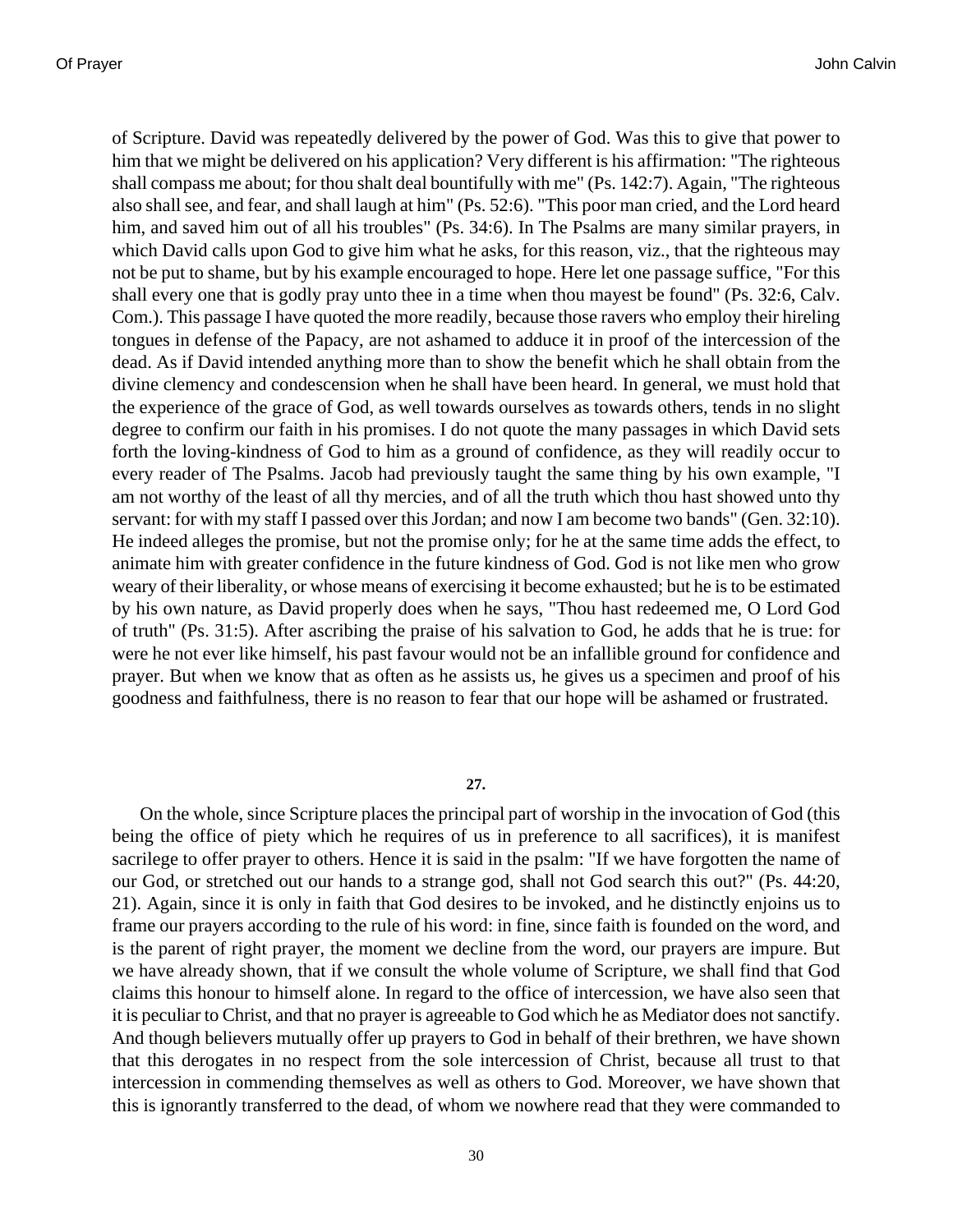pray for us. The Scripture often exhorts us to offer up mutual prayers; but says not one syllable concerning the dead; nay, James tacitly excludes the dead when he combines the two things, to "confess our sins one to another, and to pray one for another" ([James 5:16\)](http://www.ccel.org/b/bible/asv/xml/asv.Jas.5.xml#Jas.5.16). Hence it is sufficient to condemn this error, that the beginning of right prayer springs from faith, and that faith comes by the hearing of the word of God, in which there is no mention of fictitious intercession, superstition having rashly adopted intercessors who have not been divinely appointed. While the Scripture abounds in various forms of prayer, we find no example of this intercession, without which Papists think there is no prayer. Moreover, it is evident that this superstition is the result of distrust, because they are either not contented with Christ as an intercessor, or have altogether robbed him of this honour. This last is easily proved by their effrontery in maintaining, as the strongest of all their arguments for the intercession of the saints, that we are unworthy of familiar access to God. This, indeed, we acknowledge to be most true, but we thence infer that they leave nothing to Christ, because they consider his intercession as nothing, unless it is supplemented by that of George and Hypolyte, and similar phantoms.

#### **28.**

<span id="page-34-0"></span>But though prayer is properly confined to vows and supplications, yet so strong is the affinity between petition and thanksgiving, that both may be conveniently comprehended under one name. For the forms which Paul enumerates ([1 Tim. 2:1](http://www.ccel.org/b/bible/asv/xml/asv.iTim.2.xml#iTim.2.1)) fall under the first member of this division. By prayer and supplication we pour out our desires before God, asking as well those things which tend to promote his glory and display his name, as the benefits which contribute to our advantage. By thanksgiving we duly celebrate his kindnesses toward us, ascribing to his liberality every blessing which enters into our lot. David accordingly includes both in one sentence, "Call upon me in the day of trouble: I will deliver thee, and thou shalt glorify me" ([Ps. 50:15\)](http://www.ccel.org/b/bible/asv/xml/asv.Ps.50.xml#Ps.50.15). Scripture, not without reason, commands us to use both continually. We have already described the greatness of our want, while experience itself proclaims the straits which press us on every side to be so numerous and so great, that all have sufficient ground to send forth sighs and groans to God without intermission, and suppliantly implore him. For even should they be exempt from adversity, still the holiest ought to be stimulated first by their sins, and, secondly, by the innumerable assaults of temptation, to long for a remedy. The sacrifice of praise and thanksgiving can never be interrupted without guilt, since God never ceases to load us with favour upon favour, so as to force us to gratitude, however slow and sluggish we may be. In short, so great and widely diffused are the riches of his liberality towards us, so marvellous and wondrous the miracles which we behold on every side, that we never can want a subject and materials for praise and thanksgiving.

To make this somewhat clearer: since all our hopes and resources are placed in God (this has already been fully proved), so that neither our persons nor our interests can prosper without his blessing, we must constantly submit ourselves and our all to him. Then whatever we deliberate, speak, or do, should be deliberated, spoken, and done under his hand and will; in fine, under the hope of his assistance. God has pronounced a curse upon all who, confiding in themselves or others, form plans and resolutions, who, without regarding his will, or invoking his aid, either plan or attempt to execute ([James 4:14;](http://www.ccel.org/b/bible/asv/xml/asv.Jas.4.xml#Jas.4.14) [Isaiah 30:1;](http://www.ccel.org/b/bible/asv/xml/asv.Isa.30.xml#Isa.30.1) [Isaiah 31:1\)](http://www.ccel.org/b/bible/asv/xml/asv.Isa.31.xml#Isa.31.1). And since, as has already been observed, he receives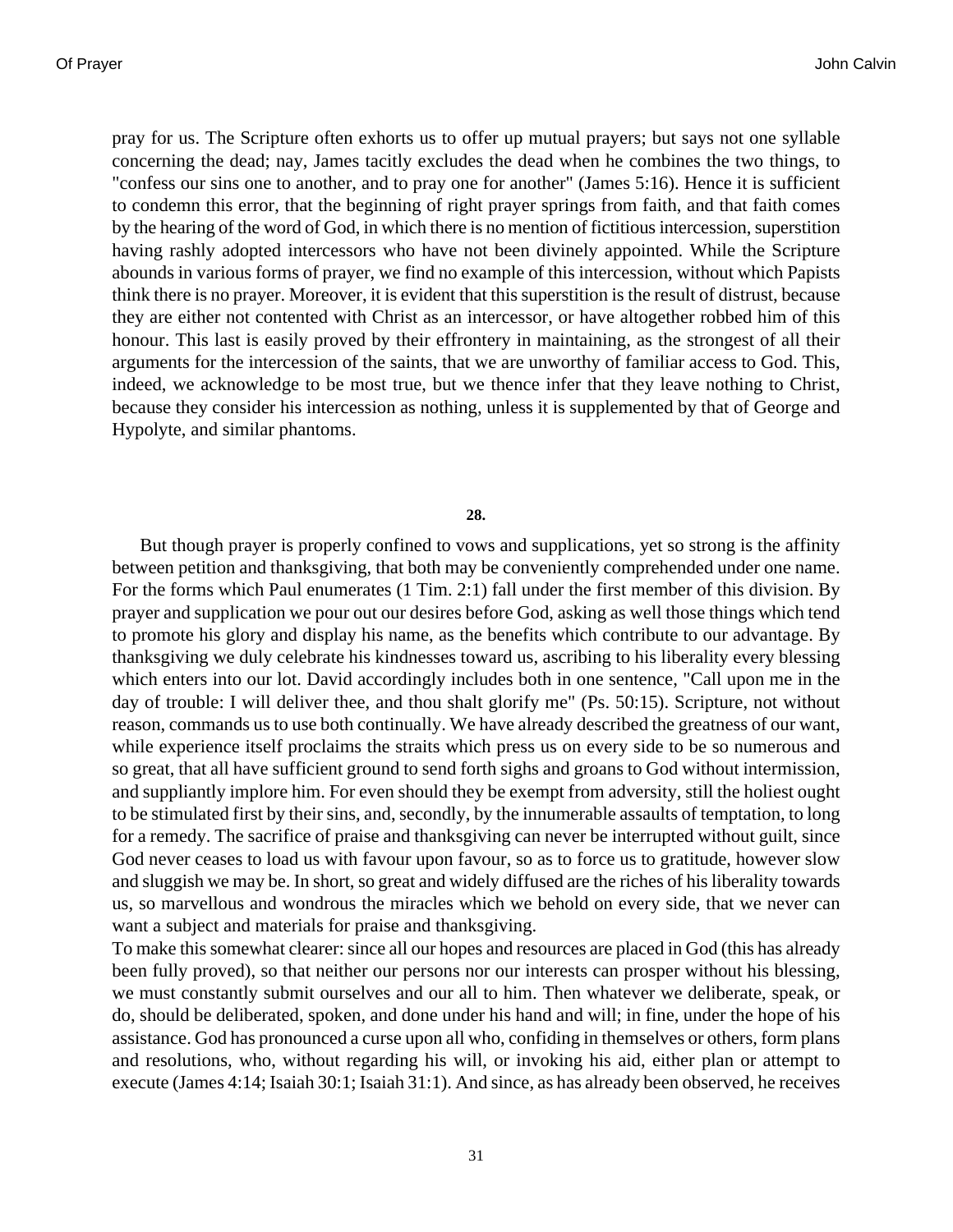the honour which is due when he is acknowledged to be the author of all good, it follows that, in deriving all good from his hand, we ought continually to express our thankfulness, and that we have no right to use the benefits which proceed from his liberality, if we do not assiduously proclaim his praise, and give him thanks, these being the ends for which they are given. When Paul declares that every creature of God "is sanctified by the word of God and prayers" ([1 Tim. 4:5\)](http://www.ccel.org/b/bible/asv/xml/asv.iTim.4.xml#iTim.4.5), he intimates that without the word and prayers none of them are holy and pure, *word* being used metonymically for *faith*. Hence David, on experiencing the loving-kindness of the Lord, elegantly declares, "He hath put a new song in my mouth" ([Ps. 40:3](http://www.ccel.org/b/bible/asv/xml/asv.Ps.40.xml#Ps.40.3)); intimating, that our silence is malignant when we leave his blessings unpraised, seeing every blessing he bestows is a new ground of thanksgiving. Thus Isaiah, proclaiming the singular mercies of God, says, "Sing unto the Lord a new song" [\(Is.](http://www.ccel.org/b/bible/asv/xml/asv.Isa.42.xml#Isa.42.10) [42:10](http://www.ccel.org/b/bible/asv/xml/asv.Isa.42.xml#Isa.42.10)). In the same sense David says in another passage, "O Lord, open thou my lips; and my mouth shall show forth thy praise" [\(Ps. 41:15\)](http://www.ccel.org/b/bible/asv/xml/asv.Ps.41.xml#Ps.41.15). In like manner, Hezekiah and Jonah declare that they will regard it as the end of their deliverance "to celebrate the goodness of God with songs in his temple" ([Is. 38:20](http://www.ccel.org/b/bible/asv/xml/asv.Isa.38.xml#Isa.38.20); [Jonah 2:10\)](http://www.ccel.org/b/bible/asv/xml/asv.Jonah.2.xml#Jonah.2.10). David lays down a general rule for all believers in these words, "What shall I render unto the Lord for all his benefits toward me? I will take the cup of salvation, and call upon the name of the Lord" ([Ps. 116:12, 13](http://www.ccel.org/b/bible/asv/xml/asv.Ps.116.xml#Ps.116.12 Bible:Ps.116.13)). This rule the Church follows in another psalm, "Save us, O Lord our God, and gather us from among the heathen, to give thanks unto thy holy name, and to triumph in thy praise" ([Ps. 106:47](http://www.ccel.org/b/bible/asv/xml/asv.Ps.106.xml#Ps.106.47)). Again, " He will regard the prayer of the destitute, and not despise their prayer. This shall be written for the generation to come: and the people which shall be created shall praise the Lord." "To declare the name of the Lord in Zion, and his praise in Jerusalem" ([Ps. 102:18, 21\)](http://www.ccel.org/b/bible/asv/xml/asv.Ps.102.xml#Ps.102.18 Bible:Ps.102.21). Nay, whenever believers beseech the Lord to do anything *for his own name's sake*, as they declare themselves unworthy of obtaining it in their own name, so they oblige themselves to give thanks, and promise to make the right use of his lovingkindness by being the heralds of it. Thus Hosea, speaking of the future redemption of the Church, says, "Take away all iniquity, and receive us graciously; so will we render the calves of our lips" [\(Hos. 14:2\)](http://www.ccel.org/b/bible/asv/xml/asv.Hos.14.xml#Hos.14.2). Not only do our tongues proclaim the kindness of God, but they naturally inspire us with love to him. "I love the Lord, because he hath heard my voice and my supplications" ([Ps. 116:1\)](http://www.ccel.org/b/bible/asv/xml/asv.Ps.116.xml#Ps.116.1). In another passage, speaking of the help which he had experienced, he says, "I will love thee, O Lord, my strength" ([Ps. 18:1](http://www.ccel.org/b/bible/asv/xml/asv.Ps.18.xml#Ps.18.1)). No praise will ever please God that does not flow from this feeling of love. Nay, we must attend to the declaration of Paul, that all wishes are vicious and perverse which are not accompanied with thanksgiving. His words are, "In everything by prayer and supplication with thanksgiving let your requests be made known unto God" ([Phil. 4:6\)](http://www.ccel.org/b/bible/asv/xml/asv.Phil.4.xml#Phil.4.6). Because many, under the influence of moroseness, weariness, impatience, bitter grief and fear, use murmuring in their prayers, he enjoins us so to regulate our feelings as cheerfully to bless God even before obtaining what we ask. But if this connection ought always to subsist in full vigour between things that are almost contrary, the more sacred is the tie which binds us to celebrate the praises of God whenever he grants our requests. And as we have already shown that our prayers, which otherwise would be polluted, are sanctified by the intercession of Christ, so the Apostle, by enjoining us "to offer the sacrifice of praise to God continually" by Christ ([Heb. 13:15](http://www.ccel.org/b/bible/asv/xml/asv.Heb.13.xml#Heb.13.15)), reminds us, that without the intervention of his priesthood our lips are not pure enough to celebrate the name of God. Hence we infer that a monstrous delusion prevails among Papists, the great majority of whom wonder when Christ is called an intercessor. The reason why Paul enjoins, "Pray without ceasing; in everything give thanks" [\(1 Thess. 5:17, 18\)](http://www.ccel.org/b/bible/asv/xml/asv.iThess.5.xml#iThess.5.17 Bible:1Thess.5.18), is, because he would have us with the utmost assiduity,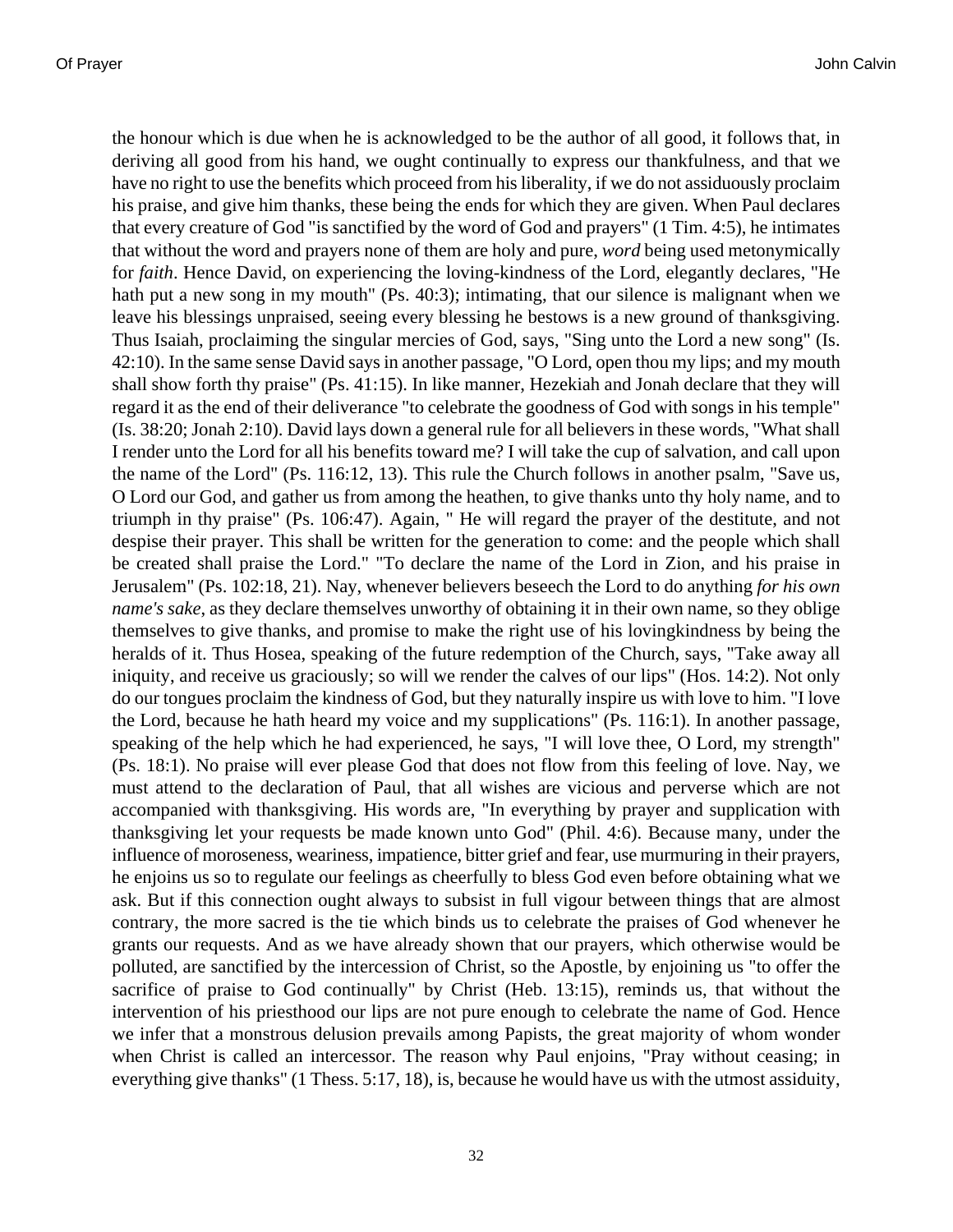at all times, in every place, in all things, and under all circumstances, direct our prayers to God, to expect all the things which we desire from him, and when obtained ascribe them to him; thus furnishing perpetual grounds for prayer and praise.

**29.**

<span id="page-36-0"></span>This assiduity in prayer, though it specially refers to the peculiar private prayers of individuals, extends also in some measure to the public prayers of the Church. These, it may be said, cannot be continual, and ought not to be made, except in the manner which, for the sake of order, has been established by public consent. This I admit, and hence certain hours are fixed beforehand, hours which, though indifferent in regard to God, are necessary for the use of man, that the general convenience may be consulted, and all things be done in the Church, as Paul enjoins, "decently and in order" [\(1 Cor. 14:40\)](http://www.ccel.org/b/bible/asv/xml/asv.iCor.14.xml#iCor.14.40). But there is nothing in this to prevent each church from being now and then stirred up to a more frequent use of prayer and being more zealously affected under the impulse of some greater necessity. Of perseverance in prayer, which is much akin to assiduity, we shall speak towards the close of the chapter (sec. 51, 52). This assiduity, moreover, is very different from the BATTOLOGIAN (Greek — English "yammering"), *vain speaking*, which our Saviour has prohibited ([Matth. 6:7\)](http://www.ccel.org/b/bible/asv/xml/asv.Matt.6.xml#Matt.6.7). For he does not there forbid us to pray long or frequently, or with great fervour, but warns us against supposing that we can extort anything from God by importuning him with garrulous loquacity, as if he were to be persuaded after the manner of men. We know that hypocrites, because they consider not that they have to do with God, offer up their prayers as pompously as if it were part of a triumphal show. The Pharisee, who thanked God that he was not as other men, no doubt proclaimed his praises before men, as if he had wished to gain a reputation for sanctity by his prayers. Hence that vain speaking, which for a similar reason prevails so much in the Papacy in the present day, some vainly spinning out the time by a reiteration of the same frivolous prayers, and others employing a long series of verbiage for vulgar display.14 This childish garrulity being a mockery of God, it is not strange that it is prohibited in the Church, in order that every feeling there expressed may be sincere, proceeding from the inmost heart. Akin to this abuse is another which our Saviour also condemns, namely, when hypocrites for the sake of ostentation court the presence of many witnesses, and would sooner pray in the market-place than pray without applause. The true object of prayer being, as we have already said (sec. 4, 5), to carry our thoughts directly to God, whether to celebrate his praise or implore his aid, we can easily see that its primary seat is in the mind and heart, or rather that prayer itself is properly an effusion and manifestation of internal feeling before Him who is the searcher of hearts. Hence (as has been said), when our divine Master was pleased to lay down the best rule for prayer, his injunction was, "Enter into thy closet, and when thou hast shut thy door, pray to thy Father which is in secret, and thy Father which

<span id="page-36-1"></span><sup>14</sup> French, "Cette longueur de priere a aujourd'hui sa vogue en la Papauté, et procede de cette mesme source; c'est que les uns barbotant force Ave Maria, et reiterant cent fois un chapelet, perdent une partie du temps; les autres, comme les chanoines et caphars, en abayant le parchemin jour et nuict, et barbotant leur breviaire vendent leur coquilles au peuple."—This long prayer is at present in vogue among the Papists, and proceeds from the same cause: some muttering a host of Ave Marias, and going over their beads a hundred times, lose part of their time; others, as the canons and monks grumbling over their parchment night and day, and muttering their breviary, sell their cockleshells to the people.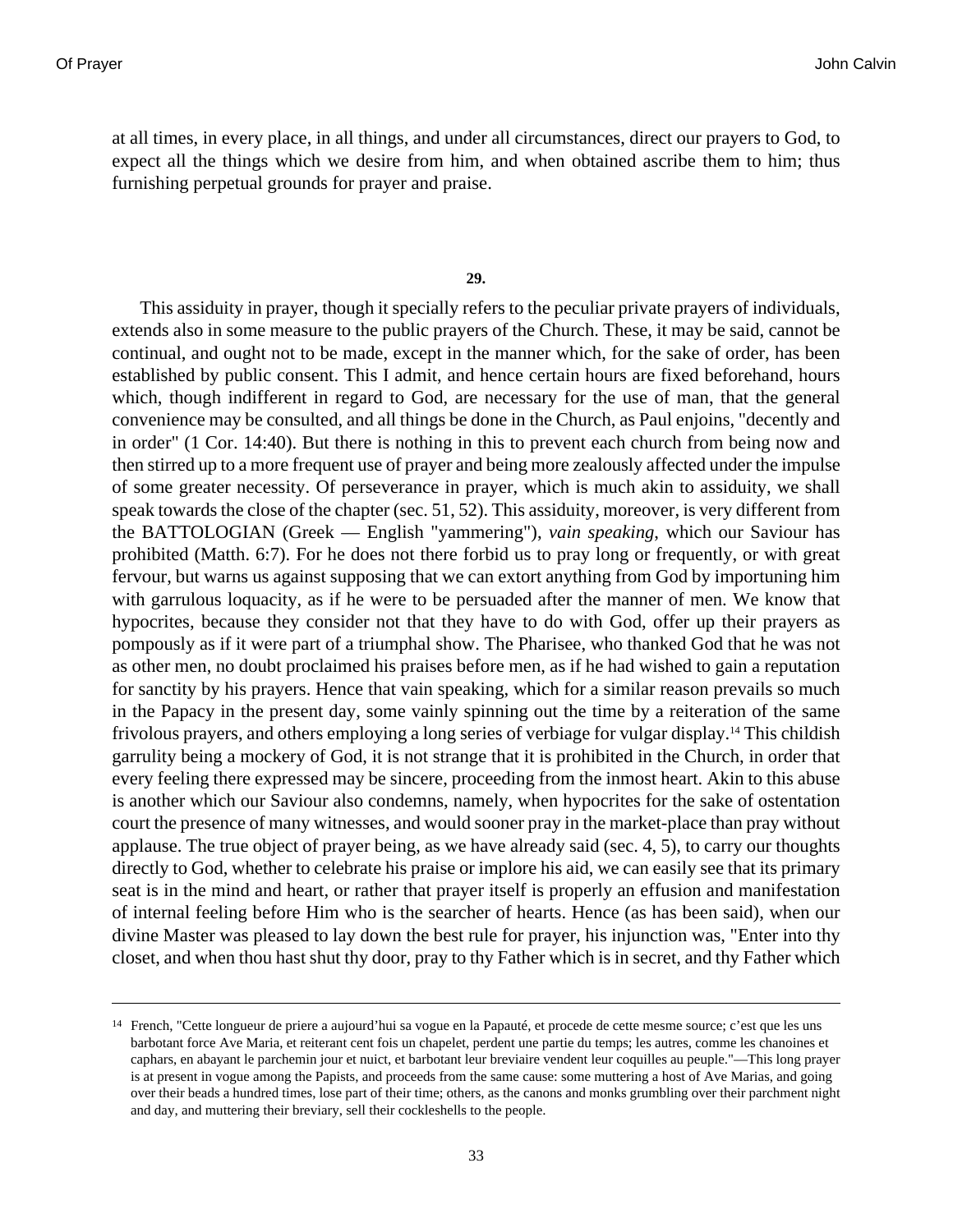seeth in secret shall reward thee openly" [\(Matth. 6:6\)](http://www.ccel.org/b/bible/asv/xml/asv.Matt.6.xml#Matt.6.6). Dissuading us from the example of hypocrites, who sought the applause of men by an ambitious ostentation in prayer, he adds the better course — enter thy chamber, shut thy door, and there pray. By these words (as I understand them) he taught us to seek a place of retirement which might enable us to turn all our thoughts inwards and enter deeply into our hearts, promising that God would hold converse with the feelings of our mind, of which the body ought to be the temple. He meant not to deny that it may be expedient to pray in other places also, but he shows that prayer is somewhat of a secret nature, having its chief seat in the mind, and requiring a tranquillity far removed from the turmoil of ordinary cares. And hence it was not without cause that our Lord himself, when he would engage more earnestly in prayer, withdrew into a retired spot beyond the bustle of the world, thus reminding us by his example that we are not to neglect those helps which enable the mind, in itself too much disposed to wander, to become sincerely intent on prayer. Meanwhile, as he abstained not from prayer when the occasion required it, though he were in the midst of a crowd, so must we, whenever there is need, lift up "pure hands" [\(1 Tim. 2:8](http://www.ccel.org/b/bible/asv/xml/asv.iTim.2.xml#iTim.2.8)) at all places. And hence we must hold that he who declines to pray in the public meeting of the saints, knows not what it is to pray apart, in retirement, or at home. On the other hand, he who neglects to pray alone and in private, however sedulously he frequents public meetings, there gives his prayers to the wind, because he defers more to the opinion of man than to the secret judgment of God. Still, lest the public prayers of the Church should be held in contempt, the Lord anciently bestowed upon them the most honourable appellation, especially when he called the temple the "*house of prayer*" ([Isa. 56:7\)](http://www.ccel.org/b/bible/asv/xml/asv.Isa.56.xml#Isa.56.7). For by this expression he both showed that the duty of prayer is a principal part of his worship, and that to enable believers to engage in it with one consent his temple is set up before them as a kind of banner. A noble promise was also added, "Praise waiteth for thee, O God, in Sion: and unto thee shall the vow be performed" ([Ps.](http://www.ccel.org/b/bible/asv/xml/asv.Ps.65.xml#Ps.65.1) [65:1](http://www.ccel.org/b/bible/asv/xml/asv.Ps.65.xml#Ps.65.1)).15 By these words the Psalmist reminds us that the prayers of the Church are never in vain; because God always furnishes his people with materials for a song of joy. But although the shadows of the law have ceased, yet because God was pleased by this ordinance to foster the unity of the faith among us also, there can be no doubt that the same promise belongs to us — a promise which Christ sanctioned with his own lips, and which Paul declares to be perpetually in force.

**30.**

<span id="page-37-0"></span>As God in his word enjoins common prayer, so public temples are the places destined for the performance of them, and hence those who refuse to join with the people of God in this observance have no ground for the pretext, that they enter their chamber in order that they may obey the command of the Lord. For he who promises to grant whatsoever two or three assembled in his name shall ask [\(Matth. 18:20\)](http://www.ccel.org/b/bible/asv/xml/asv.Matt.18.xml#Matt.18.20), declares, that he by no means despises the prayers which are publicly offered up, provided there be no ostentation, or catching at human applause, and provided there be a true and sincere affection in the secret recesses of the heart.16 If this is the legitimate use of churches (and it certainly is), we must, on the other hand, beware of imitating the practice which commenced

<span id="page-37-1"></span><sup>15</sup> Calvin translates, "Te expectat Deus, laus in Sion,"—God, the praise in Sion waiteth for thee.

<sup>16</sup> See Book I. chap. xi. sec. 7,13, on the subject of images in churches. Also Book IV. chap. iv. sec. 8, and chap. v. sec. 18, as to the ornaments of churches.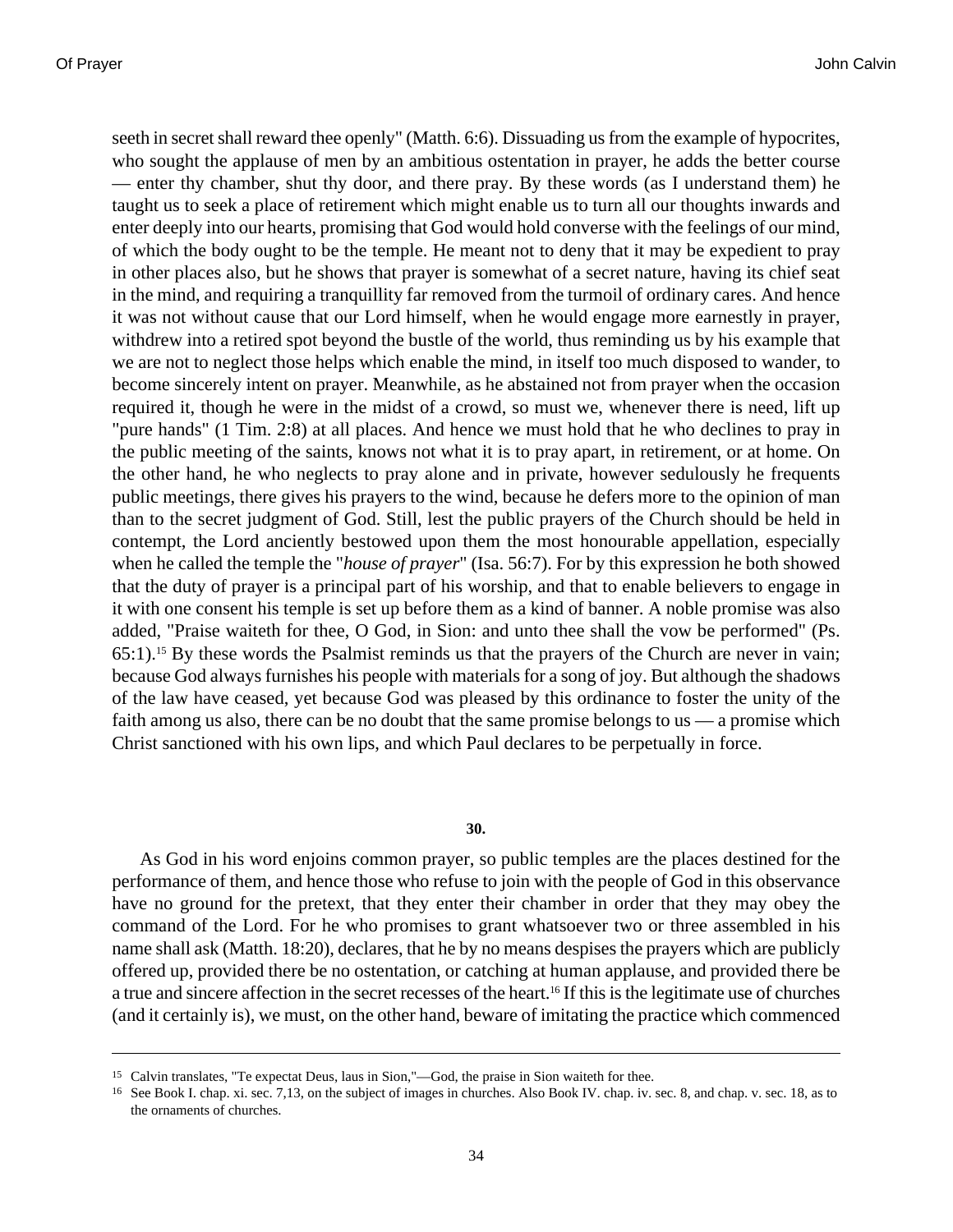some centuries ago, of imagining that churches are the proper dwellings of God, where he is more ready to listen to us, or of attaching to them some kind of secret sanctity, which makes prayer there more holy. For seeing we are the true temples of God, we must pray in ourselves if we would invoke God in his holy temple. Let us leave such gross ideas to the Jews or the heathen, knowing that we have a command to pray without distinction of place, "in spirit and in truth" ([John 4:23\)](http://www.ccel.org/b/bible/asv/xml/asv.John.4.xml#John.4.23). It is true that by the order of God the temple was anciently dedicated for the offering of prayers and sacrifices, but this was at a time when the truth (which being now fully manifested, we are not permitted to confine to any material temple) lay hid under the figure of shadows. Even the temple was not represented to the Jews as confining the presence of God within its walls, but was meant to train them to contemplate the image of the true temple. Accordingly, a severe rebuke is administered both by Isaiah and Stephen, to those who thought that God could in any way dwell in temples made with hands [\(Isa. 66:2;](http://www.ccel.org/b/bible/asv/xml/asv.Isa.66.xml#Isa.66.2) [Acts 7:48](http://www.ccel.org/b/bible/asv/xml/asv.Acts.7.xml#Acts.7.48)).

#### **31.**

<span id="page-38-0"></span>Hence it is perfectly clear that neither words nor singing (if used in prayer) are of the least consequence, or avail one iota with God, unless they proceed from deep feeling in the heart. Nay, rather they provoke his anger against us, if they come from the lips and throat only, since this is to abuse his sacred name, and hold his majesty in derision. This we infer from the words of Isaiah, which, though their meaning is of wider extent, go to rebuke this vice also: "Forasmuch as this people draw near me with their mouth, and with their lips do honour me, but have removed their heart far from me, and their fear toward me is taught by the precept of men: therefore, behold, I will proceed to do a marvellous work among this people, even a marvellous work and a wonder: for the wisdom of their wise men shall perish, and the understanding of their prudent men shall be hid" [\(Isa. 29:13](http://www.ccel.org/b/bible/asv/xml/asv.Isa.29.xml#Isa.29.13)). Still we do not condemn words or singing, but rather greatly commend them, provided the feeling of the mind goes along with them. For in this way the thought of God is kept alive on our minds, which, from their fickle and versatile nature, soon relax, and are distracted by various objects, unless various means are used to support them. Besides, since the glory of God ought in a manner to be displayed in each part of our body, the special service to which the tongue should be devoted is that of singing and speaking, inasmuch as it has been expressly created to declare and proclaim the praise of God. This employment of the tongue is chiefly in the public services which are performed in the meeting of the saints. In this way the God whom we serve in one spirit and one faith, we glorify together as it were with one voice and one mouth; and that openly, so that each may in turn receive the confession of his brother's faith, and be invited and incited to imitate it.

#### **32.**

<span id="page-38-1"></span>It is certain that the use of singing in churches (which I may mention in passing) is not only very ancient, but was also used by the Apostles, as we may gather from the words of Paul, "I will sing with the spirit, and I will sing with the understanding also" ([1 Cor. 14:15](http://www.ccel.org/b/bible/asv/xml/asv.iCor.14.xml#iCor.14.15)). In like manner he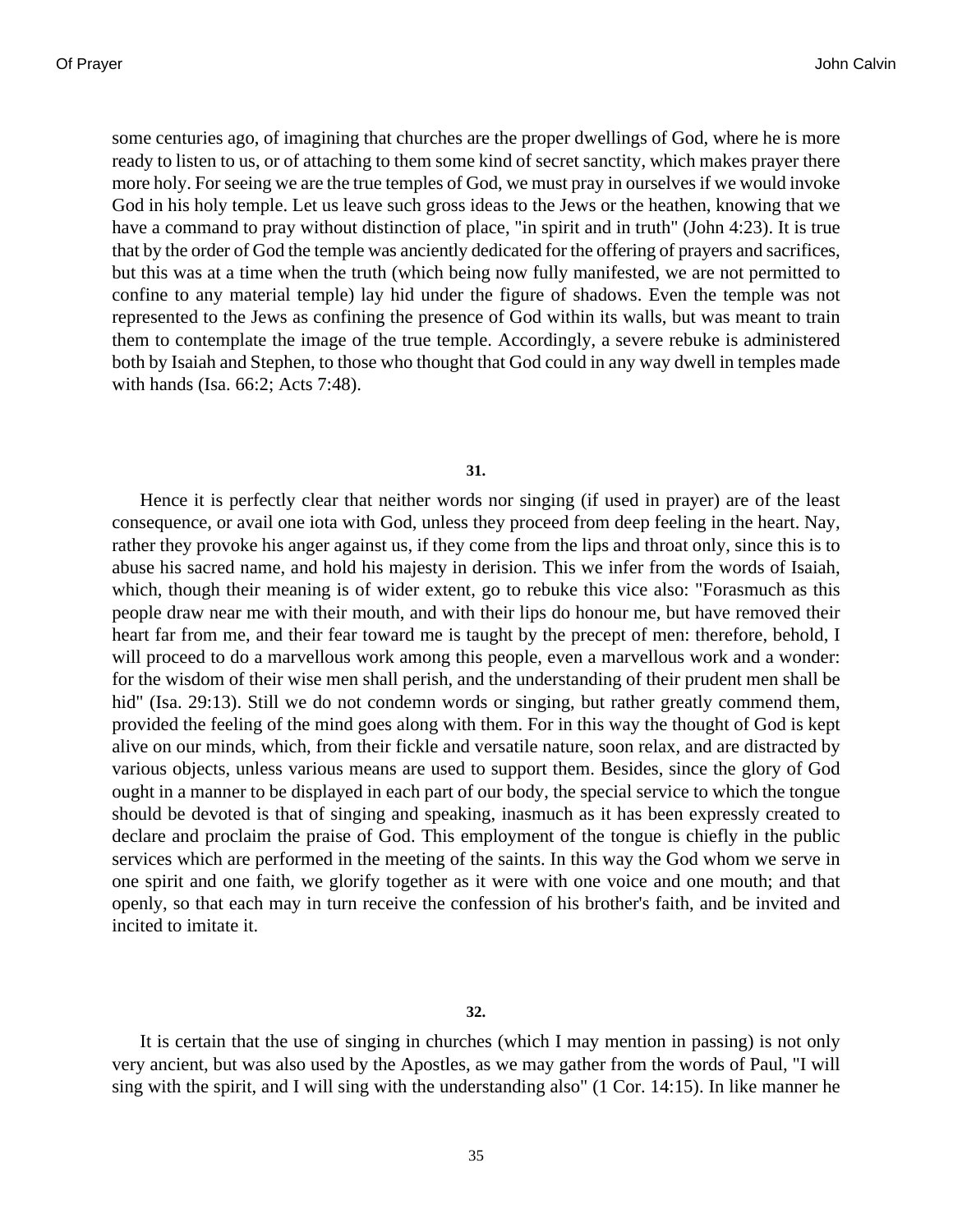says to the Colossians, "Teaching and admonishing one another in psalms, and hymns, and spiritual songs, singing with grace in your hearts to the Lord" ([Col. 3:16\)](http://www.ccel.org/b/bible/asv/xml/asv.Col.3.xml#Col.3.16). In the former passage, he enjoins us to sing with the voice and the heart; in the latter, he commends spiritual Songs, by which the pious mutually edify each other. That it was not an universal practice, however, is attested by Augustine (Confess. Lib. ix. cap. 7), who states that the church of Milan first began to use singing in the time of Ambrose, when the orthodox faith being persecuted by Justina, the mother of Valentinian, the vigils of the people were more frequent than usual;17 and that the practice was afterwards followed by the other Western churches. He had said a little before that the custom came from the East.18 He also intimates (Retract. Lib. ii). that it was received in Africa in his own time. His words are, "Hilarius, a man of tribunitial rank, assailed with the bitterest invectives he could use the custom which then began to exist at Carthage, of singing hymns from the book of Psalms at the altar, either before the oblation, or when it was distributed to the people; I answered him, at the request of my brethren."19 And certainly if singing is tempered to a gravity befitting the presence of God and angels, it both gives dignity and grace to sacred actions, and has a very powerful tendency to stir up the mind to true zeal and ardour in prayer. We must, however, carefully beware, lest our ears be more intent on the music than our minds on the spiritual meaning of the words. Augustine confesses (Confess. Lib. x. cap. 33) that the fear of this danger sometimes made him wish for the introduction of a practice observed by Athanasius, who ordered the reader to use only a gentle inflection of the voice, more akin to recitation than singing. But on again considering how many advantages were derived from singing, he inclined to the other side.<sup>20</sup> If this moderation is used, there cannot be a doubt that the practice is most sacred and salutary. On the other hand, songs composed merely to tickle and delight the ear are unbecoming the majesty of the Church, and cannot but be most displeasing to God.

#### **33.**

<span id="page-39-0"></span>It is also plain that the public prayers are not to be couched in Greek among the Latins, nor in Latin among the French or English (as hitherto has been every where practised), but in the vulgar tongue, so that all present may understand them, since they ought to be used for the edification of the whole Church, which cannot be in the least degree benefited by a sound not understood. Those who are not moved by any reason of humanity or charity, ought at least to be somewhat moved by the authority of Paul, whose words are by no means ambiguous: "When thou shalt bless with the spirit, how shall he that occupieth the room of the unlearned say, Amen, at thy giving of thanks, seeing he understandeth not what thou sayest? For thou verily givest thanks, but the other is not edified" [\(1 Cor. 14:16, 17\)](http://www.ccel.org/b/bible/asv/xml/asv.iCor.14.xml#iCor.14.16 Bible:1Cor.14.17). How then can one sufficiently admire the unbridled license of the Papists, who, while the Apostle publicly protests against it, hesitate not to bawl out the most verbose

<span id="page-39-2"></span><span id="page-39-1"></span><sup>17</sup> This clause of the sentence is omitted in the French.

<sup>18</sup> The French adds, "où on en avoit tousjours usé;"—where it had always been used.

<sup>19</sup> The whole of this quotation is omitted in the French.

<sup>&</sup>lt;sup>20</sup> French, "Mais il adjouste d'autre part, que quand il se souvenoit du fruict et de l'edification qu'il avoit recue en oyant chanter àl'Eglise il enclinoit plus à l'autre partie, c'est, approuver le chant;"—but he adds on the other hand that when he called to mind the fruit and edification which he had received from hearing singing in the church, he inclined more to the other side; that is, to approve singing.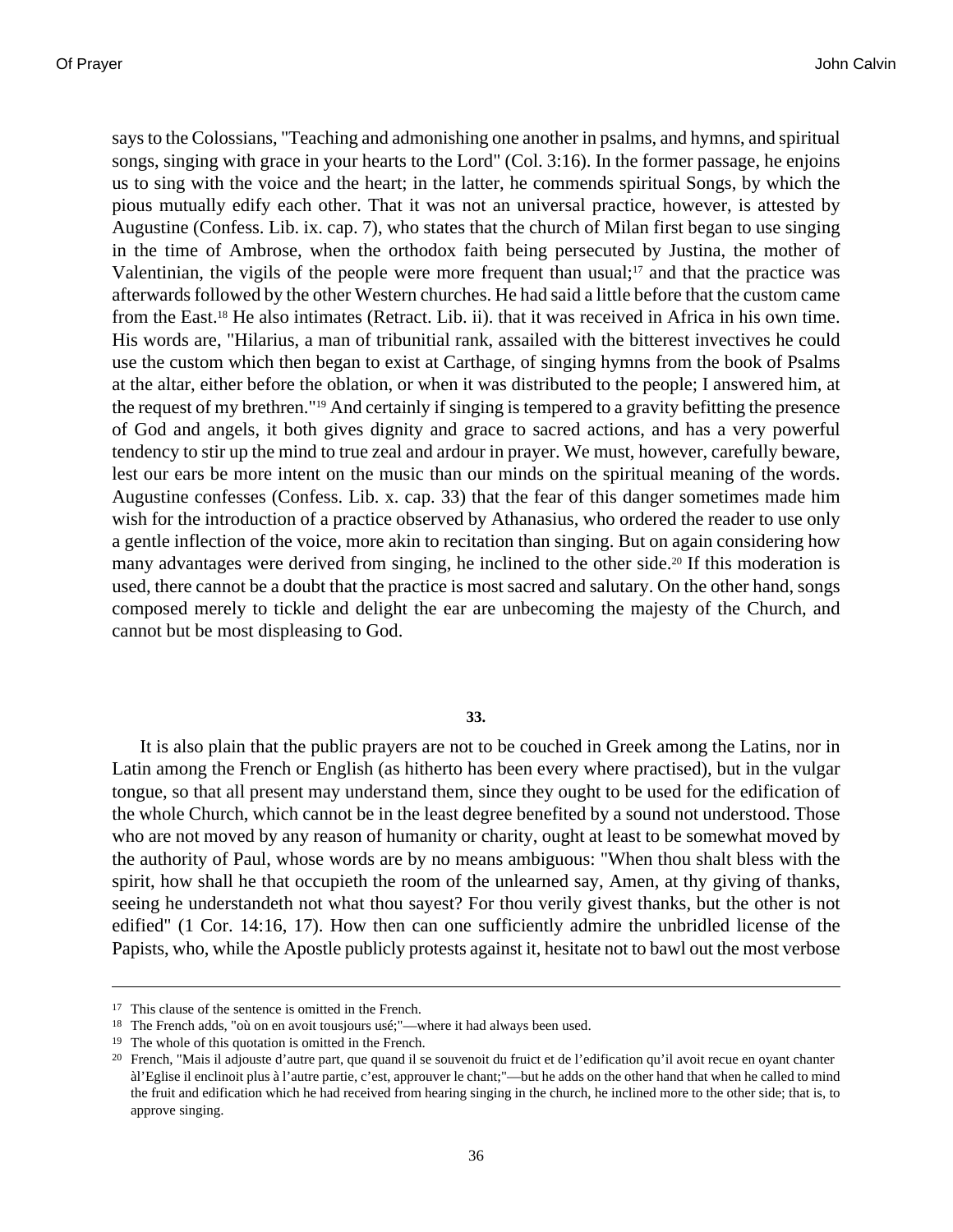prayers in a foreign tongue, prayers of which they themselves sometimes do not understand one syllable, and which they have no wish that others should understand?<sup>21</sup> Different is the course which Paul prescribes, "What is it then? I will pray with the spirit, and I will pray with the understanding also; I will sing with the spirit, and I will sing with the understanding also:" meaning by the *spirit* the special gift of tongues, which some who had received it abused when they dissevered it from the mind, that is, the understanding. The principle we must always hold is, that in all prayer, public and private, the tongue without the mind must be displeasing to God. Moreover, the mind must be so incited, as in ardour of thought far to surpass what the tongue is able to express. Lastly, the tongue is not even necessary to private prayer, unless in so far as the internal feeling is insufficient for incitement, or the vehemence of the incitement carries the utterance of the tongue along with it. For although the best prayers are sometimes without utterance, yet when the feeling of the mind is overpowering, the tongue spontaneously breaks forth into utterance, and our other members into gesture. Hence that dubious muttering of Hannah ([1 Sam. 1:13\)](http://www.ccel.org/b/bible/asv/xml/asv.iSam.1.xml#iSam.1.13), something similar to which is experienced by all the saints when concise and abrupt expressions escape from them. The bodily gestures usually observed in prayer, such as kneeling and uncovering of the head (Calv. in [Acts](http://www.ccel.org/b/bible/asv/xml/asv.Acts.20.xml#Acts.20.36) [20:36](http://www.ccel.org/b/bible/asv/xml/asv.Acts.20.xml#Acts.20.36)), are exercises by which we attempt to rise to higher veneration of God.

#### **34.**

<span id="page-40-0"></span>We must now attend not only to a surer method, but also form of prayer, that, namely, which our heavenly Father has delivered to us by his beloved Son, and in which we may recognize his boundless goodness and condescension [\(Matth. 6:9;](http://www.ccel.org/b/bible/asv/xml/asv.Matt.6.xml#Matt.6.9) [Luke 11:2\)](http://www.ccel.org/b/bible/asv/xml/asv.Luke.11.xml#Luke.11.2). Besides admonishing and exhorting us to seek him in our every necessity (as children are wont to betake themselves to the protection of their parents when oppressed with any anxiety), seeing that we were not fully aware how great our poverty was, or what was right or for our interest to ask, he has provided for this ignorance; that wherein our capacity failed he has sufficiently supplied. For he has given us a form in which is set before us as in a picture everything which it is lawful to wish, everything which is conducive to our interest, everything which it is necessary to demand. From his goodness in this respect we derive the great comfort of knowing, that as we ask almost in his words, we ask nothing that is absurd, or foreign, or unseasonable; nothing, in short, that is not agreeable to him. Plato, seeing the ignorance of men in presenting their desires to God, desires which if granted would often be most injurious to them, declares the best form of prayer to be that which an ancient poet has furnished: "O king Jupiter, give what is best, whether we wish it or wish it not; but avert from us what is evil even though we ask it" (Plato, Alcibiad. ii). This heathen shows his wisdom in discerning how dangerous it is to ask of God what our own passion dictates; while, at the same time, he reminds us of our unhappy condition in not being able to open our lips before God without dangers unless his Spirit instruct us how to pray aright [\(Rom. 8:26\)](http://www.ccel.org/b/bible/asv/xml/asv.Rom.8.xml#Rom.8.26). The higher value, therefore, ought we to set

<span id="page-40-1"></span><sup>21</sup> French, "Qui est-ce donc qui se pourra assez esmerveiller d'une audace tant effrenee qu'ont eu les Papistes et ont encore, qui contre la defense de l'Apostre, chantent et brayent de langue estrange et inconnue, en laquelle le plus souvent ils n'entendent pas eux mesmes une syllabe, et ne veulent que les autres y entendent?"—Who then can sufficiently admire the unbridled audacity which the Papists have had, and still have, who, contrary to the prohibition of the Apostle, chant and bray in a foreign and unknown tongue, in which, for the most part, they do not understand one syllable, and which they have no wish that others understand?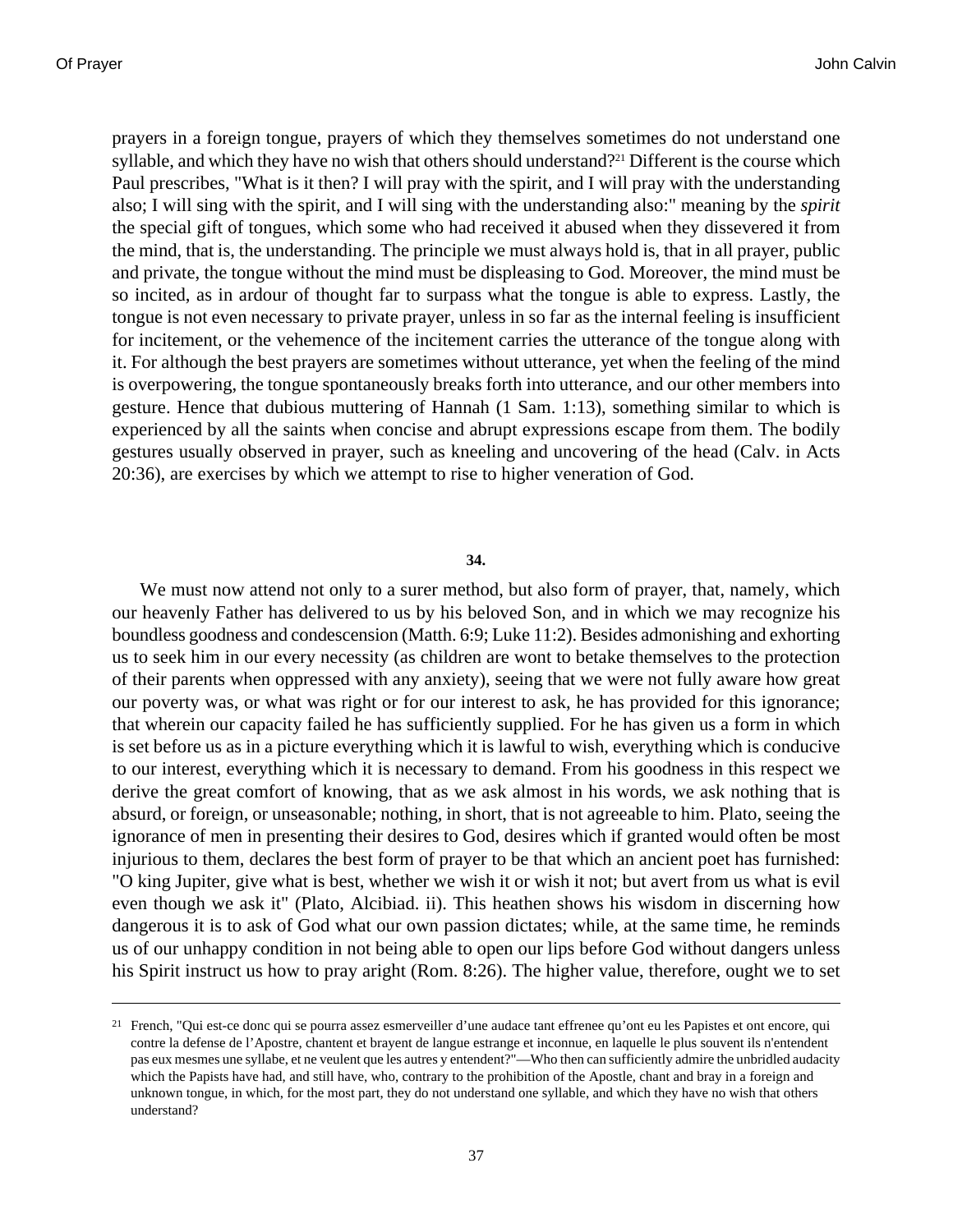on the privilege, when the only begotten Son of God puts words into our lips, and thus relieves our minds of all hesitation.

#### **35.**

<span id="page-41-0"></span>This form or rule of prayer is composed of *six petitions*. For I am prevented from agreeing with those who divide it into *seven* by the adversative mode of diction used by the Evangelist, who appears to have intended to unite the two members together; as if he had said, Do not allow us to be overcome by temptation, but rather bring assistance to our frailty, and deliver us that we may not fall. Ancient writers<sup>22</sup> also agree with us, that what is added by Matthew as a seventh head is to be considered as explanatory of the sixth petition.23 But though in every part of the prayer the first place is assigned to the glory of God, still this is more especially the object of the three first petitions, in which we are to look to the glory of God alone, without any reference to what is called our own advantage. The three remaining petitions are devoted to our interest, and properly relate to things which it is useful for us to ask. When we ask that the name of God may be hallowed, as God wishes to prove whether we love and serve him freely, or from the hope of reward, we are not to think at all of our own interest; we must set his glory before our eyes, and keep them intent upon it alone. In the other similar petitions, this is the only manner in which we ought to be affected. It is true, that in this way our own interest is greatly promoted, because, when the name of God is hallowed in the way we ask, our own sanctification also is thereby promoted. But in regard to this advantage, we must, as I have said, shut our eyes, and be in a manner blind, so as not even to see it; and hence were all hope of our private advantage cut off, we still should never cease to wish and pray for this hallowing, and everything else which pertains to the glory of God. We have examples in Moses and Paul, who did not count it grievous to turn away their eyes and minds from themselves, and with intense and fervent zeal long for death, if by their loss the kingdom and glory of God might be promoted ([Exod. 32:32;](http://www.ccel.org/b/bible/asv/xml/asv.Exod.32.xml#Exod.32.32) [Rom. 9:3](http://www.ccel.org/b/bible/asv/xml/asv.Rom.9.xml#Rom.9.3)). On the other hand, when we ask for daily bread, although we desire what is advantageous for ourselves, we ought also especially to seek the glory of God, so much so that we would not ask at all unless it were to turn to his glory. Let us now proceed to an exposition of the Prayer.

<span id="page-41-1"></span>OUR FATHER WHICH ART IN HEAVEN.

#### **36.**

<span id="page-41-2"></span>The first thing suggested at the very outset is, as we have already said (sec. 17-19), that all our prayers to God ought only to be presented in the name of Christ, as there is no other name which can recommend them. In calling God our Father, we certainly plead the name of Christ. For with

<sup>22</sup> Augustine in Enchiridion ad Laurent. xxx. 116. Pseudo-Chrysost. in Homilies on Matthew, hom. xiv. See end of sec. 53.

<sup>&</sup>lt;sup>23</sup> "Dont il est facile de juger que ce qui est adjousté en S. Matthieu, et qu'aucuns ont pris pour une septieme requeste, n'est qu'un explication de la sixieme, et se doit a icelle rapporter;"—Whence it is easy to perceive that what is added in St Matthew, and which some have taken for a seventh petition, is only an explanation of the sixth, and ought to be referred to it.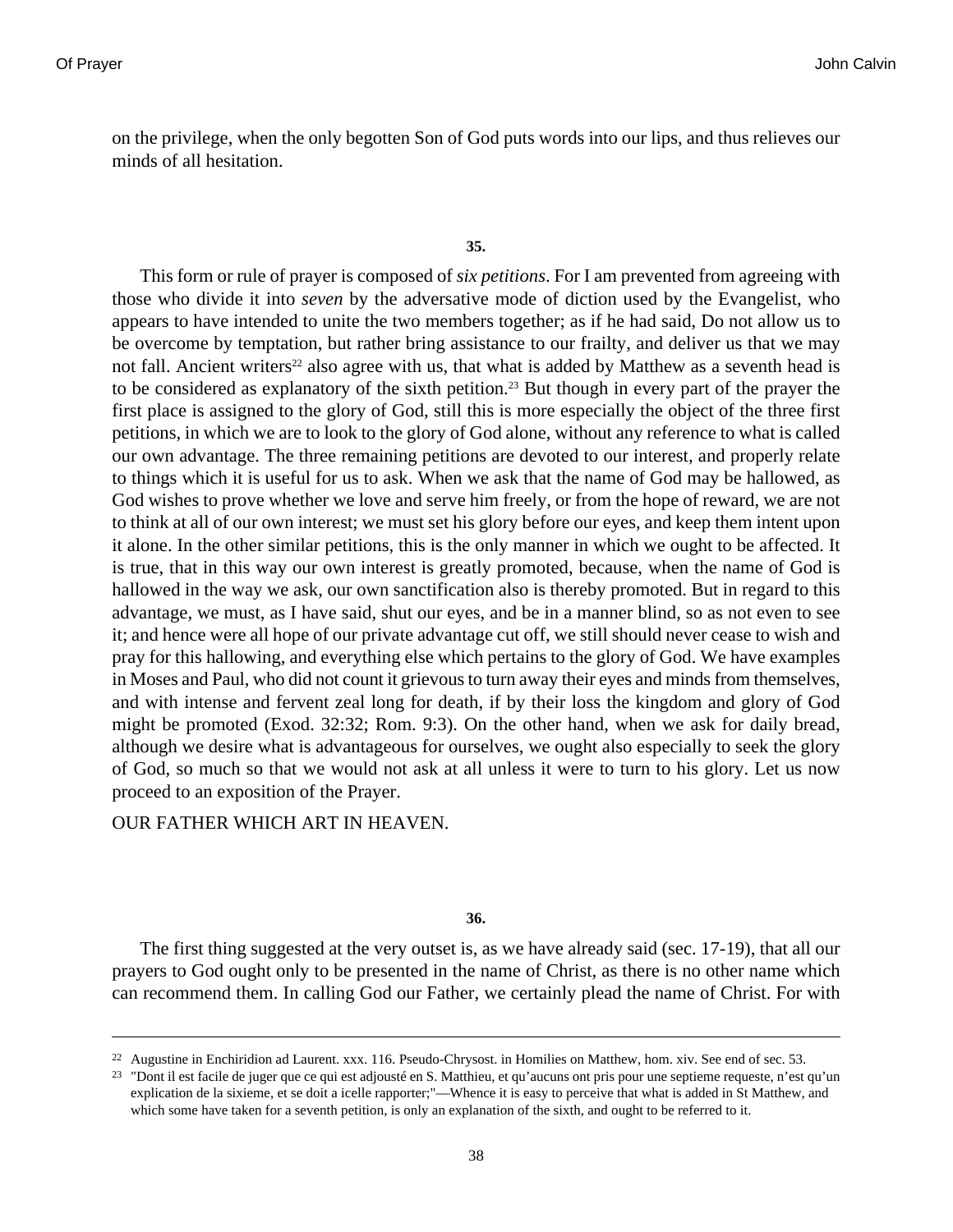what confidence could any man call God his Father? Who would have the presumption to arrogate to himself the honour of a son of God were we not gratuitously adopted as his sons in Christ? He being the true Son, has been given to us as a brother, so that that which he possesses as his own by nature becomes ours by adoption, if we embrace this great mercy with firm faith. As John says, "As many as received him, to them gave he power to become the sons of God, even to them that believe in his name" [\(John 1:12\)](http://www.ccel.org/b/bible/asv/xml/asv.John.1.xml#John.1.12). Hence he both calls himself our Father, and is pleased to be so called by us, by this delightful name relieving us of all distrust, since nowhere can a stronger affection be found than in a father. Hence, too, he could not have given us a stronger testimony of his boundless love than in calling us his sons. But his love towards us is so much the greater and more excellent than that of earthly parents, the farther he surpasses all men in goodness and mercy ([Isaiah 63:16](http://www.ccel.org/b/bible/asv/xml/asv.Isa.63.xml#Isa.63.16)). Earthly parents, laying aside all paternal affection, might abandon their offspring; he will never abandon us [\(Ps. 27:10](http://www.ccel.org/b/bible/asv/xml/asv.Ps.27.xml#Ps.27.10)), seeing he cannot deny himself. For we have his promise, "If ye then, being evil, know how to give good gifts unto your children, how much more shall your Father which is in heaven give good things to them that ask him?" [\(Matth. 7:11\)](http://www.ccel.org/b/bible/asv/xml/asv.Matt.7.xml#Matt.7.11). In like manner in the prophet, "Can a woman forget her sucking child, that she should not have compassion on the son of her womb? Yea, they may forget, yet will not I forget thee" [\(Isaiah 49:15\)](http://www.ccel.org/b/bible/asv/xml/asv.Isa.49.xml#Isa.49.15). But if we are his sons, then as a son cannot betake himself to the protection of a stranger and a foreigner without at the same time complaining of his father's cruelty or poverty, so we cannot ask assistance from any other quarter than from him, unless we would upbraid him with poverty, or want of means, or cruelty and excessive austerity.

#### **37.**

<span id="page-42-0"></span>Nor let us allege that we are justly rendered timid by a consciousness of sin, by which our Father, though mild and merciful, is daily offended. For if among men a son cannot have a better advocate to plead his cause with his father, and cannot employ a better intercessor to regain his lost favour, than if he come himself suppliant and downcast, acknowledging his fault, to implore the mercy of his father, whose paternal feelings cannot but be moved by such entreaties, what will that "Father of all mercies, and God of all comfort," do? ([2 Cor. 1:3](http://www.ccel.org/b/bible/asv/xml/asv.iiCor.1.xml#iiCor.1.3)). Will he not rather listen to the tears and groans of his children, when supplicating for themselves (especially seeing he invites and exhorts us to do so), than to any advocacy of others to whom the timid have recourse, not without some semblance of despair, because they are distrustful of their father's mildness and clemency? The exuberance of his paternal kindness he sets before us in the parable [\(Luke 15:20](http://www.ccel.org/b/bible/asv/xml/asv.Luke.15.xml#Luke.15.20); see Calv. Comm). when the father with open arms receives the son who had gone away from him, wasted his substance in riotous living, and in all ways grievously sinned against him. He waits not till pardon is asked in words, but, anticipating the request, recognizes him afar off, runs to meet him, consoles him, and restores him to favour. By setting before us this admirable example of mildness in a man, he designed to show in how much greater abundance we may expect it from him who is not only a Father, but the best and most merciful of all fathers, however ungrateful, rebellious, and wicked sons we may be, provided only we throw ourselves upon his mercy. And the better to assure us that he is such a Father if we are Christians, he has been pleased to be called not only a Father, but our Father, as if we were pleading with him after this manner, O Father, who art possessed of so much affection for thy children, and art so ready to forgive, we thy children approach thee and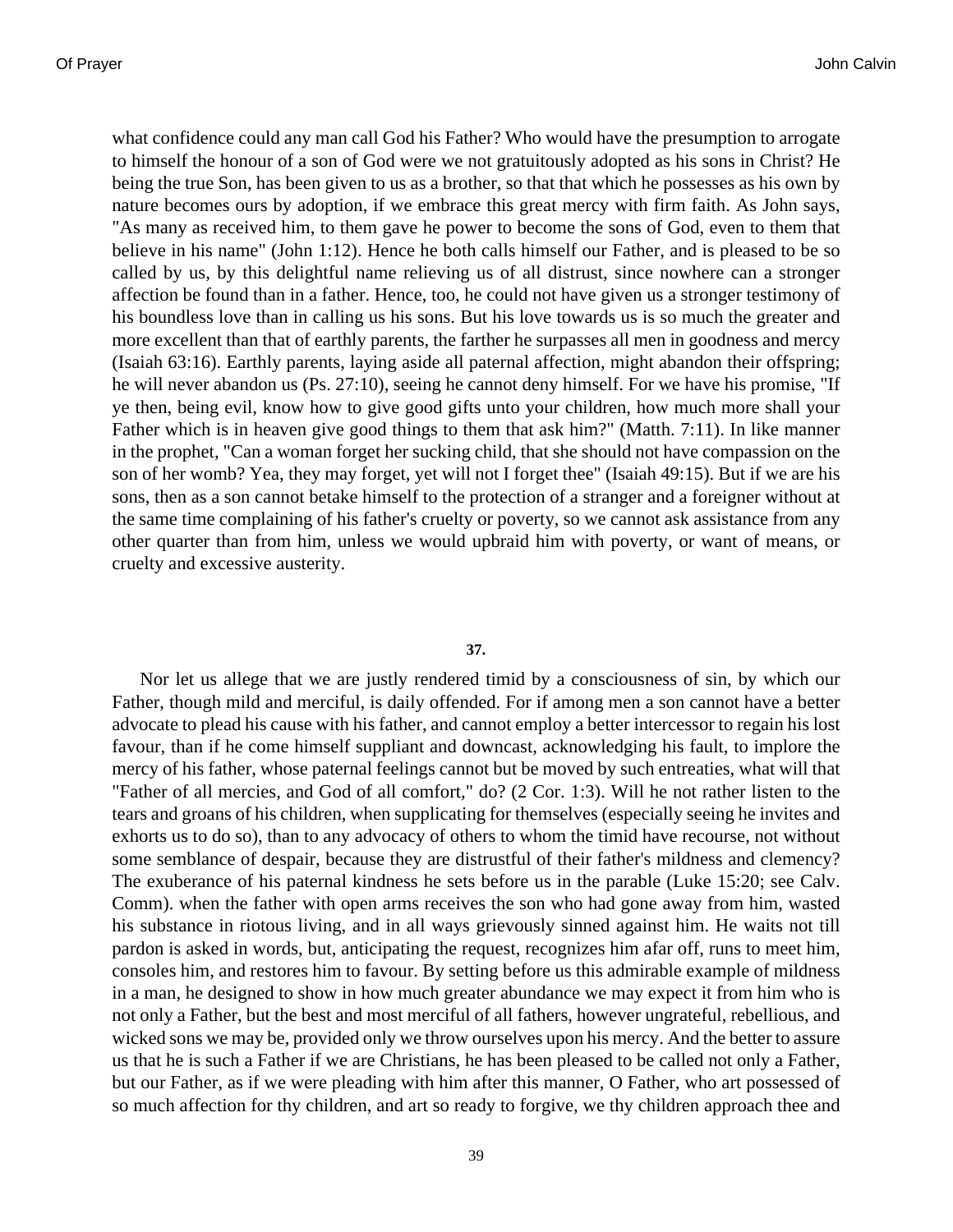present our requests, fully persuaded that thou hast no other feelings towards us than those of a father, though we are unworthy of such a parent.<sup>24</sup> But as our narrow hearts are incapable of comprehending such boundless favour, Christ is not only the earnest and pledge of our adoption, but also gives us the Spirit as a witness of this adoption, that through him we may freely cry aloud, Abba, Father. Whenever, therefore, we are restrained by any feeling of hesitation, let us remember to ask of him that he may correct our timidity, and placing us under the magnanimous guidance of the Spirit, enable us to pray boldly.

#### **38.**

<span id="page-43-0"></span>The instruction given us, however, is not that every individual in particular is to call him Father, but rather that we are all in common to call him Our Father. By this we are reminded how strong the feeling of brotherly love between us ought to be, since we are all alike, by the same mercy and free kindness, the children of such a Father. For if He from whom we all obtain whatever is good is our common Father [\(Matth. 23:9](http://www.ccel.org/b/bible/asv/xml/asv.Matt.23.xml#Matt.23.9)), everything which has been distributed to us we should be prepared to communicate to each other, as far as occasion demands. But if we are thus desirous as we ought, to stretch out our hands and give assistance to each other, there is nothing by which we can more benefit our brethren than by committing them to the care and protection of the best of parents, since if He is propitious and favourable nothing more can be desired. And, indeed, we owe this also to our Father. For as he who truly and from the heart loves the father of a family, extends the same love and good-will to all his household, so the zeal and affection which we feel for our heavenly Parent it becomes us to extend towards his people, his family, and, in fine, his heritage, which he has honoured so highly as to give them the appellation of the " fulness" of his only begotten Son [\(Ephesians 1:23\)](http://www.ccel.org/b/bible/asv/xml/asv.Eph.1.xml#Eph.1.23). Let the Christian, then, so regulate his prayers as to make them common, and embrace all who are his brethren in Christ; not only those whom at present he sees and knows to be such, but all men who are alive upon the earth. What God has determined with regard to them is beyond our knowledge, but to wish and hope the best concerning them is both pious and humane. Still it becomes us to regard with special affection those who are of the household of faith, and whom the Apostle has in express terms recommended to our care in everything [\(Gal. 6:10\)](http://www.ccel.org/b/bible/asv/xml/asv.Gal.6.xml#Gal.6.10). In short, all our prayers ought to bear reference to that community which our Lord has established in his kingdom and family.

#### **39.**

<span id="page-43-2"></span><span id="page-43-1"></span>This, however, does not prevent us from praying specially for ourselves, and certain others, provided our mind is not withdrawn from the view of this community, does not deviate from it, but constantly refers to it. For prayers, though couched in special terms, keeping that object still in view, cease not to be common. All this may easily be understood by analogy. There is a general

<sup>24</sup> French, "Quelque mauvaistié qu'ayons euë, ou quelque imperfection ou poureté qui soit en nous;"—whatever wickedness we may have done, or whatever imperfection or poverty there may be in us.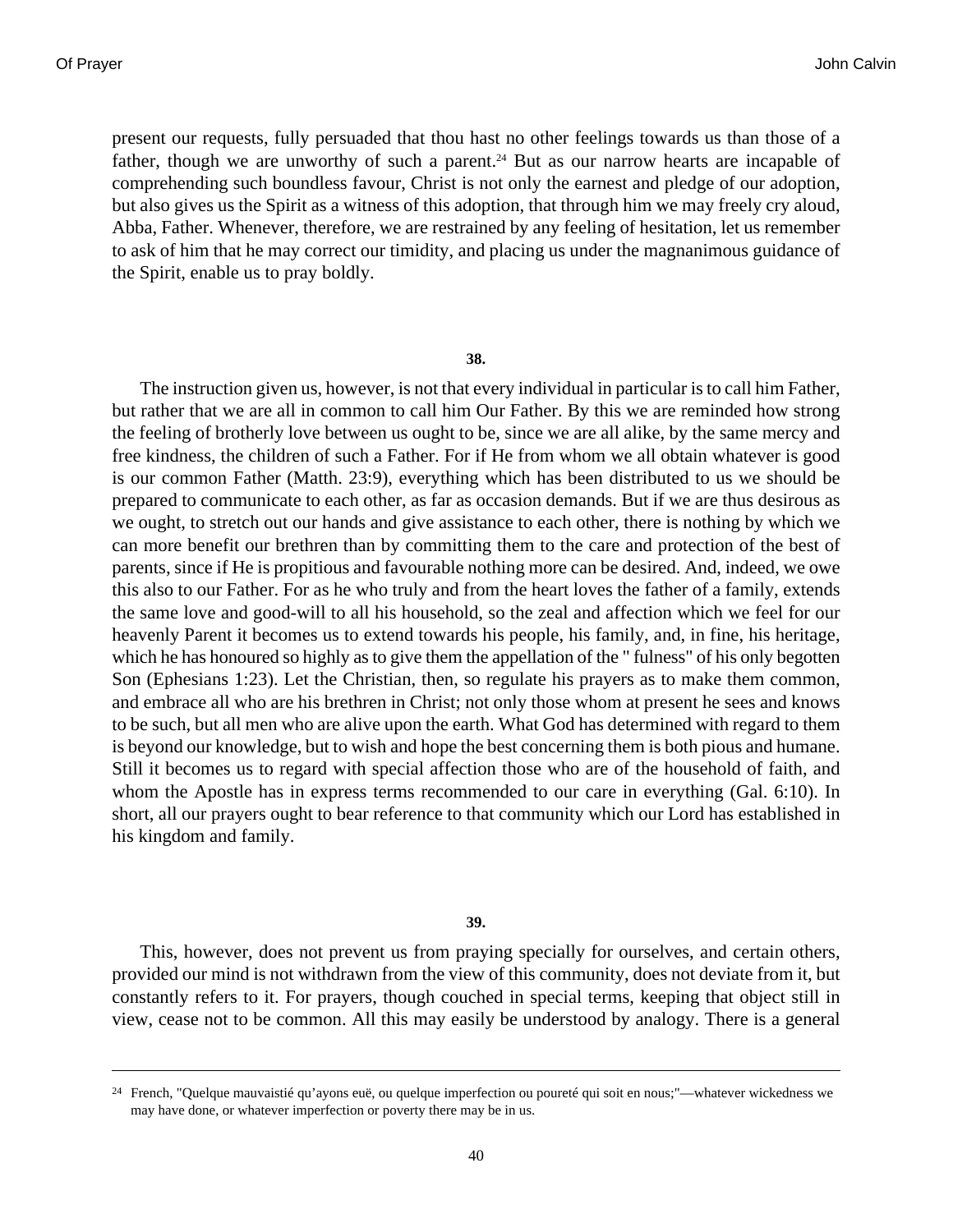command from God to relieve the necessities of all the poor, and yet this command is obeyed by those who with that view give succour to all whom they see or know to be in distress, although they pass by many whose wants are not less urgent, either because they cannot know or are unable to give supply to all. In this way there is nothing repugnant to the will of God in those who, giving heed to this common society of the Church, yet offer up particular prayers, in which, with a public mind, though in special terms, they commend to God themselves or others, with whose necessity he has been pleased to make them more familiarly acquainted.

It is true that prayer and the giving of our substance are not in all respects alike. We can only bestow the kindness of our liberality on those of whose wants we are aware, whereas in prayer we can assist the greatest strangers, how wide soever the space which may separate them from us. This is done by that general form of prayer which, including all the sons of God, includes them also. To this we may refer the exhortation which Paul gave to the believers of his age, to lift up "holy hands without wrath and doubting" ([1 Tim. 2:8](http://www.ccel.org/b/bible/asv/xml/asv.iTim.2.xml#iTim.2.8)). By reminding them that dissension is a bar to prayer, he shows it to be his wish that they should with one accord present their prayers in common.

#### **40.**

<span id="page-44-0"></span>The next words are, WHICH ART IN HEAVEN. From this we are not to infer that he is enclosed and confined within the circumference of heaven, as by a kind of boundaries. Hence Solomon confesses, "The heaven of heavens cannot contain thee" [\(1 Kings 8:27](http://www.ccel.org/b/bible/asv/xml/asv.iKgs.8.xml#iKgs.8.27)); and he himself says by the Prophet, "The heaven is my throne, and the earth is my footstool" [\(Isa. 56:1\)](http://www.ccel.org/b/bible/asv/xml/asv.Isa.56.xml#Isa.56.1); thereby intimating, that his presence, not confined to any region, is diffused over all space. But as our gross minds are unable to conceive of his ineffable glory, it is designated to us by *heaven*, nothing which our eyes can behold being so full of splendour and majesty. While, then, we are accustomed to regard every object as confined to the place where our senses discern it, no place can be assigned to God; and hence, if we would seek him, we must rise higher than all corporeal or mental discernment. Again, this form of expression reminds us that he is far beyond the reach of change or corruption, that he holds the whole universe in his grasp, and rules it by his power. The effect of the expressions therefore, is the same as if it had been said, that he is of infinite majesty, incomprehensible essence, boundless power, and eternal duration. When we thus speak of God, our thoughts must be raised to their highest pitch; we must not ascribe to him anything of a terrestrial or carnal nature, must not measure him by our little standards, or suppose his will to be like ours. At the same time, we must put our confidence in him, understanding that heaven and earth are governed by his providence and power. In short, under the name of Father is set before us that God, who hath appeared to us in his own image, that we may invoke him with sure faith; the familiar name of Father being given not only to inspire confidence, but also to curb our minds, and prevent them from going astray after doubtful or fictitious gods. We thus ascend from the only begotten Son to the supreme Father of angels and of the Church. Then when his throne is fixed in heaven, we are reminded that he governs the world, and, therefore, that it is not in vain to approach him whose present care we actually experience. "He that cometh to God," says the Apostle, "must believe that he is, and that he is a rewarder of them that diligently seek him" [\(Heb. 11:6\)](http://www.ccel.org/b/bible/asv/xml/asv.Heb.11.xml#Heb.11.6). Here Christ makes both claims for his Father, *first*, that we place our faith in him; and, *secondly*, that we feel assured that our salvation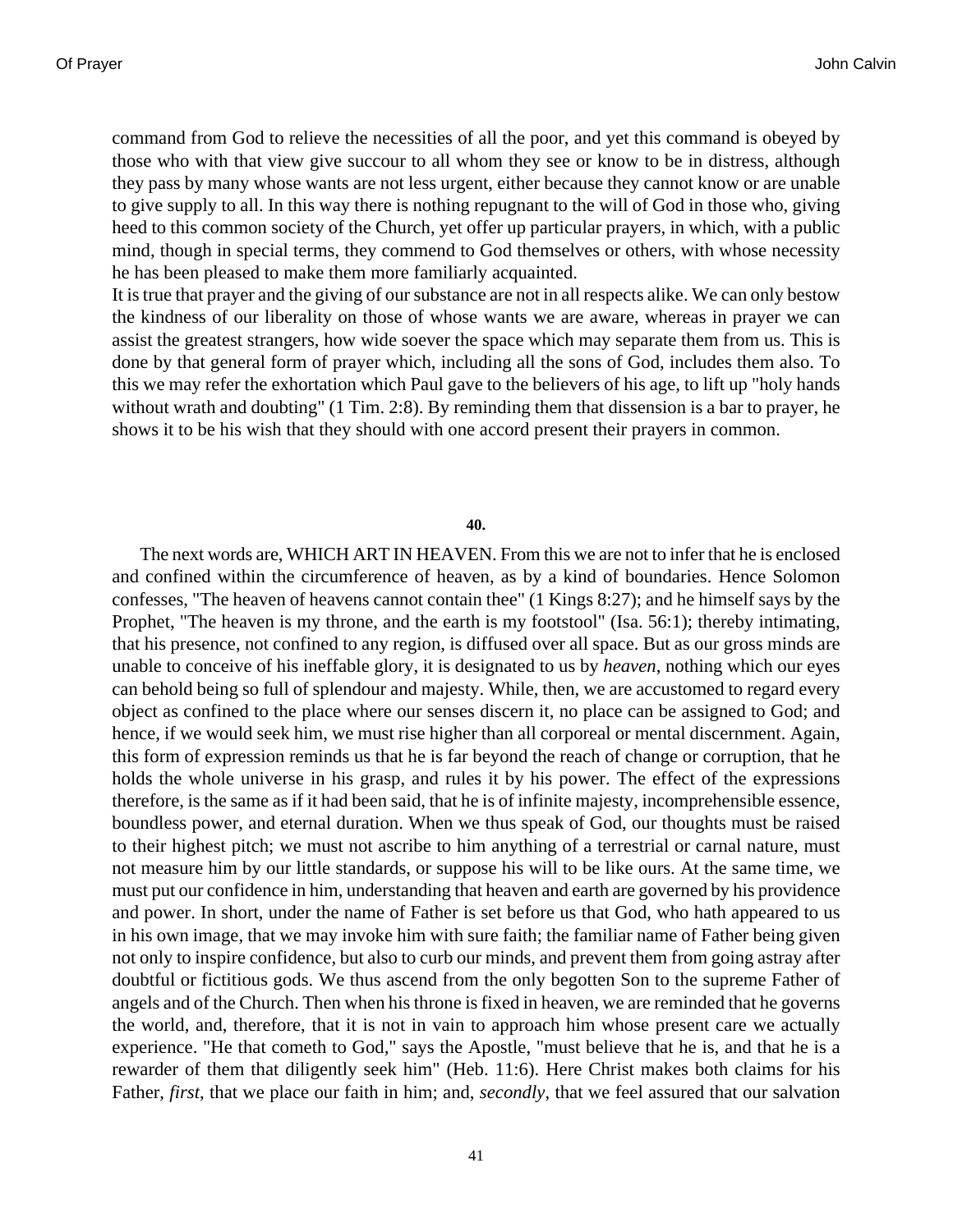is not neglected by him, inasmuch as he condescends to extend his providence to us. By these elementary principles Paul prepares us to pray aright; for before enjoining us to make our requests known unto God, he premises in this way, "The Lord is at hand. Be careful for nothing" ([Phil. 4:5,](http://www.ccel.org/b/bible/asv/xml/asv.Phil.4.xml#Phil.4.5 Bible:Phil.4.6) [6](http://www.ccel.org/b/bible/asv/xml/asv.Phil.4.xml#Phil.4.5 Bible:Phil.4.6)). Whence it appears that doubt and perplexity hang over the prayers of those in whose minds the belief is not firmly seated, that "the eyes of the Lord are upon the righteous" [\(Ps. 34:15](http://www.ccel.org/b/bible/asv/xml/asv.Ps.34.xml#Ps.34.15)).

#### **41.**

<span id="page-45-0"></span>The first petition is, HALLOWED BE THY NAME. The necessity of presenting it bespeaks our great disgrace. For what can be more unbecoming than that our ingratitude and malice should impair, our audacity and petulance should as much as in them lies destroy, the glory of God? But though all the ungodly should burst with sacrilegious rage, the holiness of God's name still shines forth. Justly does the Psalmist exclaim, "According to thy name, O God, so is thy praise unto the ends of the earth" ([Ps. 48:10\)](http://www.ccel.org/b/bible/asv/xml/asv.Ps.48.xml#Ps.48.10). For wherever God hath made himself known, his perfections must be displayed, his power, goodness, wisdom, justice, mercy, and truth, which fill us with admiration, and incite us to show forth his praise. Therefore, as the name of God is not duly hallowed on the earth, and we are otherwise unable to assert it, it is at least our duty to make it the subject of our prayers. The sum of the whole is, It must be our desire that God may receive the honour which is his due: that men may never think or speak of him without the greatest reverence. The opposite of this reverence is profanity, which has always been too common in the world, and is very prevalent in the present day. Hence the necessity of the petition, which, if piety had any proper existence among us, would be superfluous. But if the name of God is duly hallowed only when separated from all other names it alone is glorified, we are in the petition enjoined to ask not only that God would vindicate his sacred name from all contempt and insult, but also that he would compel the whole human race to reverence it. Then since God manifests himself to us partly by his word, and partly by his works, he is not sanctified unless in regard to both of these we ascribe to him what is due, and thus embrace whatever has proceeded from him, giving no less praise to his justice than to his mercy. On the manifold diversity of his works he has inscribed the marks of his glory, and these ought to call forth from every tongue an ascription of praise. Thus Scripture will obtain its due authority with us, and no event will hinder us from celebrating the praises of God, in regard to every part of his government. On the other hand, the petition implies a wish that all impiety which pollutes this sacred name may perish and be extinguished, that everything which obscures or impairs his glory, all detraction and insult, may cease; that all blasphemy being suppressed, the divine majesty may be more and more signally displayed.

#### **42.**

<span id="page-45-1"></span>The second petition is, THY KINGDOM COME. This contains nothing new, and yet there is good reason for distinguishing it from the first. For if we consider our lethargy in the greatest of all matters, we shall see how necessary it is that what ought to be in itself perfectly known should be inculcated at greater length. Therefore, after the injunction to pray that God would reduce to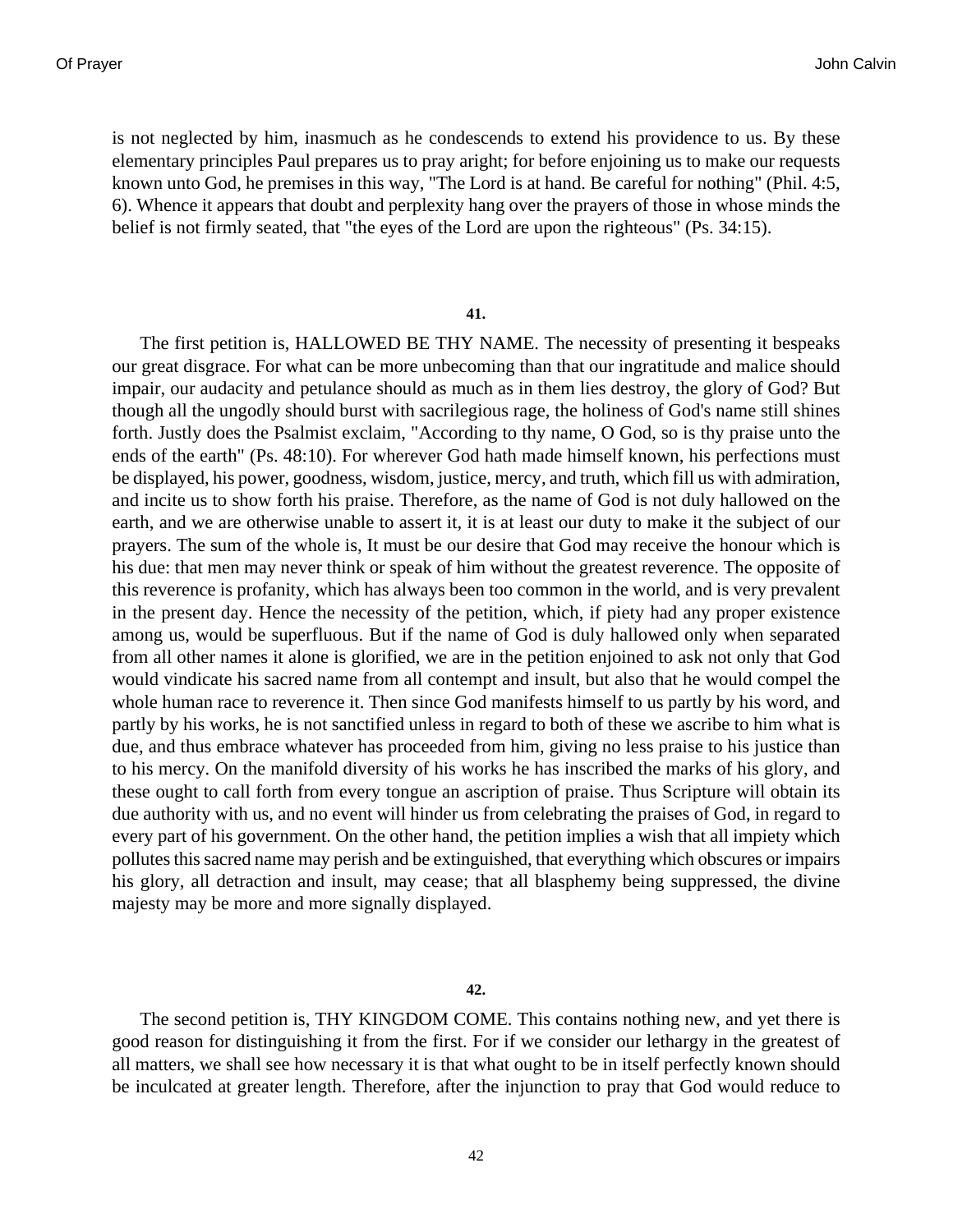order, and at length completely efface every stain which is thrown on his sacred name, another petition, containing almost the same wish, is added, viz., Thy kingdom come. Although a definition of this kingdom has already been given, I now briefly repeat that God reigns when men, in denial of themselves and contempt of the world and this earthly life, devote themselves to righteousness and aspire to heaven (see Calvin, Harm. [Matth. 6\)](http://www.ccel.org/b/bible/asv/xml/asv.Matt..xml#Matt..). Thus this kingdom consists of two parts; the first is, when God by the agency of his Spirit corrects all the depraved lusts of the flesh, which in bands war against Him; and the second, when he brings all our thoughts into obedience to his authority. This petition, therefore, is duly presented only by those who begin with themselves; in other words, who pray that they may be purified from all the corruptions which disturb the tranquillity and impair the purity of God's kingdom. Then as the word of God is like his royal sceptre, we are here enjoined to pray that he would subdue all minds and hearts to voluntary obedience. This is done when by the secret inspiration of his Spirit he displays the efficacy of his word, and raises it to the place of honour which it deserves. We must next descend to the wicked, who perversely and with desperate madness resist his authority. God, therefore, sets up his kingdom, by humbling the whole world, though in different ways, taming the wantonness of some, and breaking the ungovernable pride of others. We should desire this to be done every day, in order that God may gather churches to himself from all quarters of the world, may extend and increase their numbers, enrich them with his gifts, establish due order among them; on the other hand, beat down all the enemies of pure doctrine and religion, dissipate their counsels, defeat their attempts. Hence it appears that there is good ground for the precept which enjoins daily progress, for human affairs are never so prosperous as when the impurities of vice are purged away, and integrity flourishes in full vigour. The completion, however, is deferred to the final advent of Christ, when, as Paul declares, "God will be all in all" [\(1 Cor. 15:28](http://www.ccel.org/b/bible/asv/xml/asv.iCor.15.xml#iCor.15.28)). This prayer, therefore, ought to withdraw us from the corruptions of the world which separate us from God, and prevent his kingdom from flourishing within us; secondly, it ought to inflame us with an ardent desire for the mortification of the flesh; and, lastly, it ought to train us to the endurance of the cross; since this is the way in which God would have his kingdom to be advanced. It ought not to grieve us that the outward man decays provided the inner man is renewed. For such is the nature of the kingdom of God, that while we submit to his righteousness he makes us partakers of his glory. This is the case when continually adding to his light and truth, by which the lies and the darkness of Satan and his kingdom are dissipated, extinguished, and destroyed, he protects his people, guides them aright by the agency of his Spirit, and confirms them in perseverance; while, on the other hand, he frustrates the impious conspiracies of his enemies, dissipates their wiles and frauds, prevents their malice and curbs their petulance, until at length he consume Antichrist "with the spirit of his mouth," and destroy all impiety "with the brightness of his coming" ([2 Thess. 2:8](http://www.ccel.org/b/bible/asv/xml/asv.iiThess.2.xml#iiThess.2.8), Calv. Comm.).

**43.**

<span id="page-46-0"></span>The third petition is, THY WILL BE DONE ON EARTH AS IT IS IN HEAVEN. Though this depends on his kingdom, and cannot be disjoined from it, yet a separate place is not improperly given to it on account of our ignorance, which does not at once or easily apprehend what is meant by God reigning in the world. This, therefore, may not improperly be taken as the explanation, that God will be King in the world when all shall subject themselves to his will. We are not here treating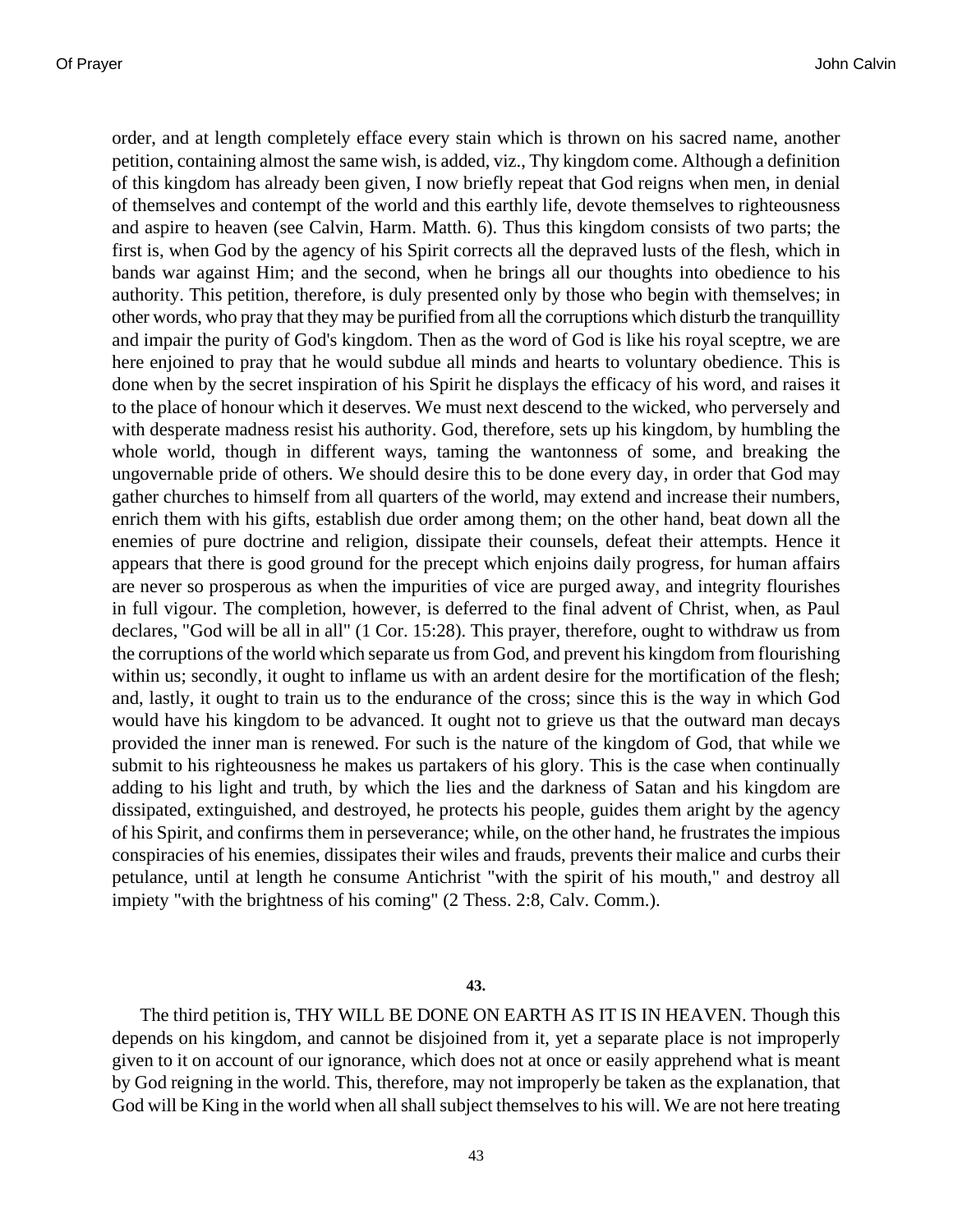of that secret will by which he governs all things, and destines them to their end (see chap. xxiv. s. 17). For although devils and men rise in tumult against him, he is able by his incomprehensible counsel not only to turn aside their violence, but make it subservient to the execution of his decrees. What we here speak of is another will of God, namely, that of which voluntary obedience is the counterpart; and, therefore, heaven is expressly contrasted with earth, because, as is said in The Psalms, the angels "do his commandments, hearkening unto the voice of his word" ([Ps. 103:20\)](http://www.ccel.org/b/bible/asv/xml/asv.Ps.103.xml#Ps.103.20). We are, therefore, enjoined to pray that as everything done in heaven is at the command of God, and the angels are calmly disposed to do all that is right, so the earth may be brought under his authority, all rebellion and depravity having been extinguished. In presenting this request we renounce the desires of the flesh, because he who does not entirely resign his affections to God, does as much as in him lies to oppose the divine will, since everything which proceeds from us is vicious. Again, by this prayer we are taught to deny ourselves, that God may rule us according to his pleasure; and not only so, but also having annihilated our own may create new thoughts and new minds so that we shall have no desire save that of entire agreement with his will; in short, wish nothing of ourselves, but have our hearts governed by his Spirit, under whose inward teaching we may learn to love those things which please and hate those things which displease him. Hence also we must desire that he would nullify and suppress all affections which are repugnant to his will. Such are the three first heads of the prayer, in presenting which we should have the glory of God only in view, taking no account of ourselves, and paying no respect to our own advantage, which, though it is thereby greatly promoted, is not here to be the subject of request. And though all the events prayed for must happen in their own time, without being either thought of, wished, or asked by us, it is still our duty to wish and ask for them. And it is of no slight importance to do so, that we may testify and profess that we are the servants and children of God, desirous by every means in our power to promote the honour due to him as our Lord and Father, and truly and thoroughly devoted to his service. Hence if men, in praying that the name of God may be hallowed, that his kingdom may come, and his will be done, are not influenced by this zeal for the promotion of his glory, they are not to be accounted among the servants and children of God; and as all these things will take place against their will, so they will turn out to their confusion and destruction.

#### **44.**

<span id="page-47-0"></span>Now comes the second part of the prayer, in which we descend to our own interests, not, indeed, that we are to lose sight of the glory of God (to which, as Paul declares, we must have respect even in meat and drink, [1 Cor. 10:31](http://www.ccel.org/b/bible/asv/xml/asv.iCor.10.xml#iCor.10.31)), and ask only what is expedient for ourselves; but the distinction, as we have already observed, is this: God claiming the three first petitions as specially his own, carries us entirely to himself, that in this way he may prove our piety. Next he permits us to look to our own advantage, but still on the condition, that when we ask anything for ourselves it must be in order that all the benefits which he confers may show forth his glory, there being nothing more incumbent on us than to live and die to him.

By the first petition of the second part, GIVE US THIS DAY OUR DAILY BREAD, we pray in general that God would give us all things which the body requires in this sublunary state, not only food and clothing, but everything which he knows will assist us to eat our bread in peace. In this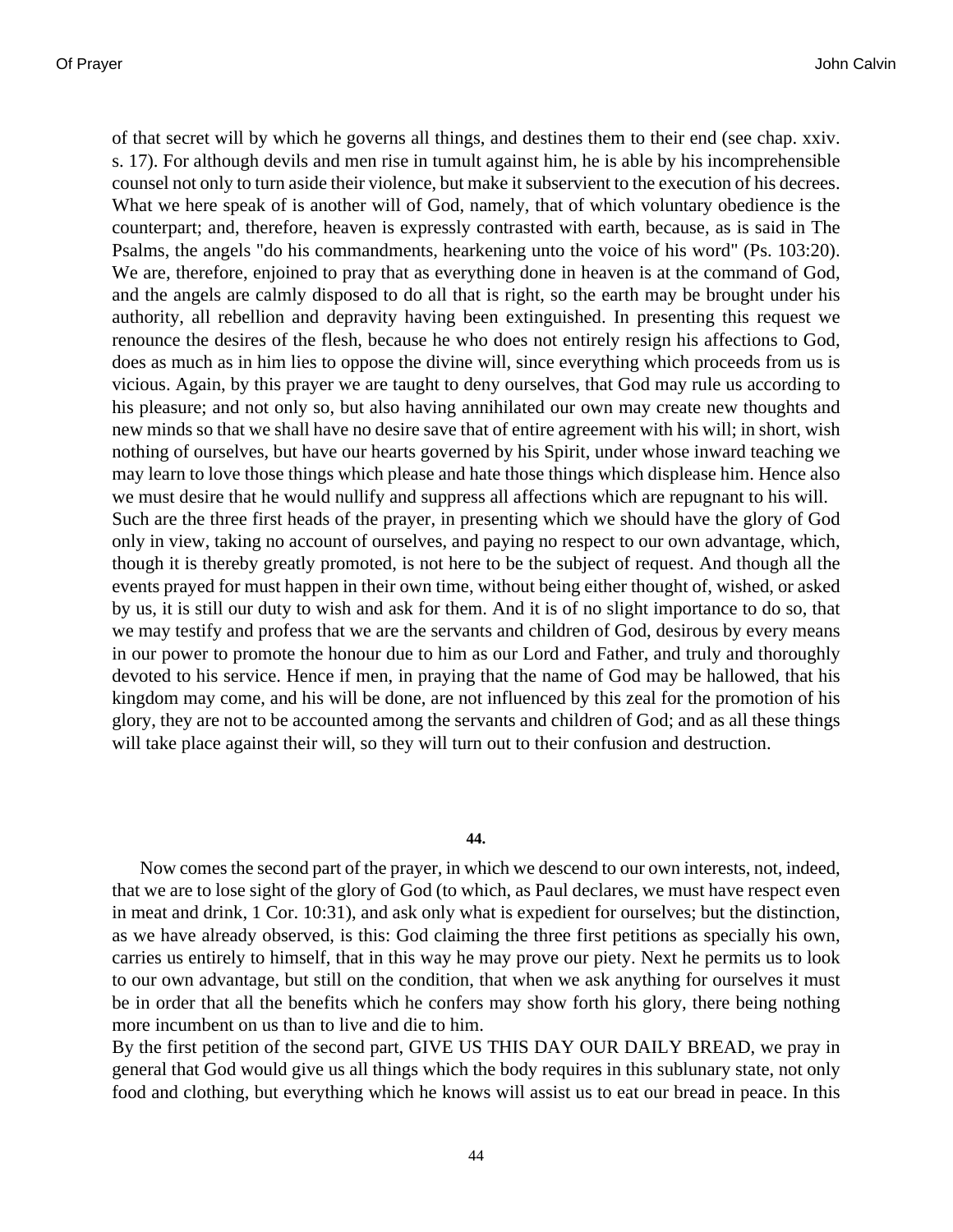way we briefly cast our care upon him, and commit ourselves to his providence, that he may feed, foster, and preserve us. For our heavenly Father disdains not to take our body under his charge and protection, that he may exercise our faith in those minute matters, while we look to him for everything, even to a morsel of bread and a drop of water. For since, owing to some strange inequality, we feel more concern for the body than for the soul, many who can trust the latter to God still continue anxious about the former, still hesitate as to what they are to eat, as to how they are to be clothed, and are in trepidation whenever their hands are not filled with corn, and wine, and oil ([Ps. 4:8](http://www.ccel.org/b/bible/asv/xml/asv.Ps.4.xml#Ps.4.8)): so much more value do we set on this shadowy, fleeting life, than on a blessed immortality. But those who, trusting to God, have once cast away that anxiety about the flesh, immediately look to him for greater gifts, even salvation and eternal life. It is no slight exercise of faith, therefore, to hope in God for things which would otherwise give us so much concern; nor have we made little progress when we get quit of this unbelief, which cleaves, as it were, to our very bones.

The speculations of some concerning supersubstantial bread seem to be very little accordant with our Saviour's meaning; for our prayer would be defective were we not to ascribe to God the nourishment even of this fading life. The reason which they give is heathenish, viz., that it is inconsistent with the character of sons of God, who ought to be spiritual, not only to occupy their mind with earthly cares, but to suppose God also occupied with them. As if his blessing and paternal favour were not eminently displayed in giving us food, or as if there were nothing in the declaration that godliness hath "the promise of the life that now is, and of that which is to come" ([1 Tim. 4:8](http://www.ccel.org/b/bible/asv/xml/asv.iTim.4.xml#iTim.4.8)). But although the forgiveness of sins is of far more importance than the nourishment of the body, yet Christ has set down the inferior in the prior place, in order that he might gradually raise us to the other two petitions, which properly belong to the heavenly life, — in this providing for our sluggishness. We are enjoined to ask *our bread*, that we may be contented with the measure which our heavenly Father is pleased to dispense, and not strive to make gain by illicit arts. Meanwhile, we must hold that the title by which it is ours is donation, because, as Moses says ([Levit. 26:20,](http://www.ccel.org/b/bible/asv/xml/asv.Lev.26.xml#Lev.26.20) [Deut. 8:17](http://www.ccel.org/b/bible/asv/xml/asv.Deut.8.xml#Deut.8.17)), neither our industry, nor labour, nor hands, acquire anything for us, unless the blessing of God be present; nay, not even would abundance of bread be of the least avail were it not divinely converted into nourishment. And hence this liberality of God is not less necessary to the rich than the poor, because, though their cellars and barns were full, they would be parched and pine with want did they not enjoy his favour along with their bread. The terms *this day*, or, as it is in another Evangelist, *daily*, and also the epithet *daily*, lay a restraint on our immoderate desire of fleeting good — a desire which we are extremely apt to indulge to excess, and from which other evils ensue: for when our supply is in richer abundance we ambitiously squander it in pleasure, luxury, ostentation, or other kinds of extravagance. Wherefore, we are only enjoined to ask as much as our necessity requires, and as it were for each day, confiding that our heavenly Father, who gives us the supply of to-day, will not fail us on the morrow. How great soever our abundance may be, however well filled our cellars and granaries, we must still always ask for daily bread, for we must feel assured that all substance is nothing, unless in so far as the Lord, by pouring out his blessing, make it fruitful during its whole progress; for even that which is in our hand is not ours except in so far as he every hour portions it out, and permits us to use it. As nothing is more difficult to human pride than the admission of this truth, the Lord declares that he gave a special proof for all ages, when he fed his people with manna in the desert ([Deut. 8:3](http://www.ccel.org/b/bible/asv/xml/asv.Deut.8.xml#Deut.8.3)), that he might remind us that "man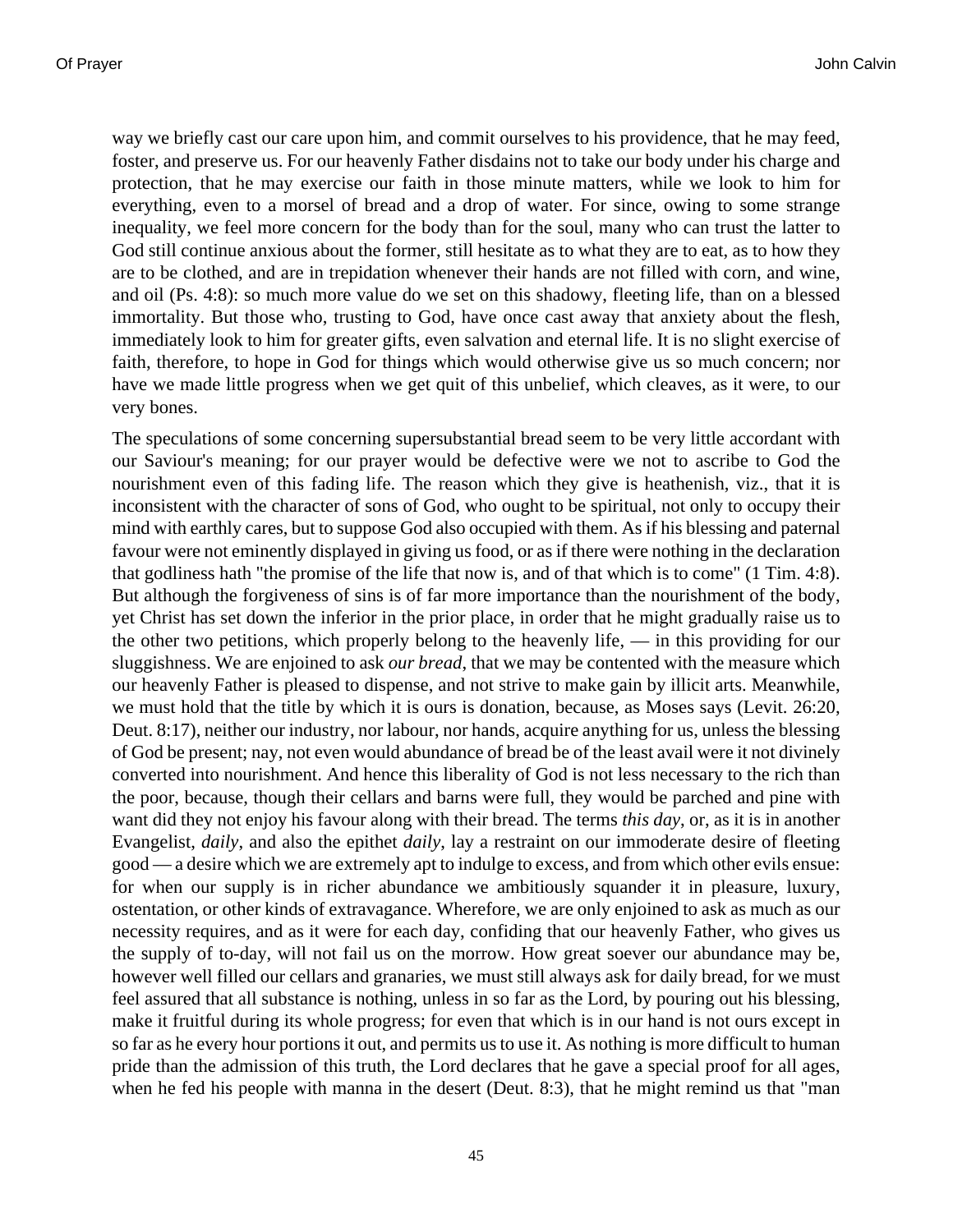shall not live by bread alone, but by every word that proceedeth out of the mouth of God" [\(Matth.](http://www.ccel.org/b/bible/asv/xml/asv.Matt.4.xml#Matt.4.4) [4:4](http://www.ccel.org/b/bible/asv/xml/asv.Matt.4.xml#Matt.4.4)). It is thus intimated, that by his power alone our life and strength are sustained, though he ministers supply to us by bodily instruments. In like manner, whenever it so pleases, he gives us a proof of an opposite description, by breaking the strength, or, as he himself calls it, the *staff* of bread ([Levit. 26:26\)](http://www.ccel.org/b/bible/asv/xml/asv.Lev.26.xml#Lev.26.26), and leaving us even while eating to pine with hunger, and while drinking to be parched with thirst. Those who, not contented with daily bread, indulge an unrestrained insatiable cupidity, or those who are full of their own abundance, and trust in their own riches, only mock God by offering up this prayer. For the former ask what they would be unwilling to obtain, nay, what they most of all abominate, namely, daily bread only, and as much as in them lies disguise their avarice from God, whereas true prayer should pour out the whole soul and every inward feeling before him. The latter, again, ask what they do not at all expect to obtain, namely, what they imagine that they in themselves already possess. In its being called *ours*, God, as we have already said, gives a striking display of his kindness, making that to be ours to which we have no just claim. Nor must we reject the view to which I have already adverted, viz., that this name is given to what is obtained by just and honest labour, as contrasted with what is obtained by fraud and rapine, nothing being our own which we obtain with injury to others. When we ask God to *give us*, the meaning is, that the thing asked is simply and freely the gift of God, whatever be the quarter from which it comes to us, even when it seems to have been specially prepared by our own art and industry, and procured by our hands, since it is to his blessing alone that all our labours owe their success.

#### **45.**

<span id="page-49-0"></span>The next petition is, FORGIVE ITS OUR DEBTS. In this and the following petition our Saviour has briefly comprehended whatever is conducive to the heavenly life, as these two members contain the spiritual covenant which God made for the salvation of his Church, "I will put my law in their inward parts, and write it on their hearts." "I will pardon all their iniquities" [\(Jer. 31:33](http://www.ccel.org/b/bible/asv/xml/asv.Jer.31.xml#Jer.31.33); [33:8](http://www.ccel.org/b/bible/asv/xml/asv.Jer.33.xml#Jer.33.8)). Here our Saviour begins with the forgiveness of sins, and then adds the subsequent blessing, viz., that God would protect us by the power, and support us by the aid of his Spirit, so that we may stand invincible against all temptations. To sins he gives the name of *debts*, because we owe the punishment due to them, a debt which we could not possibly pay were we not discharged by this remission, the result of his free mercy, when he freely expunges the debt, accepting nothing in return; but of his own mercy receiving satisfaction in Christ, who gave himself a ransom for us [\(Rom. 3:24\)](http://www.ccel.org/b/bible/asv/xml/asv.Rom.3.xml#Rom.3.24). Hence, those who expect to satisfy God by merits of their own or of others, or to compensate and purchase forgiveness by means of satisfactions, have no share in this free pardon, and while they address God in this petition, do nothing more than subscribe their own accusation, and seal their condemnation by their own testimony. For they confess that they are debtors, unless they are discharged by means of forgiveness. This forgiveness, however, they do not receive, but rather reject, when they obtrude their merits and satisfactions upon God, since by so doing they do not implore his mercy, but appeal to his justice. Let those, again, who dream of a perfection which makes it unnecessary to seek pardon, find their disciples among those whose itching ears incline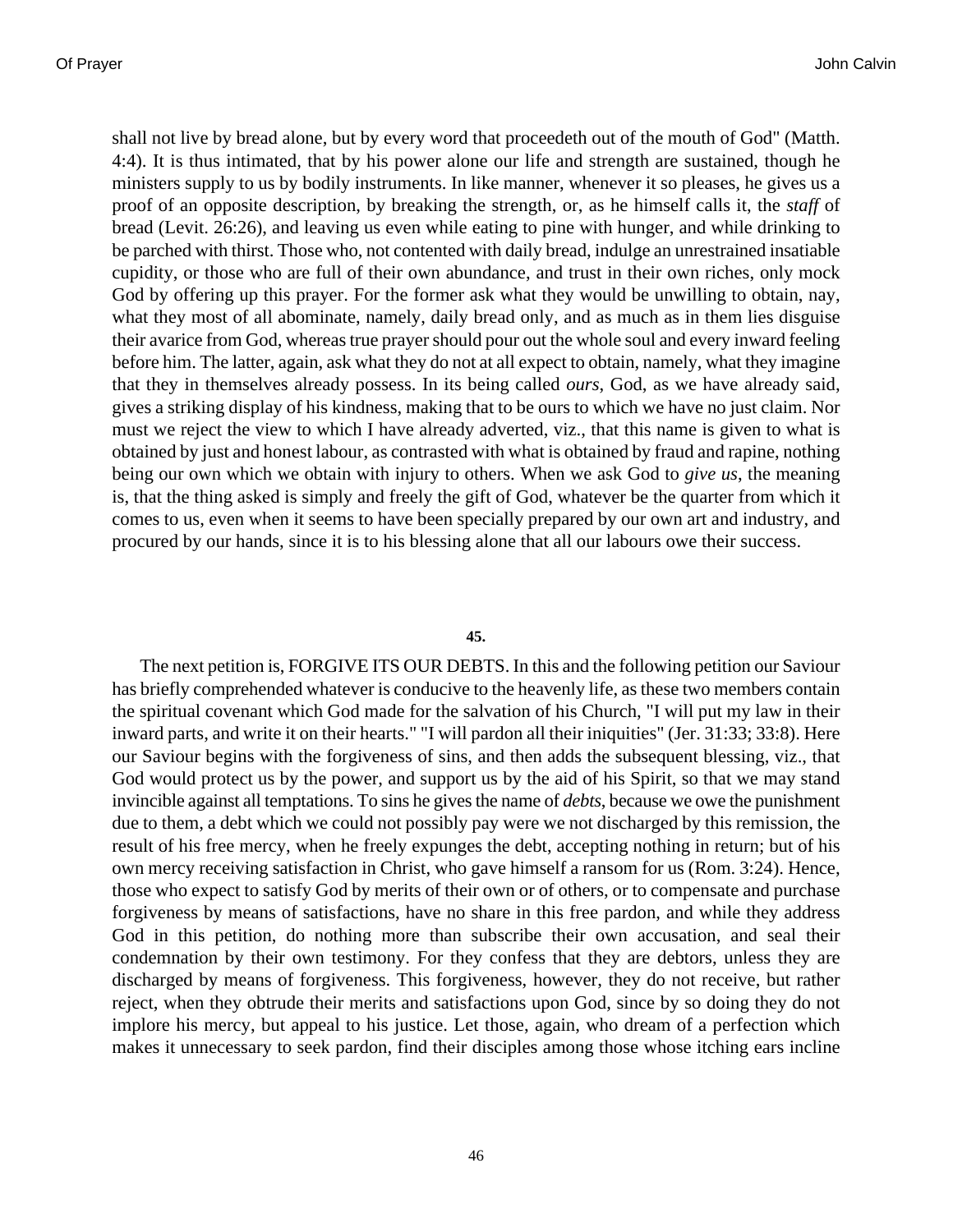them to imposture,<sup>25</sup> (see Calv. on [Dan. 9:20\)](http://www.ccel.org/b/bible/asv/xml/asv.Dan.9.xml#Dan.9.20); only let them understand that those whom they thus acquire have been carried away from Christ, since he, by instructing all to confess their guilt, receives none but sinners, not that he may soothe, and so encourage them in their sins, but because he knows that believers are never so divested of the sins of the flesh as not to remain subject to the justice of God. It is, indeed, to be wished, it ought even to be our strenuous endeavour, to perform all the parts of our duty, so as truly to congratulate ourselves before God as being pure from every stain; but as God is pleased to renew his image in us by degrees, so that to some extent there is always a residue of corruption in our flesh, we ought by no means to neglect the remedy. But if Christ, according to the authority given him by his Father, enjoins us, during the whole course of our lives, to implore pardon, who can tolerate those new teachers who, by the phantom of perfect innocence, endeavour to dazzle the simple, and make them believe that they can render themselves completely free from guilt? This, as John declares, is nothing else than to make God a liar [\(1 John](http://www.ccel.org/b/bible/asv/xml/asv.iJohn.1.xml#iJohn.1.10) [1:10](http://www.ccel.org/b/bible/asv/xml/asv.iJohn.1.xml#iJohn.1.10)). In like manner, those foolish men mutilate the covenant in which we have seen that our salvation is contained by concealing one head of it, and so destroying it entirely; being guilty not only of profanity in that they separate things which ought to be indissolubly connected; but also of wickedness and cruelty in overwhelming wretched souls with despair — of treachery also to themselves and their followers, in that they encourage themselves in a carelessness diametrically opposed to the mercy of God. It is excessively childish to object, that when they long for the advent of the kingdom of God, they at the same time pray for the abolition of sin. In the former division of the prayer absolute perfection is set before us; but in the latter our own weakness. Thus the two fitly correspond to each other — we strive for the goal, and at the same time neglect not the remedies which our necessities require.

In the next part of the petition we pray to be forgiven, "*as we forgive our debtors;*" that is, as we spare and pardon all by whom we are in any way offended, either in deed by unjust, or in word by contumelious treatment. Not that we can forgive the guilt of a fault or offence; this belongs to God only; but we can forgive to this extent: we can voluntarily divest our minds of wrath, hatred, and revenge, and efface the remembrance of injuries by a voluntary oblivion. Wherefore, we are not to ask the forgiveness of our sins from God, unless we forgive the offenses of all who are or have been injurious to us. If we retain any hatred in our minds, if we meditate revenge, and devise the means of hurting; nay, if we do not return to a good understanding with our enemies, perform every kind of friendly office, and endeavour to effect a reconciliation with them, we by this petition beseech God not to grant us forgiveness. For we ask him to do to us as we do to others. This is the same as asking him not to do unless we do also. What, then, do such persons obtain by this petition but a heavier judgment? Lastly, it is to be observed that the condition of being forgiven as we forgive our debtors, is not added because by forgiving others we deserve forgiveness, as if the cause of forgiveness were expressed; but by the use of this expression the Lord has been pleased partly to solace the weakness of our faith, using it as a sign to assure us that our sins are as certainly forgiven as we are certainly conscious of having forgiven others, when our mind is completely purged from all envy, hatred, and malice; and partly using as a badge by which he excludes from the number of his children all who, prone to revenge and reluctant to forgive, obstinately keep up their enmity, cherishing against others that indignation which they deprecate from themselves; so

<span id="page-50-0"></span><sup>25</sup> French, "Telles disciples qu'ils voudront;"—such disciples as they will.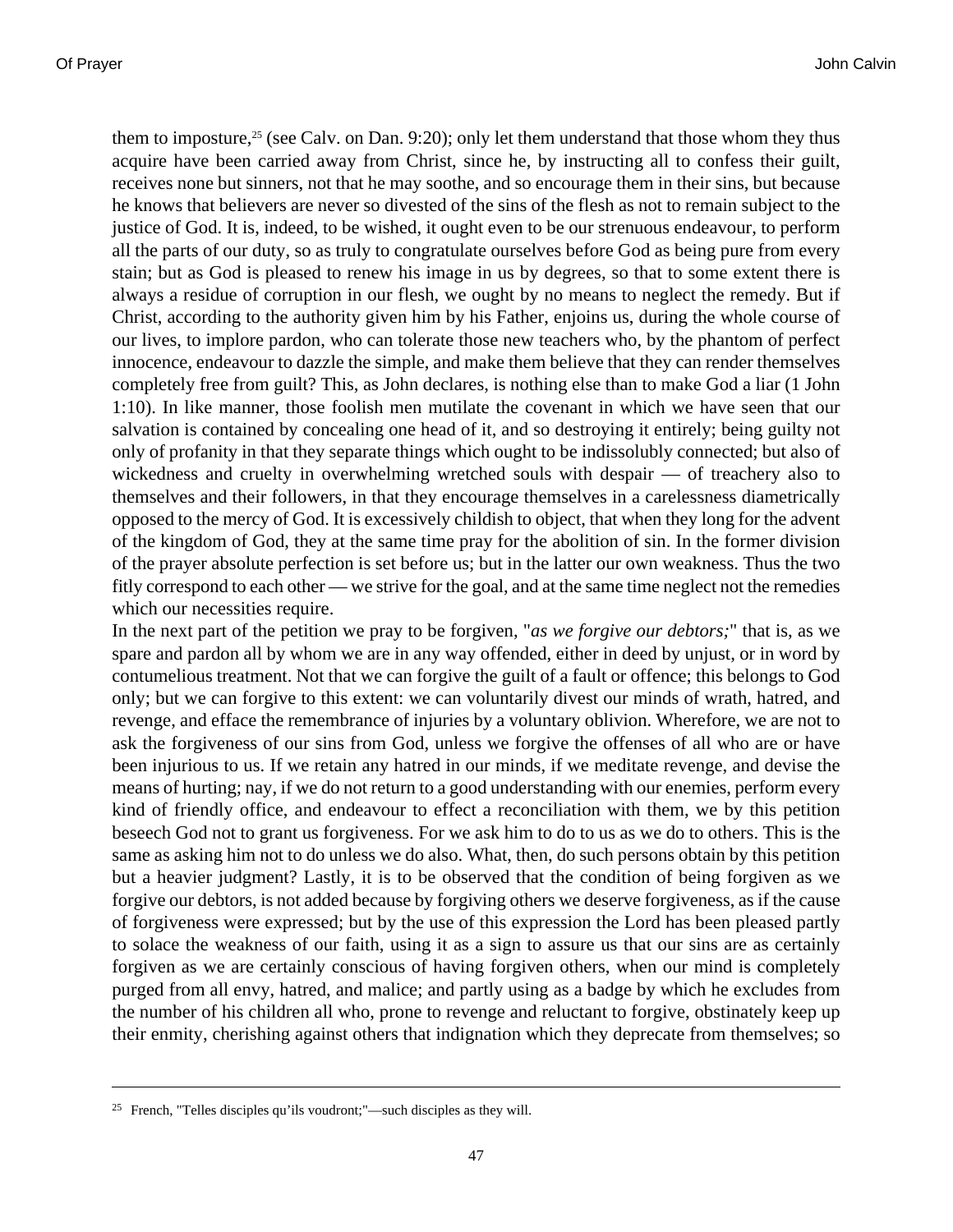that they should not venture to invoke him as a Father. In the Gospel of Luke, we have this distinctly stated in the words of Christ.

#### **46.**

<span id="page-51-0"></span>The sixth petition corresponds (as we have observed) to the promise26 of *writing the law upon our hearts;* but because we do not obey God without a continual warfare, without sharp and arduous contests, we here pray that he would furnish us with armour, and defend us by his protection, that we may be able to obtain the victory. By this we are reminded that we not only have need of the gift of the Spirit inwardly to soften our hearts, and turn and direct them to the obedience of God, but also of his assistance, to render us invincible by all the wiles and violent assaults of Satan. The forms of temptation are many and various. The depraved conceptions of our minds provoking us to transgress the law — conceptions which our concupiscence suggests or the devil excites, are temptations; and things which in their own nature are not evil, become temptations by the wiles of the devil, when they are presented to our eyes in such a way that the view of them makes us withdraw or decline from God.<sup>27</sup> These temptations are both on the right hand and on the left.<sup>28</sup> On the right, when riches, power, and honours, which by their glare, and the semblance of good which they present, generally dazzle the eyes of men, and so entice by their blandishments, that, caught by their snares, and intoxicated by their sweetness, they forget their God: on the left, when offended by the hardship and bitterness of poverty, disgrace, contempt, afflictions, and other things of that description, they despond, cast away their confidence and hope, and are at length totally estranged from God. In regard to both kinds of temptation, which either enkindled in us by concupiscence, or presented by the craft of Satan's war against us, we pray God the Father not to allow us to be overcome, but rather to raise and support us by his hand, that strengthened by his mighty power we may stand firm against all the assaults of our malignant enemy, whatever be the thoughts which he sends into our minds; next we pray that whatever of either description is allotted us, we may turn to good, that is, may neither be inflated with prosperity, nor cast down by adversity. Here, however, we do not ask to be altogether exempted from temptation, which is very necessary to excite, stimulate, and urge us on, that we may not become too lethargic. It was not without reason that David wished to be tried,<sup>29</sup> nor is it without cause that the Lord daily tries his elect, chastising them by disgrace, poverty, tribulation, and other kinds of cross.30 But the temptations of God and Satan are very different: Satan tempts, that he may destroy, condemn, confound, throw headlong; God, that by proving his people he may make trial of their sincerity, and by exercising their strength confirm it; may mortify, tame, and cauterize their flesh, which, if not curbed in this manner, would wanton and exult above measure. Besides, Satan attacks those who are unarmed and unprepared, that he may destroy them unawares; whereas whatever God sends, he "will with the temptation

<span id="page-51-1"></span><sup>26</sup> The French adds, "que Dieu nous a donnee et faite;"—which God has given and performed to us.

<sup>27</sup> [James 1:2, 14](http://www.ccel.org/b/bible/asv/xml/asv.Jas.1.xml#Jas.1.2 Bible:Jas.1.14); [Matth. 4:1, 3](http://www.ccel.org/b/bible/asv/xml/asv.Matt.4.xml#Matt.4.1 Bible:Matt.4.3); [1 Thess. 3:5](http://www.ccel.org/b/bible/asv/xml/asv.iThess.3.xml#iThess.3.5).

<sup>28</sup> [2 Cor. 6:7, 8](http://www.ccel.org/b/bible/asv/xml/asv.iiCor.6.xml#iiCor.6.7 Bible:2Cor.6.8).

<sup>29</sup> [Ps. 26:2](http://www.ccel.org/b/bible/asv/xml/asv.Ps.26.xml#Ps.26.2).

 $30\,$  [Gen. 22:1;](http://www.ccel.org/b/bible/asv/xml/asv.Gen.22.xml#Gen.22.1) [Deut. 8:2;](http://www.ccel.org/b/bible/asv/xml/asv.Deut.8.xml#Deut.8.2) [13:3](http://www.ccel.org/b/bible/asv/xml/asv.Deut.13.xml#Deut.13.3). For the sense in which God is said to lead us into temptation, see the end of this section.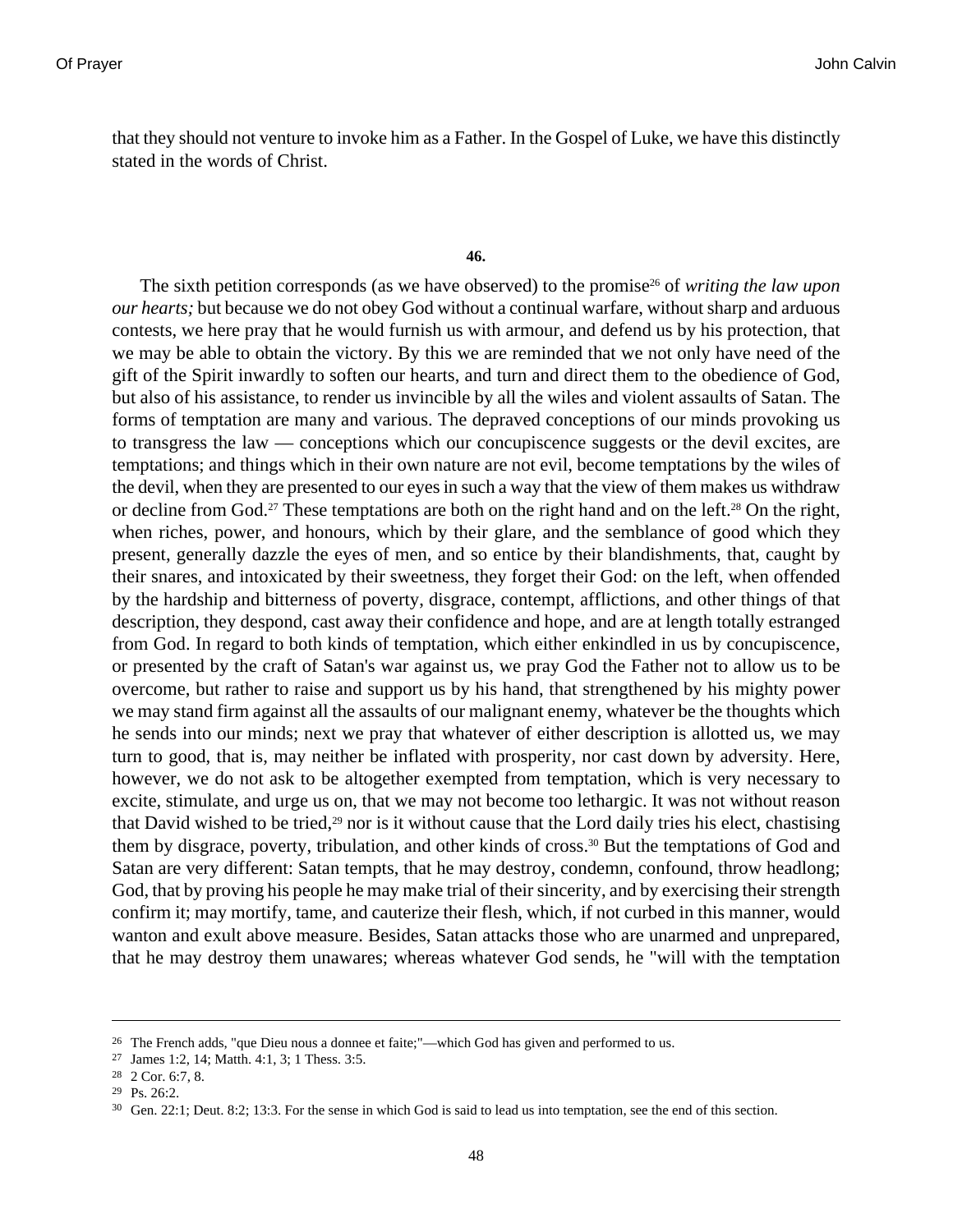also make a way to escape, that ye may be able to bear it."31 Whether by the term evil we understand the devil or sin, is not of the least consequence. Satan is indeed the very enemy who lays snares for our life,<sup>32</sup> but it is by sin that he is armed for our destruction.

Our petition, therefore, is, that we may not be overcome or overwhelmed with temptation, but in the strength of the Lord may stand firm against all the powers by which we are assailed; in other words, may not fall under temptation: that being thus taken under his charge and protection, we may remain invincible by sin, death, the gates of hell, and the whole power of the devil; in other words, be delivered from evil. Here it is carefully to be observed, that we have no strength to contend with such a combatant as the devil, or to sustain the violence of his assault. Were it otherwise, it would be mockery of God to ask of him what we already possess in ourselves. Assuredly those who in self-confidence prepare for such a fight, do not understand how bold and well-equipped the enemy is with whom they have to do. Now we ask to be delivered from his power, as from the mouth of some furious raging lion, who would instantly tear us with his teeth and claws, and swallow us up, did not the Lord rescue us from the midst of death; at the same time knowing that if the Lord is present and will fight for us while we stand by, through him "we shall do valiantly" [\(Ps. 60:12](http://www.ccel.org/b/bible/asv/xml/asv.Ps.60.xml#Ps.60.12)). Let others if they will confide in the powers and resources of their free will which they think they possess; enough for us that we stand and are strong in the power of God alone. But the prayer comprehends more than at first sight it seems to do. For if the Spirit of God is our strength in waging the contest with Satan, we cannot gain the victory unless we are filled with him, and thereby freed from all infirmity of the flesh. Therefore, when we pray to be delivered from sin and Satan, we at the same time desire to be enriched with new supplies of divine grace, until completely replenished with them, we triumph over every evil. To some it seems rude and harsh to ask God not to lead us into temptation, since, as James declares [\(James 1:13\)](http://www.ccel.org/b/bible/asv/xml/asv.Jas.1.xml#Jas.1.13), it is contrary to his nature to do so. This difficulty has already been partly solved by the fact that our concupiscence is the cause, and therefore properly bears the blame of all the temptations by which we are overcome. All that James means is, that it is vain and unjust to ascribe to God vices which our own consciousness compels us to impute to ourselves. But this is no reason why God may not when he sees it meet bring us into bondage to Satan, give us up to a reprobate mind and shameful lusts, and so by a just, indeed, but often hidden judgment, lead us into temptation. Though the cause is often concealed from men, it is well known to him. Hence we may see that the expression is not improper, if we are persuaded that it is not without cause he so often threatens to give sure signs of his vengeance, by blinding the reprobate, and hardening their hearts.

### **47.**

<span id="page-52-0"></span>These three petitions, in which we specially commend ourselves and all that we have to God, clearly show what we formerly observed (sec. 38, 39), that the prayers of Christians should be public, and have respect to the public edification of the Church and the advancement of believers in spiritual communion. For no one requests that anything should be given to him as an individual,

<sup>31</sup> [1 Cor. 10:13](http://www.ccel.org/b/bible/asv/xml/asv.iCor.10.xml#iCor.10.13); [2 Pet. 2:9](http://www.ccel.org/b/bible/asv/xml/asv.iiPet.2.xml#iiPet.2.9)2 Pet. 2:9.

<sup>32</sup> [1 Pet. 5:8](http://www.ccel.org/b/bible/asv/xml/asv.iPet.5.xml#iPet.5.8).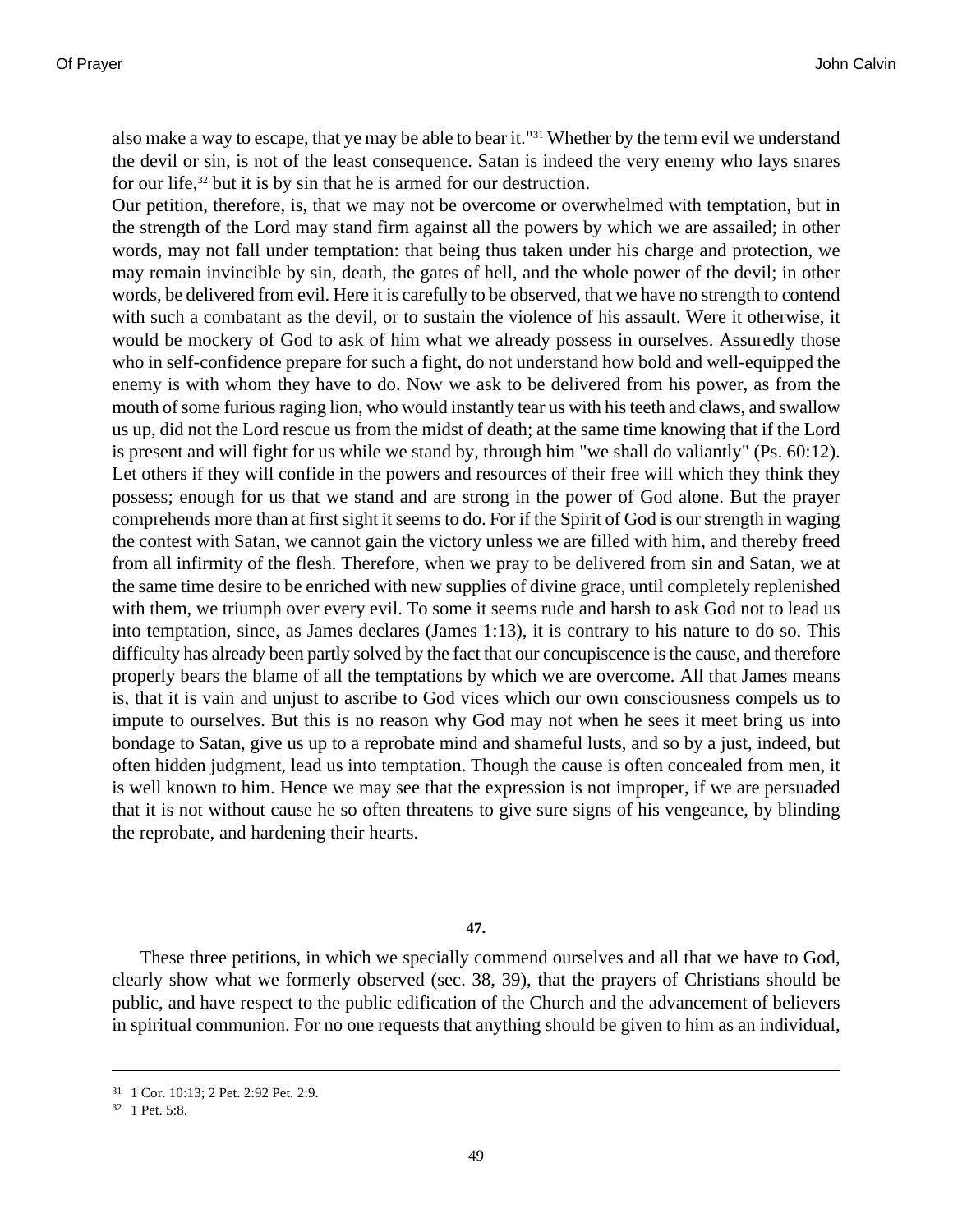but we all ask in common for daily bread and the forgiveness of sins, not to be led into temptation, but delivered from evil. Moreover, there is subjoined the reason for our great boldness in asking and confidence of obtaining (sec. 11, 36). Although this does not exist in the Latin copies, yet as it accords so well with the whole, we cannot think of omitting it.

The words are, THINE IS THE KINGDOM, AND THE POWER, AND THE GLORY, FOR EVER. Here is the calm and firm assurance of our faith. For were our prayers to be commended to God by our own worth, who would venture even to whisper before him? Now, however wretched we may be, however unworthy, however devoid of commendation, we shall never want a reason for prayer, nor a ground of confidence, since the kingdom, power, and glory, can never be wrested from our Father. The last word is AMEN, by which is expressed the eagerness of our desire to obtain the things which we ask, while our hope is confirmed, that all things have already been obtained and will assuredly be granted to us, seeing they have been promised by God, who cannot deceive. This accords with the form of expression to which we have already adverted: "Grant, O Lord, for thy name's sake, not on account of us or of our righteousness." By this the saints not only express the end of their prayers, but confess that they are unworthy of obtaining did not God find the cause in himself and were not their confidence founded entirely on his nature.

#### **48.**

<span id="page-53-0"></span>All things that we ought, indeed all that we are able, to ask of God, are contained in this formula, and as it were rule, of prayer delivered by Christ, our divine Master, whom the Father has appointed to be our teacher, and to whom alone he would have us to listen ([Matth. 17:5](http://www.ccel.org/b/bible/asv/xml/asv.Matt.17.xml#Matt.17.5)). For he ever was the eternal wisdom of the Father, and being made man, was manifested as the Wonderful, the Counsellor ([Isa. 11:2;](http://www.ccel.org/b/bible/asv/xml/asv.Isa.11.xml#Isa.11.2) [9:6](http://www.ccel.org/b/bible/asv/xml/asv.Isa.9.xml#Isa.9.6)). Accordingly, this prayer is complete in all its parts, so complete, that whatever is extraneous and foreign to it, whatever cannot be referred to it, is impious and unworthy of the approbation of God. For he has here summarily prescribed what is worthy of him, what is acceptable to him, and what is necessary for us; in short, whatever he is pleased to grant. Those, therefore, who presume to go further and ask something more from God, first seek to add of their own to the wisdom of God (this it is insane blasphemy to do); secondly, refusing to confine themselves within the will of God, and despising it, they wander as their cupidity directs; lastly, they will never obtain anything, seeing they pray without faith. For there cannot be a doubt that all such prayers are made without faith, because at variance with the word of God, on which if faith do not always lean it cannot possibly stand. Those who, disregarding the Master's rule, indulge their own wishes, not only have not the word of God, but as much as in them lies oppose it. Hence Tertullian (De Fuga in Persecutione) has not less truly than elegantly termed it *Lawful Prayer*, tacitly intimating that all other prayers are lawless and illicit.

#### **49.**

<span id="page-53-1"></span>By this, however, we would not have it understood that we are so restricted to this form of prayer as to make it unlawful to change a word or syllable of it. For in Scripture we meet with many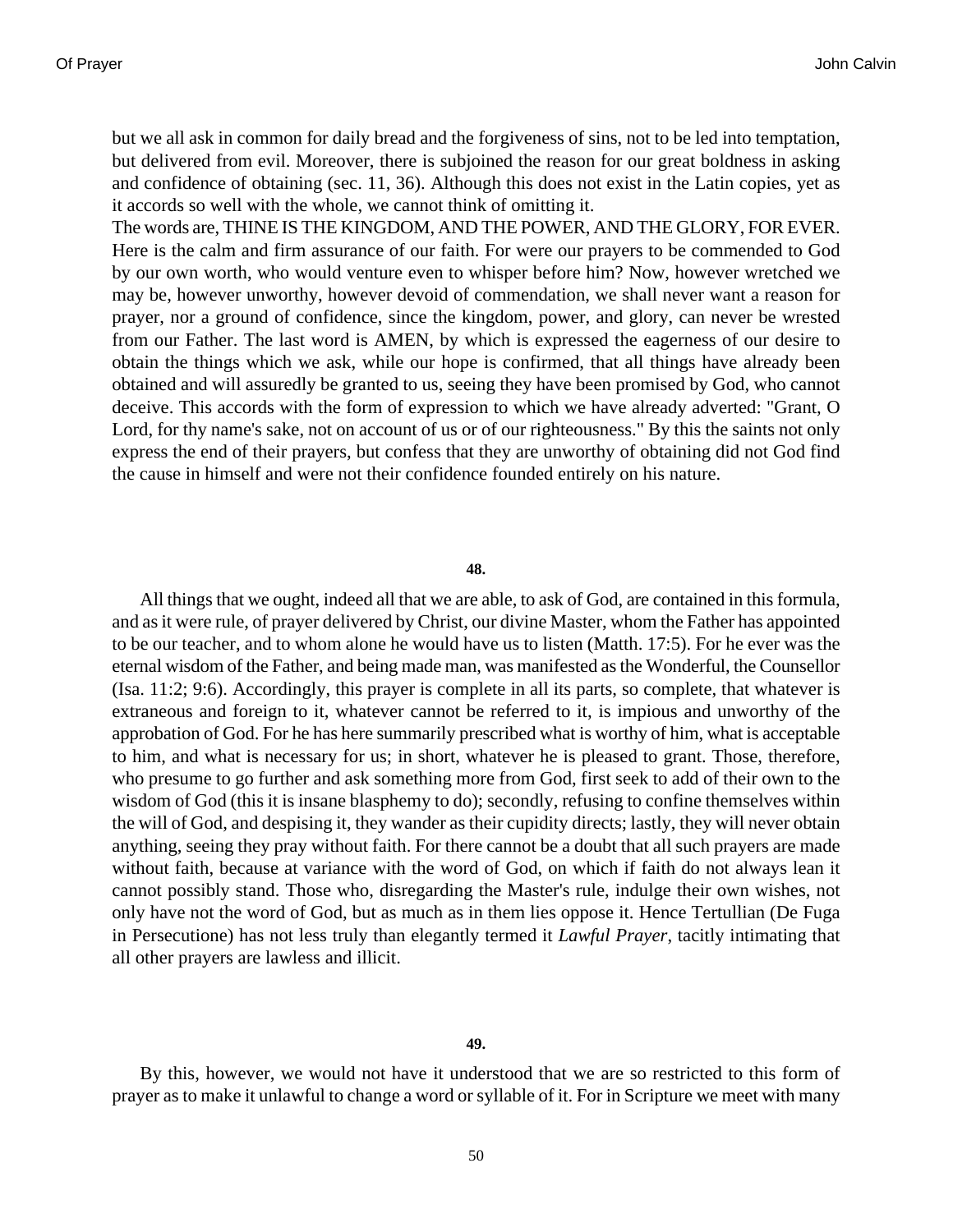prayers differing greatly from it in word, yet written by the same Spirit, and capable of being used by us with the greatest advantage. Many prayers also are continually suggested to believers by the same Spirit, though in expression they bear no great resemblance to it. All we mean to say is, that no man should wish, expect, or ask anything which is not summarily comprehended in this prayer. Though the words may be very different, there must be no difference in the sense. In this way, all prayers, both those which are contained in the Scripture, and those which come forth from pious breasts, must be referred to it, certainly none can ever equal it, far less surpass it in perfection. It omits nothing which we can conceive in praise of God, nothing which we can imagine advantageous to man, and the whole is so exact that all hope of improving it may well be renounced. In short, let us remember that we have here the doctrine of heavenly wisdom. God has taught what he willed; he willed what was necessary.

#### **50.**

<span id="page-54-0"></span>But although it has been said above (sec.  $7, 27, \&c$ ), that we ought always to raise our minds upwards towards God, and pray without ceasing, yet such is our weakness, which requires to be supported, such our torpor, which requires to be stimulated, that it is requisite for us to appoint special hours for this exercise, hours which are not to pass away without prayer, and during which the whole affections of our minds are to be completely occupied; namely, when we rise in the morning, before we commence our daily work, when we sit down to food, when by the blessing of God we have taken it, and when we retire to rest. This, however, must not be a superstitious observance of hours, by which, as it were, performing a task to God, we think we are discharged as to other hours; it should rather be considered as a discipline by which our weakness is exercised, and ever and anon stimulated. In particular, it must be our anxious care, whenever we are ourselves pressed, or see others pressed by any strait, instantly to have recourse to him not only with quickened pace, but with quickened minds; and again, we must not in any prosperity of ourselves or others omit to testify our recognition of his hand by praise and thanksgiving. Lastly, we must in all our prayers carefully avoid wishing to confine God to certain circumstances, or prescribe to him the time, place, or mode of action. In like manner, we are taught by this prayer not to fix any law or impose any condition upon him, but leave it entirely to him to adopt whatever course of procedure seems to him best, in respect of method, time, and place. For before we offer up any petition for ourselves, we ask that his will may be done, and by so doing place our will in subordination to his, just as if we had laid a curb upon it, that, instead of presuming to give law to God, it may regard him as the ruler and disposer of all its wishes.

#### **51.**

<span id="page-54-1"></span>If, with minds thus framed to obedience, we allow ourselves to be governed by the laws of Divine Providence, we shall easily learn to persevere in prayer, and suspending our own desires wait patiently for the Lord, certain, however little the appearance of it may be, that he is always present with us, and will in his own time show how very far he was from turning a deaf ear to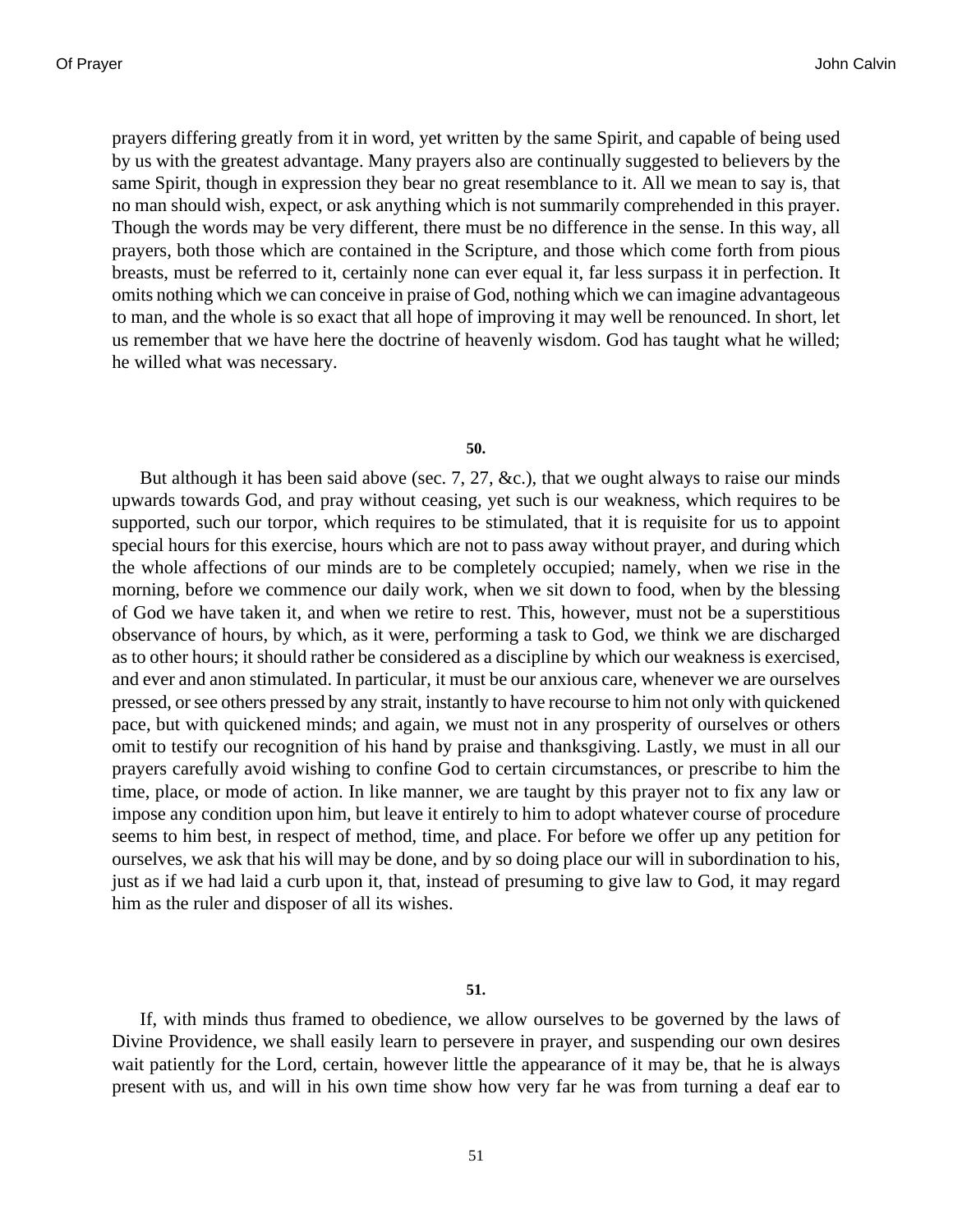prayers, though to the eyes of men they may seem to be disregarded. This will be a very present consolation, if at any time God does not grant an immediate answer to our prayers, preventing us from fainting or giving way to despondency, as those are wont to do who, in invoking God, are so borne away by their own fervour, that unless he yield on their first importunity and give present help, they immediately imagine that he is angry and offended with them and abandoning all hope of success cease from prayer. On the contrary, deferring our hope with well tempered equanimity, let us insist with that perseverance which is so strongly recommended to us in Scripture. We may often see in The Psalms how David and other believers, after they are almost weary of praying, and seem to have been beating the air by addressing a God who would not hear, yet cease not to pray because due authority is not given to the word of God, unless the faith placed in it is superior to all events. Again, let us not tempt God, and by wearying him with our importunity provoke his anger against us. Many have a practice of formally bargaining with God on certain conditions, and, as if he were the servant of their lust, binding him to certain stipulations; with which if he do not immediately comply, they are indignant and fretful, murmur, complain, and make a noise. Thus offended, he often in his anger grants to such persons what in mercy he kindly denies to others. Of this we have a proof in the children of Israel, for whom it had been better not to have been heard by the Lord, than to swallow his indignation with their flesh [\(Num. 11:18, 33\)](http://www.ccel.org/b/bible/asv/xml/asv.Num.11.xml#Num.11.18 Bible:Num.11.33).

#### **52.**

<span id="page-55-0"></span>But if our sense is not able till after long expectation to perceive what the result of prayer is, or experience any benefit from it, still our faith will assure us of that which cannot be perceived by sense, viz., that we have obtained what was fit for us, the Lord having so often and so surely engaged to take an interest in all our troubles from the moment they have been deposited in his bosom. In this way we shall possess abundance in poverty, and comfort in affliction. For though all things fail, God will never abandon us, and he cannot frustrate the expectation and patience of his people. He alone will suffice for all, since in himself he comprehends all good, and will at last reveal it to us on the day of judgment, when his kingdom shall be plainly manifested. We may add, that although God complies with our request, he does not always give an answer in the very terms of our prayers but while apparently holding us in suspense, yet in an unknown way, shows that our prayers have not been in vain. This is the meaning of the words of John, "If we know that he hear us, whatsoever we ask, we know that we have the petitions that we desired of him" ([1 John 5:15](http://www.ccel.org/b/bible/asv/xml/asv.iJohn.5.xml#iJohn.5.15)). It might seem that there is here a great superfluity of words, but the declaration is most useful, namely, that God, even when he does not comply with our requests, yet listens and is favourable to our prayers, so that our hope founded on his word is never disappointed. But believers have always need of being supported by this patience, as they could not stand long if they did not lean upon it. For the trials by which the Lord proves and exercises us are severe, nay, he often drives us to extremes, and when driven allows us long to stick fast in the mire before he gives us any taste of his sweetness. As Hannah says, "The Lord killeth, and maketh alive; he bringeth down to the grave, and bringeth up" [\(1 Sam. 2:6](http://www.ccel.org/b/bible/asv/xml/asv.iSam.2.xml#iSam.2.6)). What could they here do but become dispirited and rush on despair, were they not, when afflicted, desolate, and half dead, comforted with the thought that they are regarded by God, and that there will be an end to their present evils. But however secure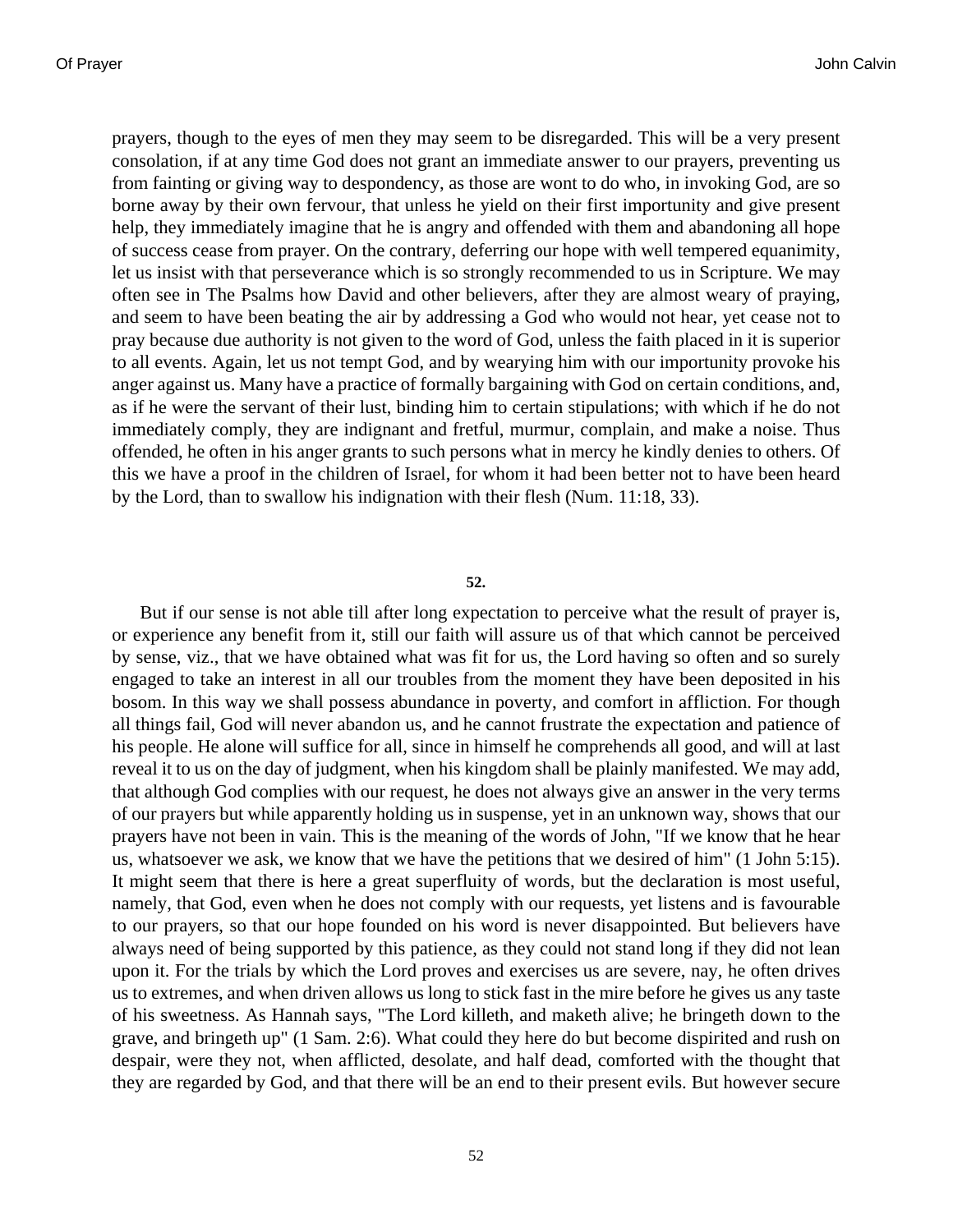their hopes may stand, they in the meantime cease not to pray, since prayer unaccompanied by perseverance leads to no result.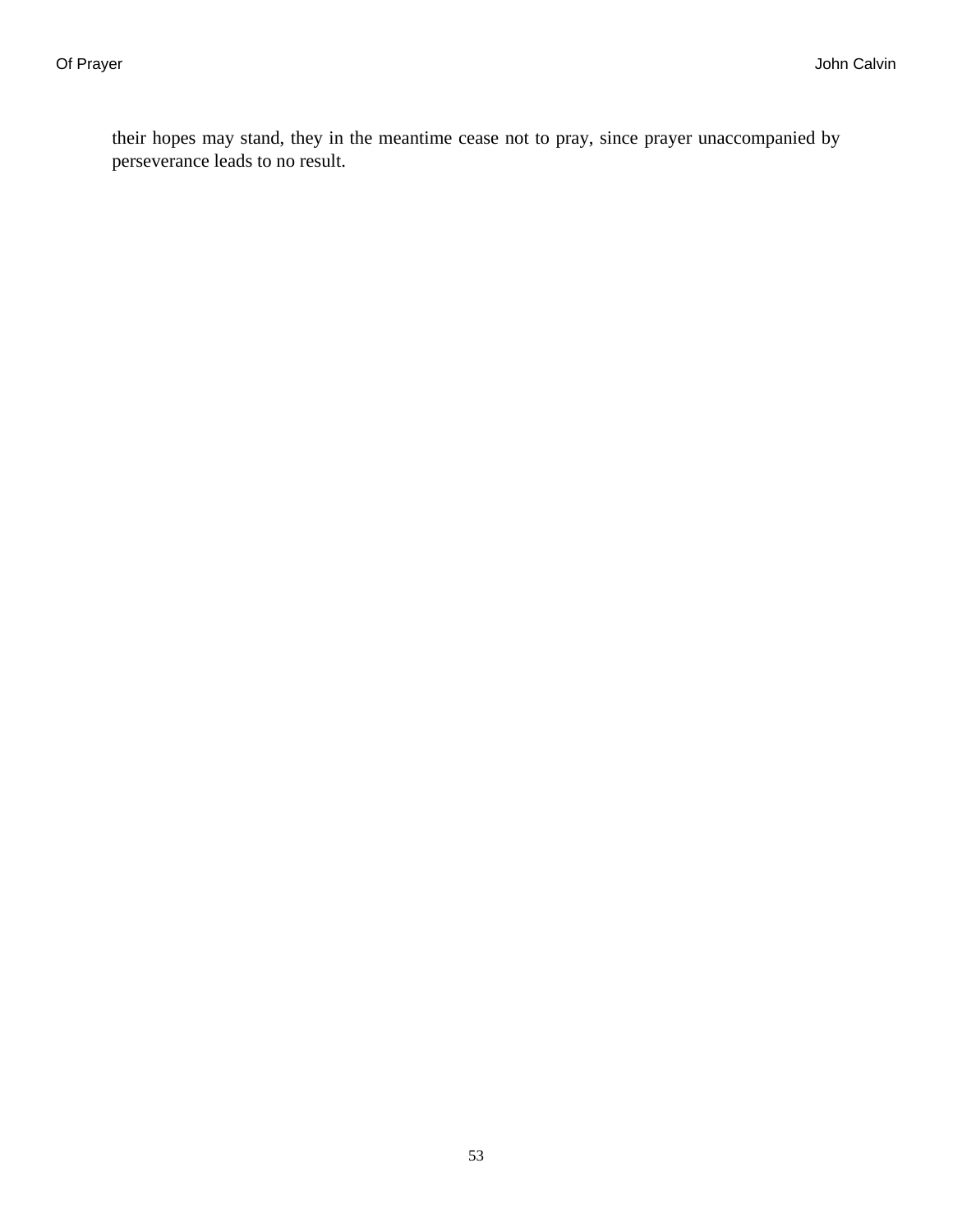# **Indexes**

# <span id="page-57-1"></span><span id="page-57-0"></span>**Index of Scripture References**

**Genesis** [18:23](http://www.ccel.org/c/calvin/prayer/?scrBook=Gen&scrCh=18&scrV=23#iii.xv-p2.1)  [22:1](http://www.ccel.org/c/calvin/prayer/?scrBook=Gen&scrCh=22&scrV=1#iii.xlvi-p1.12) [32:10](http://www.ccel.org/c/calvin/prayer/?scrBook=Gen&scrCh=32&scrV=10#iii.xxvi-p1.7)  [32:13](http://www.ccel.org/c/calvin/prayer/?scrBook=Gen&scrCh=32&scrV=13#iii.xiv-p1.9) [48:16](http://www.ccel.org/c/calvin/prayer/?scrBook=Gen&scrCh=48&scrV=16#iii.xxv-p1.1) **Exodus** [32:32](http://www.ccel.org/c/calvin/prayer/?scrBook=Exod&scrCh=32&scrV=32#iii.xxxv-p1.4) **Leviticus** [26:20](http://www.ccel.org/c/calvin/prayer/?scrBook=Lev&scrCh=26&scrV=20#iii.xliv-p3.2)  [26:26](http://www.ccel.org/c/calvin/prayer/?scrBook=Lev&scrCh=26&scrV=26#iii.xliv-p3.6) **Numbers** [11:18](http://www.ccel.org/c/calvin/prayer/?scrBook=Num&scrCh=11&scrV=18#iii.li-p1.1)  [11:33](http://www.ccel.org/c/calvin/prayer/?scrBook=Num&scrCh=11&scrV=33#iii.li-p1.1) **Deuteronomy** [8:2](http://www.ccel.org/c/calvin/prayer/?scrBook=Deut&scrCh=8&scrV=2#iii.xlvi-p1.13) [8:3](http://www.ccel.org/c/calvin/prayer/?scrBook=Deut&scrCh=8&scrV=3#iii.xliv-p3.4)  [8:17](http://www.ccel.org/c/calvin/prayer/?scrBook=Deut&scrCh=8&scrV=17#iii.xliv-p3.3)  [13:3](http://www.ccel.org/c/calvin/prayer/?scrBook=Deut&scrCh=13&scrV=3#iii.xlvi-p1.14) **Judges** [9:20](http://www.ccel.org/c/calvin/prayer/?scrBook=Judg&scrCh=9&scrV=20#iii.xv-p1.1) [16:28](http://www.ccel.org/c/calvin/prayer/?scrBook=Judg&scrCh=16&scrV=28#iii.xv-p1.2) **1 Samuel** [1:13](http://www.ccel.org/c/calvin/prayer/?scrBook=1Sam&scrCh=1&scrV=13#iii.xxxiii-p1.4) [2:6](http://www.ccel.org/c/calvin/prayer/?scrBook=1Sam&scrCh=2&scrV=6#iii.lii-p1.2)  [15:11](http://www.ccel.org/c/calvin/prayer/?scrBook=1Sam&scrCh=15&scrV=11#iii.xv-p2.2) **2 Samuel** [7:27](http://www.ccel.org/c/calvin/prayer/?scrBook=2Sam&scrCh=7&scrV=27#iii.xiii-p1.6)  [7:28](http://www.ccel.org/c/calvin/prayer/?scrBook=2Sam&scrCh=7&scrV=28#iii.xiv-p1.7) **1 Kings** [8:27](http://www.ccel.org/c/calvin/prayer/?scrBook=1Kgs&scrCh=8&scrV=27#iii.xl-p1.1) [18:42](http://www.ccel.org/c/calvin/prayer/?scrBook=1Kgs&scrCh=18&scrV=42#iii.iii-p1.3) **2 Kings** [19:4](http://www.ccel.org/c/calvin/prayer/?scrBook=2Kgs&scrCh=19&scrV=4#iii.xiv-p1.16) **Psalms**

[4:8](http://www.ccel.org/c/calvin/prayer/?scrBook=Ps&scrCh=4&scrV=8#iii.xliv-p2.1) [5:3](http://www.ccel.org/c/calvin/prayer/?scrBook=Ps&scrCh=5&scrV=3#iii.xii-p1.5) [5:7](http://www.ccel.org/c/calvin/prayer/?scrBook=Ps&scrCh=5&scrV=7#iii.xi-p1.1)  [7:6](http://www.ccel.org/c/calvin/prayer/?scrBook=Ps&scrCh=7&scrV=6#iii.xv-p2.4)  [18:1](http://www.ccel.org/c/calvin/prayer/?scrBook=Ps&scrCh=18&scrV=1#iii.xxviii-p2.15) [20:3](http://www.ccel.org/c/calvin/prayer/?scrBook=Ps&scrCh=20&scrV=3#iii.xviii-p1.2) [22:5](http://www.ccel.org/c/calvin/prayer/?scrBook=Ps&scrCh=22&scrV=5#iii.xxvi-p1.1) [25:1](http://www.ccel.org/c/calvin/prayer/?scrBook=Ps&scrCh=25&scrV=1#iii.v-p1.1)  [25:1](http://www.ccel.org/c/calvin/prayer/?scrBook=Ps&scrCh=25&scrV=1#iii.v-p1.2)  [25:7](http://www.ccel.org/c/calvin/prayer/?scrBook=Ps&scrCh=25&scrV=7#iii.ix-p1.1) [25:18](http://www.ccel.org/c/calvin/prayer/?scrBook=Ps&scrCh=25&scrV=18#iii.ix-p1.2) [26:2](http://www.ccel.org/c/calvin/prayer/?scrBook=Ps&scrCh=26&scrV=2#iii.xlvi-p1.10)  [27:10](http://www.ccel.org/c/calvin/prayer/?scrBook=Ps&scrCh=27&scrV=10#iii.xxxvi-p1.3)  [31:5](http://www.ccel.org/c/calvin/prayer/?scrBook=Ps&scrCh=31&scrV=5#iii.xxvi-p1.8) [32:6](http://www.ccel.org/c/calvin/prayer/?scrBook=Ps&scrCh=32&scrV=6#iii.xxvi-p1.6) [33:22](http://www.ccel.org/c/calvin/prayer/?scrBook=Ps&scrCh=33&scrV=22#iii.xii-p1.3) [34:6](http://www.ccel.org/c/calvin/prayer/?scrBook=Ps&scrCh=34&scrV=6#iii.xxvi-p1.5) [34:15](http://www.ccel.org/c/calvin/prayer/?scrBook=Ps&scrCh=34&scrV=15#iii.iii-p1.5) [34:15](http://www.ccel.org/c/calvin/prayer/?scrBook=Ps&scrCh=34&scrV=15#iii.xl-p1.5)  [34:16](http://www.ccel.org/c/calvin/prayer/?scrBook=Ps&scrCh=34&scrV=16#iii.x-p1.3)  [34:16](http://www.ccel.org/c/calvin/prayer/?scrBook=Ps&scrCh=34&scrV=16#iii.x-p1.4) [36:9](http://www.ccel.org/c/calvin/prayer/?scrBook=Ps&scrCh=36&scrV=9#iii.i-p1.1)  [39:13](http://www.ccel.org/c/calvin/prayer/?scrBook=Ps&scrCh=39&scrV=13#iii.xvi-p1.4)  [40:3](http://www.ccel.org/c/calvin/prayer/?scrBook=Ps&scrCh=40&scrV=3#iii.xxviii-p2.5) [41:4](http://www.ccel.org/c/calvin/prayer/?scrBook=Ps&scrCh=41&scrV=4#iii.xii-p2.1)  [41:15](http://www.ccel.org/c/calvin/prayer/?scrBook=Ps&scrCh=41&scrV=15#iii.xxviii-p2.7)  [44:20](http://www.ccel.org/c/calvin/prayer/?scrBook=Ps&scrCh=44&scrV=20#iii.xxvii-p1.1) [44:21](http://www.ccel.org/c/calvin/prayer/?scrBook=Ps&scrCh=44&scrV=21#iii.xxvii-p1.1)  [48:10](http://www.ccel.org/c/calvin/prayer/?scrBook=Ps&scrCh=48&scrV=10#iii.xli-p1.1)  [50:15](http://www.ccel.org/c/calvin/prayer/?scrBook=Ps&scrCh=50&scrV=15#iii.xiii-p1.1) [50:15](http://www.ccel.org/c/calvin/prayer/?scrBook=Ps&scrCh=50&scrV=15#iii.xiii-p1.5)  [50:15](http://www.ccel.org/c/calvin/prayer/?scrBook=Ps&scrCh=50&scrV=15#iii.xxviii-p1.2) [51:5](http://www.ccel.org/c/calvin/prayer/?scrBook=Ps&scrCh=51&scrV=5#iii.ix-p1.3) [51:17](http://www.ccel.org/c/calvin/prayer/?scrBook=Ps&scrCh=51&scrV=17#iii.xvi-p2.1) [52:6](http://www.ccel.org/c/calvin/prayer/?scrBook=Ps&scrCh=52&scrV=6#iii.xxvi-p1.4)  [56:9](http://www.ccel.org/c/calvin/prayer/?scrBook=Ps&scrCh=56&scrV=9#iii.xii-p1.4)  [60:12](http://www.ccel.org/c/calvin/prayer/?scrBook=Ps&scrCh=60&scrV=12#iii.xlvi-p2.1)  [62:8](http://www.ccel.org/c/calvin/prayer/?scrBook=Ps&scrCh=62&scrV=8#iii.v-p2.1) [65:1](http://www.ccel.org/c/calvin/prayer/?scrBook=Ps&scrCh=65&scrV=1#iii.xxix-p1.8) [65:2](http://www.ccel.org/c/calvin/prayer/?scrBook=Ps&scrCh=65&scrV=2#iii.xiii-p1.4)  [80:4](http://www.ccel.org/c/calvin/prayer/?scrBook=Ps&scrCh=80&scrV=4#iii.xvi-p2.2)  [86:2](http://www.ccel.org/c/calvin/prayer/?scrBook=Ps&scrCh=86&scrV=2#iii.x-p1.1)  [91:15](http://www.ccel.org/c/calvin/prayer/?scrBook=Ps&scrCh=91&scrV=15#iii.xiv-p1.5) [94](http://www.ccel.org/c/calvin/prayer/?scrBook=Ps&scrCh=94&scrV=0#iii.xx-p1.12) [102:18](http://www.ccel.org/c/calvin/prayer/?scrBook=Ps&scrCh=102&scrV=18#iii.xxviii-p2.12) [102:21](http://www.ccel.org/c/calvin/prayer/?scrBook=Ps&scrCh=102&scrV=21#iii.xxviii-p2.12)  [103:20](http://www.ccel.org/c/calvin/prayer/?scrBook=Ps&scrCh=103&scrV=20#iii.xliii-p1.1) [106:47](http://www.ccel.org/c/calvin/prayer/?scrBook=Ps&scrCh=106&scrV=47#iii.xxviii-p2.11)  [107:6](http://www.ccel.org/c/calvin/prayer/?scrBook=Ps&scrCh=107&scrV=6#iii.xv-p1.4)  [107:13](http://www.ccel.org/c/calvin/prayer/?scrBook=Ps&scrCh=107&scrV=13#iii.xv-p1.4) [107:19](http://www.ccel.org/c/calvin/prayer/?scrBook=Ps&scrCh=107&scrV=19#iii.xv-p1.4)  [116:1](http://www.ccel.org/c/calvin/prayer/?scrBook=Ps&scrCh=116&scrV=1#iii.xxviii-p2.14)  [116:12](http://www.ccel.org/c/calvin/prayer/?scrBook=Ps&scrCh=116&scrV=12#iii.xxviii-p2.10) [116:13](http://www.ccel.org/c/calvin/prayer/?scrBook=Ps&scrCh=116&scrV=13#iii.xxviii-p2.10) [119:76](http://www.ccel.org/c/calvin/prayer/?scrBook=Ps&scrCh=119&scrV=76#iii.xiv-p1.8)  [121:4](http://www.ccel.org/c/calvin/prayer/?scrBook=Ps&scrCh=121&scrV=4#iii.iii-p1.6)  [132:10](http://www.ccel.org/c/calvin/prayer/?scrBook=Ps&scrCh=132&scrV=10#iii.xxv-p1.8) [141:2](http://www.ccel.org/c/calvin/prayer/?scrBook=Ps&scrCh=141&scrV=2#iii.xiv-p1.17)  [142:7](http://www.ccel.org/c/calvin/prayer/?scrBook=Ps&scrCh=142&scrV=7#iii.xxvi-p1.3) [143:2](http://www.ccel.org/c/calvin/prayer/?scrBook=Ps&scrCh=143&scrV=2#iii.viii-p1.2) [145:18](http://www.ccel.org/c/calvin/prayer/?scrBook=Ps&scrCh=145&scrV=18#iii.iii-p1.4)  [145:18](http://www.ccel.org/c/calvin/prayer/?scrBook=Ps&scrCh=145&scrV=18#iii.xiv-p1.6) [145:19](http://www.ccel.org/c/calvin/prayer/?scrBook=Ps&scrCh=145&scrV=19#iii.xiii-p1.7)

#### **Proverbs**

[18:10](http://www.ccel.org/c/calvin/prayer/?scrBook=Prov&scrCh=18&scrV=10#iii.xiv-p1.2)

**Ecclesiastes**

# [9:5](http://www.ccel.org/c/calvin/prayer/?scrBook=Eccl&scrCh=9&scrV=5#iii.xxiv-p1.1)  [9:6](http://www.ccel.org/c/calvin/prayer/?scrBook=Eccl&scrCh=9&scrV=6#iii.xxiv-p1.1)

### **Isaiah**

[1:15](http://www.ccel.org/c/calvin/prayer/?scrBook=Isa&scrCh=1&scrV=15#iii.vii-p2.1) [4:1](http://www.ccel.org/c/calvin/prayer/?scrBook=Isa&scrCh=4&scrV=1#iii.xxv-p1.2) [9:6](http://www.ccel.org/c/calvin/prayer/?scrBook=Isa&scrCh=9&scrV=6#iii.xlviii-p1.3)  [11:2](http://www.ccel.org/c/calvin/prayer/?scrBook=Isa&scrCh=11&scrV=2#iii.xlviii-p1.2)  [29:13](http://www.ccel.org/c/calvin/prayer/?scrBook=Isa&scrCh=29&scrV=13#iii.vii-p2.4) [29:13](http://www.ccel.org/c/calvin/prayer/?scrBook=Isa&scrCh=29&scrV=13#iii.xxxi-p1.1) [30:1](http://www.ccel.org/c/calvin/prayer/?scrBook=Isa&scrCh=30&scrV=1#iii.xxviii-p2.2)  [31:1](http://www.ccel.org/c/calvin/prayer/?scrBook=Isa&scrCh=31&scrV=1#iii.xxviii-p2.3)  [38:2](http://www.ccel.org/c/calvin/prayer/?scrBook=Isa&scrCh=38&scrV=2#iii.x-p1.2) [38:20](http://www.ccel.org/c/calvin/prayer/?scrBook=Isa&scrCh=38&scrV=20#iii.xxviii-p2.8) [42:10](http://www.ccel.org/c/calvin/prayer/?scrBook=Isa&scrCh=42&scrV=10#iii.xxviii-p2.6)  [49:15](http://www.ccel.org/c/calvin/prayer/?scrBook=Isa&scrCh=49&scrV=15#iii.xxxvi-p1.5)  [56:1](http://www.ccel.org/c/calvin/prayer/?scrBook=Isa&scrCh=56&scrV=1#iii.xl-p1.2) [56:7](http://www.ccel.org/c/calvin/prayer/?scrBook=Isa&scrCh=56&scrV=7#iii.xxix-p1.7) [63:16](http://www.ccel.org/c/calvin/prayer/?scrBook=Isa&scrCh=63&scrV=16#iii.xxv-p1.3) [63:16](http://www.ccel.org/c/calvin/prayer/?scrBook=Isa&scrCh=63&scrV=16#iii.xxxvi-p1.2) [64:5-9](http://www.ccel.org/c/calvin/prayer/?scrBook=Isa&scrCh=64&scrV=5#iii.viii-p1.3) [65:24](http://www.ccel.org/c/calvin/prayer/?scrBook=Isa&scrCh=65&scrV=24#iii.xiv-p1.4)  [66:2](http://www.ccel.org/c/calvin/prayer/?scrBook=Isa&scrCh=66&scrV=2#iii.xxx-p1.4)

#### **Jeremiah**

[2:13](http://www.ccel.org/c/calvin/prayer/?scrBook=Jer&scrCh=2&scrV=13#iii.xiv-p1.1) [2:28](http://www.ccel.org/c/calvin/prayer/?scrBook=Jer&scrCh=2&scrV=28#iii.xxii-p1.1)  [11:7](http://www.ccel.org/c/calvin/prayer/?scrBook=Jer&scrCh=11&scrV=7#iii.vii-p2.2)  [11:7](http://www.ccel.org/c/calvin/prayer/?scrBook=Jer&scrCh=11&scrV=7#iii.vii-p2.3)  [11:8](http://www.ccel.org/c/calvin/prayer/?scrBook=Jer&scrCh=11&scrV=8#iii.vii-p2.2) [11:8](http://www.ccel.org/c/calvin/prayer/?scrBook=Jer&scrCh=11&scrV=8#iii.vii-p2.3) [11:11](http://www.ccel.org/c/calvin/prayer/?scrBook=Jer&scrCh=11&scrV=11#iii.vii-p2.2) [11:11](http://www.ccel.org/c/calvin/prayer/?scrBook=Jer&scrCh=11&scrV=11#iii.vii-p2.3)  [14:7](http://www.ccel.org/c/calvin/prayer/?scrBook=Jer&scrCh=14&scrV=7#iii.viii-p1.4)  [15:1](http://www.ccel.org/c/calvin/prayer/?scrBook=Jer&scrCh=15&scrV=1#iii.xxiii-p1.2) [31:33](http://www.ccel.org/c/calvin/prayer/?scrBook=Jer&scrCh=31&scrV=33#iii.xlv-p1.1) [32:16](http://www.ccel.org/c/calvin/prayer/?scrBook=Jer&scrCh=32&scrV=16#iii.xv-p2.3) [33:8](http://www.ccel.org/c/calvin/prayer/?scrBook=Jer&scrCh=33&scrV=8#iii.xlv-p1.2)  [42:2](http://www.ccel.org/c/calvin/prayer/?scrBook=Jer&scrCh=42&scrV=2#iii.xiv-p1.15)  [42:9](http://www.ccel.org/c/calvin/prayer/?scrBook=Jer&scrCh=42&scrV=9#iii.xiv-p1.13) **Lamentations**

[3:8](http://www.ccel.org/c/calvin/prayer/?scrBook=Lam&scrCh=3&scrV=8#iii.xvi-p2.3)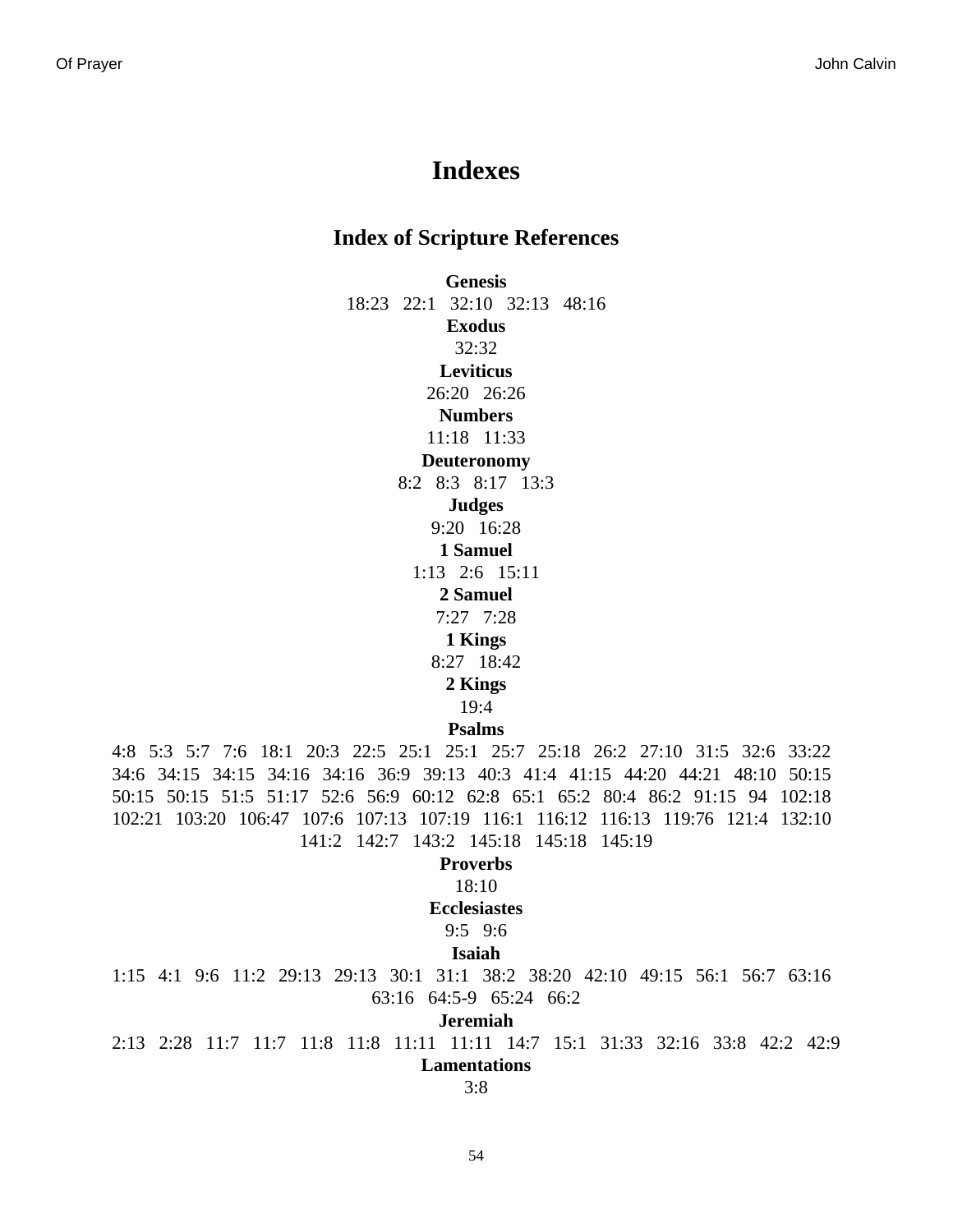**Ezekiel** [14:14](http://www.ccel.org/c/calvin/prayer/?scrBook=Ezek&scrCh=14&scrV=14#iii.xxiii-p1.3) **Daniel** [9:18](http://www.ccel.org/c/calvin/prayer/?scrBook=Dan&scrCh=9&scrV=18#iii.xiv-p1.14) [9:18-20](http://www.ccel.org/c/calvin/prayer/?scrBook=Dan&scrCh=9&scrV=18#iii.viii-p1.1)  [9:20](http://www.ccel.org/c/calvin/prayer/?scrBook=Dan&scrCh=9&scrV=20#iii.xlv-p1.6) **Hosea** [14:2](http://www.ccel.org/c/calvin/prayer/?scrBook=Hos&scrCh=14&scrV=2#iii.xxviii-p2.13) **Joel** [2:32](http://www.ccel.org/c/calvin/prayer/?scrBook=Joel&scrCh=2&scrV=32#iii.xiv-p1.3) **Jonah** [2:10](http://www.ccel.org/c/calvin/prayer/?scrBook=Jonah&scrCh=2&scrV=10#iii.xxviii-p2.9) **Zechariah** [13:9](http://www.ccel.org/c/calvin/prayer/?scrBook=Zech&scrCh=13&scrV=9#iii.xiii-p1.3) **Matthew** [4:1](http://www.ccel.org/c/calvin/prayer/?scrBook=Matt&scrCh=4&scrV=1#iii.xlvi-p1.5) [4:3](http://www.ccel.org/c/calvin/prayer/?scrBook=Matt&scrCh=4&scrV=3#iii.xlvi-p1.5)  [4:4](http://www.ccel.org/c/calvin/prayer/?scrBook=Matt&scrCh=4&scrV=4#iii.xliv-p3.5)  [6](http://www.ccel.org/c/calvin/prayer/?scrBook=Matt&scrCh=6&scrV=0#iii.xlii-p1.1)  [6:6](http://www.ccel.org/c/calvin/prayer/?scrBook=Matt&scrCh=6&scrV=6#iii.xxix-p1.5) [6:7](http://www.ccel.org/c/calvin/prayer/?scrBook=Matt&scrCh=6&scrV=7#iii.xxix-p1.2)  [6:9](http://www.ccel.org/c/calvin/prayer/?scrBook=Matt&scrCh=6&scrV=9#iii.xxxiv-p1.1) [7:7](http://www.ccel.org/c/calvin/prayer/?scrBook=Matt&scrCh=7&scrV=7#iii.xiii-p1.2) [7:11](http://www.ccel.org/c/calvin/prayer/?scrBook=Matt&scrCh=7&scrV=11#iii.xxxvi-p1.4)  [17:5](http://www.ccel.org/c/calvin/prayer/?scrBook=Matt&scrCh=17&scrV=5#iii.xlviii-p1.1) [18:20](http://www.ccel.org/c/calvin/prayer/?scrBook=Matt&scrCh=18&scrV=20#iii.xxx-p1.1) [21:22](http://www.ccel.org/c/calvin/prayer/?scrBook=Matt&scrCh=21&scrV=22#iii.xi-p1.3)  [23:9](http://www.ccel.org/c/calvin/prayer/?scrBook=Matt&scrCh=23&scrV=9#iii.xxxviii-p1.1) **Mark** [11:24](http://www.ccel.org/c/calvin/prayer/?scrBook=Mark&scrCh=11&scrV=24#iii.xi-p1.2) **Luke** [9:55](http://www.ccel.org/c/calvin/prayer/?scrBook=Luke&scrCh=9&scrV=55#iii.xv-p1.3) [11:2](http://www.ccel.org/c/calvin/prayer/?scrBook=Luke&scrCh=11&scrV=2#iii.xxxiv-p1.2)  [15:20](http://www.ccel.org/c/calvin/prayer/?scrBook=Luke&scrCh=15&scrV=20#iii.xxxvii-p1.2) **John** [1:12](http://www.ccel.org/c/calvin/prayer/?scrBook=John&scrCh=1&scrV=12#iii.xxxvi-p1.1)  [3:22](http://www.ccel.org/c/calvin/prayer/?scrBook=John&scrCh=3&scrV=22#iii.x-p1.5)  [4:23](http://www.ccel.org/c/calvin/prayer/?scrBook=John&scrCh=4&scrV=23#iii.xxx-p1.3) [9:31](http://www.ccel.org/c/calvin/prayer/?scrBook=John&scrCh=9&scrV=31#iii.x-p1.6)  [14:13](http://www.ccel.org/c/calvin/prayer/?scrBook=John&scrCh=14&scrV=13#iii.xvii-p1.6) [16:24](http://www.ccel.org/c/calvin/prayer/?scrBook=John&scrCh=16&scrV=24#iii.xvii-p1.7) [16:26](http://www.ccel.org/c/calvin/prayer/?scrBook=John&scrCh=16&scrV=26#iii.xviii-p1.1) **Acts** [7:48](http://www.ccel.org/c/calvin/prayer/?scrBook=Acts&scrCh=7&scrV=48#iii.xxx-p1.5) [13:36](http://www.ccel.org/c/calvin/prayer/?scrBook=Acts&scrCh=13&scrV=36#iii.xxiii-p1.4)  [20:36](http://www.ccel.org/c/calvin/prayer/?scrBook=Acts&scrCh=20&scrV=36#iii.xxxiii-p1.5) **Romans** [3:24](http://www.ccel.org/c/calvin/prayer/?scrBook=Rom&scrCh=3&scrV=24#iii.xlv-p1.3)  [8:26](http://www.ccel.org/c/calvin/prayer/?scrBook=Rom&scrCh=8&scrV=26#iii.i-p1.3) [8:26](http://www.ccel.org/c/calvin/prayer/?scrBook=Rom&scrCh=8&scrV=26#iii.v-p3.1)  [8:26](http://www.ccel.org/c/calvin/prayer/?scrBook=Rom&scrCh=8&scrV=26#iii.xxxiv-p1.3)  [8:32](http://www.ccel.org/c/calvin/prayer/?scrBook=Rom&scrCh=8&scrV=32#iii.xx-p1.2) [9:3](http://www.ccel.org/c/calvin/prayer/?scrBook=Rom&scrCh=9&scrV=3#iii.xxxv-p1.5)  [10:14](http://www.ccel.org/c/calvin/prayer/?scrBook=Rom&scrCh=10&scrV=14#iii.i-p1.2) [10:14](http://www.ccel.org/c/calvin/prayer/?scrBook=Rom&scrCh=10&scrV=14#iii.xi-p1.6) [10:17](http://www.ccel.org/c/calvin/prayer/?scrBook=Rom&scrCh=10&scrV=17#iii.xi-p1.6)  [12:5](http://www.ccel.org/c/calvin/prayer/?scrBook=Rom&scrCh=12&scrV=5#iii.xx-p1.10) [15:30](http://www.ccel.org/c/calvin/prayer/?scrBook=Rom&scrCh=15&scrV=30#iii.xx-p1.5) **1 Corinthians** [10:13](http://www.ccel.org/c/calvin/prayer/?scrBook=1Cor&scrCh=10&scrV=13#iii.xlvi-p1.16) [10:31](http://www.ccel.org/c/calvin/prayer/?scrBook=1Cor&scrCh=10&scrV=31#iii.xliv-p1.1)  [12:26](http://www.ccel.org/c/calvin/prayer/?scrBook=1Cor&scrCh=12&scrV=26#iii.xx-p1.8)  [14:15](http://www.ccel.org/c/calvin/prayer/?scrBook=1Cor&scrCh=14&scrV=15#iii.v-p3.2) [14:15](http://www.ccel.org/c/calvin/prayer/?scrBook=1Cor&scrCh=14&scrV=15#iii.xxxii-p1.1)  [14:16](http://www.ccel.org/c/calvin/prayer/?scrBook=1Cor&scrCh=14&scrV=16#iii.xxxiii-p1.1) [14:17](http://www.ccel.org/c/calvin/prayer/?scrBook=1Cor&scrCh=14&scrV=17#iii.xxxiii-p1.1) [14:40](http://www.ccel.org/c/calvin/prayer/?scrBook=1Cor&scrCh=14&scrV=40#iii.xxix-p1.1)  [15:28](http://www.ccel.org/c/calvin/prayer/?scrBook=1Cor&scrCh=15&scrV=28#iii.xlii-p1.2) **2 Corinthians** [1:3](http://www.ccel.org/c/calvin/prayer/?scrBook=2Cor&scrCh=1&scrV=3#iii.xxxvii-p1.1) [1:20](http://www.ccel.org/c/calvin/prayer/?scrBook=2Cor&scrCh=1&scrV=20#iii.xvii-p1.8) [6:7](http://www.ccel.org/c/calvin/prayer/?scrBook=2Cor&scrCh=6&scrV=7#iii.xlvi-p1.8)  [6:8](http://www.ccel.org/c/calvin/prayer/?scrBook=2Cor&scrCh=6&scrV=8#iii.xlvi-p1.8) **Galatians** [6:10](http://www.ccel.org/c/calvin/prayer/?scrBook=Gal&scrCh=6&scrV=10#iii.xxxviii-p1.3) **Ephesians** [1:23](http://www.ccel.org/c/calvin/prayer/?scrBook=Eph&scrCh=1&scrV=23#iii.xxxviii-p1.2) [3:10](http://www.ccel.org/c/calvin/prayer/?scrBook=Eph&scrCh=3&scrV=10#iii.xxiii-p1.1)  [3:12](http://www.ccel.org/c/calvin/prayer/?scrBook=Eph&scrCh=3&scrV=12#iii.xii-p1.2)  [4:3](http://www.ccel.org/c/calvin/prayer/?scrBook=Eph&scrCh=4&scrV=3#iii.xx-p1.11) [6:16-18](http://www.ccel.org/c/calvin/prayer/?scrBook=Eph&scrCh=6&scrV=16#iii.xii-p1.6)  [6:18](http://www.ccel.org/c/calvin/prayer/?scrBook=Eph&scrCh=6&scrV=18#iii.vii-p1.2) [6:18](http://www.ccel.org/c/calvin/prayer/?scrBook=Eph&scrCh=6&scrV=18#iii.xix-p1.2) [6:19](http://www.ccel.org/c/calvin/prayer/?scrBook=Eph&scrCh=6&scrV=19#iii.xix-p1.2)  [6:19](http://www.ccel.org/c/calvin/prayer/?scrBook=Eph&scrCh=6&scrV=19#iii.xx-p1.6) **Philippians** [4:5](http://www.ccel.org/c/calvin/prayer/?scrBook=Phil&scrCh=4&scrV=5#iii.xl-p1.4) [4:6](http://www.ccel.org/c/calvin/prayer/?scrBook=Phil&scrCh=4&scrV=6#iii.xxviii-p2.16)  [4:6](http://www.ccel.org/c/calvin/prayer/?scrBook=Phil&scrCh=4&scrV=6#iii.xl-p1.4) **Colossians** [3:16](http://www.ccel.org/c/calvin/prayer/?scrBook=Col&scrCh=3&scrV=16#iii.xxxii-p1.2) [4:3](http://www.ccel.org/c/calvin/prayer/?scrBook=Col&scrCh=4&scrV=3#iii.xx-p1.7) **1 Thessalonians** [3:5](http://www.ccel.org/c/calvin/prayer/?scrBook=1Thess&scrCh=3&scrV=5#iii.xlvi-p1.6) [5:17](http://www.ccel.org/c/calvin/prayer/?scrBook=1Thess&scrCh=5&scrV=17#iii.xxviii-p2.18)  [5:18](http://www.ccel.org/c/calvin/prayer/?scrBook=1Thess&scrCh=5&scrV=18#iii.xxviii-p2.18) **2 Thessalonians** [2:8](http://www.ccel.org/c/calvin/prayer/?scrBook=2Thess&scrCh=2&scrV=8#iii.xlii-p1.3) **1 Timothy** [2:1](http://www.ccel.org/c/calvin/prayer/?scrBook=1Tim&scrCh=2&scrV=1#iii.xix-p1.3) [2:1](http://www.ccel.org/c/calvin/prayer/?scrBook=1Tim&scrCh=2&scrV=1#iii.xxviii-p1.1) [2:5](http://www.ccel.org/c/calvin/prayer/?scrBook=1Tim&scrCh=2&scrV=5#iii.xvii-p1.3)  [2:5](http://www.ccel.org/c/calvin/prayer/?scrBook=1Tim&scrCh=2&scrV=5#iii.xix-p1.1) [2:5](http://www.ccel.org/c/calvin/prayer/?scrBook=1Tim&scrCh=2&scrV=5#iii.xx-p1.3)  [2:5](http://www.ccel.org/c/calvin/prayer/?scrBook=1Tim&scrCh=2&scrV=5#iii.xx-p1.9)  [2:8](http://www.ccel.org/c/calvin/prayer/?scrBook=1Tim&scrCh=2&scrV=8#iii.xxix-p1.6) [2:8](http://www.ccel.org/c/calvin/prayer/?scrBook=1Tim&scrCh=2&scrV=8#iii.xxxix-p2.1) [4:5](http://www.ccel.org/c/calvin/prayer/?scrBook=1Tim&scrCh=4&scrV=5#iii.xxviii-p2.4)  [4:8](http://www.ccel.org/c/calvin/prayer/?scrBook=1Tim&scrCh=4&scrV=8#iii.xliv-p3.1) **Hebrews** [4:16](http://www.ccel.org/c/calvin/prayer/?scrBook=Heb&scrCh=4&scrV=16#iii.xii-p1.1)  [4:16](http://www.ccel.org/c/calvin/prayer/?scrBook=Heb&scrCh=4&scrV=16#iii.xvii-p1.5)  [9:11](http://www.ccel.org/c/calvin/prayer/?scrBook=Heb&scrCh=9&scrV=11#iii.xx-p1.4) [9:24](http://www.ccel.org/c/calvin/prayer/?scrBook=Heb&scrCh=9&scrV=24#iii.xx-p1.4) [10:19](http://www.ccel.org/c/calvin/prayer/?scrBook=Heb&scrCh=10&scrV=19#iii.xviii-p1.3)  [10:20](http://www.ccel.org/c/calvin/prayer/?scrBook=Heb&scrCh=10&scrV=20#iii.xviii-p1.3) [11:6](http://www.ccel.org/c/calvin/prayer/?scrBook=Heb&scrCh=11&scrV=6#iii.xl-p1.3)  [13:15](http://www.ccel.org/c/calvin/prayer/?scrBook=Heb&scrCh=13&scrV=15#iii.xxviii-p2.17)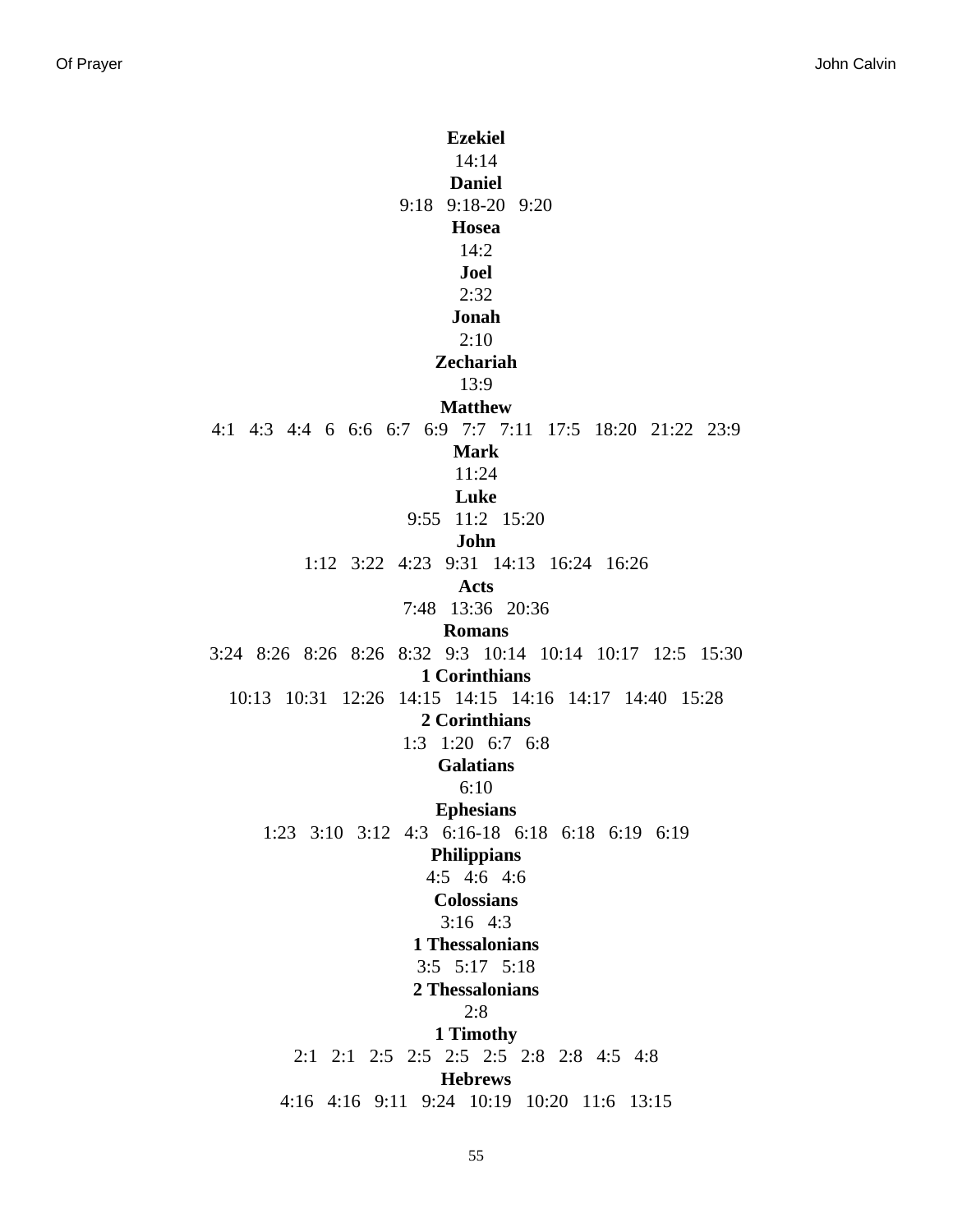**James** [1:2](http://www.ccel.org/c/calvin/prayer/?scrBook=Jas&scrCh=1&scrV=2#iii.xlvi-p1.4)  [1:5](http://www.ccel.org/c/calvin/prayer/?scrBook=Jas&scrCh=1&scrV=5#iii.xi-p1.4) [1:13](http://www.ccel.org/c/calvin/prayer/?scrBook=Jas&scrCh=1&scrV=13#iii.xlvi-p2.2)  [1:14](http://www.ccel.org/c/calvin/prayer/?scrBook=Jas&scrCh=1&scrV=14#iii.xlvi-p1.4)  [4:3](http://www.ccel.org/c/calvin/prayer/?scrBook=Jas&scrCh=4&scrV=3#iii.vii-p2.5) [4:14](http://www.ccel.org/c/calvin/prayer/?scrBook=Jas&scrCh=4&scrV=14#iii.xxviii-p2.1)  [5:13](http://www.ccel.org/c/calvin/prayer/?scrBook=Jas&scrCh=5&scrV=13#iii.vii-p1.1) [5:15](http://www.ccel.org/c/calvin/prayer/?scrBook=Jas&scrCh=5&scrV=15#iii.xi-p1.5) [5:16](http://www.ccel.org/c/calvin/prayer/?scrBook=Jas&scrCh=5&scrV=16#iii.xxvii-p1.2)  [5:17](http://www.ccel.org/c/calvin/prayer/?scrBook=Jas&scrCh=5&scrV=17#iii.xxvi-p1.2) [5:18](http://www.ccel.org/c/calvin/prayer/?scrBook=Jas&scrCh=5&scrV=18#iii.xxvi-p1.2) **1 Peter** [5:8](http://www.ccel.org/c/calvin/prayer/?scrBook=1Pet&scrCh=5&scrV=8#iii.xlvi-p1.19) **2 Peter** [2:9](http://www.ccel.org/c/calvin/prayer/?scrBook=2Pet&scrCh=2&scrV=9#iii.xlvi-p1.17) **1 John** [1:9](http://www.ccel.org/c/calvin/prayer/?scrBook=1John&scrCh=1&scrV=9#iii.ix-p1.8)  [1:10](http://www.ccel.org/c/calvin/prayer/?scrBook=1John&scrCh=1&scrV=10#iii.xlv-p1.7)  [2:1](http://www.ccel.org/c/calvin/prayer/?scrBook=1John&scrCh=2&scrV=1#iii.xvii-p1.4) [2:1](http://www.ccel.org/c/calvin/prayer/?scrBook=1John&scrCh=2&scrV=1#iii.xx-p1.1)  [3:22](http://www.ccel.org/c/calvin/prayer/?scrBook=1John&scrCh=3&scrV=22#iii.vii-p2.6) [5:14](http://www.ccel.org/c/calvin/prayer/?scrBook=1John&scrCh=5&scrV=14#iii.v-p2.2) [5:15](http://www.ccel.org/c/calvin/prayer/?scrBook=1John&scrCh=5&scrV=15#iii.lii-p1.1) **Baruch** [2:18](http://www.ccel.org/c/calvin/prayer/?scrBook=Bar&scrCh=2&scrV=18#iii.viii-p1.7) [2:19](http://www.ccel.org/c/calvin/prayer/?scrBook=Bar&scrCh=2&scrV=19#iii.viii-p1.7)  [3:2](http://www.ccel.org/c/calvin/prayer/?scrBook=Bar&scrCh=3&scrV=2#iii.viii-p1.8)

### **Index of Latin Words and Phrases**

- <span id="page-59-0"></span>•Desine a me.: [1](#page-24-0)
- •Pastores: [1](#page-29-1)
- •Primum, constat nullum esse locum in divinis voluminibus, qui permittat invocare divos nisi fortasse detorquere huc placet, quod dives in Evangelica parabola implorat opem Abrahae. Quanquam autem in re tanta novare quicquam praeter auctoritatem Scripturae, merito periculosum videri possit, tamen invocationem divorum nusquam improbo: [1](#page-29-2)
- •Te expectat Deus, laus in Sion: [1](#page-37-1)
- <span id="page-59-1"></span>•prosternere preces.: [1](#page-21-0)

## **Index of French Words and Phrases**

- •C'est chose trop notoire de quel bourbieu ou de quelle racaille ils tirent leur saincts.: [1](#page-32-1)
- •Cette longueur de priere a aujourd'hui sa vogue en la Papauté, et procede de cette mesme source; c'est que les uns barbotant force Ave Maria, et reiterant cent fois un chapelet, perdent une partie du temps; les autres, comme les chanoines et caphars, en abayant le parchemin jour et nuict, et barbotant leur breviaire vendent leur coquilles au peuple.: [1](#page-36-1)
- •Confusion que nous avons, ou devons avoir en nousmesmes: [1](#page-25-2)
- •Dont il est facile de juger que ce qui est adjousté en S. Matthieu, et qu'aucuns ont pris pour une septieme requeste, n'est qu'un explication de la sixieme, et se doit a icelle rapporter: [1](#page-41-2)
- •Dont il sembleroit que ce fust chose supeflue de le soliciter par prieres; veu que nous avons accoustumé de soliciter ceux qui ne pensent à nostre affaire, et qui sont endormis.: [1](#page-10-1)
- •Ils voudront qu'on leur oste le mal de tests et des reins, et seront contens qu'on ne touche point a la fievre: [1](#page-16-1)
- •Mais encore qu'ils taschent de laver leur mains d'un si vilain sacrilege, d'autant qu'il ne se commet point en leurs messes ni en leurs vespres; sous quelle couleur defendront ils ces blasphemes qu'il lisent a pleine gorge, où ils prient St Eloy ou St Medard, de regarder du ciel leurs serviteurs pour